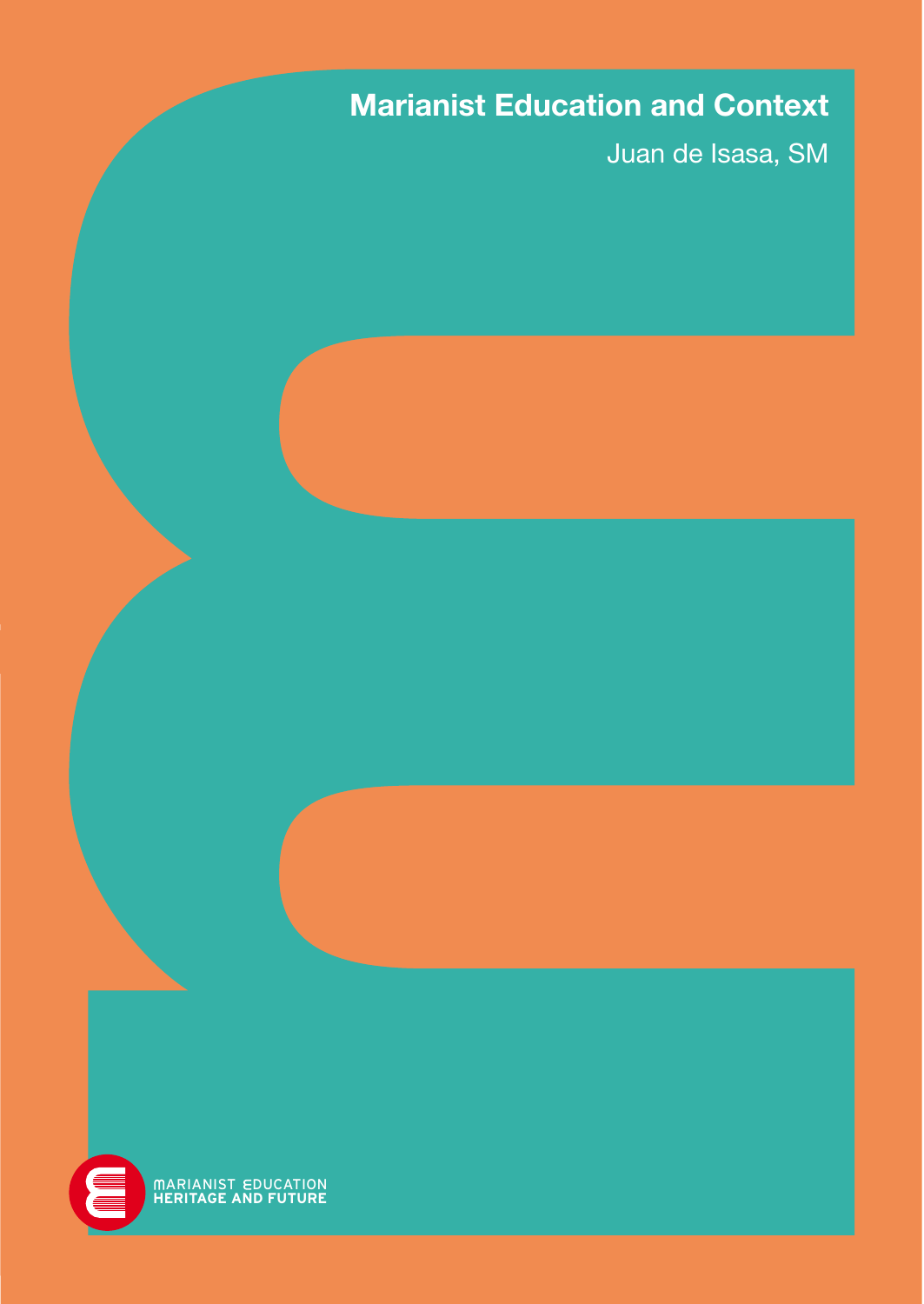Authors Juan de Isasa, sm

#### Art and Design Collection

Dirección de arte corporativa SM

#### Proofreading

Essodomna Maximin Magnan, sm

This work may not be reproduced, distributed, publicly communicated or transformed in any way without authorisation from its copyright holders, unless legal provisions exist to the contrary. If you need to photocopy or scan any excerpt from this work, please contact the Spanish Reprographic Rights Centre (CEDRO) at: www.cedro.org.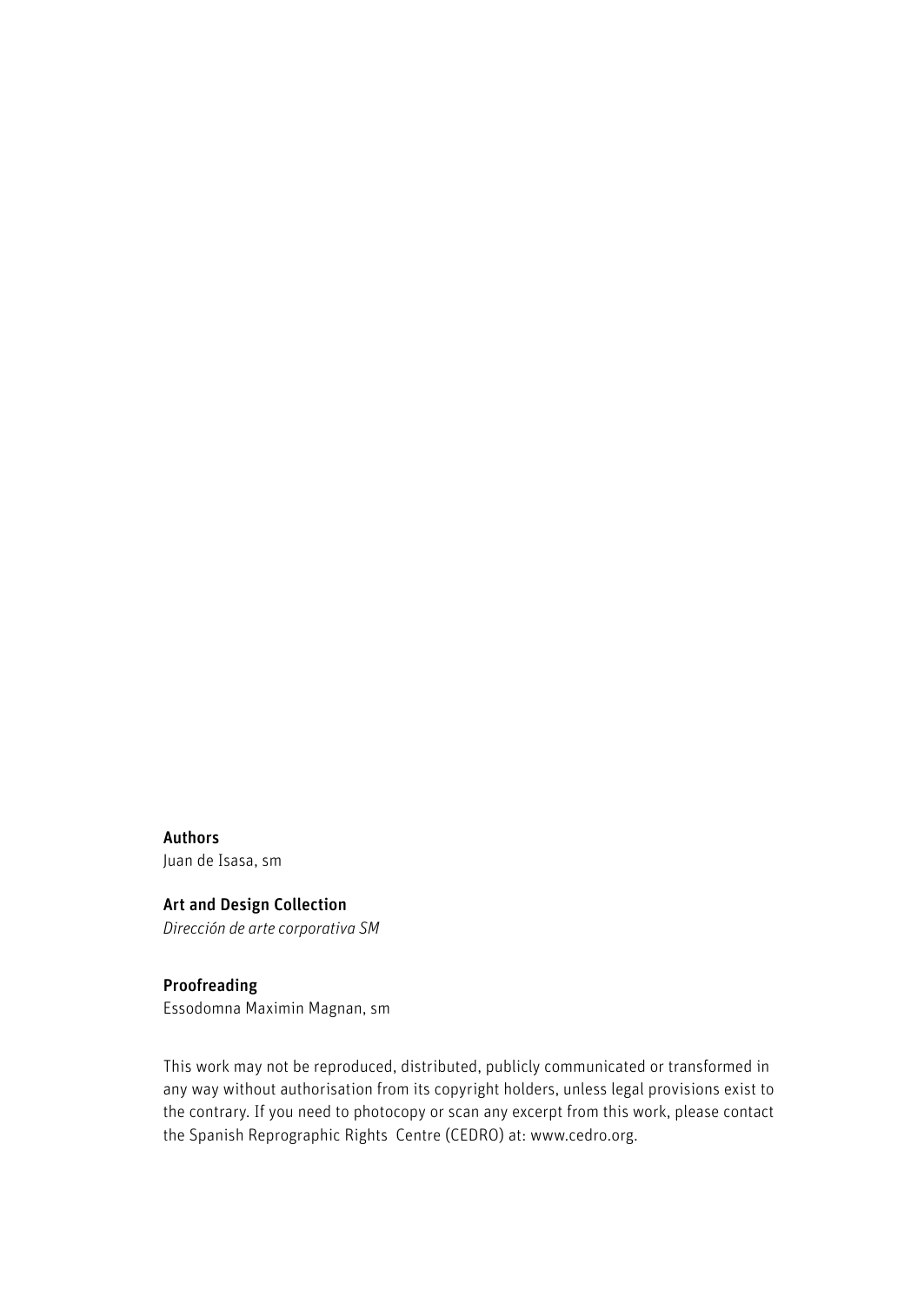# Marianist Education and Context

Juan de Isasa, SM

Translated from Spanish by Charles H. Miller, SM

# Volume 3

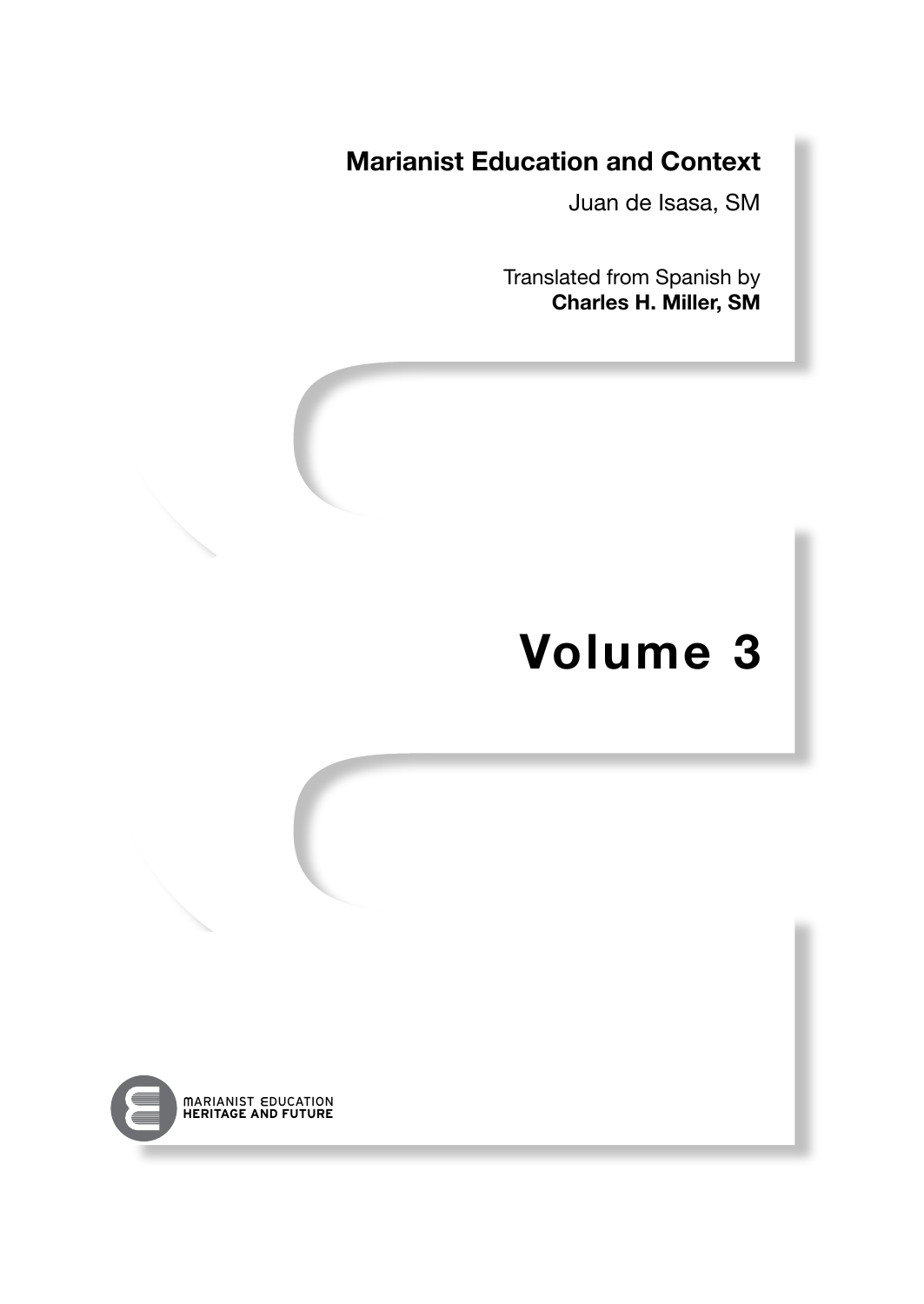# **TABLE OF CONTENTS**

#### **PREFACE**

#### **INTRODUCTION - CONTEXT AND PARADIGM**

- 1. WHEN AND WHERE
- 2. THE CONTEXT
- 3. PARADIGM
- 4. THE SOCIETY OF MARY CHANGES CONTEXT
- 5. A CASE OF PARADIGM IN EDUCATION
- 6. TODAY'S PARADIGM
	- 6.1. The much-vaunted "globalization"
	- 6.2. The abundance and facility in communication and information
	- 6.3. The technologization of life
	- 6.4. Uncertainty as vulnerability
	- 6.5. The subjectivization of the I
	- 6.6. Identity in diversity

### **DIVERSE CONTEXTS**

### **1. THE SOCIAL CONTEXT**

- 1.1. SOCIETY, A DANGER FOR THE INDIVIDUAL?
- 1.2. ACTUAL EXPERIENCE
- 1.3. THE CHRISTIAN MODEL
- 1.4. IMPLEMENTATION

### **2. THE POLITICAL CONTEXT**

#### **3. THE ECCLESIASTICAL CONTEXT**

- 3.1. SOME HISTORY
- 3.2. THE TURN-ABOUT OF VATICAN II
- 3.3. THE MEETINGS OF CELAM (LATIN-AMERICAN EPISCOPAL CONFERENCE)
- 3.4. WHAT CAN BE CONCLUDED?
- 3.5. THE FUTURE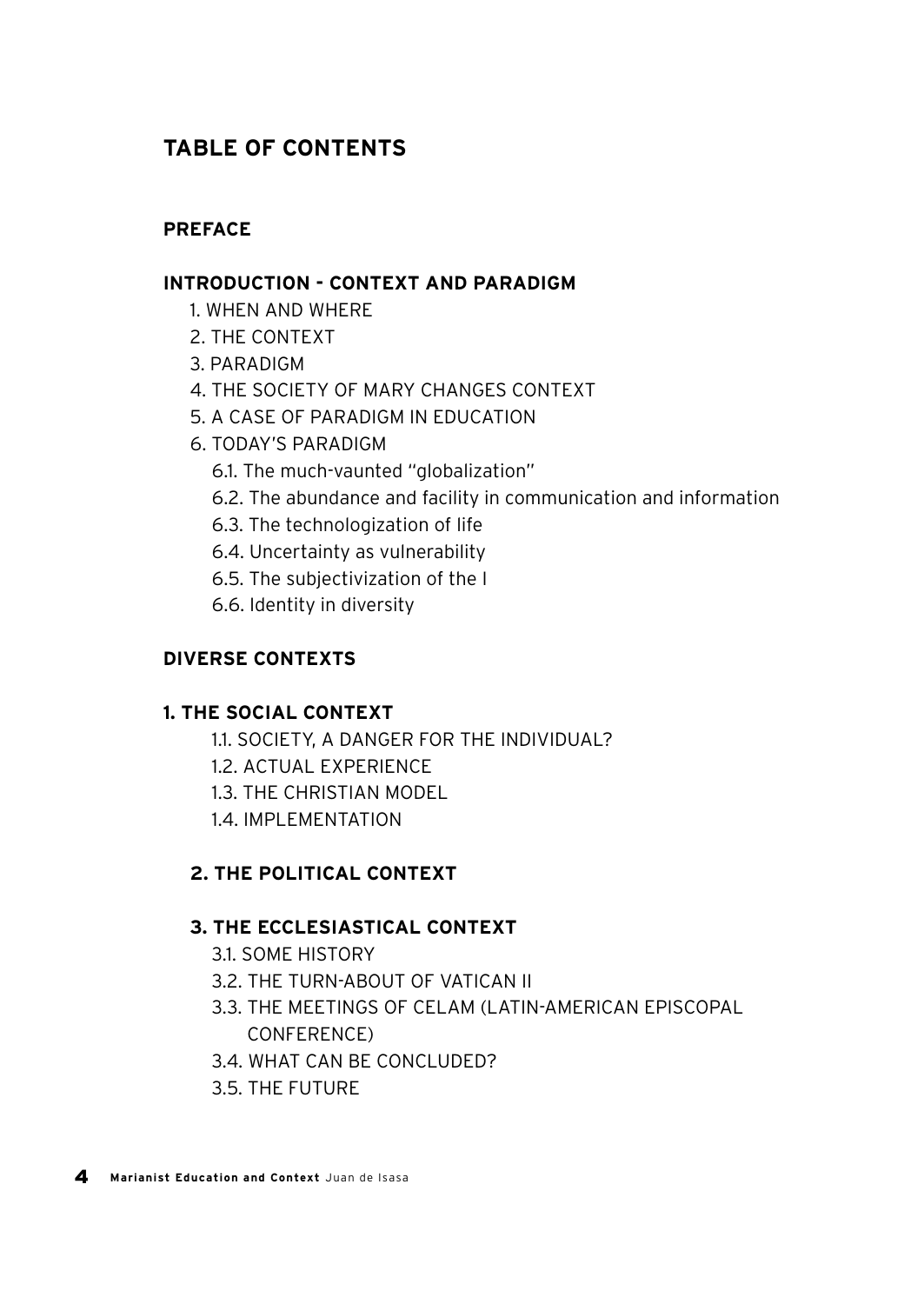### **4. THE PEDAGOGICAL CONTEXT**

- 4.1. INTRODUCTION
- 4.2. THE VARIOUS PEDAGOGICAL EXPERIMENTS IN THE 18TH AND 19TH CENTURIES IN FRANCE. THE FIRST MARIANISTS AND THEIR TEACHING
- 4.3. THE PRESENT
- 4.4. PERMANENT ELEMENTS OF EDUCATION

### **5. THE CONTEXT OF THE NEW TECHNOLOGIES IN EDUCATION**

- 5.1. THE CHANGES AND THEIR RHYTHMS
- 5.2. TECHNOLOGY AND CULTURE
- 5.3. THE RESISTANCE TO CHANGES
- 5.4. THE VERTIGINOUS DEVELOPMENT OF THE NEW TECHNOLO-**GIES**
- 5.5. THE NEW TECHNOLOGIES IN THE CLASSROOM
- 5.6. THE RISKS OF ICT
- 5.7. THE NEW MODEL OF THE TEACHER
- 5.8. THE POSSIBILITIES FOR RELIGION CLASS AND CATECHESIS

### **6. THE MARIANIST CONTEXT**

- 6.1. THE *RULE OF LIFE*
- 6.2. THE CONTEXT OF THE MARIANIST SCHOOLS THROUGHOUT THEIR HISTORY
- 6.3. THE PRESENT

#### **EPILOGUE**

### **QUESTIONS FOR REFLECTION AND DISCUSSION**

#### **BIBLIOGRAPHY**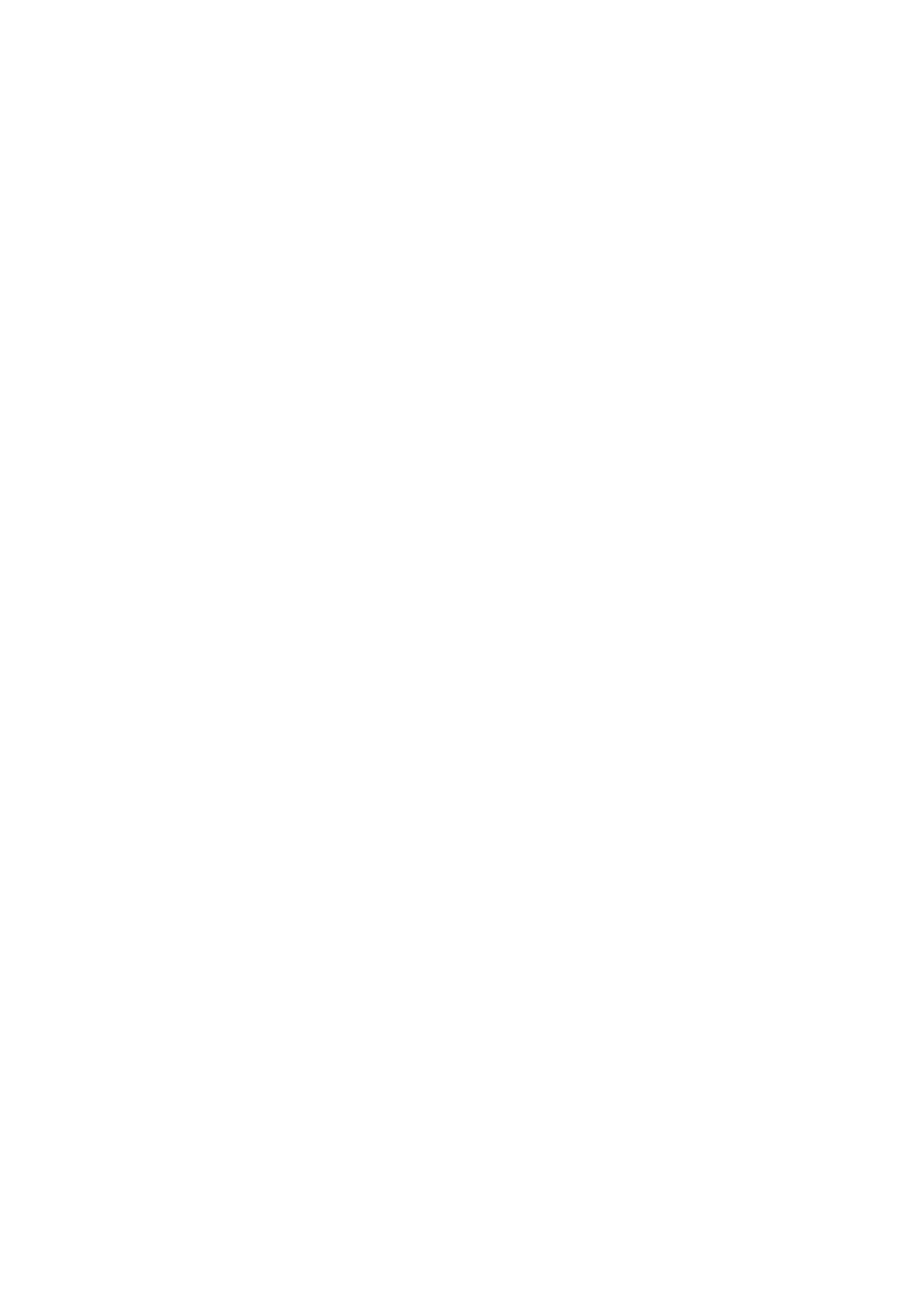### **Preface**

The publication which we present here forms a part of the collection of *MARIANIST EDUCATION: HERITAGE AND FUTURE,* a series of essays on Marianist education that came out of a project which began to take shape, four years ago, under the leadership of the Assistant General for education of that time.

We Marianist religious have been creating educational works since our very origins, almost two centuries ago. Today we continue all over the world to dedicate the best of our human and material resources to education. The practical implementations are accompanied, as always, by reflection about the task to be accomplished, the ways of responding creatively to novel and unforeseen situations, and the means for transmission of our experience and wisdom to new generations of educators.

In this way, the Marianist educational tradition has been enriched over the years, nourished by the reflection, competence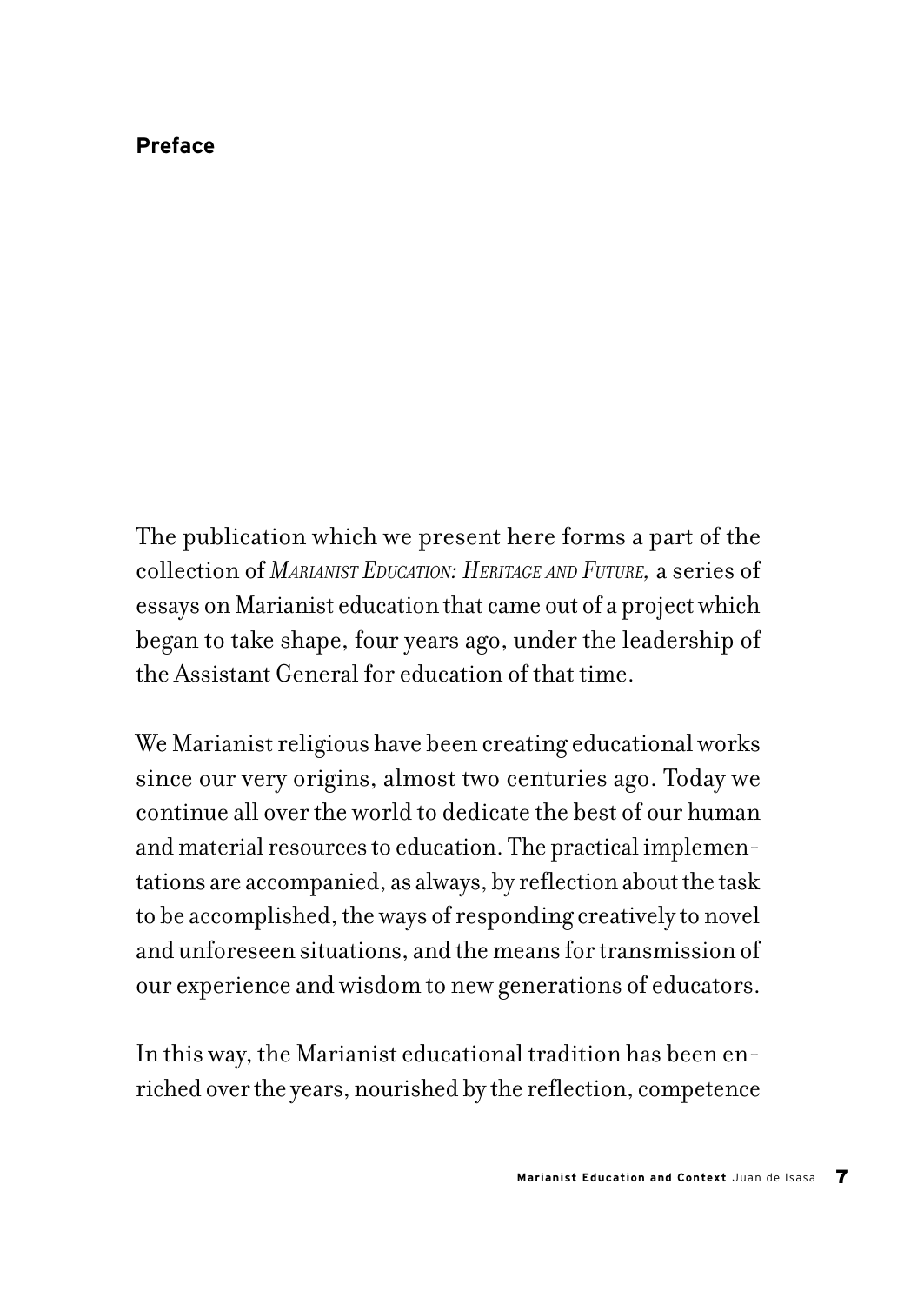and creativity of those who carry on the initial commitment. Marianist educators – at the beginning all were Marianists, while today almost all are laity – have known how to maintain an on-going dialogue with their environs so that their formational goals might continue being incarnated in each human situation.

Again today, current circumstances demand our attention. The internal conditions of the Society of Mary and of our own establishments need our renewed planning. The growing development of Marianist works in new countries and cultures, along with the consequent need to transmit to them an up-to-date Marianist pedagogy, as well as the majority presence of lay persons in almost all the positions of responsibility, are realities that mark the way forward in Marianist education.

Given these considerations, the idea arose to undertake the project of *Marianist Education: Heritage and Future.* The desire to deepen and to develop the content of the document on our educational characteristics impelled us to create something new. The growing interest in knowing our charism and the current contributions of the educational sciences have inspired and oriented our efforts. The new circumstances facing the youth and families of the societies where we are present urge us along in this task.

The books which form the collection are intended to respond to these needs. They are the result of a process of study, re-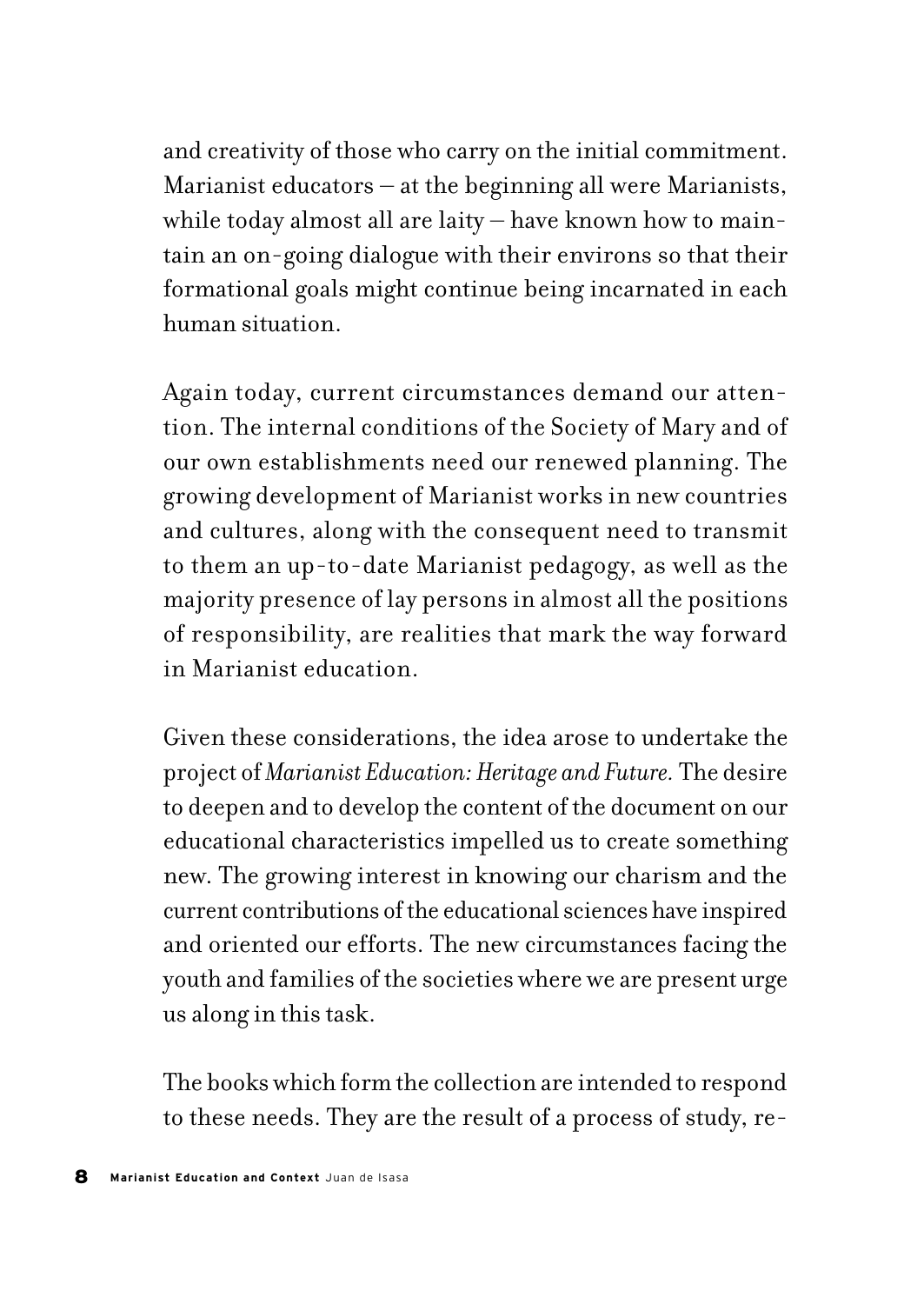flection and dialogue, and are meant to offer guidelines for a Marianist education capable of inspiring individuals and of transforming society. The target readerships are the many diverse groups of men and women interested in Marianist education: *Marianist religious* currently dedicated to education, both those who are now preparing themselves for it and those who have consecrated their entire lives to it; *lay persons* who direct, animate and teach in a Marianist institution, so that they can take on an educational project that might give meaning to their efforts and fill them with enthusiasm; *pastoral workers and other educators*, so that they might accomplish their task with awareness of the principles and motivations which inspire Marianist works; *those who animate and govern* Marianist life according to diverse levels of responsibility; *parents of the students,* who also begin a process of formation when their children enter an educational institution. The project is also directed to *alumni,* to *the society* in which we are present and to all those interested in education. Finally it is directed to local churches, so that they might understand more deeply what the Marianist educational works intend to do.

The ultimate goal, of course, is to better serve the *children and young people* who come to our educational institutions, and who are the principal addressees of all our efforts.

The purpose of this whole project is to offer a good instrument for promoting formation, reflection and dialogue in different Marianist surroundings. It can serve, at the same time, as a point of reference and of inspiration for local educational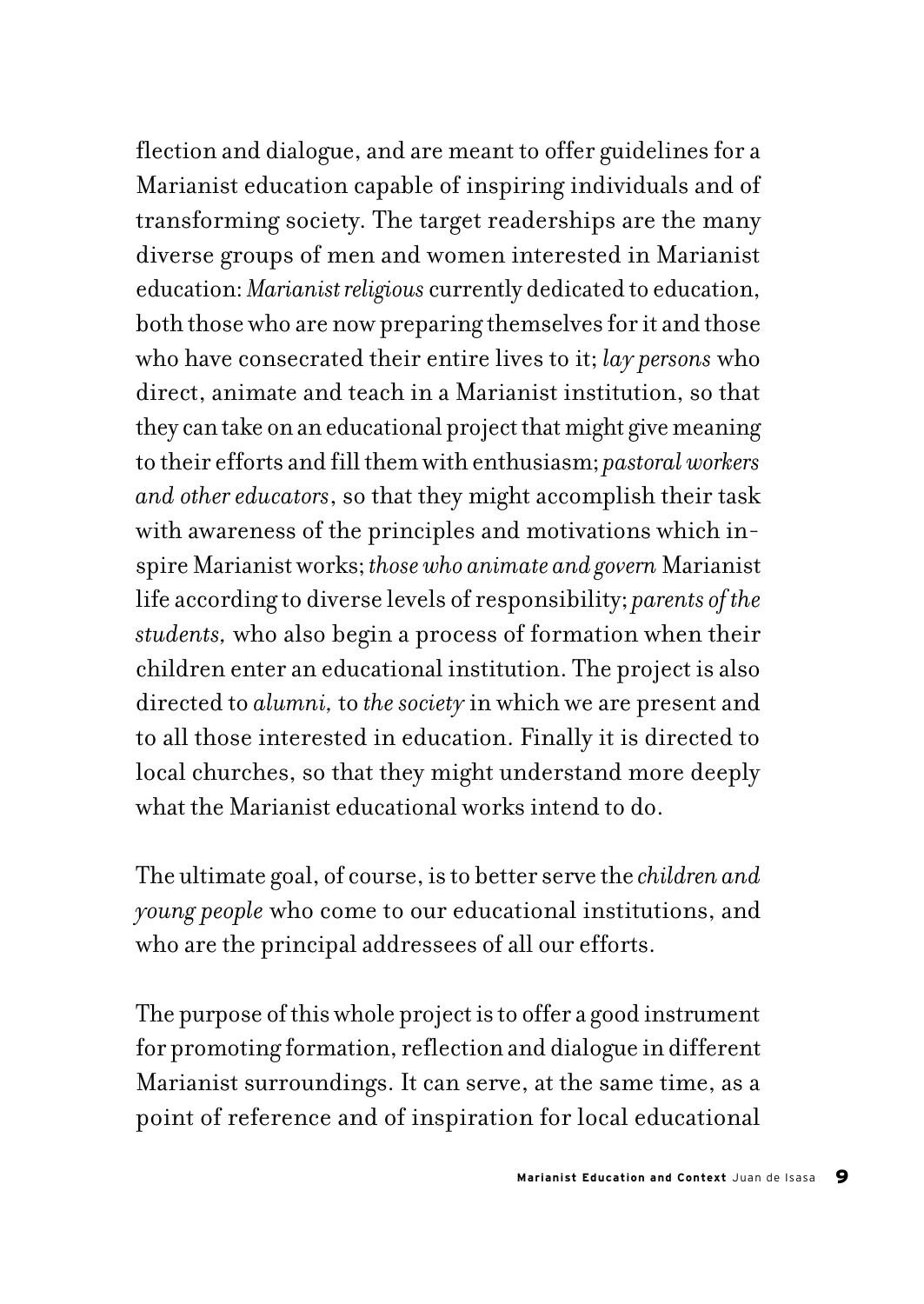projects. For that reason it includes theoretical reflections, as well as more concrete proposals. The *Characteristics of Marianist Education* are thus framed in a comprehensive study that intends to be thorough and rigorous, but yet accessible.

The ensemble of the work consists of various segments, each of which is developed in an independent publication. The purpose of the first segment, *Charism and Educational Mission,* is to show how the Society of Mary's dedication to education is closely related to its very identity. In the segment on *Educational Principles* we intend to plumb the depths of the foundations of Marianist education utilizing the contributions of anthropology and theology, showing the vision of society, of the world and of the person which we try to form, as well as of the educational institution where the work is to be carried out. The third topic addressed is the *Context*, given that the Marianist institutions must take account of, along with general principles, the needs, expectations and conditions proper to each locale, as well as of the advances of the pedagogical sciences and new technologies. The fourth segment treats the *Identity* of Marianist education, the heir of a rich tradition with distinctive traits that respond to the principles studied in the preceding chapters. The fifth section deals with the *Educational Activity* which is developed in diverse institutions and considers as well some agents and specific addressees. The sixth theme refers to *Animation and Leadership* of the Marianist educational works, since the accomplishment of their objectives depends in great part upon those who bear the burdens of leadership responsibility. Under the title of *New*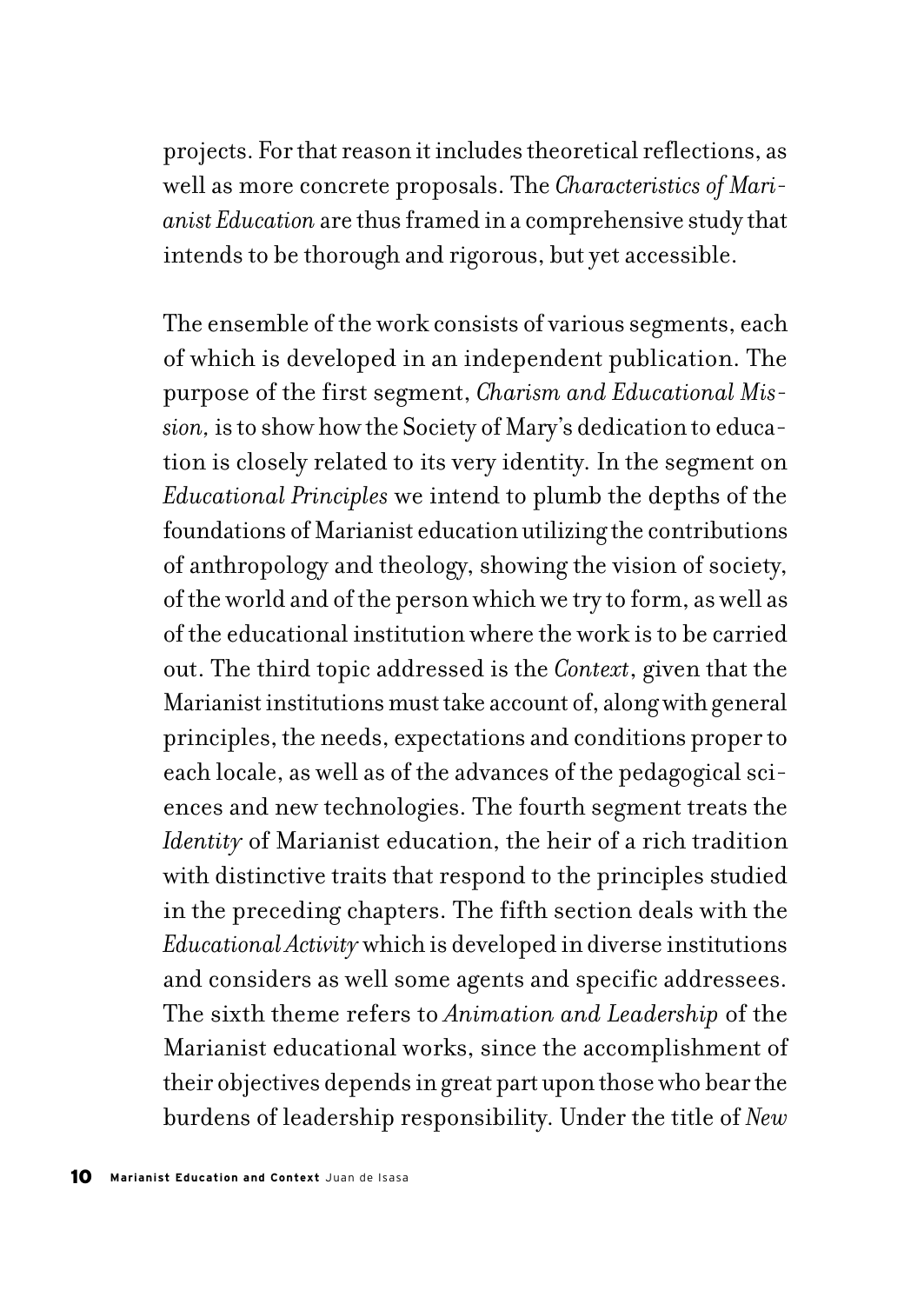*Education in New Scenarios,* we intend to bring together in the seventh section the contributions of countries or continents more culturally distant from the Western environment in which Marianist education was born, or where there is as yet less of a tradition. The elaboration of the last section, *A Project Open to the Future*, is foreseen for later. In it we will try to develop what are for us today, as the fruit of a *creative fidelity,* the Mission and the Vision of a Marianist education that looks toward the future.

To carry this whole project forward we have enjoyed the collaboration of a very valuable team. Among the authors are religious and lay persons, men and women, immediately engaged in the Marianist educational mission or fulfilling diverse responsibilities in this field. All of them know well the Marianist educational praxis and its history. The majority have been teachers, directors, department heads, researchers in pedagogical sciences or coordinators of the Marianist mission in their respective countries.

The book now in hand is, then, the third volume of the collection. It carries the title: *Marianist Education and Context*. Marianist institutions see themselves as part of civil society and integrated into it. Besides general principles, they must take into account the needs, expectations and conditions specific to each locale. Here we consider the need to know the social, cultural and ecclesiastical challenges thrown up in the places where Marianist institutions are working, so that we can offer valid alternatives and attain in each one of them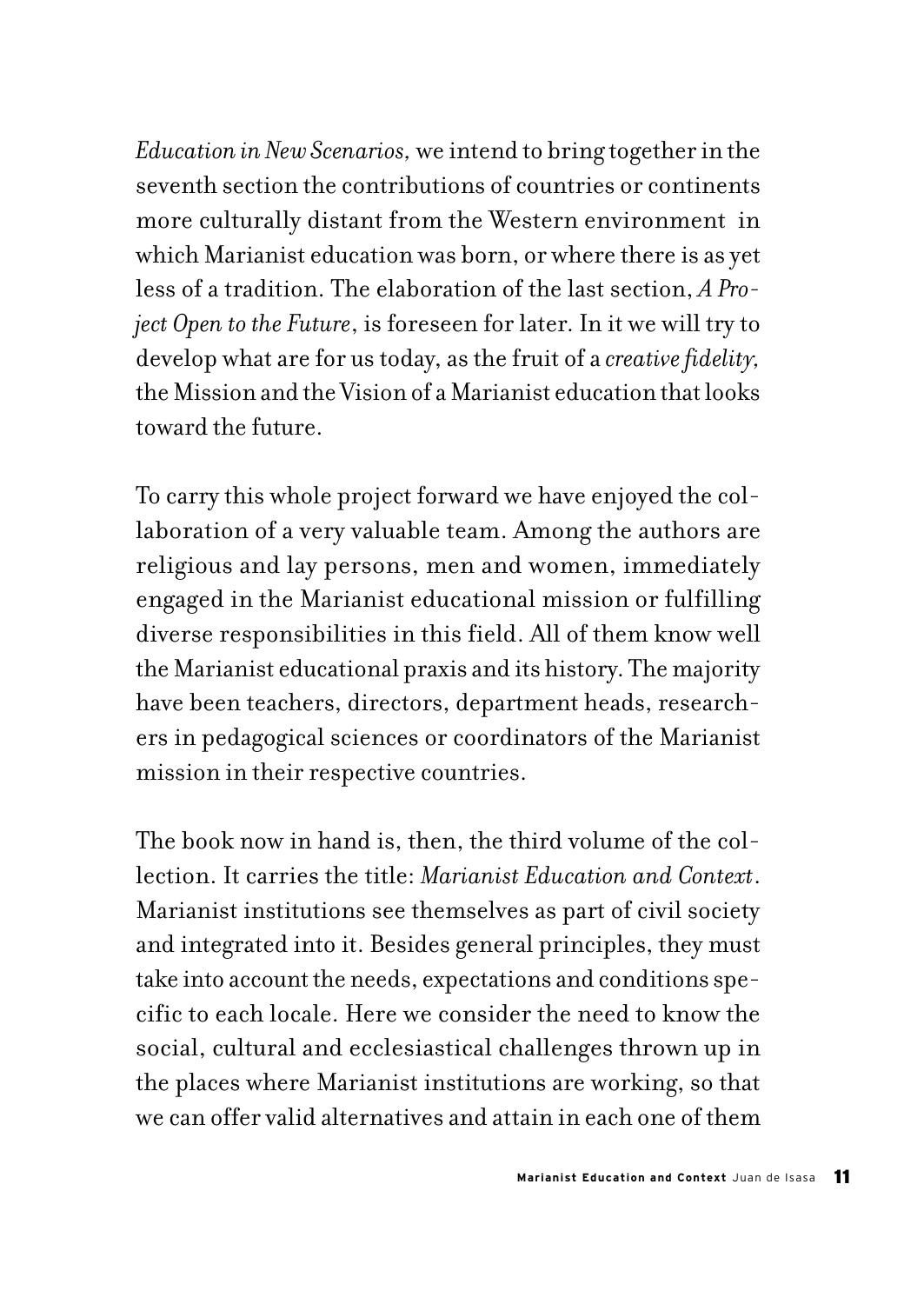our formational goals. The Marianist institutions, moreover, cannot ignore the advances in the pedagogical sciences nor the new theories about education. They must be open to these contributions, knowing how to differentiate between what is valid and what is not. The new information, communication and learning technologies, which are clearly impacting educational processes and the operation and organization of the institutions, deserve particular attention in this section.

Although it is not specifically treated here, it must not be forgotten that Marianist education is present today in surroundings and cultures in which the Christian tradition and experience are those of a minority who live among other beliefs. The careful study of each one of those contexts in their various places is fundamental for establishing and sustaining in them a Marianist work.

The author is Juan de Isasa, a Spanish Marianist brother. A Licentiate in Physical Sciences and in Theology, he is quite knowledgeable about Marianist education, a field in which he worked for many years and in which he held various positions of responsibility. He was Director of the Colegio Nuestra Señora del Pilar in Madrid and spent several years as President of the Grupo Editorial SM. He is the author of numerous articles and conferences on Marianist education. We sincerely thank him for the work he has accomplished here, a pleasant and very lucid read, as well as for the time he has dedicated to it. Our thanks go also to those who have contributed to it with their suggestions and input toward bettering the text.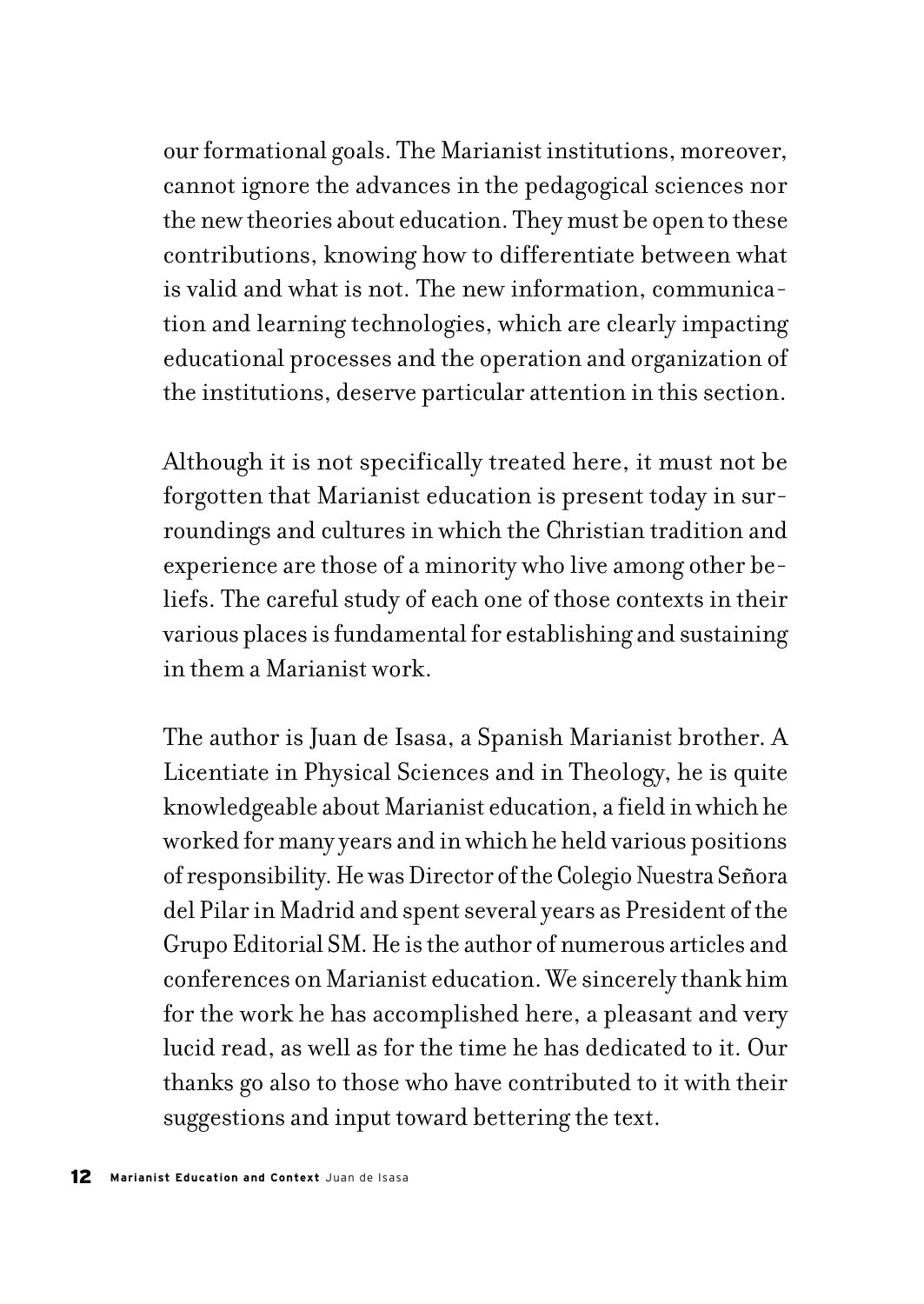Marianist education will have a future if we are capable of responding to the changes of time and place, all the while remaining faithful to the original insights. New adaptations will be needed, new pathways explored, but in this way the tradition will be enriched even more, and our educational project will continue to fulfill, now and in the future, a qualitative and relevant role. And so, it will be able to continue *to give life and life in abundance.*

> Essodomna Maximin Magnan, SM Assistant General for Education May 2014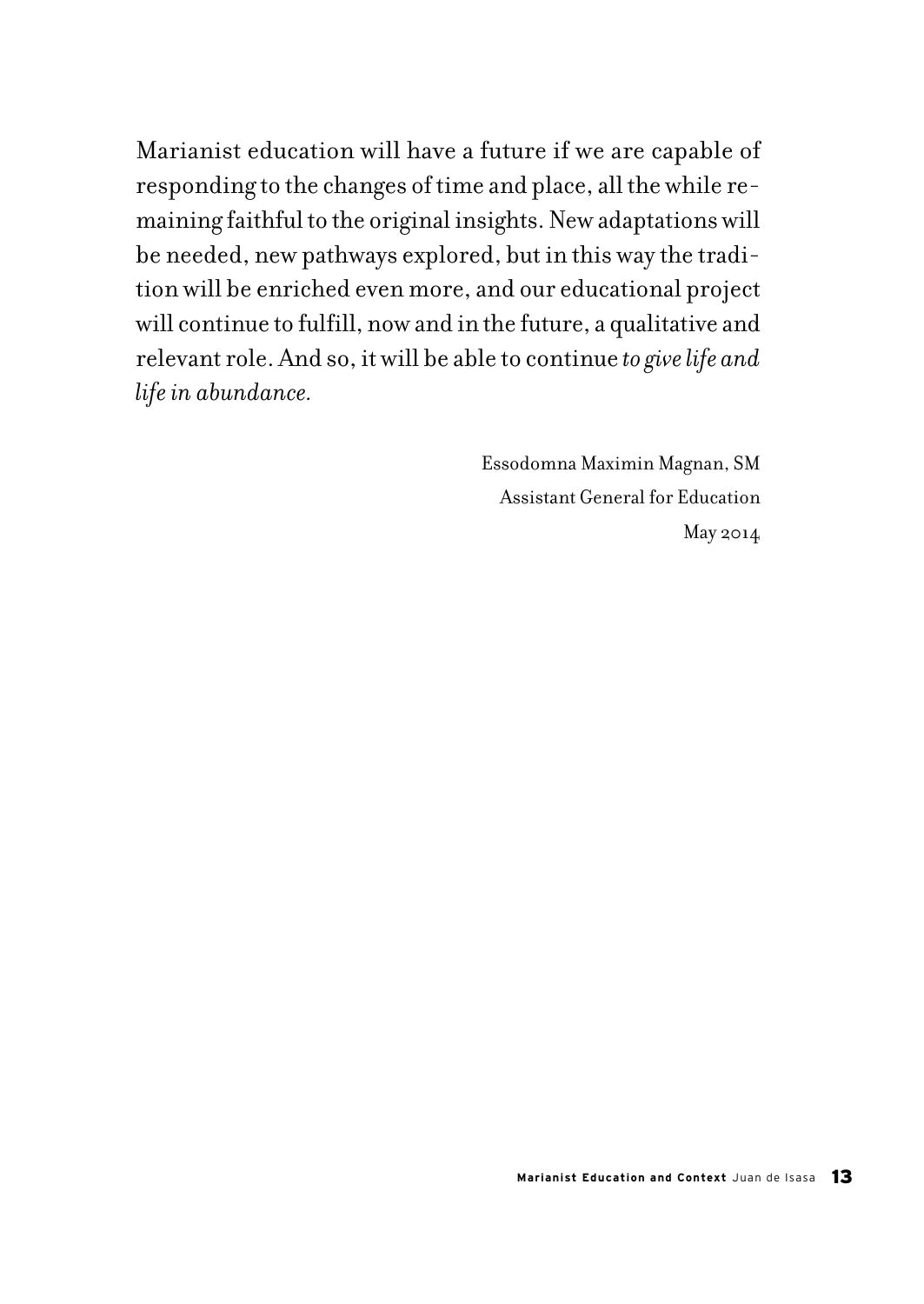# **INTRODUCTION CONTEXT AND PARADIGM**

### **1. WHEN AND WHERE**

When we begin the reading of a novel, in most cases, from the first page onward, the author informs us of the place and time in which the story will unfold.

In recent successful Spanish novels, the beginnings bear out this rule almost to the letter:

*"Rio de Janeiro 1816, Pedro de Braganza y Borbón recently celebrated his 18th birthday and is in love."* (Moro, Javier. *El imperio eres tú.* Planeta, 2011).

"*Barcelona, December 1957. That year at Christmas time, every morning dawned laced with frost under leaden skies.*" (Ruiz Zsapón, Carlos. *The Prisoner of Heaven*. Harper Perennial, 2013).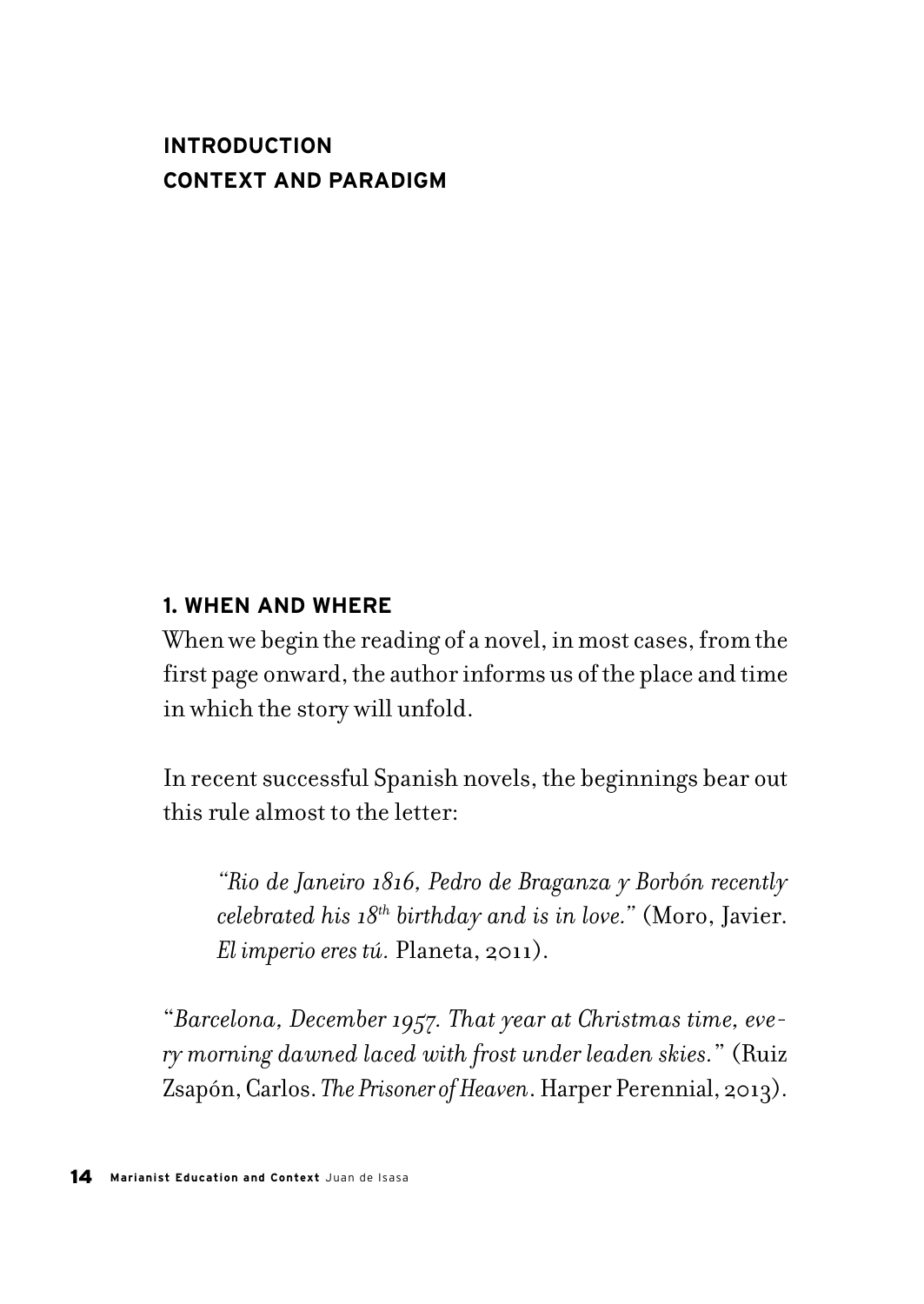A slight bit more, almost two pages, was used by the Nobel Laureate in Literature, Mario Vargas Llosa, for the setting of his most recent novel, *The Dream of the Celt:*

*"Ever since that gray, rainy April morning in 1916 when, numb with cold, he was arrested in the ruins of McKenna's Fort, in the south of Ireland…"*

But the best known example is the beginning of *Don Quixote*  in which are set down, though with a measure of ambiguity, the place and time in which the adventures of the "Man of La Mancha" took place.

*"Somewhere in La Mancha, in a place whose name I do not care to remember, a gentleman lived not long ago, one of those who has a lance and ancient shield on a shelf and keeps a skinny nag and a greyhound for racing."*

Consider, perhaps, this strange beginning of *Oliver Twist* in which Charles Dickens refuses to give exact references concerning the moment and place in which the story develops.

*"Among other public buildings in a certain town which for many reasons it will be prudent to refrain from mentioning, and to which I will assign no fictitious name,…."* 

We have to place ourselves in a time and space to understand what we shall be reading, all the more so to understand how we are going to live. We have to place ourselves in the appropri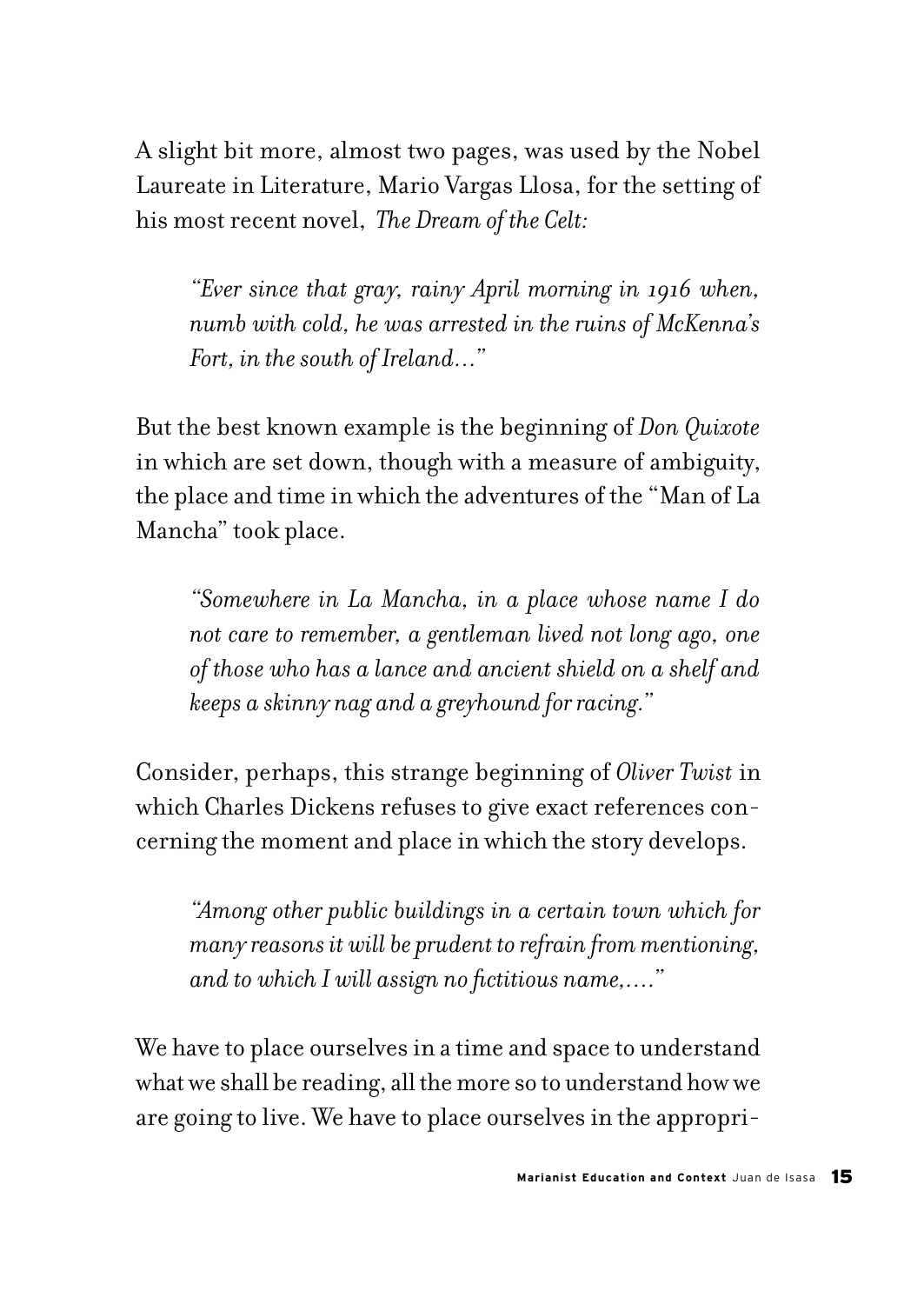ate space and time in order to draw correct conclusions with regard to language, behavior, etc. A phrase or action not noted or badly placed in time and space, one that makes little or no sense, can lead us to a wrong interpretation.

# **2. THE CONTEXT**

We can think of this space-time dimension in many ways. At times we refer simply to "space-time", at times "historical context" or simply "the context."

In the popular Spanish *Diccionario Clave* (Madrid: Ediciones SM, 2012) there are two acceptable definitions of the word *contexto*:

*"1. In linguistics, the setting upon which depend the meaning and the strength of a word, a sentence or a fragment of a text.*

*2. The situation or physical surroundings in which it is considered a fact ".*

The example used by that dictionary to demonstrate the real meaning of the first definition shows quite clearly the tremendous power that the context holds:

*"If you don't understand a word, perhaps you can deduce its meaning from its context."*

That is to say that, besides the structure, the context is also a key to interpretation.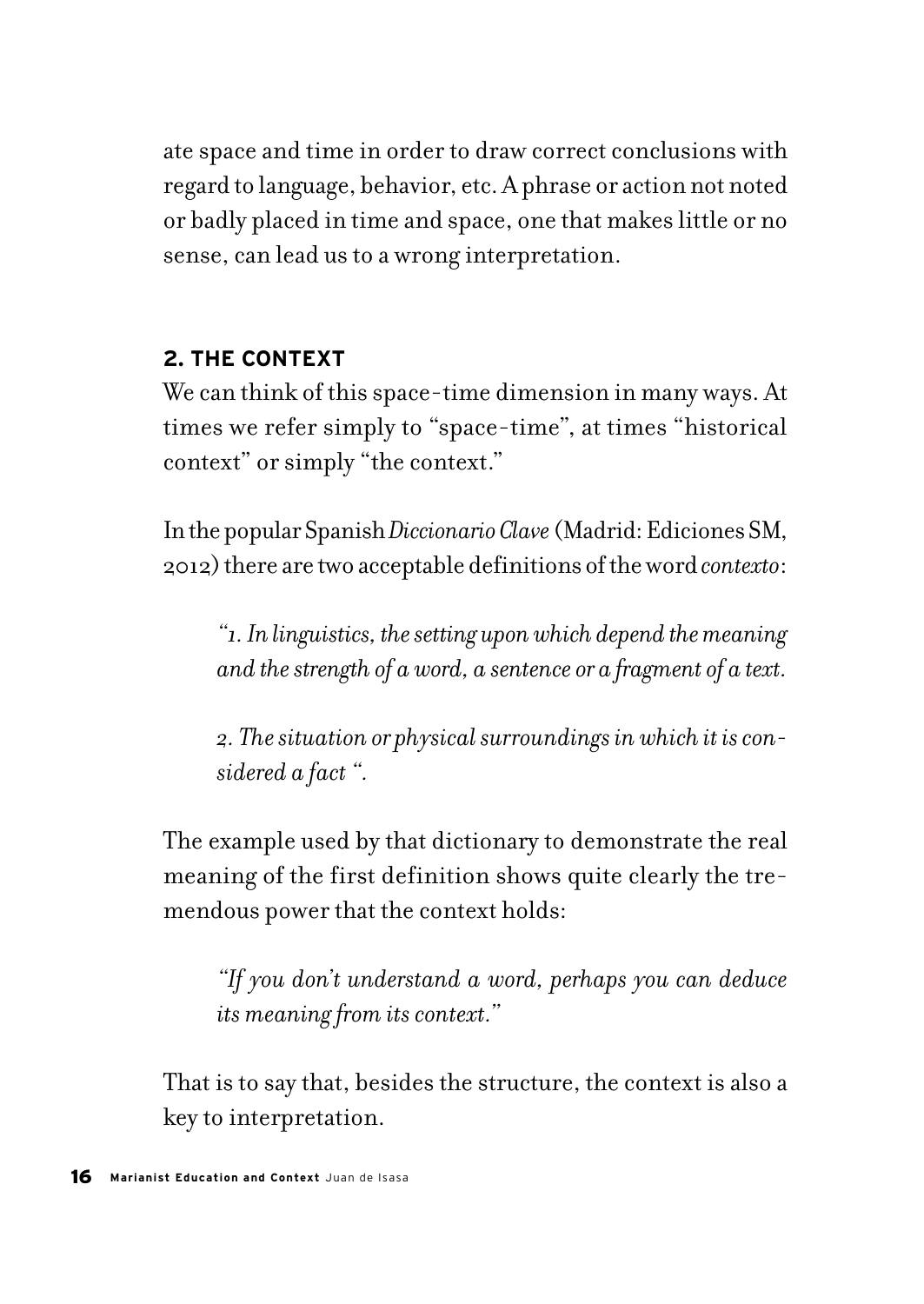It must be noted also, that words, concepts, ideas…change, and sometimes radically, according to the context in which they are used. We could give many examples of this potential for change. Just think how much in a short time in our own Spanish the meaning of words like *colega* [colleague] has changed.

Similar examples can easily be found in any language.

In a book published by the Ediciones SM, *El muchacho bien educado* ["The Well-Educated Boy"], which was used in our schools in the 1940's, '50's, '60's, there are expressions, ways of acting, references to the family…which just a few years later seem to us totally out of place and out of context: *Un plato bien colmado arguye glotonería* ["A full plate combats gluttony"]. Today the words *colmado, arguye* and *glotonería* are hardly ever used. A boy of today would not understand that sentence at all.

That book, by Don Antonio Martínez (never signed by the author), shows how the context of words and social usages changes, sometimes radically, in just a few years.

# **3. PARADIGM**

The concept of "paradigm" can help us understand better the sense and importance of what we call "context." "Paradigm" is a grammatical and linguistic term that is in some way equivalent to "theoretical framework."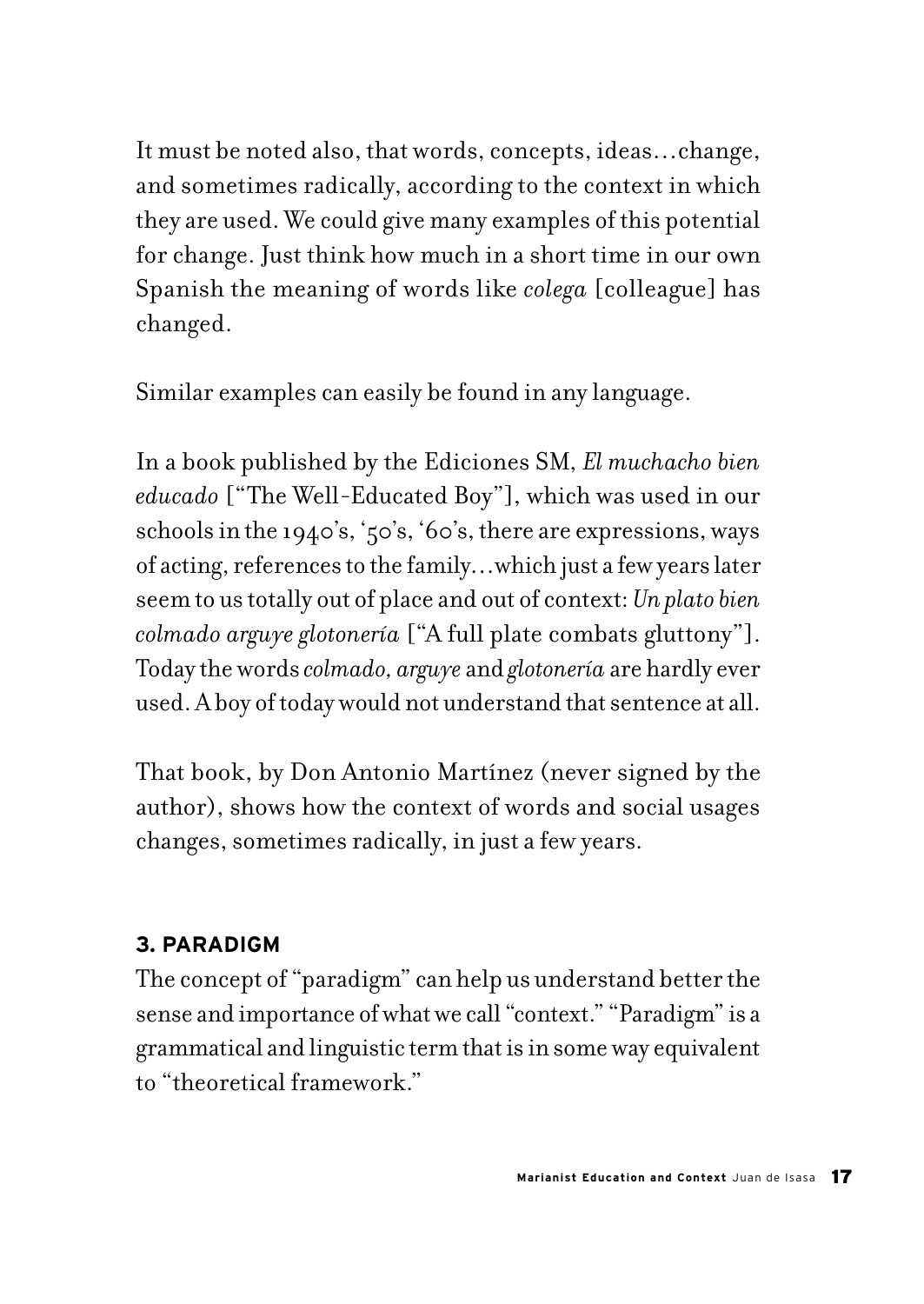Thomas Kuhn gave "paradigm" its contemporary meaning, when he used it to refer to the set of practices that define a scientific discipline during a specific period of time.

And he defined it this way in his book, *The Structure of Scientific Revolutions*:

*"[A paradigm is] … a constellation of group commitments, values, methods…shared by the members of a specific community"*

This is the sense in which the word "paradigm" is understood here; *i.e.*, the "paradigm" provides the context within which different theoretical models are developed. Paradigm is one way of understanding reality.

The paradigmatic models provide the "context" within which theories are formed and provide the general guidelines for grouping diverse theoretical frameworks. So "paradigm" represents one way of seeing reality.

In general, and especially in the world of the sciences, changes of "paradigm" are usually drastic, even though the sciences appear to be mature and stable. Regarding this apparent "stability", Lord Kelvin's statement in 1900 is famous: "Nothing more remains now to be discovered in the field of physics. All that is lacking are more and more precise measurements."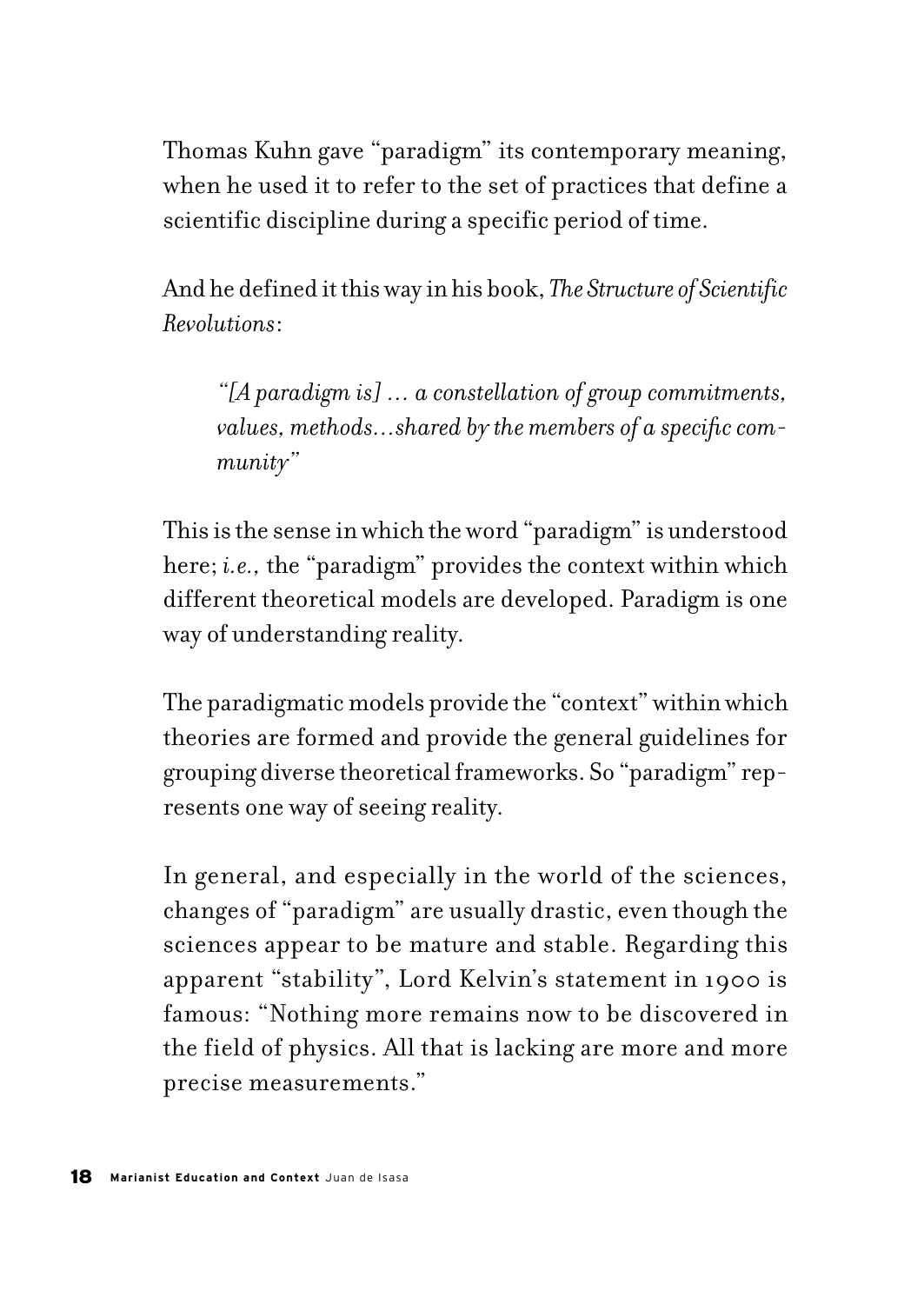Five years later, Einstein published his work on special relativity. The "paradigm" of Einstein's relativity reduced Newton's "paradigm" to a particular case within a new theory that was broader and more general.

"Paradigm" is also *Weltanschauung,* "worldview," a way of understanding the world, reality and the human being. In this sense one can say that a "paradigm" is the set of experiences, beliefs and values that affect the way in which an individual perceives reality, and the way in which he reacts to that perception.

Moreover one must always remember that the thought patterns dominant in a society are supported by organizations, social leaders, educators, communications media, etc., *i.e.,* by all the persons and groups of persons that we can call social stakeholders.

Hans Küng, in *Christianity: Essence, History, and Future*, applies the concept of "paradigm" to the history of Christianity, explaining how this religion has been expressed throughout the centuries by shaping itself in different "paradigms":

*We shall have the opportunity to see the enormous dramatic quality which this history of Christianity acquired in which a faith community, small at the beginning, but which then grew with an extraordinary rapidity, went through an entire series of basic religious changes in responding to ever new great worldwide historical challenges; in the long term revolutionary changes of "paradigm" (*p. 75 in Spanish version).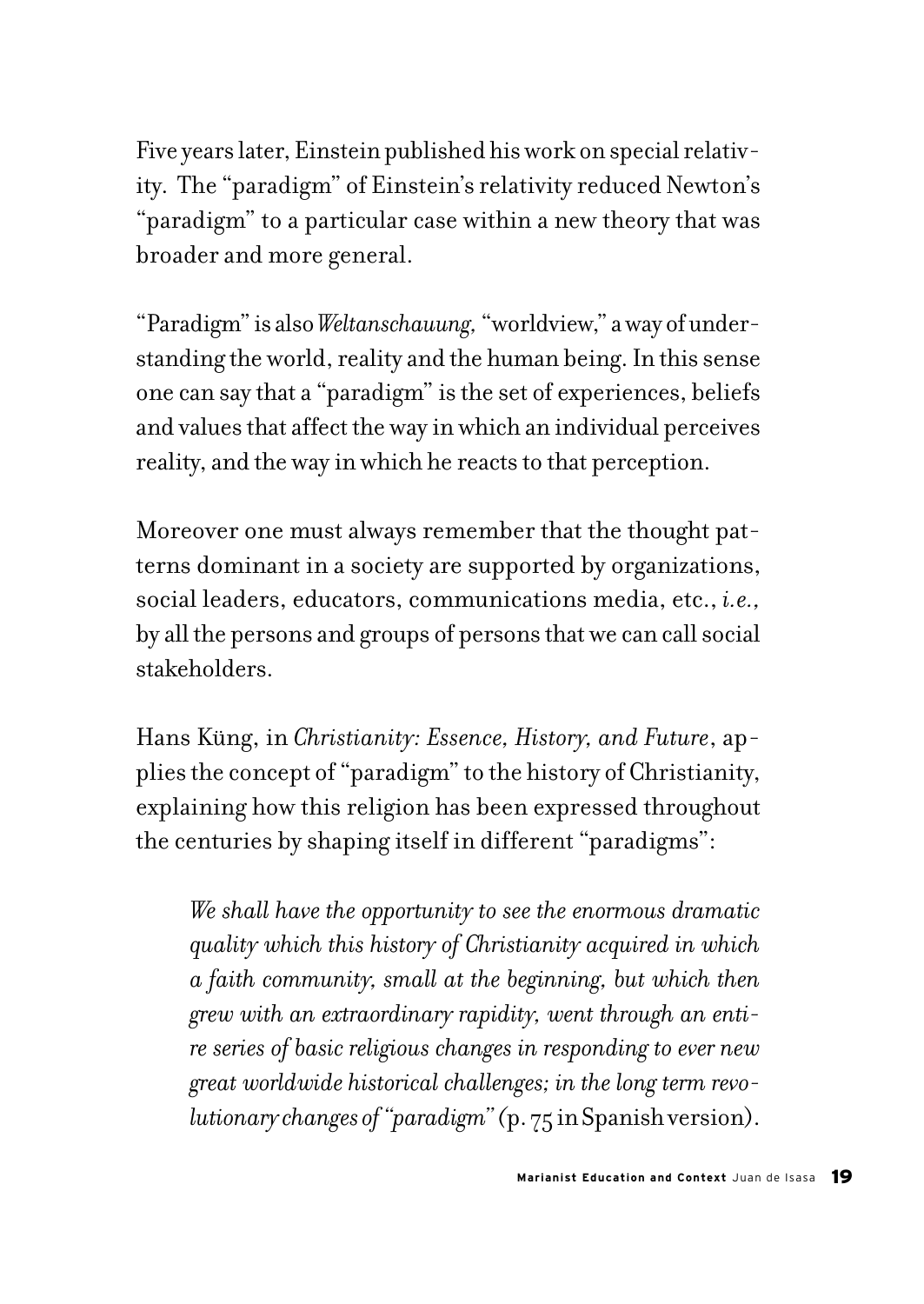One can say that a dominant "paradigm" refers to the values or thought systems of a society at a specific moment in time.

To sum up, in a "paradigm" are: an implicit presupposition of what can be understood, a way of understanding how knowledge can be acquired and a lifestyle marked by a definite ethic.

# **4. THE SOCIETY OF MARY CHANGES CONTEXT**

The history of the Society of Mary is rather short, a mere two centuries. But that does not prohibit there having been, in those two hundred years, great changes which, although they certainly cannot be called "paradigm" shifts in the broad sense of Kuhn's definition, we can say that we are dealing with changes sufficiently profound that many values, methods and principles of the Society of Mary have been altered, entailing the need to rethink them time and time again. The newly-born Society of Mary went within a few years of its foundation in southern France to Franche-Comté, Alsace, Switzerland, and shortly afterwards to Austria, the USA and Japan. In its dedication to teaching it ran the anything but easy gamut from private education to public schools, normal schools and technical schools. Here were significant changes, all of which undoubtedly affected the nascent congregation which was seeking to find its place in society and in the Church itself.

Very significant was the initial radical culture shock which faced the Marianists upon their arrival in Japan. Until then,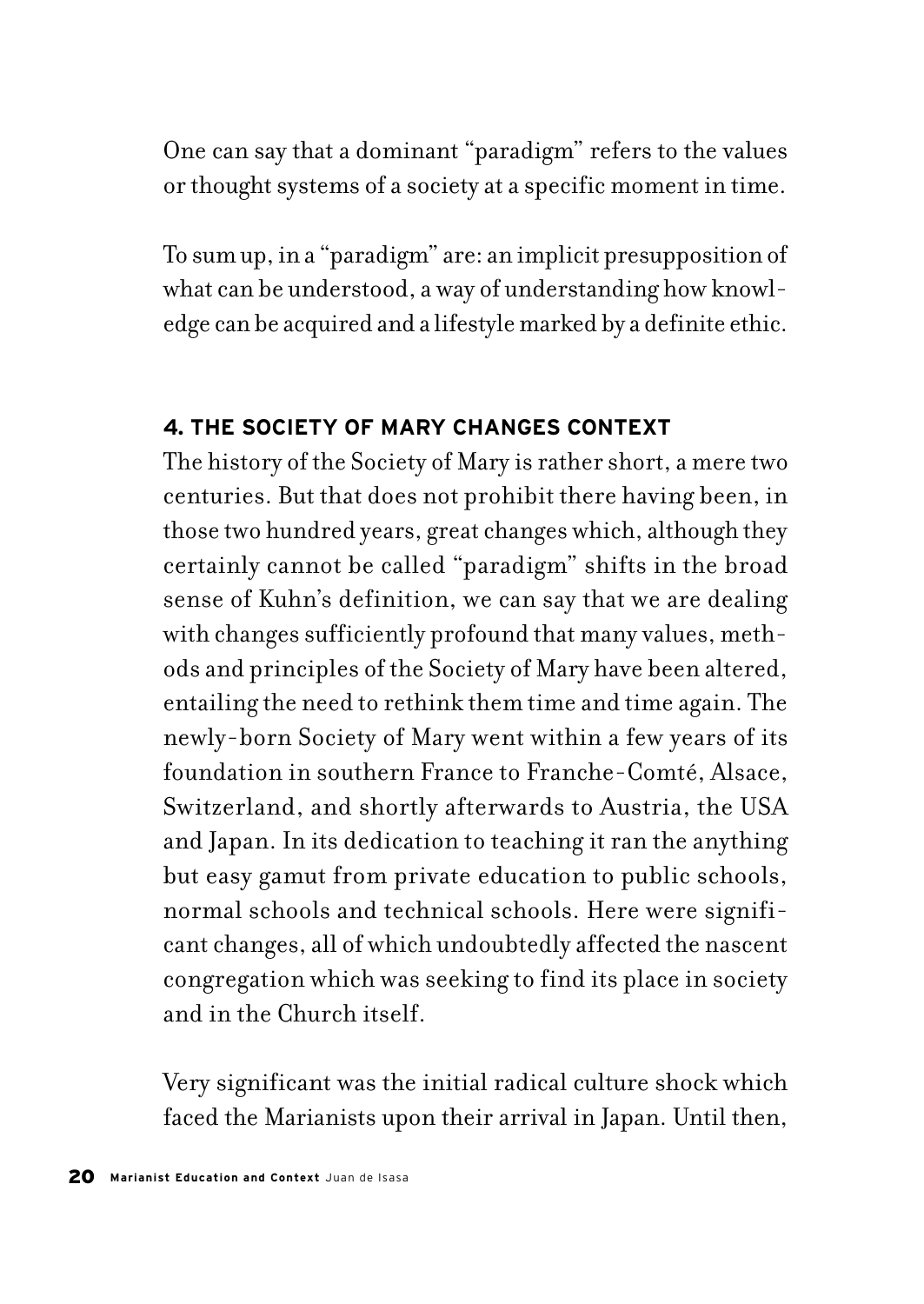the various methods with which they had been working had many common elements, and could be said to belong to what was called Western culture. But Japan presented a completely different context. Therefore they had to learn and understand the medium in which they were to live and move. A practical example makes the point. In the narratives of the French religious who arrived in the country of the Rising Sun, they recount that on the first day of class, when the teacher ordered the students to enter the room, the pupils did not move. The director of the first Marianist school in Japan, Bro. Heinrich, recalls it thus:

*It is difficult for you to imagine how much fun the classes are. These youth come to us without knowing a single word of French or English. To have them enter the classroom for the first time, I used the universal language of signs. They seemed to understand me, but stopped at the door. I repeated my invitation a first and a second time, and only then did they decide to enter. It is the Japanese custom to be asked three times before accepting. Then, after entering the classroom, a new ceremony: three successive bows, at right angle, to which one must respond if one does not wish to be seen as poorly educated. With signs I asked them to be seated, and again it took three invitations.* 

*(La Société de Marie au Japon 1887-1932,* J. Vernier. Chaminade Gaku-en, Tokyo, 1933. [translated from Spanish])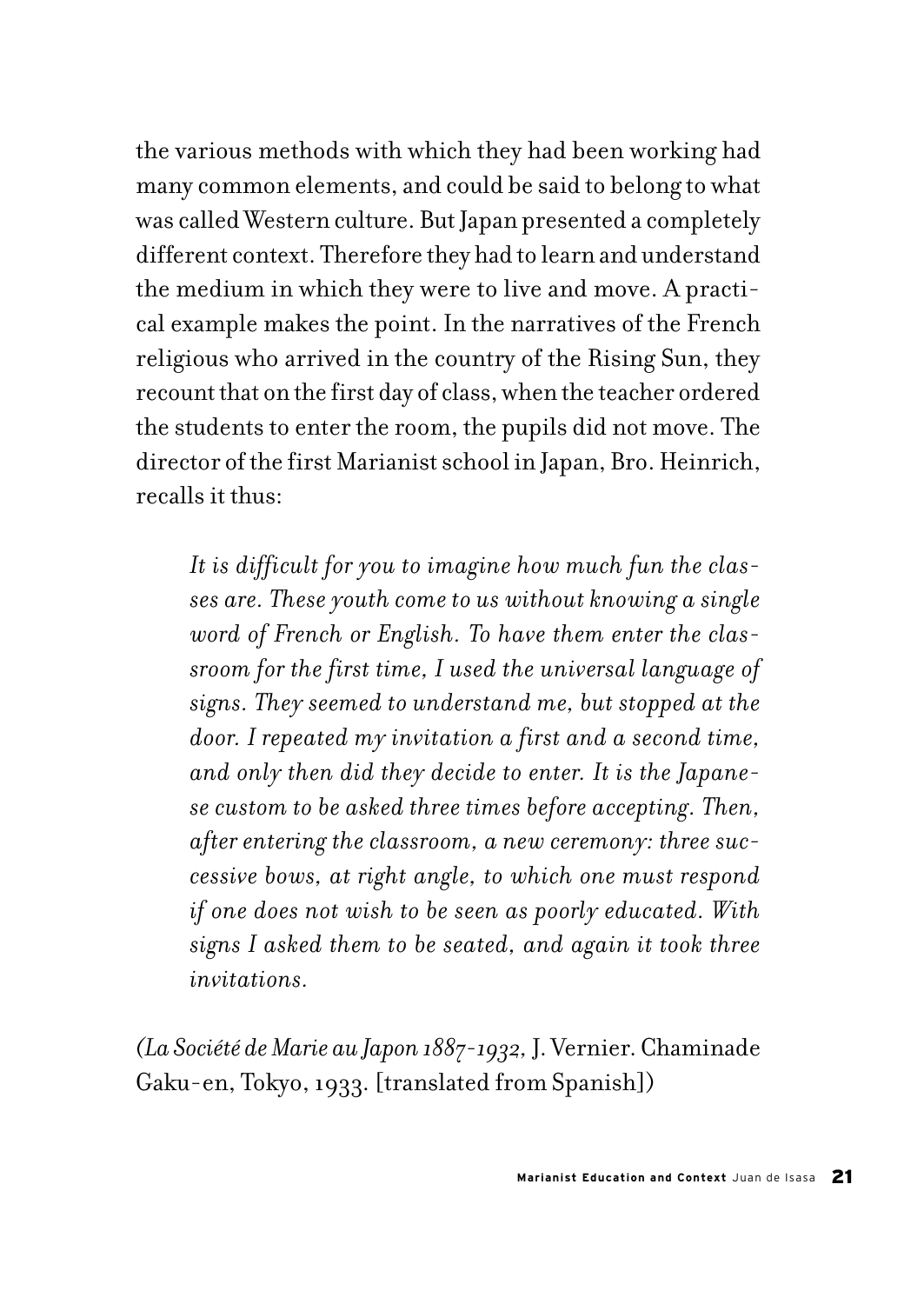The teacher quickly learned that, in the Japanese culture, it is a sign of a good education to wait until an order is repeated before following it.

They were in a context quite different from that to which they had been accustomed.

Before arriving in Japan, the Society of Mary had begun its work in the United States of America. In 1849, even during the life of the Founder, Fr. Leo Meyer had crossed the Atlantic to start the American sojourn of the Society. There the culture shock was not so strong. The United States was a country formed by waves of immigrants from many European countries. In particular, in the region where the Marianists began their work the dominant population was of German origin. It was with them that the religious began their work in that country.

In several countries of North Africa, also, the Society was established towards the end of the  $19<sup>th</sup>$  century, specifically in Tunisia, Libya and Syria, where Marianist works were founded. That in Tunis, which still exists, is now celebrating its  $120^{th}$ anniversary.

 As with America, in these places the culture shock was less strong, since in general the work of the brothers remained quite circumscribed within the French or European (sometimes Maltese) community, although in truth our door was never closed to the native students of other religions or cultures. These last, however, were never sufficient in number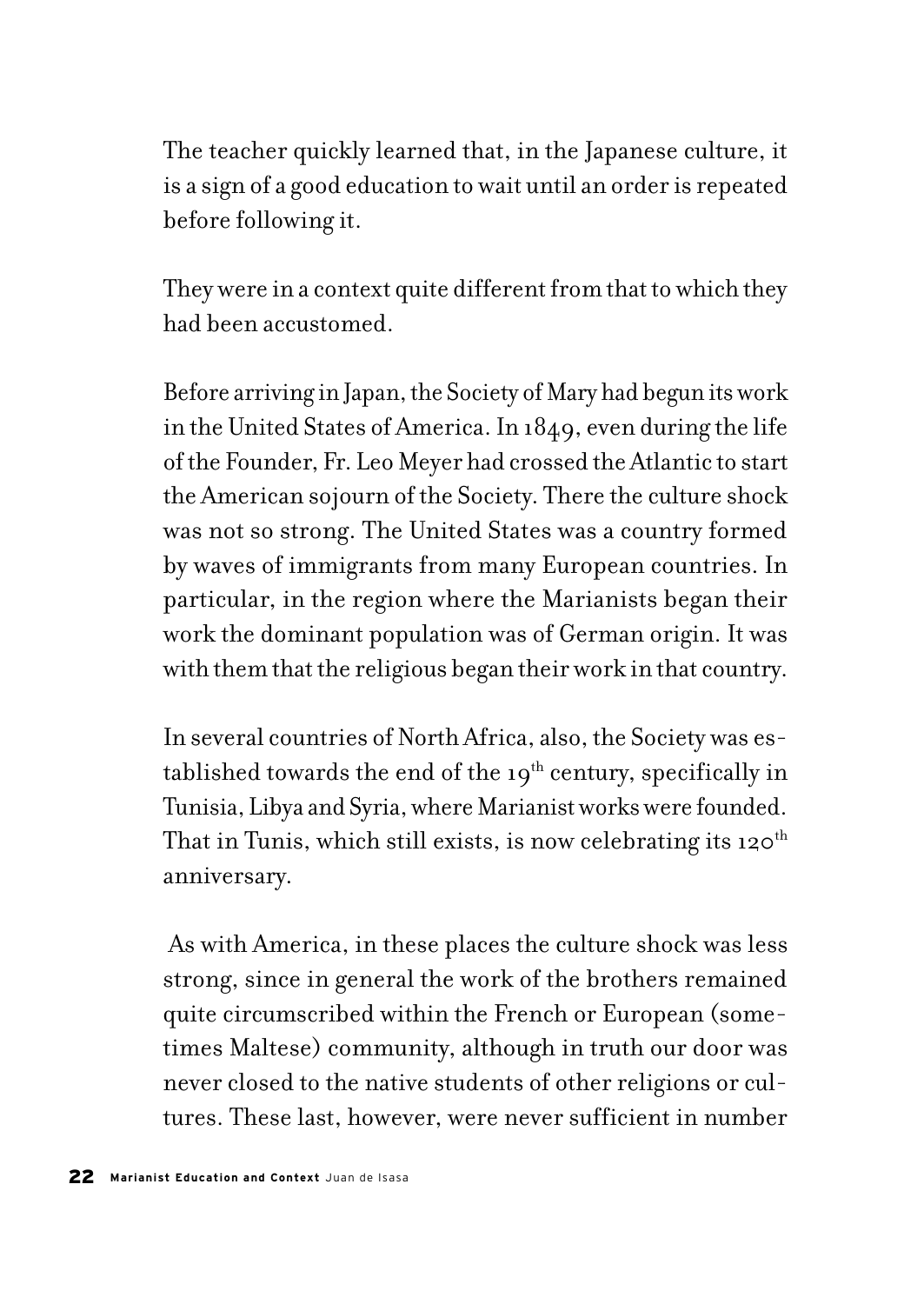to set the tone of the school. On the contrary, what they were looking for was the French culture, language and education.

Soon however, these works ran into difficulties and those promising beginnings began dying little by little.

In 1883 there were 15 Marianist religious in North Africa in several educational works, which enjoyed prestige and which appeared to have a very bright future.

Although, for reasons we have just mentioned, there were no great cultural differences, there were details that called for some minor adaptation to the real situation. On several occasions the religious tried to obtain permission to wear frock coats of a lighter material to better withstand the heat of those latitudes. They did not receive this permission nor the authorization to wear straw hats instead of the usual felt ones.

In the schools that the Spanish religious opened in Morocco, in the Spanish protectorate zone (Tetuán, Tangiers, Alcazarquivir [el Kasr el-Kebir]), even though that outreach was especially dedicated to the Spanish and European colony resident there, there were always Jews and Muslims who had their own religion classes and Arabic language classes. Furthermore, given the special circumstances that prevailed, these were the first co-ed schools, coming many years before this type of education would spread and even become obligatory in many places.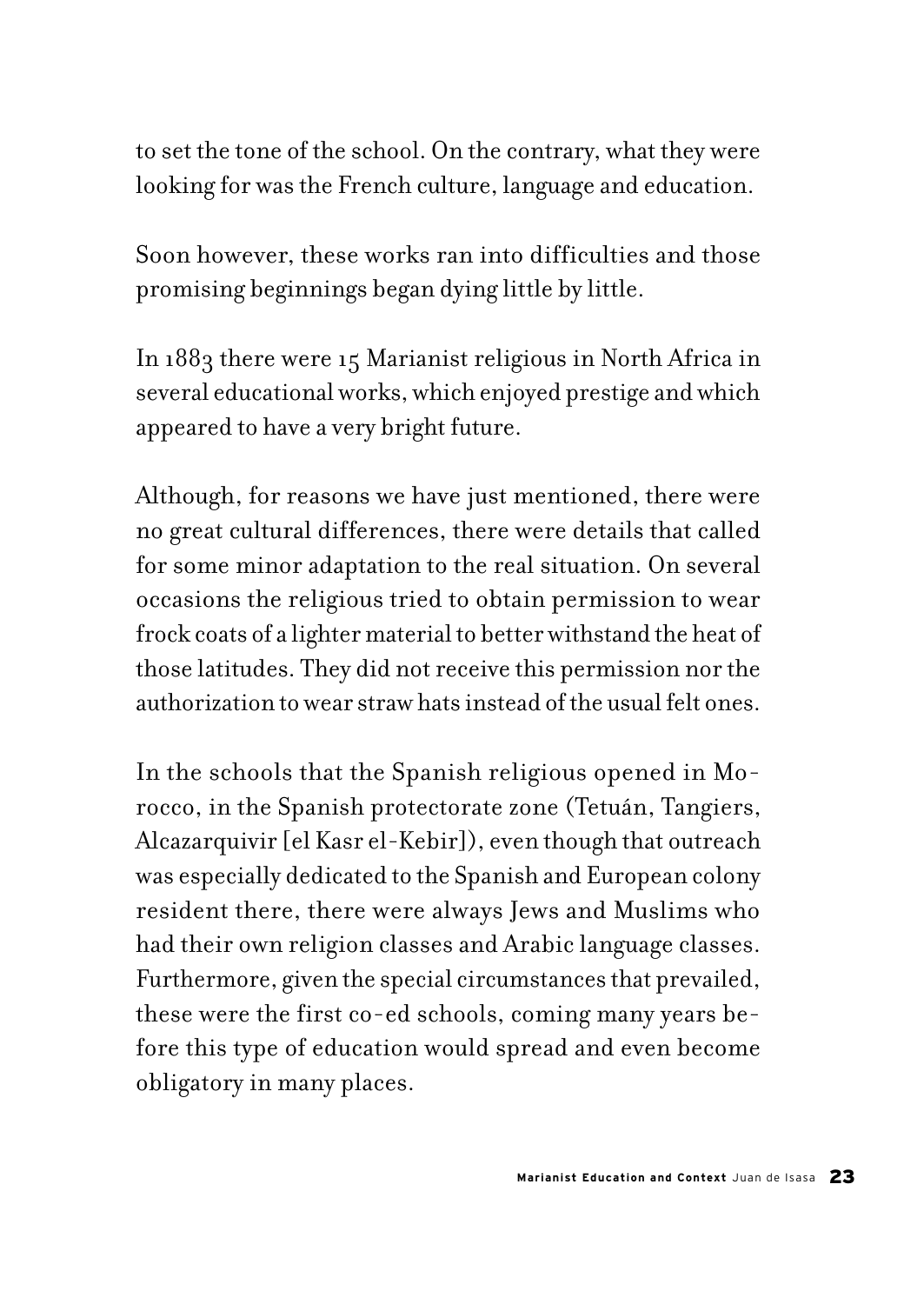Education, just like any other human activity, depends to some degree upon the context within which it takes place. To ignore this reality is, simply, to perpetrate a lie. Few human activities are as practical as education. One is educated for living. Even more, a student is educated for his future life, where he will be pursuing his own active career. This means that the teacher must not only know the present context, but also in a certain sense must be able to understand, or at least intuit, how conditions that shape what we call the context are going to change.

If this has always been difficult, it surely is more so today, since changes, while they have always occurred, now come more rapidly than ever. Who could have imagined, just 15 years ago, that in our current schools we would have to limit the use of the students' cell phones, that the school would have to be connected to the Internet in many or in almost all its classrooms, that there would be cases of addiction to the Internet or to electronic games….

The way of doing school work, the textbooks, the blackboards, everything that has to do with the educational process has changed radically, and it is necessary to adapt permanently to the changes.

### **5. A CASE OF PARADIGM IN EDUCATION**

In 1837 the Society of Mary was taking its first steps. It counted hardly half a dozen works, and was still in quest of what might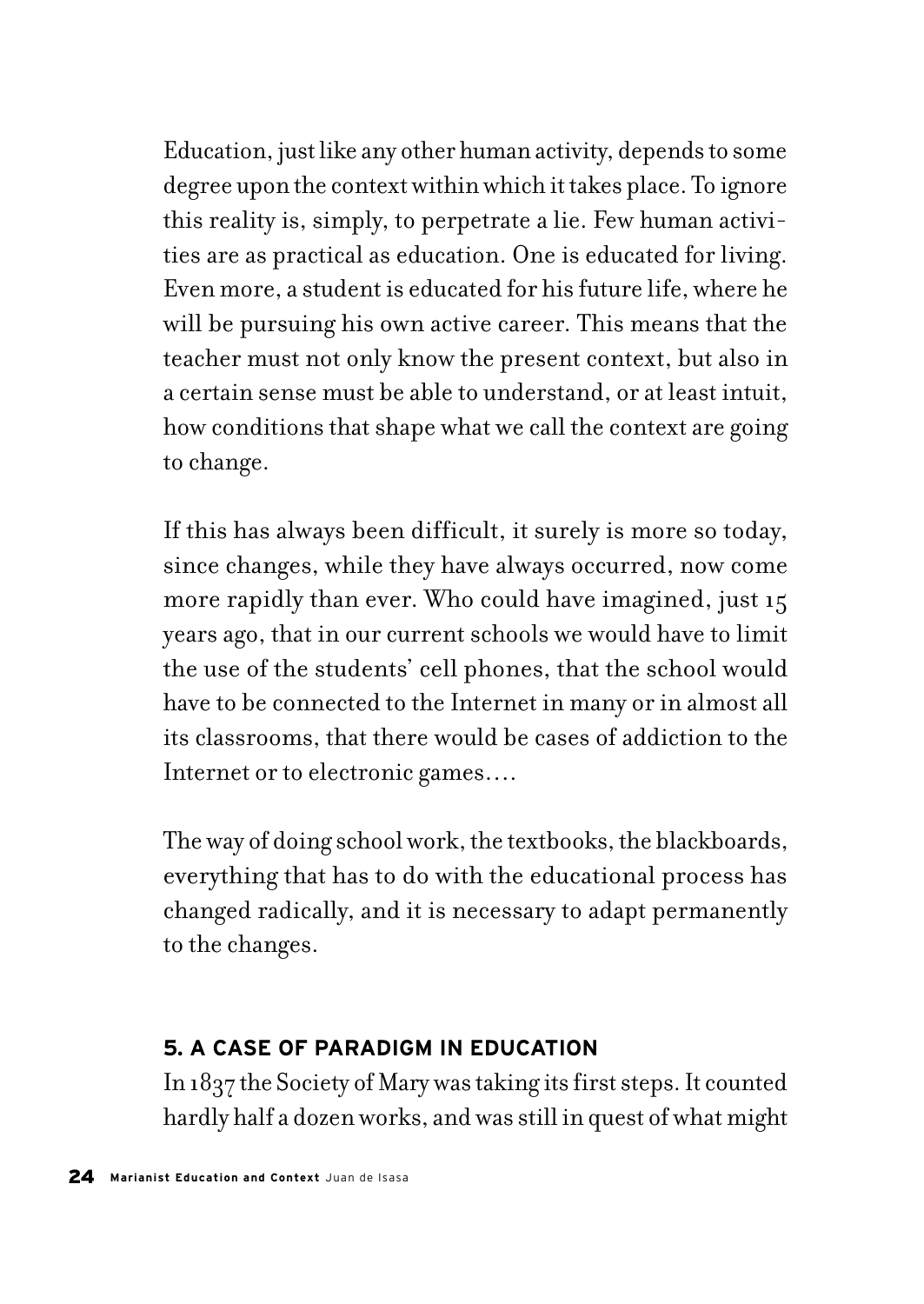be the defining feature of the new Institute. The writing of the *Rule* was just being completed; there was no extension beyond the borders of France. The Guizot Law in 1833 had deregulated primary education, allowing a significant increase in the possibilities of work in the field of education.

Meanwhile, in that same year of 1837 in England, Victoria ascended the throne. She was to mark an entire epoch, and in her reign of more than sixty years, one can say that she created a new "paradigm" for teaching: Victorian education.

There are many elements that make up that model; a few can be highlighted here.

England went through a great economic development occasioned by her victory over Napoleon and supported by her maritime dominance, which contributed to her hegemony in trade. The British Empire was consolidated, giving that people a putative moral, economic and social superiority that became the model in many areas for the rest of Europe. Education was based on these presuppositions, accompanied by a rigid puritanical morality which, at least outwardly, was strictly enforced. It may be said, however, that, hidden from the public eye, it was possible to live by a double moral standard in secret that permitted or tolerated behaviors that in public would be severely condemned. Thus "Victorian education" was built up.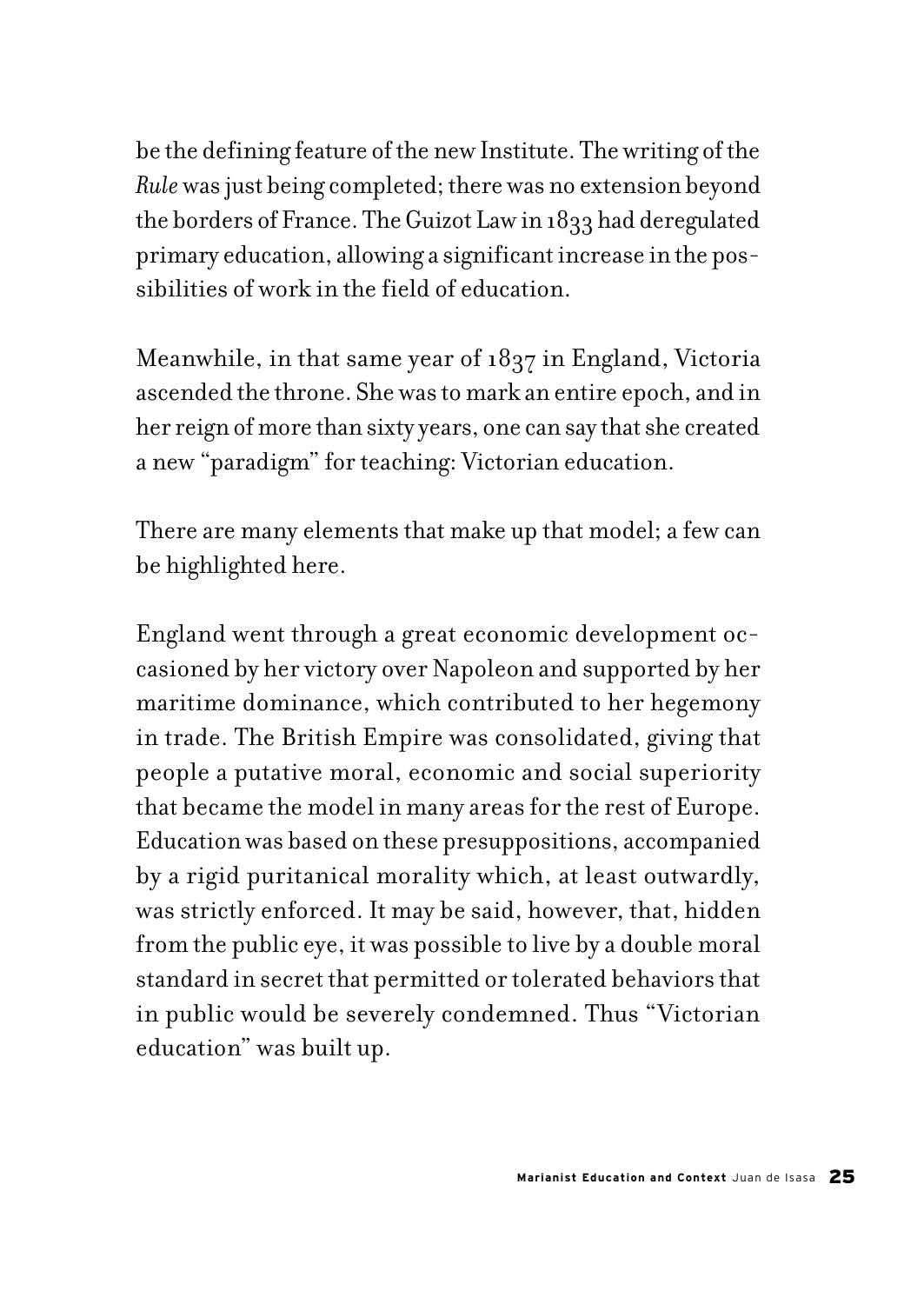# **6. TODAY'S PARADIGM**

Today there is no less an educational "paradigm" whose principal elements, at least, it is important to understand.

There are numerous studies on the topic, but we will consider only three aspects that can be found in any current educational model.

# 6.1. The much vaunted "globalization."

Even if not comfortable with its name, we all have an idea of what "globalization" means, since even in the smallest details of our lives we feel the effects of this phenomenon.

There are some who advocate *mundialización*, because "globalization" does not always signify a world-wide extent of the phenomenon. Nonetheless, in spite of such misgivings, the term "globalization" has prevailed.

According to the dictionary of the Spanish Real Academia, the term ("globalization") means: "Trend for markets and businesses to spread, reaching a worldwide dimension, that transcends national borders."

Already in 1961, McLuhan spoke about a "global village," but it has been predominantly since the end of the Cold War, the fall of the Berlin Wall and the fall of the Iron Curtain, that the configuration of factors that we call "globalization" has occurred.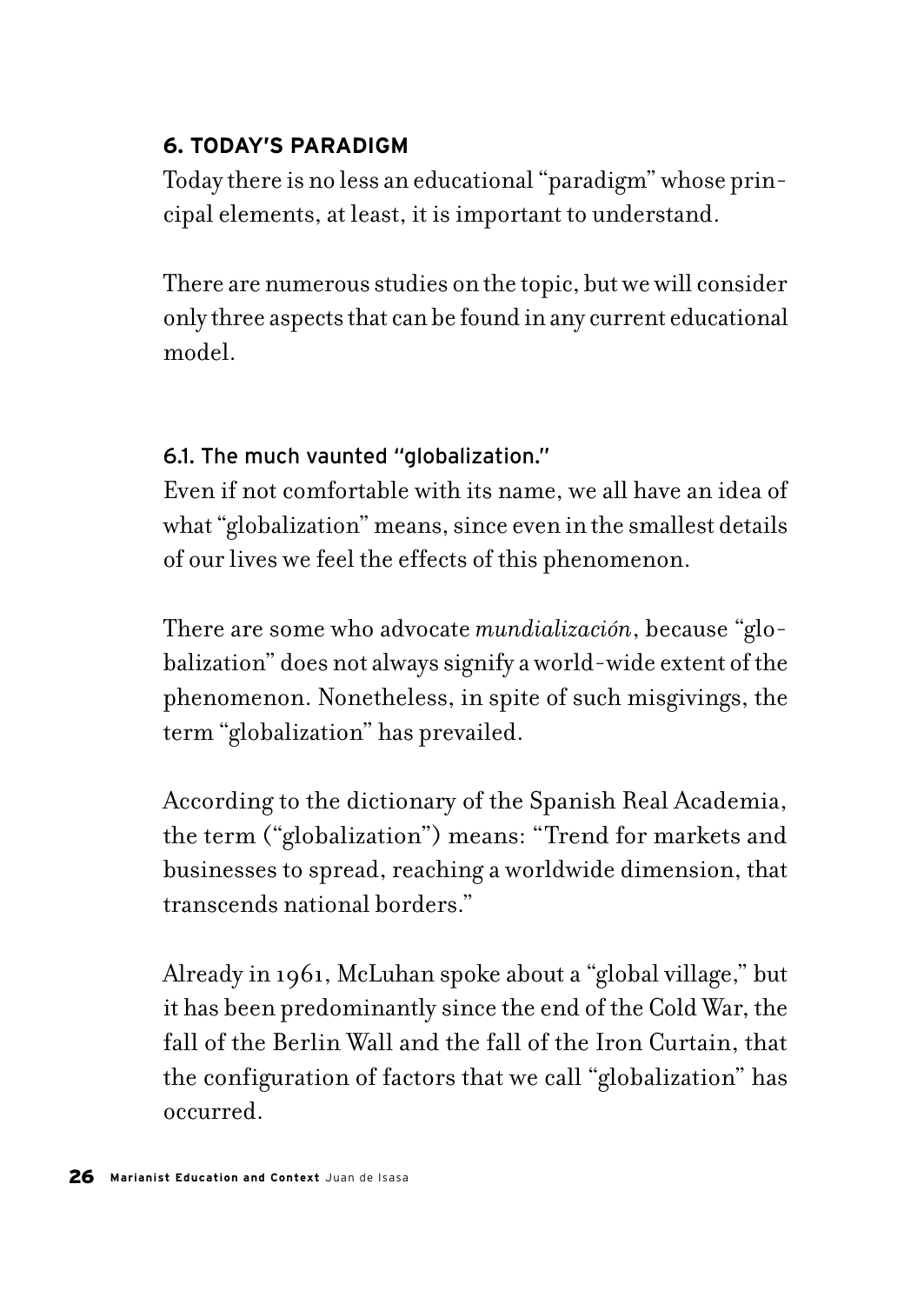This is not the first time that the world has been "globalized." At the time of Alexander the Great, what was then the known world was Hellenized. The language, the customs and the culture of virtually all the Mediterranean Basin became Greek. There was resistance on the part of some, especially of the people of Israel, but in the end the Greek vision of the world imposed itself, and the Hebrew Scriptures were translated into Greek.

We are conscious of being part of a world in which borders are easy to pass, if indeed they still exist. The Europeans move around their continent without needing a passport. Many countries use the same currency and undergo the same economic hardships.

Popular music is listened to throughout the world, while certain fashions in clothing and modes of acting are imitated everywhere.

But for a cultural element to help its consumers to become properly socialized, it has to be chosen, received and developed as their own. If not, the only thing that element does is to create a passive consumerism. A foreign cultural element is enriching insofar as it is integrated and not merely consumed.

Globalization, therefore, especially in its cultural aspect, is a dynamic process that is never stifled.

A young American named Bill Gates achieved what the human race had sought for centuries: he gave it a common language.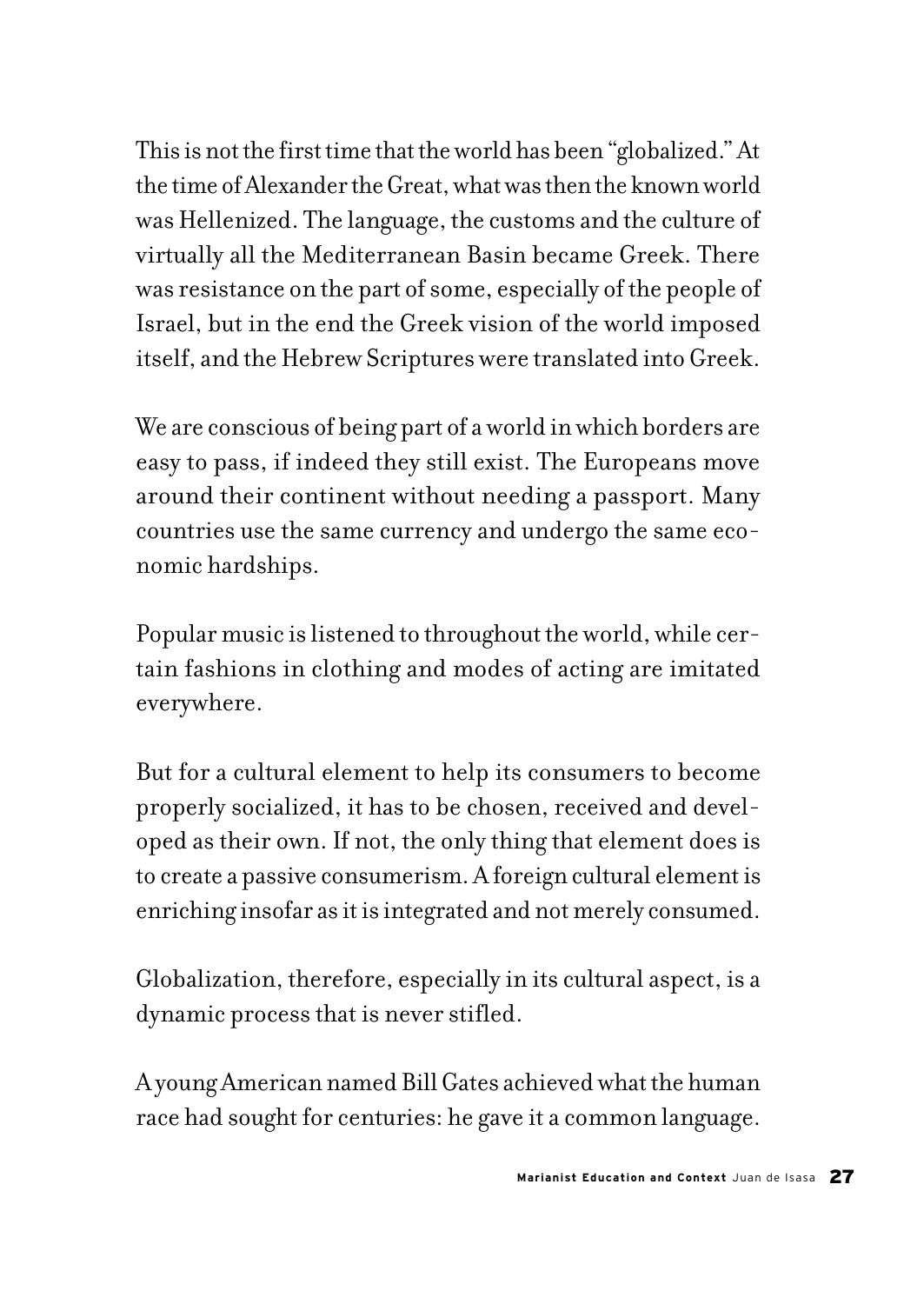We can use a computer in any country in which we may find ouselves. With it, we all speak the same language with no need of a translator.

# 6.2. The abundance and facility in communication and information.

Today it is very simple, and in most cases without cost, to access any type of information.

This development is enormously positive, as long as one is able to choose and filter the part of the available information that is needed and useful at the moment for what one wants to do. Otherwise, an excess of information can be contradictory and confusing rather than a help.

The mobile phone is an instrument already used by children from a very early age. Access to every kind of information is open to all, and only in some dictatorships are there restrictions on accessing the immense amount of information that is available. If in the past one had to learn how to find information, today one has to learn, first and foremost, to organize and evaluate it. Communicating is not only easy, but we have the feeling of being in communication all the time. In addition, and this is not an entirely positive characteristic, there has arisen the idea that all access to information should come free of charge, so that the rights of authors/composers raise complicated and controversial issues.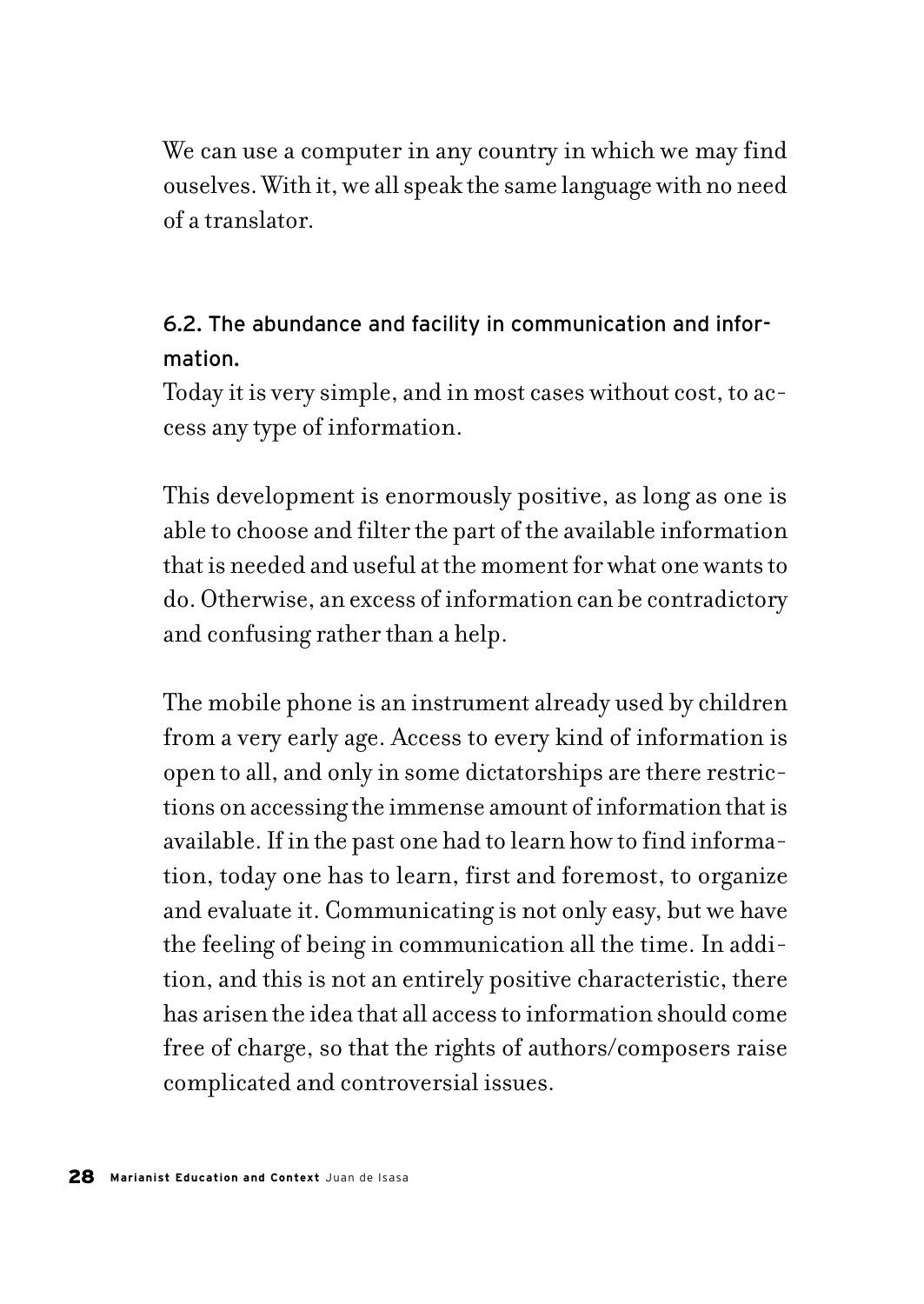# 6.3. The technologization of life.

Although their operations are not even superficially understood, we increasingly use technical instruments that at times are of great complexity. We are scarcely able to utilize a small part of that complexity, leaving fallow the greater part of the capacities of these instruments.

*Curiously, with many people this enormous technologization has found a place along side a return to divination, to the exotic, the mysterious. Perhaps this phenomenon is due to the fact that technology does not satisfy all of a person's cravings, and that "emptiness" leads, with apparent ease, to sharing the use of the Internet with a credulous reading of horoscopes.*

*To these three characteristics of our current "paradigm," we can add three others more interior to the person and which mold the manner of living, especially of today's youth. Javier Cortés points them out in Educar para evangelizer, raíces para la esperanza [Educate to evangelize, bases for hope]*  (Foro SM nº 5. Province of Spain).

# 6.4. Uncertainty as vulnerability.

The experience of uncertainty has always accompanied the evolution of humanity and its various cultural manifestations. But this uncertainty was found in many cases within the context of specific worldviews, which shared the possibility that persons and peoples might construct their own narratives of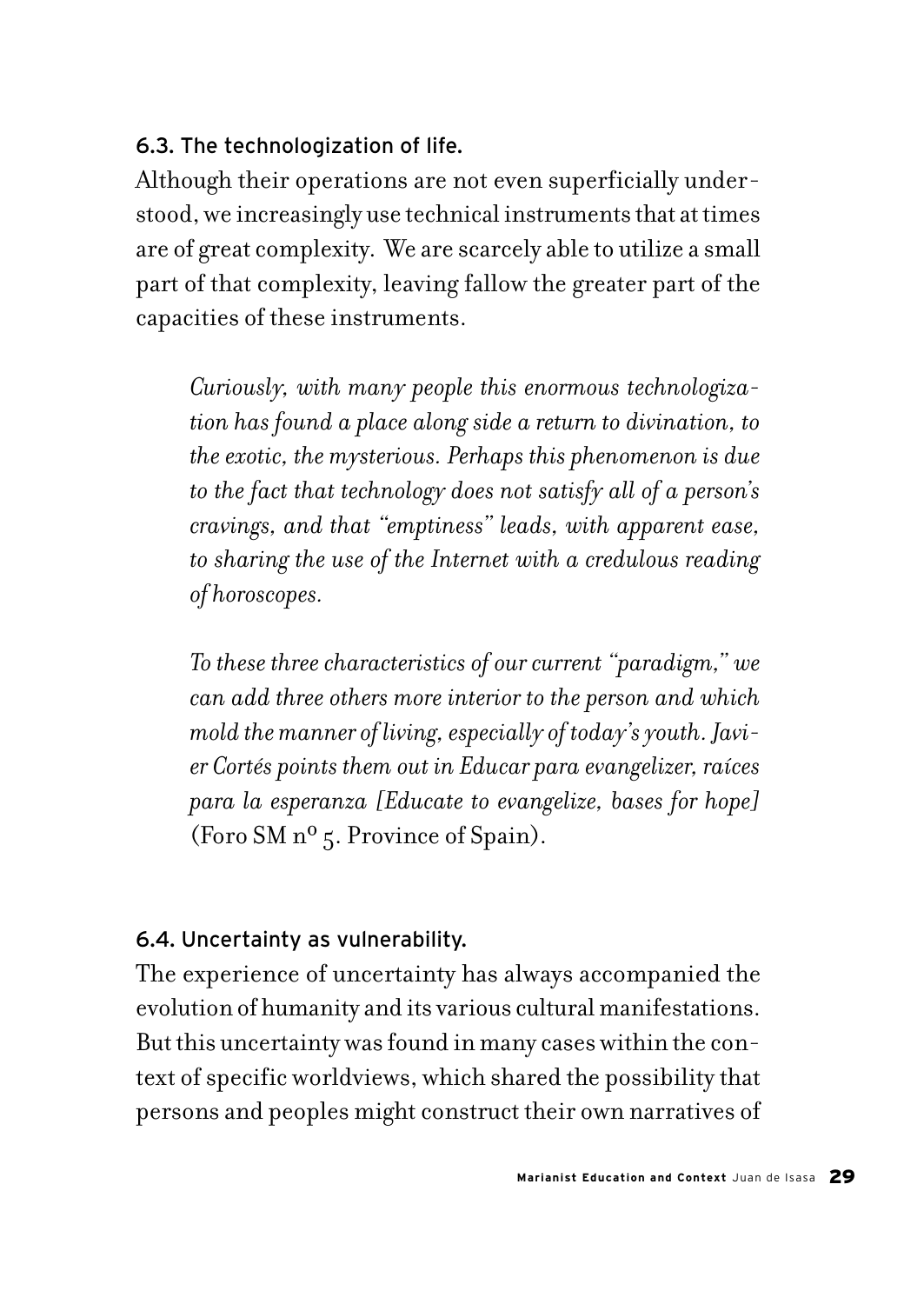meaning and, therefore, of identity. This function was exercised preponderantly by religion over many centuries. In more recent times "modernity" itself constructed a new story which also worked as a guide vis-à-vis uncertainty and shared scripts for personal and social self-actualization, fundamentally based on the key idea of universal progress. This new modern paradigm, in its various and multiple versions, broke the predominance of religion as the point of reference in face of uncertainty, but it itself has fallen by the wayside through the second half of the 20th century because of many factors, among them the realization of the horrors that humanity has been capable of committing. For a long period of time, one thought and acted out of a paradigm of unlimited progress, confident in the capacities of human reason.

If we look at nature herself through the entire history of evolution, we discover that, in face of uncertainty, three response mechanisms have been developed. The first is that of inert matter: resistance. The way in which the stone tries to survive unforeseeable changes around it is nothing but resistance relying upon the strength of its own make-up. The second is represented by living beings. These, in contrast to inert matter, have available a greater flexibility for adaptation and evolution. Today there exists a third group that interacts with uncertainty: cultivated beings, humanity proper with all the creative power of its culture. In this case, the successful mechanism that has been being consolidated as a challenge to the uncertainty of surroundings has three moments: knowledge, planning and anticipation. Intersubjectivity lets us share a knowledge that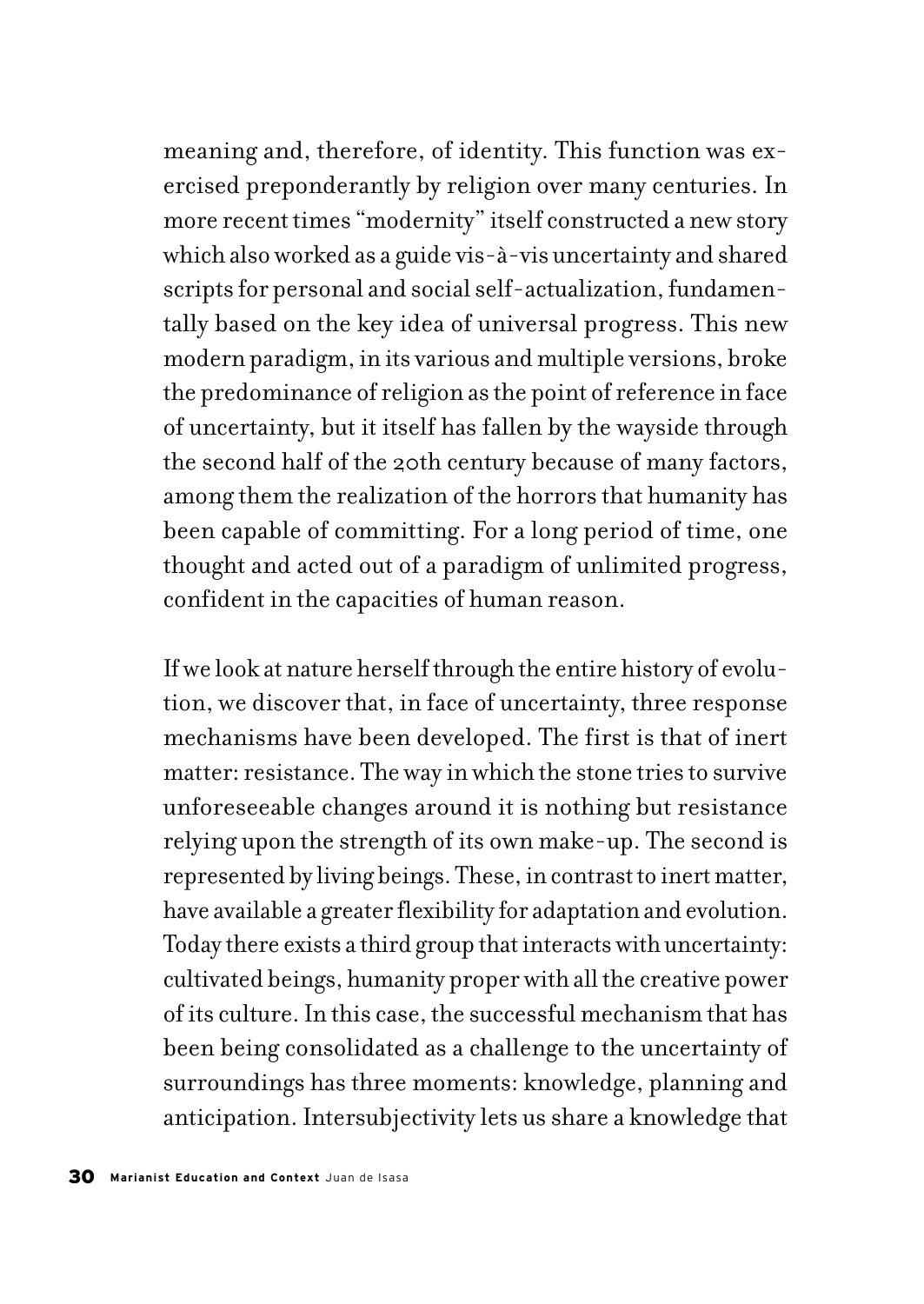crystalizes into a plan and the plan allows us to take the initiative in face of our surroundings. So it is as if humanity has been generating a cumulative response of multiple cultural elements available today to the men and women of our time.

This little review of the evolution of nature and of humanity can be very useful for our reflection. Any attempt at resistance makes us like inert matter and is bound to a progressive loss of matter right up to its deformation and disappearance. Adaptation and evolution can give us greater longevity, but it will always be the environment that writes the script; at the end, we would be only the mimetic outcome of external circumstances. I believe it is not hard to recognize both typologies in the failure of Catholic schools, however numerous they might sometimes seem.

We still need to delve into the way that educated persons handle adaptation. Curiously enough, the possibility of successful survival in an uncertain environment is directly proportional to how independent one is of that very environment. From adaptation to independence--one makes progress in uncertainty if one gains independence with respect to the environment. The application of this principle of nature's evolution to the educational situation that concerns us is of extraordinary importance. Only by being grounded in a profound cultural undertaking that proceeds from a refined understanding of humanity's wisdom, will we be able to successfully confront uncertainty. The question, then, is directed to each one of us and to our institutions, and its content is the quality and strength of our undertaking.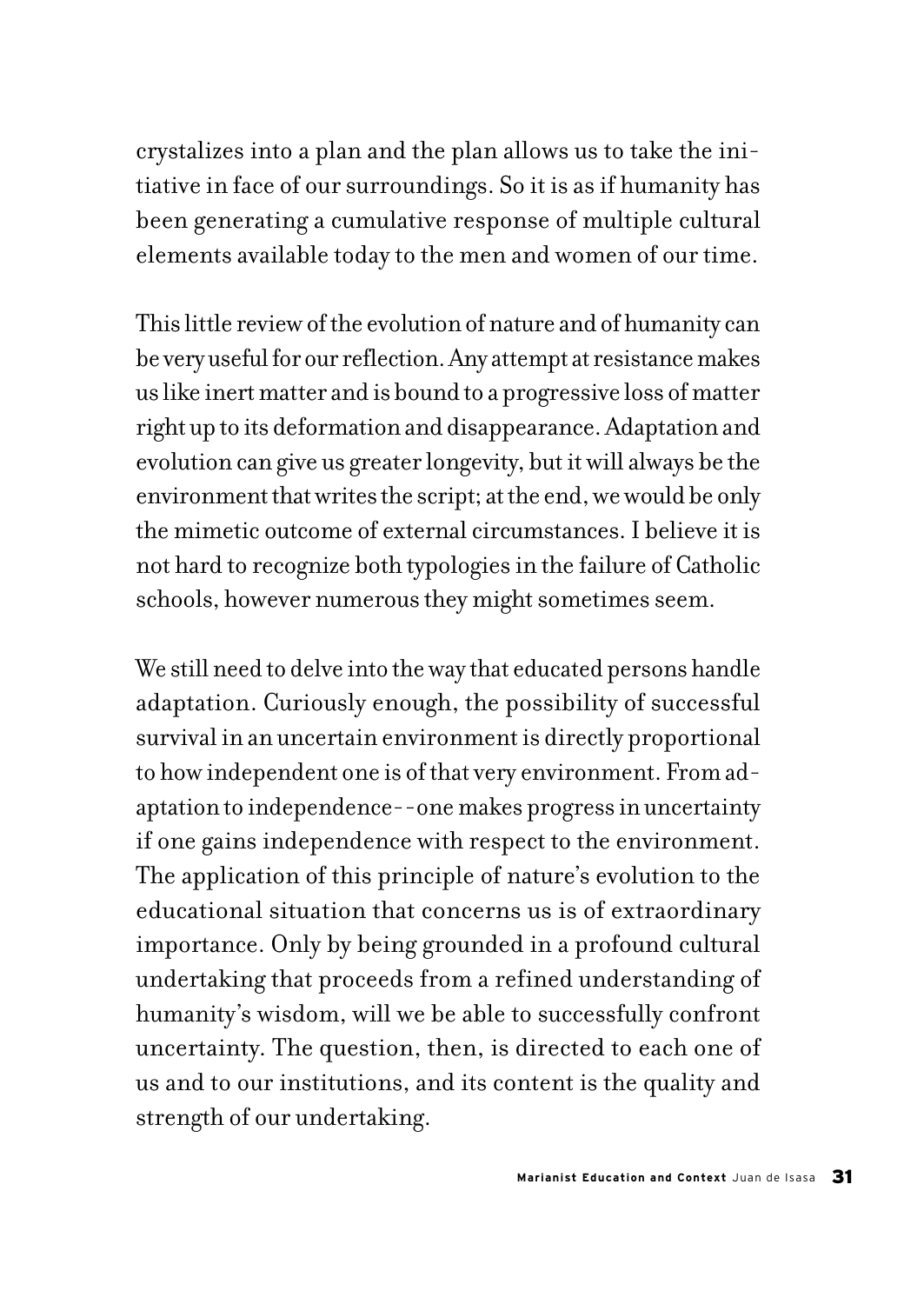From this perspective we can well understand the passage from uncertainty to vulnerability. To the extent to which undertakings become blurred or subjectivized, as we shall see a bit further on, or simply disappear, uncertainty, a stubbornly perennial and constant fact of life, becomes fear, terror or helplessness, producing an existential experience in vulnerable persons.

### 6.5. The subjectivization of the I.

Since G. Lipovetsky began in the decade of the 1980's his reflection upon the so-called second individualist revolution of modernity, the years since have only gone deeper into this phenomenon. Culture has walked this path with a firm footstep, as has reflection itself upon this process, about which today no one has any doubts. The "I," in its search for consistency, takes the road of individuation, *i.e.,* it dissociates itself from traditional models and securities, from external controls, from general moral laws and takes up as personal and non-transferable its own construction, taking as its point of reference and its ultimate criterion of judgment the I itself. It seems as if its greatest wish is to focus on the recognition of individuals as the carriers within themselves of all the rights that must be recognized and respected, regardless of all that has been generated by institutions. This process leads to several other facts, no less significant, that have to do with widespread disaffection with traditions and institutions.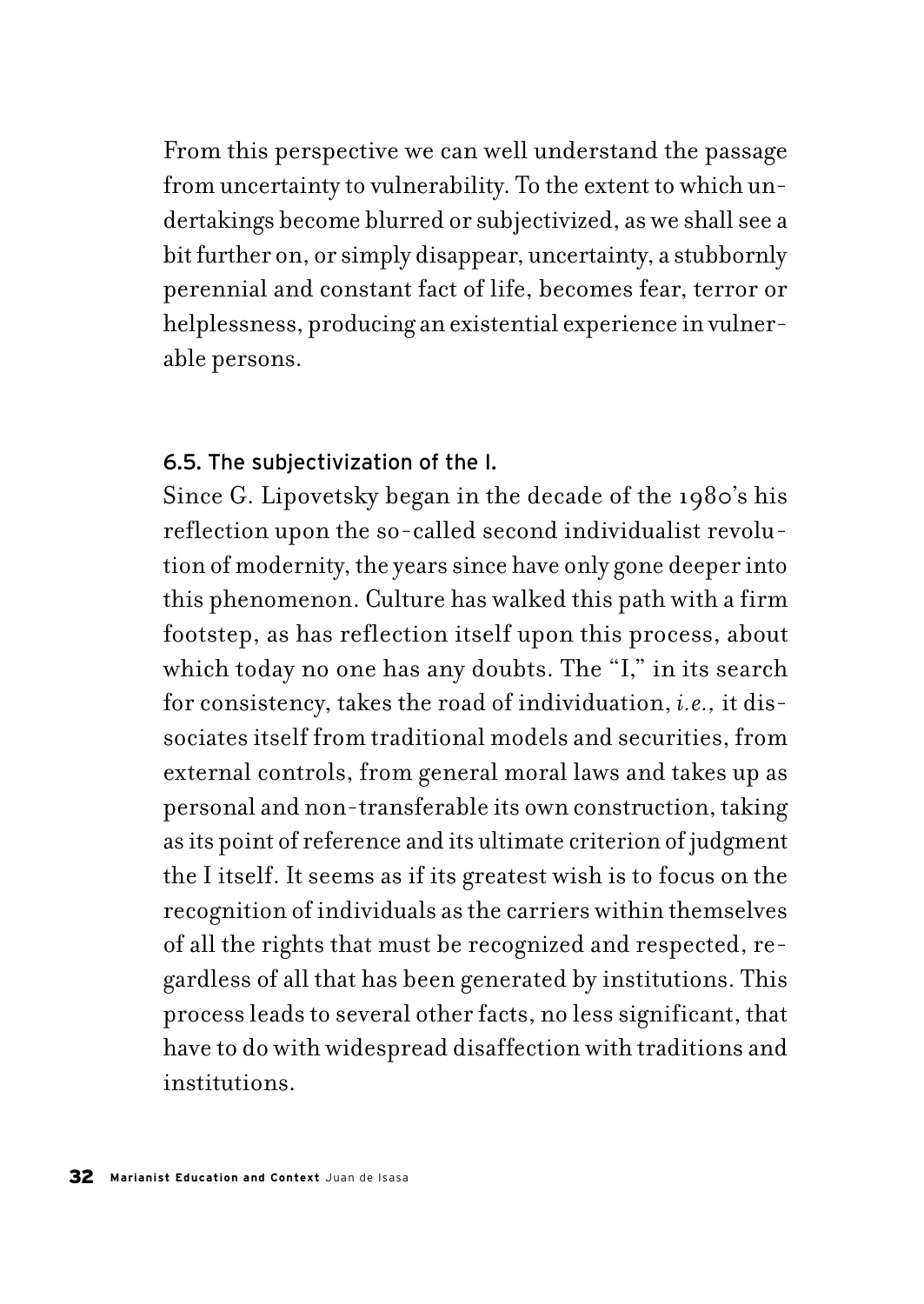It is not necessary to go much deeper into this obvious reality in our culture in order to notice its immense importance for education. On the one hand, the perspective of those whom we are educating has changed radically; their goal is no longer integration into structures of meaning that are more or less social, but the personal construction of the "I." But at the same time this same situation opens up to education an entire world of things that must be taught in an explicit manner and which need to be seen with interiority, affective life, experience of the self, *etc*. Think, for example, about the current explosion with regard to spiritual understanding. Thus, as in every human phenomenon, we are looking here also at a situation which opens up new possibilities for educational work

### 6.6. Identity in diversity.

In fact, one task that all education must carry out is that of supporting the formation of the identity of persons. For a long time the formation of identity was based on two great pillars, the identification with specific models of being person that were incarnated in various witnesses, and the integration into communities or meaningful groups with various degrees of institutionalization. As LI. Duch states, identity develops in the interaction of the person with various receptive structures that accompany the *in-fans* (one who does not speak) until his emergence as a person capable of speaking to himself a word of identity. These receptive structures (co-descendence, coresidence and co-transcendence) have gone into crisis and today, as Javier Elzo says, we have passed from one paradigm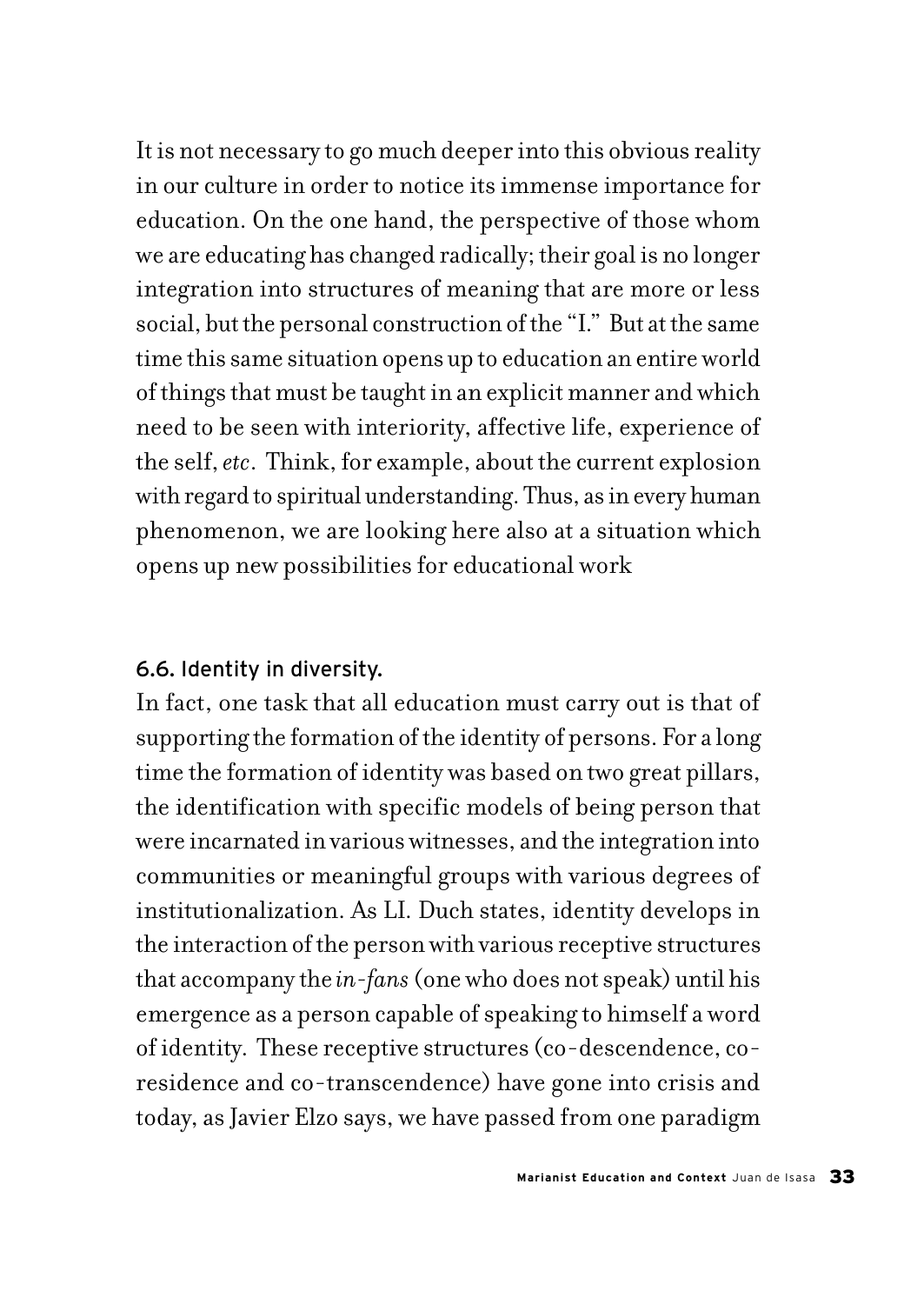of formation of identity based on identification, to another, the key to which is in the construction of identity through experimentation. In fact, personal experience has become the highest authentic judge for establishing the validity of offerings of meaning and it decides its final configuration in the subjectivized "I."

This project of identity construction cohabits, moreover, with a growing phenomenon, also the fruit of a cultural globalization grounded in the new possibilities of technology. One speaks here of the intense experience that we have of diversity. It is not that diversity did not exist before; it is simply more keenly present now. Persons of the Muslim faith have existed for centuries, but today in Spain mosques are not now a matter of history, but are present in our towns and cities.

This presence of what is different, of the enormous variety of possibilities of meaning, along with the previously mentioned process, makes the transmission in education of the Christian identity as a mode of formation of the personal and social "I" much more difficult. To construct and maintain strong identities in this context is a very difficult task.

To conclude this first section of an overview of the context, I would like to raise a point that, from my point of view, is crucial for meeting our challenge in Christian education. The preceding analysis shows clearly that the key to the situation in which we are living is a cultural key. By that I am not saying that there exist no structural elements in our world that play a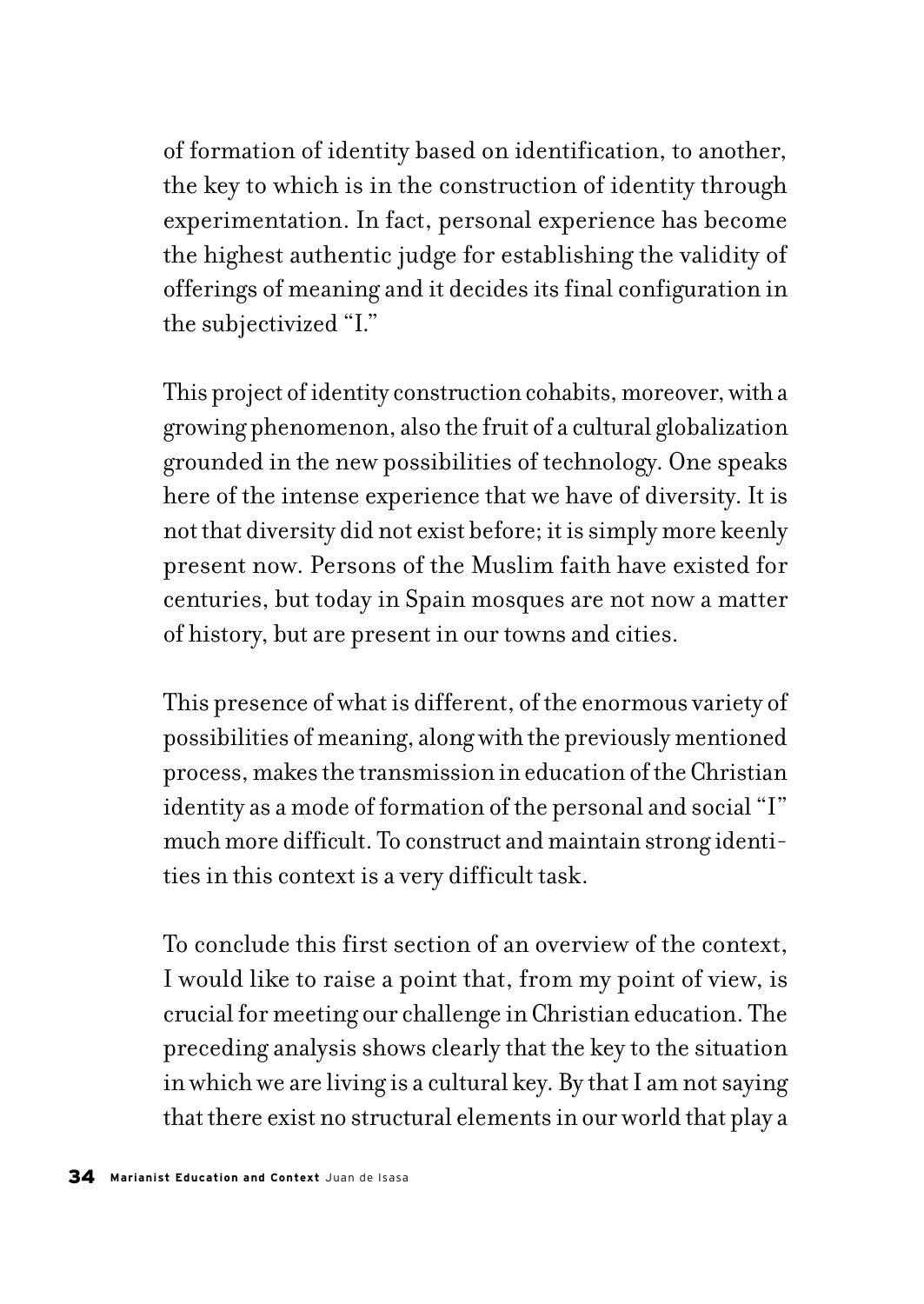determinative role in this situation. I am simply stating that I believe the times are long gone when socio-cultural phenomena could be interpreted through patterns of structures and superstructures. To put it another way, the determinism of economic structures is not so much in the configuration of social classes as in the fact that the very economic system itself has been converted into the quintessential cultural broker. Capitalism, as V. Verdú has put it very well, abandoned some time ago its capitalism of production function to become a capitalism of seduction, the instrument of choice which is none other than that of determining, in a self-interested manner, the pretended autonomous options of consumers, thus invading the space wherein lies the very meaning of their own life.

This intense relationship between culture and the possibilities for determining the meaning of life has been pointed out by various authors, among them Baudrillard.

In the reflections upon different contexts of education that follow, there will always be present, in one form or another, these characteristics of current society, as much in its social dimension as in its more individual aspects. It is with these that we must deal in order to do our work and to accomplish our mission.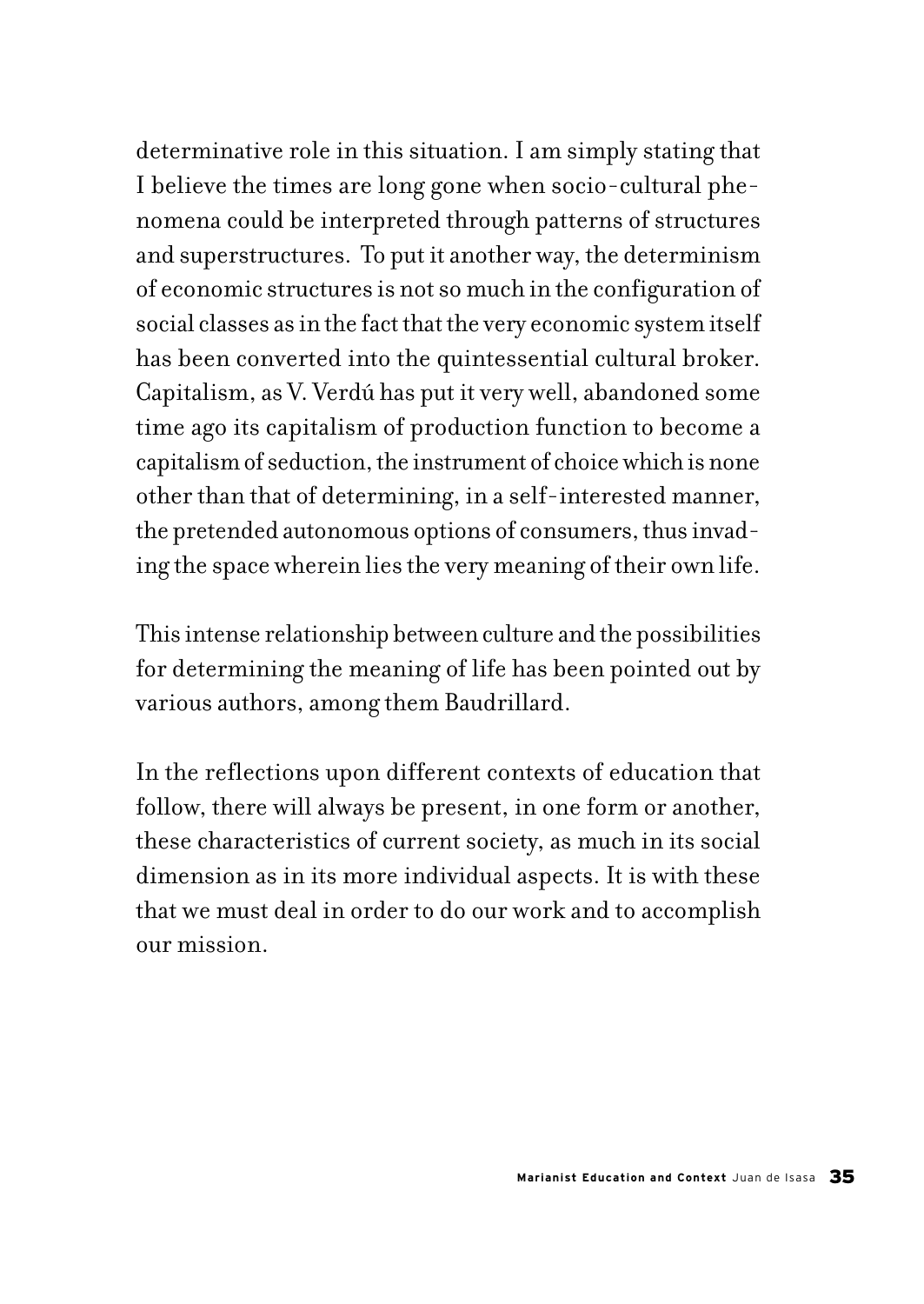## **DIVERSE CONTEXTS**

### **1. THE SOCIAL CONTEXT**

### 1.1. Society, a danger for the individual?

There has long been discussion about the influence of society in education. Since Aristotle defined man as a political animal, *i.e.,* one who lives in the *polis*, in the city, it has been clear that society has an impact upon the individual, forming him in some way; it is not merely an abstract frame of reference in which his life plays out.

There have been, however, many attempts to address the issue of education as a purely individual matter without societal influence or, in any case, without a negative influence.

Crusoes, Émiles, Tarzans, Wolf Men… have proliferated in the attempts to find formulas or individual explanations for the educational process.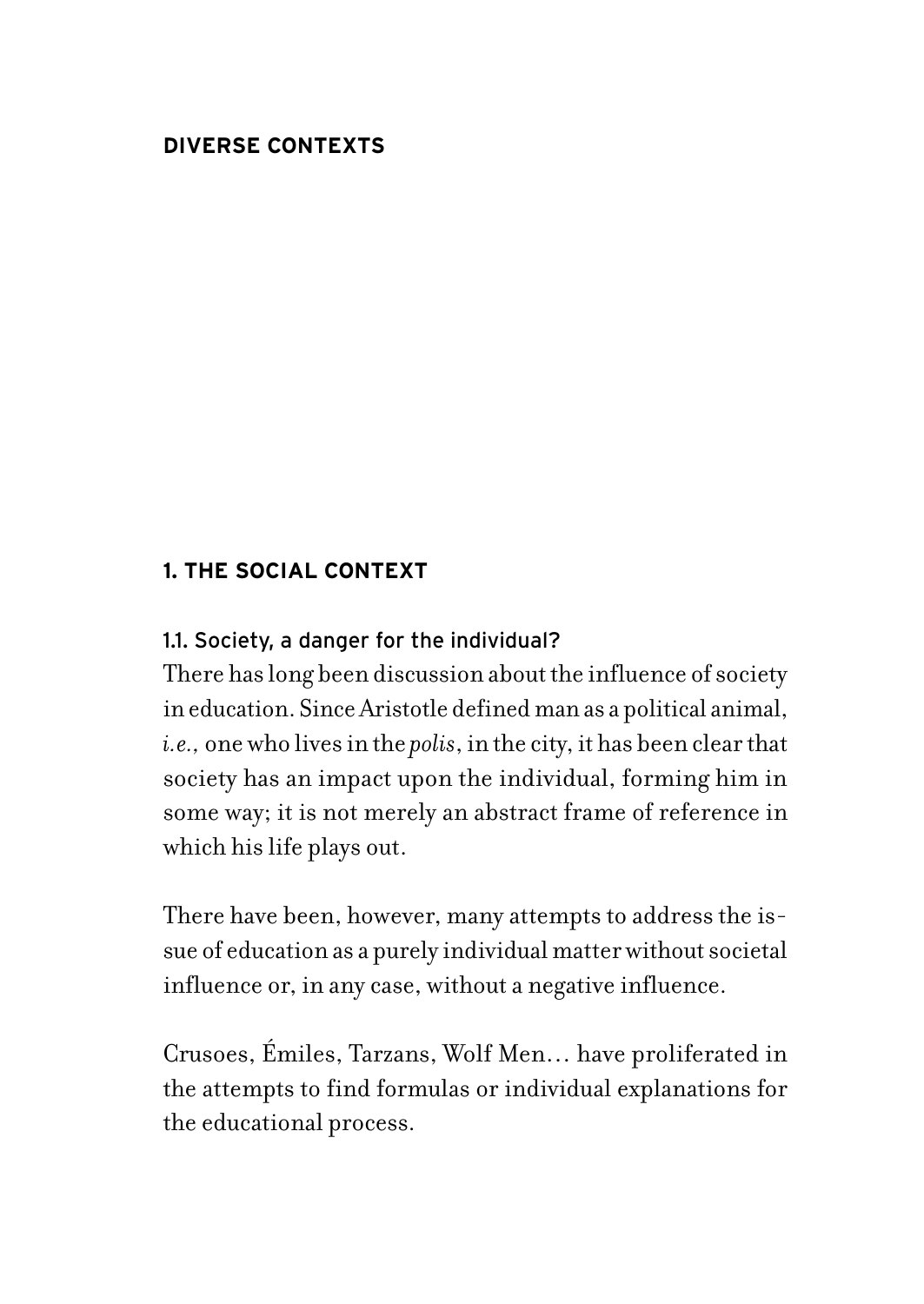In 1719 *Robinson Crusoe* was published. It is the single English book most printed and read after the Bible. Its diffusion was, from its beginning, enormous, and although classified as children's literature, its author Daniel Defoe was not thinking specifically about children when he wrote this novel.

In reality, it seems that, being based upon some actual facts about some shipwrecked persons, the book is a hymn to the reigning colonialism and Puritanism in England at that time. The English gentleman who is the hero of the novel is capable of surviving, in spite of the forces of nature being unleashed time and time again. Robinson belongs to an upper class, capable of educating other inferior races and of transmitting to them his own lifestyle and values.

An analogous case is that of Tarzan (1912), an English aristocrat (Lord Greystoke) abandoned in the jungle, or of Mowgli, who in some respects takes on the image of the founders of Rome, Romulus and Remus, mothered and educated by a she-wolf.

The best known instance, surely, is that of Rousseau's *Émile*, since in this case the author actually tries to develop an explicit theory of education which has indeed always had a great influence on its theoreticians. The title says it quite clearly: *Émile ou de l'éducation.*

The great question that Rousseau asks himself is how can man maintain his inborn goodness in the midst of a corrupt society. Since he is the work of the Creator, man is good at birth.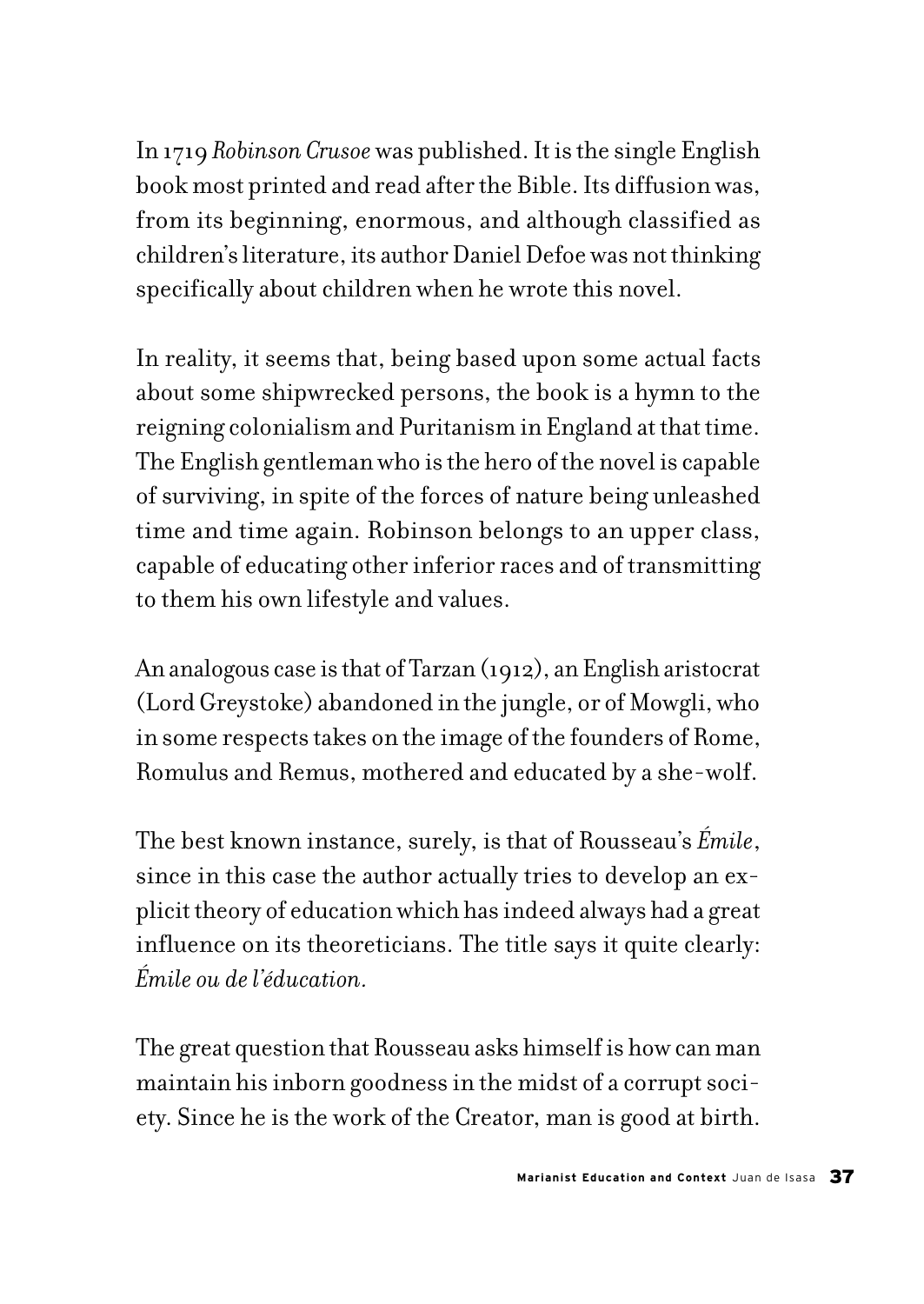Society makes him bad.

His book was banned and burned in Paris and in Geneva, but his ideas served as a point of reference for the educational system born in the French Revolution. Divided into five parts which correspond to the various stages of the evolution of the person, the best known text, and the one most militated against, is the so-called "profession of faith of the Savoyard vicar," in which he advocates a natural religion that does not require Divine Revelation.

In each of these instances, there is an attempt to avoid the influence of society.

### 1.2. ACTUAL EXPERIENCE

Many of the ideas we have just perused have a strong utopian component. Modern societies want an education that includes everyone, which gives possibilities to whomever and that avoids in a particular way any differences arising from the background of the person to be educated. Significant in this regard is the experience of "Summerhill," a school created in 1921 in Dresden, transferred to England in 1923, named for the place in which the school was located. The motto of that educational experiment is "Do as you please."

The school began with five students and currently enrolls some 75 pupils, aged between 5 and 18 years.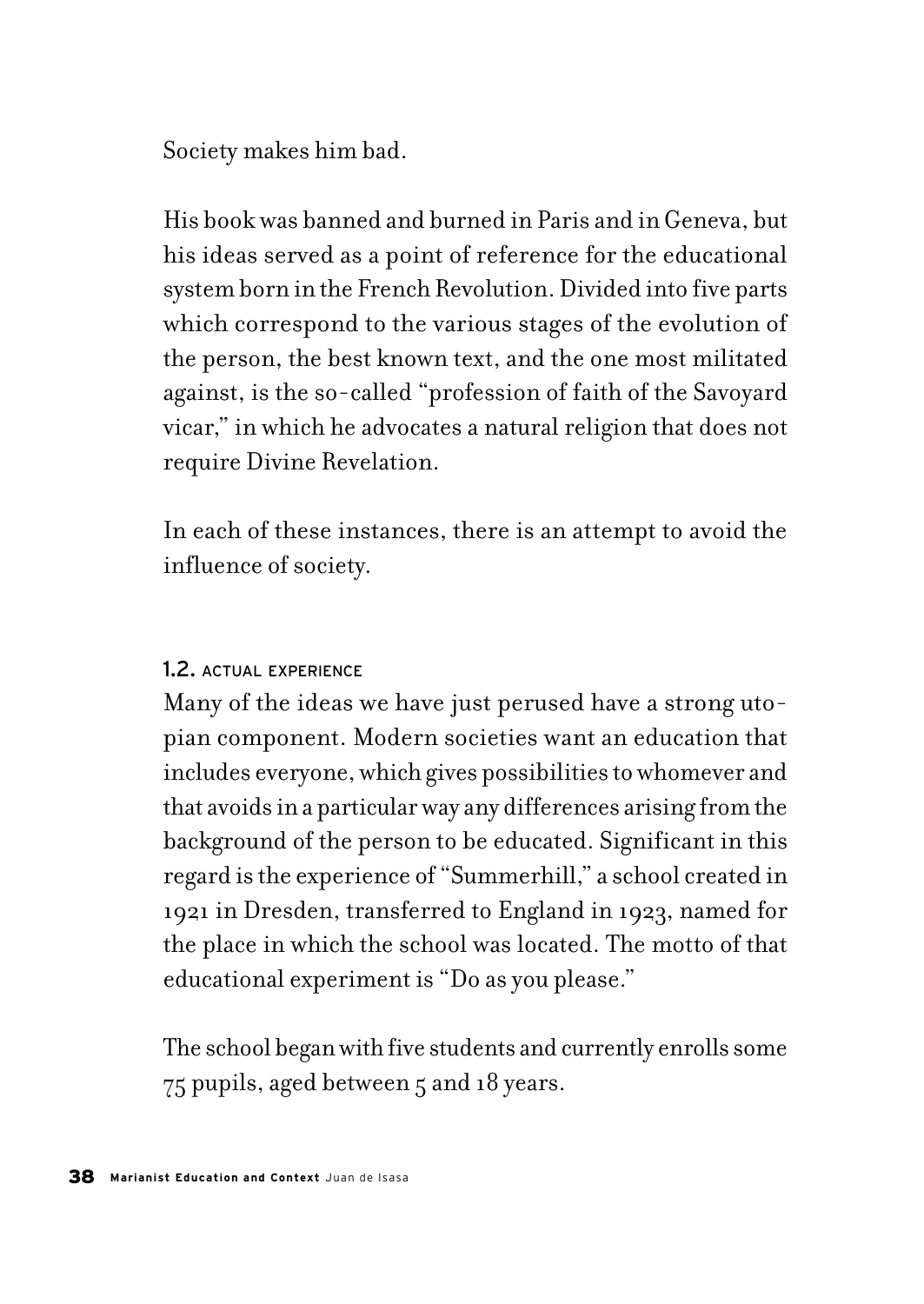*The function of a child is to live his/her own life, not the life that his/her anxious parents think he/she should live, nor a life according to the purpose of the educators who think they know best.* (A.S. Neil, founder of Summerhill)

Neill refused to let tests and examinations define the rhythm of education. The rhythm is set by the student. The role of the educator is in a certain way subject to the will of the pupil, and not even to that of the parents. The teacher is transformed into a kind of instrument in the hands of the pupil.

It would seem difficult through such a subjective process to fit, without anything more, into the life of society, which necessarily imposes some rules, demands some requirements and carries certain commitments.

This and other similar experiments surely offer some important insights and values, but they remain quite impractical in the real order; the proof is that this school never exceeded a hundred students, not to mention the price that an educational system *à la carte* must cost, a system in which each one organizes himself according to his own taste and seeks to follow his own personal rhythm.

#### 1.3. THE CHRISTIAN MODEL

The Christian vision of the human person differs considerably from that just described.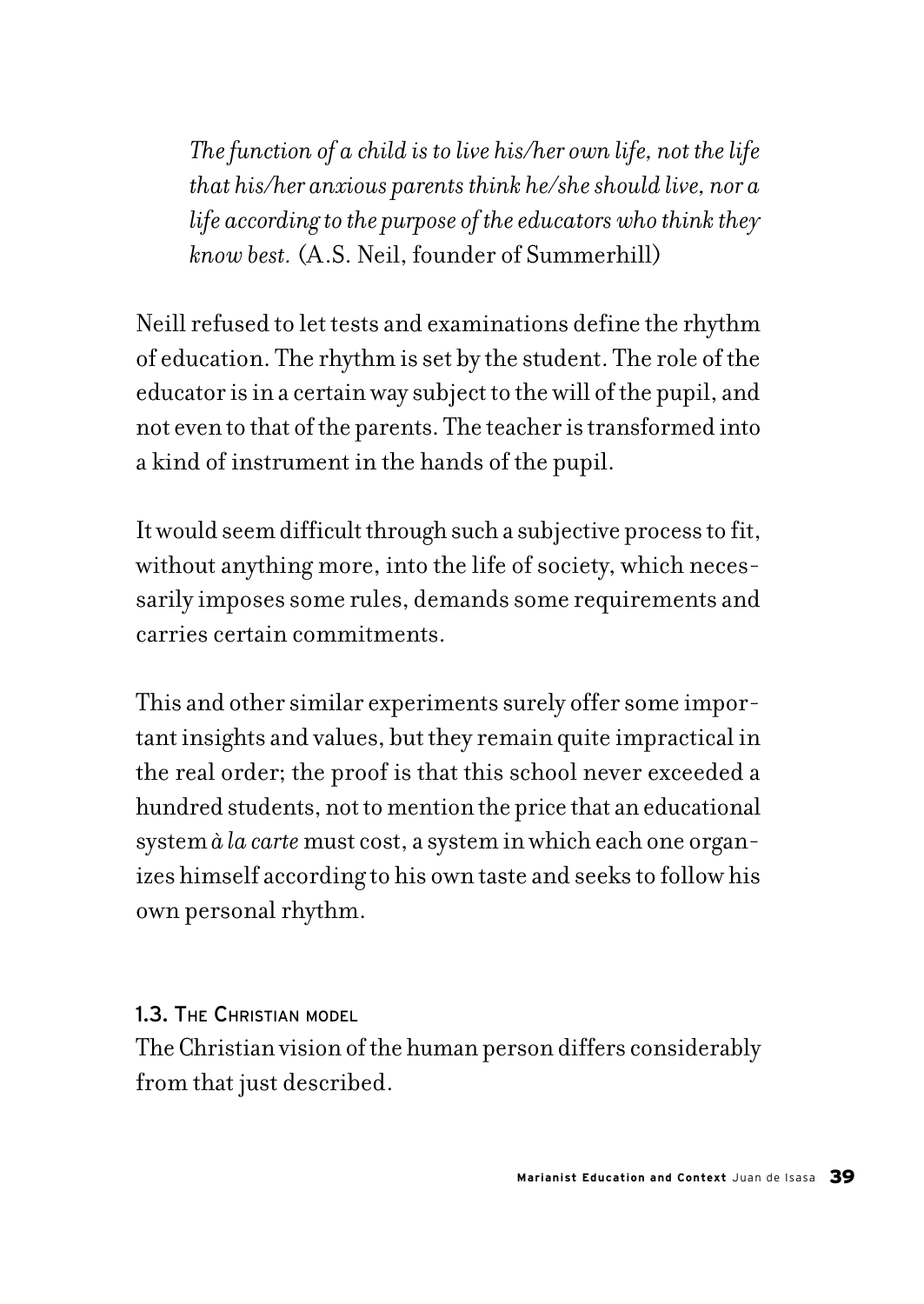For the Christian, the person is above all made in the image of God, an image indeed distorted at times, but always a true image.

Starting from this conviction, the human person is a being that can become better, that can rise again after a fall, and can definitely always count on the help of God himself.

The person has something contradictory, something complex within himself, that keeps him always in a process of change, and with a possibility of becoming better. We are never satisfied with the point at which we find ourselves in any given moment, since we are always looking for more. We love our society, but we want to change it.

Already since the beginnings of Christianity this "being in the world," yet aspiring towards another place, was one of the marks which characterized the followers of Jesus.

In reality we want to make of society the Kingdom that Jesus announced, all the while knowing that it is really an ideal at which we will never arrive, but towards which we strive.

In setting an educational model for ourselves, these thoughts carry a fundamental weight. We seek to better our society, to make it more human, and to participate in that transformation with all our strength.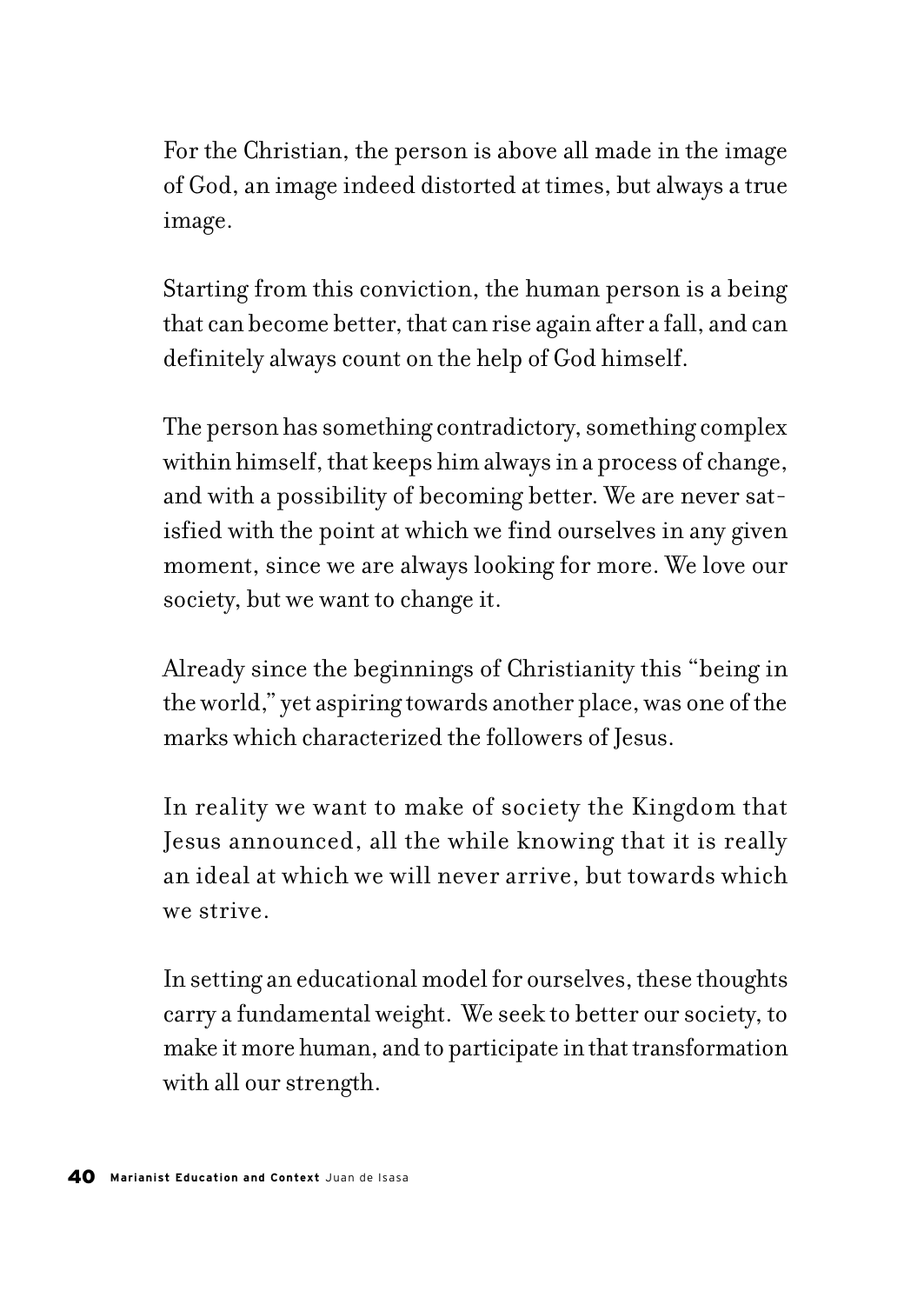The Christian educator, therefore, educates above all to inculcate values, those values of the Gospel, easily shared even by those who do not believe, which configure what Jesus called the Kingdom: honesty, acceptance, forgiveness, the quest for peace, fraternity….

The first article of the 1948 *Declaration of Universal Human Rights* of the United Nations says that "All human beings are born free and equal in dignity and rights. They are endowed with reason and conscience and should act towards one another in a spirit of brotherhood."

And the Marianist *Rule of Life*, for its part, states:

*Whatever our tasks, we act in the name of Jesus, announcing the redemption of all in Christ and the transformation of the world into his kingdom* (Art. 64).

And a later article says:

*Others work principally in the fields of education and culture, aiming to show that the human person can be fulfilled only in response to God's plan* (Art. 69).

The Christian educator, although a realist, has to incorporate in himself a lot of the utopian, of the nonconformist. In other words, he has to play a bit of the prophet in denouncing injustices and proclaiming the future.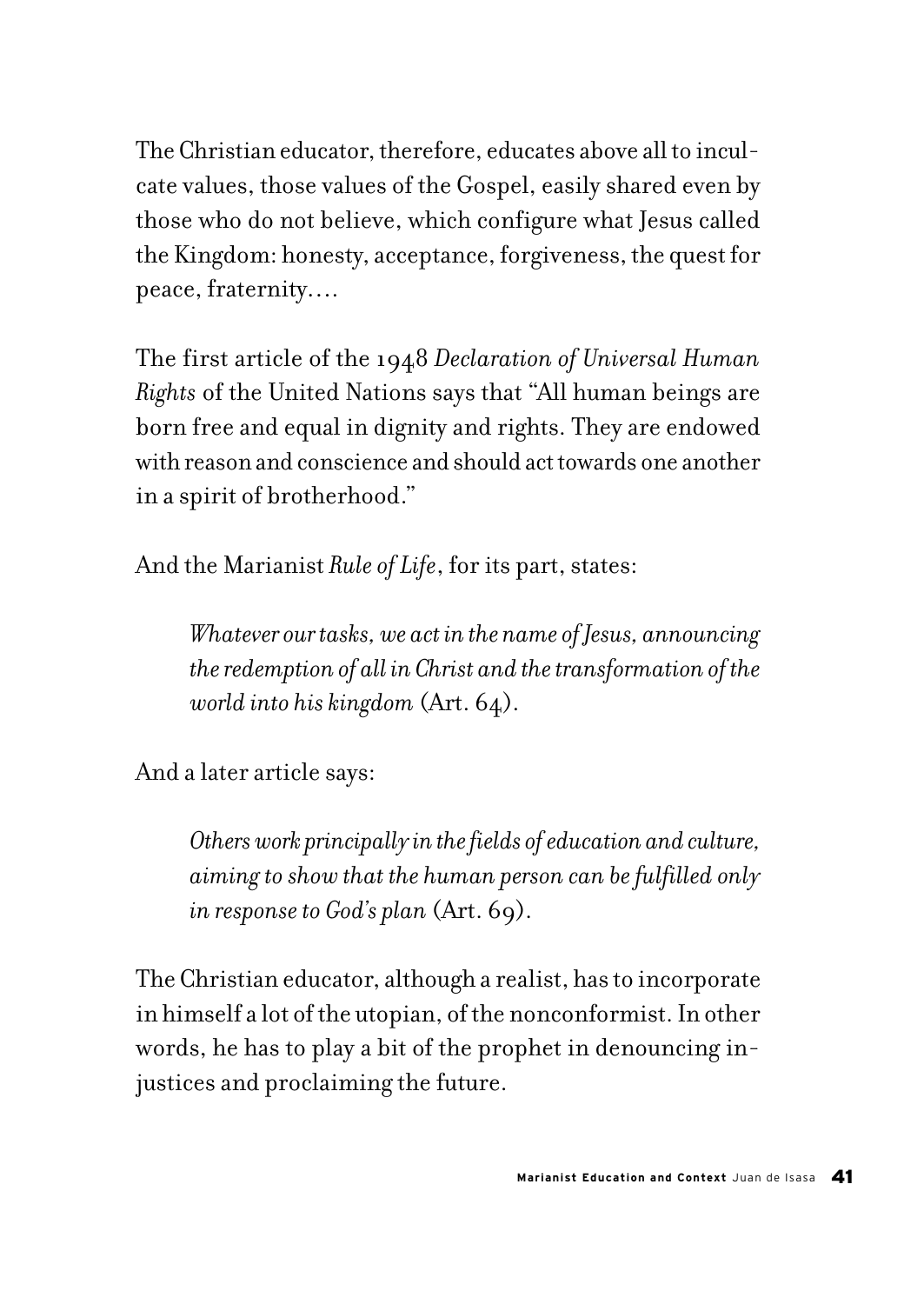#### 1.4. IMPLEMENTATION

Given all that we have said, it does not seem possible that we leave education at the margins of society and neglect its influence, both in its positive and its negative elements. Nevertheless, education has to carry some countercultural element. It deals ultimately with preparing the student to improve the situation in which he now lives. To accomplish that certain things have to change.

In our world there are many types of societies. Seeing from within our own, we always run the risk of thinking that all are equal, but that ours is the best. To live in a society does not mean being non-critical about it. On the contrary, to be truly engaged with society means to discover, with genuine insight, its faults and to be empowered with more right to expose them. We do not forget that education is for the future.

In many cases, for our Christian educators, it is the Gospel itself that impels us towards a certain counter-culturalism that does not accept all the presuppositions that the society in which we live tries to impose. One certainly needs to know how to read the signs of the times. One must discern among those signs which ones should remain and develop, and those which should made to disappear because they diminish the person, degrade him, or simply don't let him grow.

To make judgments of value is always difficult, but a comparison with the Gospel of the values which each society promotes and encourages is unavoidable. Therefore there has to be a work of discernment with respect to the influence that a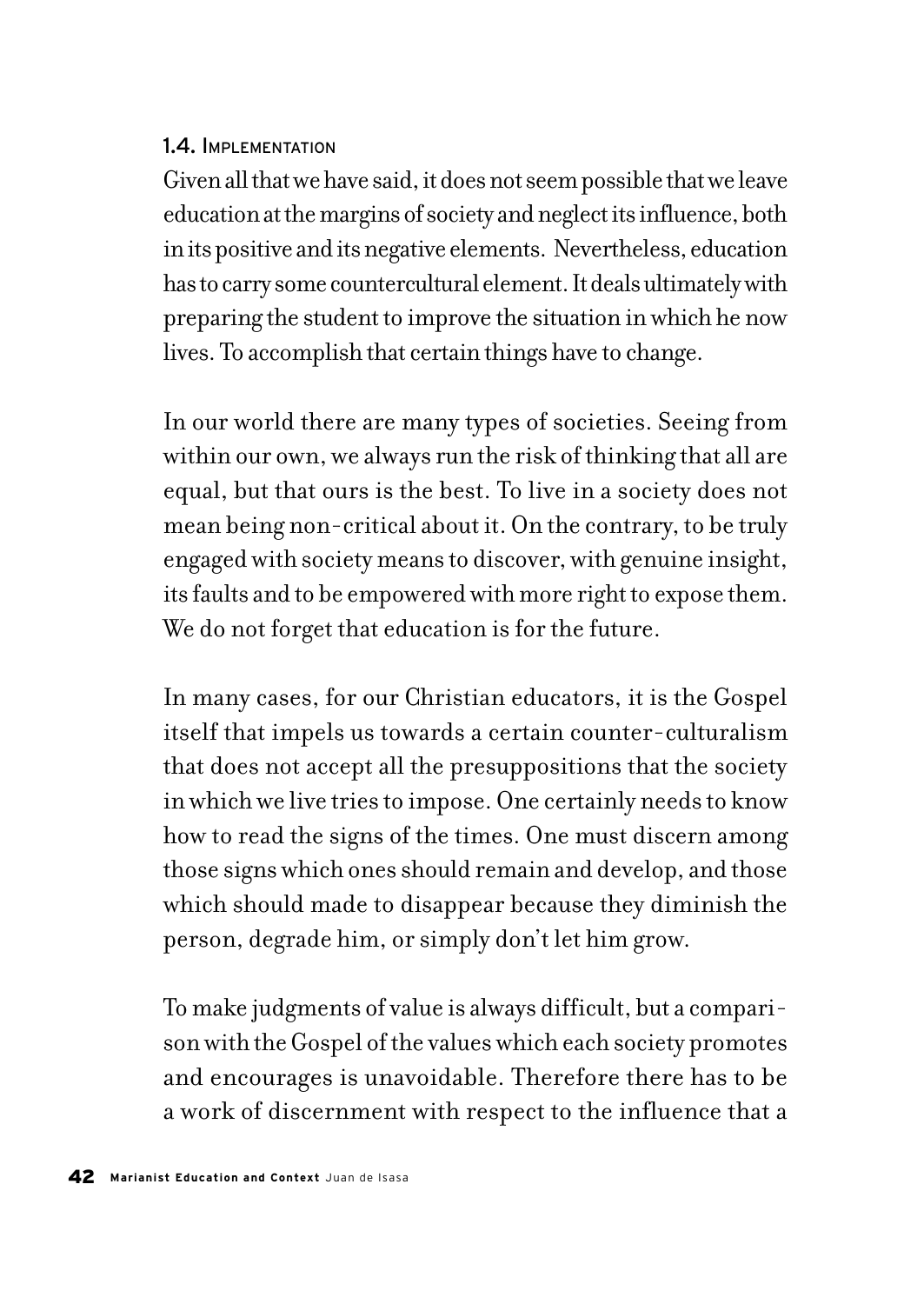society exercises in the process of education. This discernment is expressed in the ideology of the institutions or in the programmatic documents on education which institutions develop and, in our case, the Society of Mary itself. Yet the concrete application is in the hands of the teacher. He it is who is responsible for its application.

Daniel Pennac says:

*The great "prof" must incarnate before the students a love of his work, a passion for what he is teaching, a gift to the students and the feeling of a leader. He was always interested in forming an opposition to fashions, to the local mentality and, on the other hand, he wanted to develop himself in the shade, or better in the light of a master in whom he discerned*  an exemplar for himself<sup>1</sup>.

In some countries there is freedom to confront power in a Christian way. In others, the place and role of the woman in the society…. Today there is no confrontation between science and religion in the fields of creation, the origin of man… as there was in the  $16<sup>th</sup>$  century, when the heliocentrism defended by Galileo was condemned by the Church, while at the same time in the Jesuit schools that theory was explained "as probable." Saying "probable," one might avoid falling under suspicion of heresy. "It was probable, only probable, that the earth circles the sun."

<sup>1</sup> The quotation, not literal, is from *Chagrin de l'école.*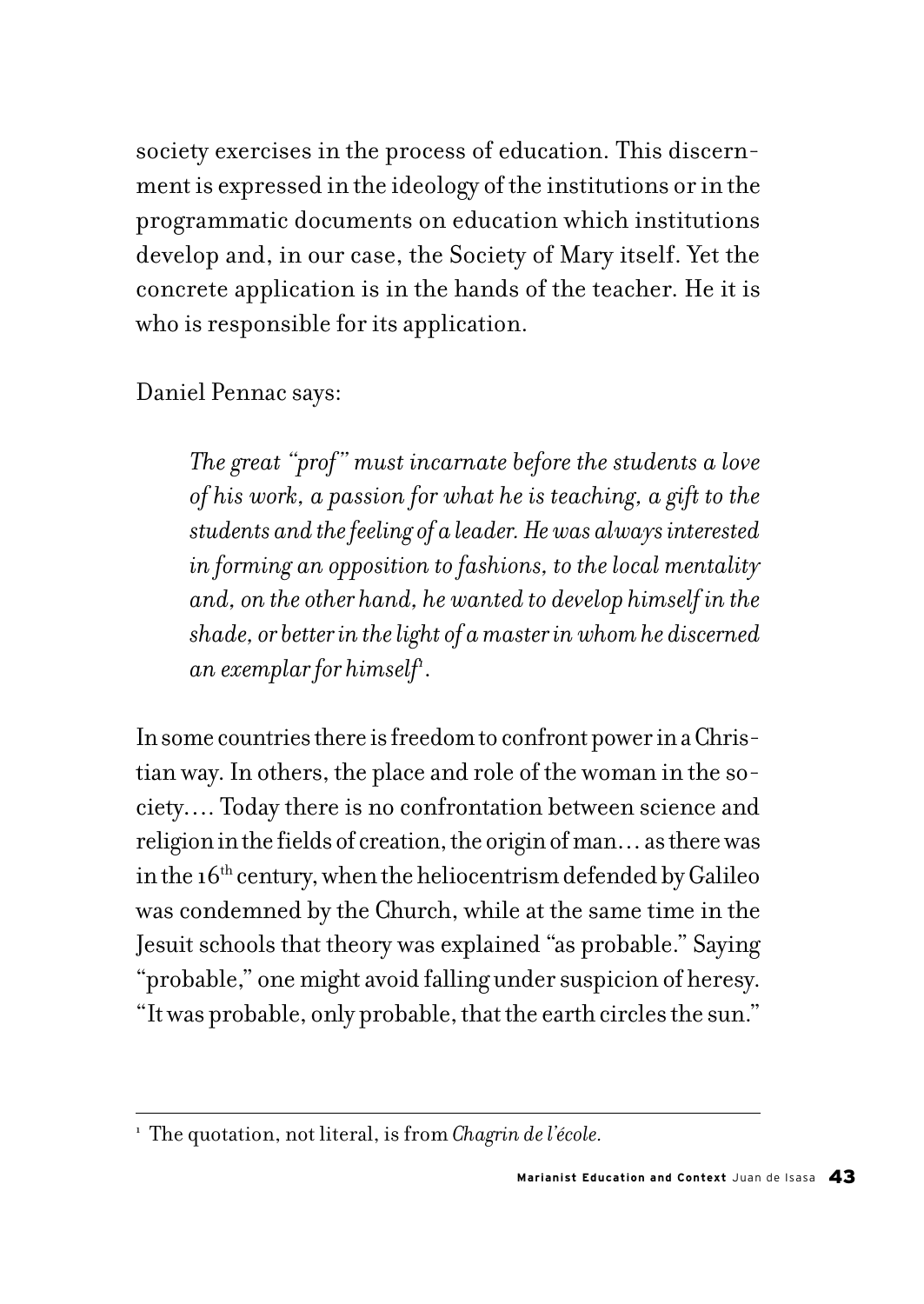Nevertheless, the great confrontations between science and faith arise today around life issues: abortion, euthanasia, stem cell research…. In these questions, the "social context" is not always in agreement with Christian thought.

Reviewing Christian history, one must admit that we were not always up to the level of the situation and its circumstances. Nevertheless the ability to ask forgiveness and to get back up is a fundamentally Christian attitude.

Today the influence of the Church in society is much less than it was in the past in the Western world. That ought to make us think that what society admires in Christians is not so much our educational system as our quality of mercy. We need to reflect upon whether we ought not to base our education precisely on that quality, that is, on mercy. That ought to be the influence that the Church should exercise upon society, not only through its social works, but also in the educational ones. Without neglecting in any way the technical and professional aspects, we ought to make that mercy permeate everything.

Surely another utopia!

# **2. THE POLITICAL CONTEXT**

Today there is no doubt that education is a professional work and, as such, it is wrapped up in legislation, subject to programs that are too often changing and to academic, administrative and other demands of all kinds.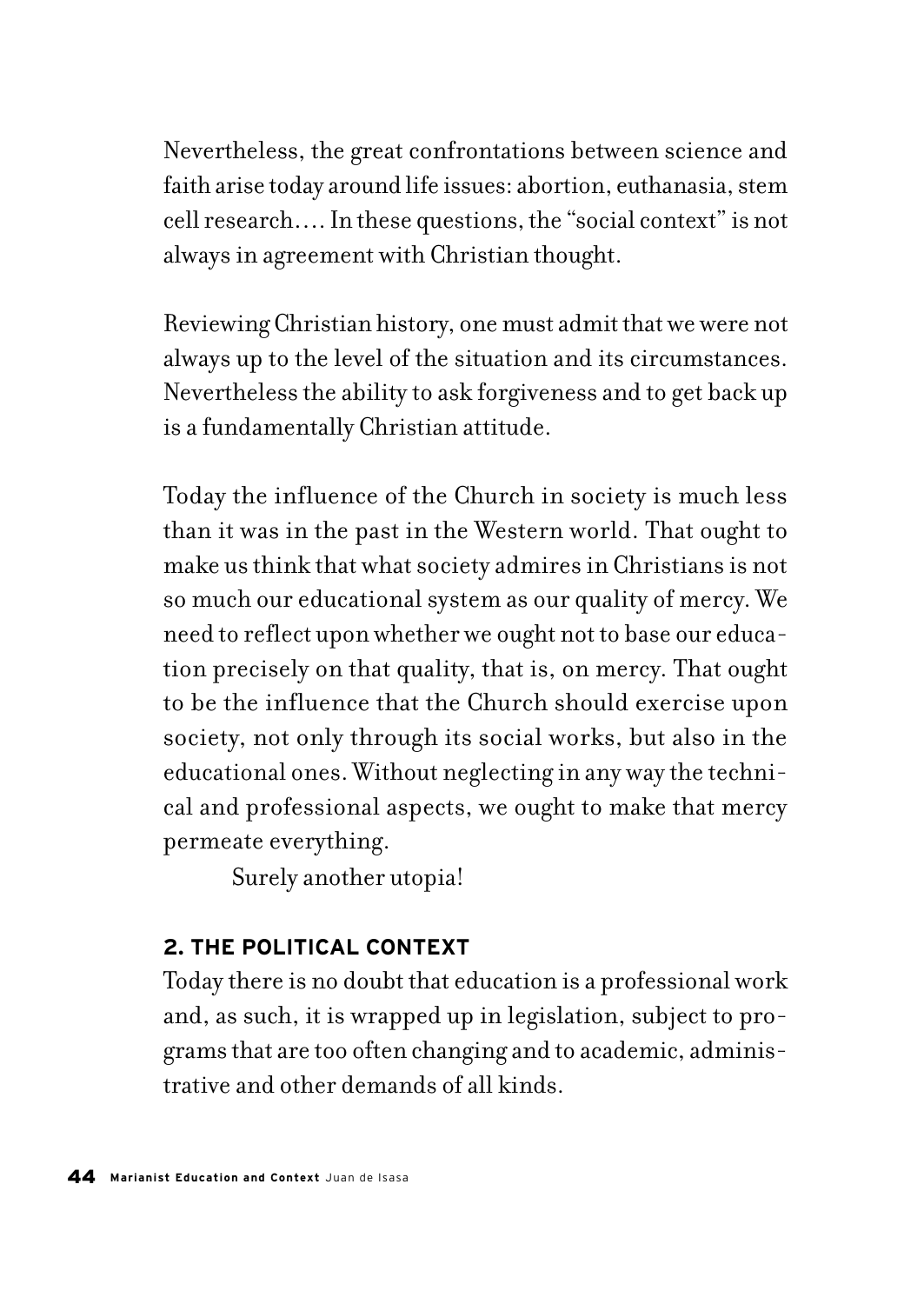There are many educational models at work today in the realm of the Catholic school. There are places in which it is prohibited or persecuted, other places where it is tolerated, and still others where it is supported and recognized.

It would be ingenuous today to consider the Catholic school from a position of advantage or privilege. In those countries where that used to be the case, the situation has changed radically. In addition, today the Church claims no special consideration nor any preferential treatment. It has to compete with other educational offerings.

The history of France at the end of the  $19<sup>th</sup>$  century and beginning of the 20<sup>th</sup> was very significant in this regard, and the consequences for the Society were quite important. Chaminade's own life was sufficiently agitated to the degree that he was not overly affected by the different changes that the political context underwent during the years that he lived.

After the great waves of the Revolution, in the years of the Bourbon Restoration and of the resurgence of religious life, he founded the Society of Mary in a new form and with structures adapted to the new situations.

Nor was the orientation towards teaching clearly defined from the outset, and various forms of apostolate were tried out as new possibilities arose. From secondary education to primary, from professional schools to normal schools, the first Marianists were trying to settle upon their own manner of understanding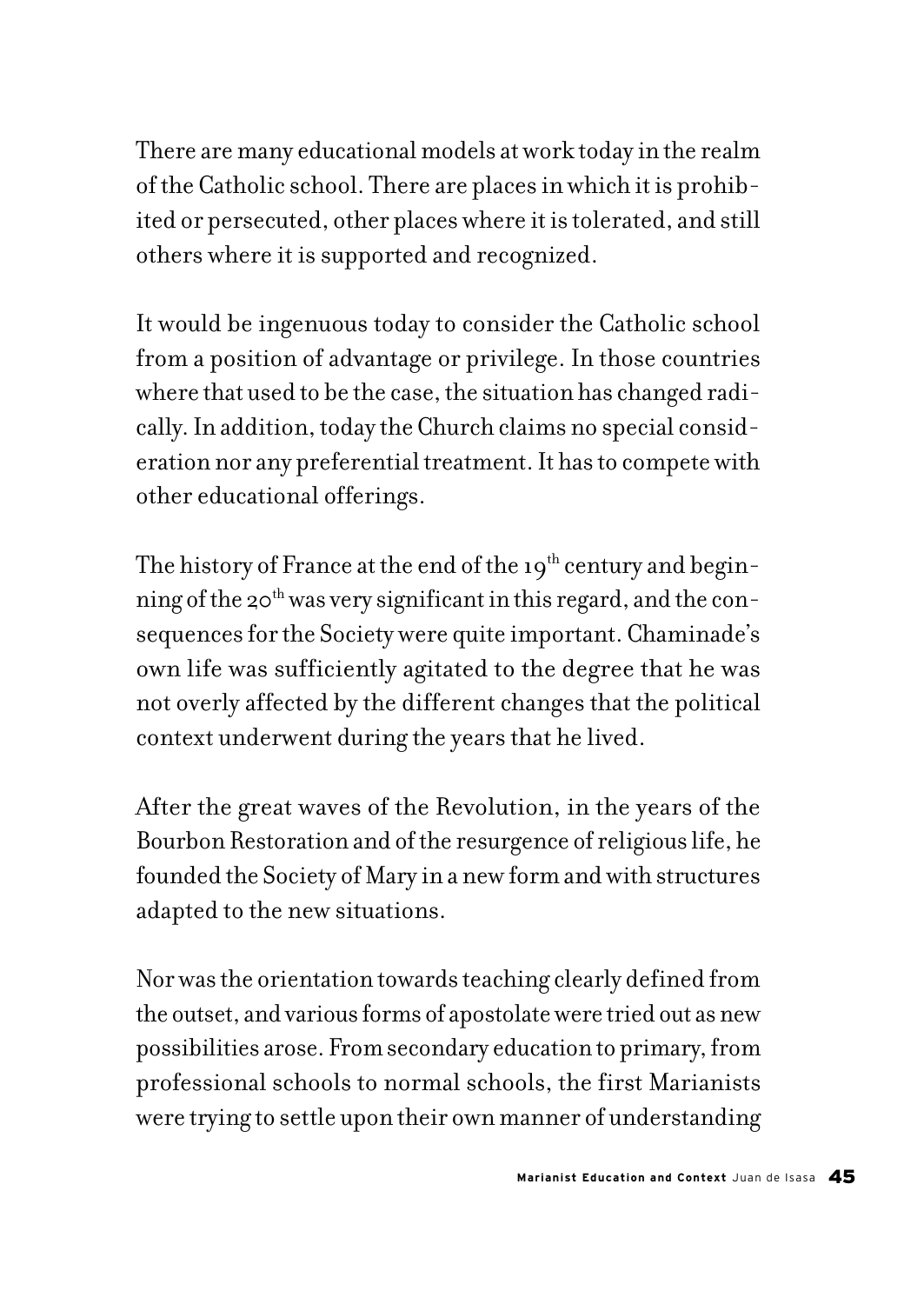teaching and looking for the right kind of pedagogy that would characterize the newborn institute.

Throughout its history, the Society of Mary has known, in very diverse countries, situations that were difficult because of the political vicissitudes of the moment. Sometimes there were real persecutions. In all situations, the Marianists understood how to react and to adapt to sometimes difficult circumstances in order to push ahead with their educational apostolate.

Two instances were especially important in the history of the Society. One came at the beginning of the  $20<sup>th</sup>$  century, in 1903, when the Society of Mary legally disappeared in France as a consequence of the anti-clerical laws about education. It was a demise that had been foreseen for several years in which legislation was little by little suffocating the religious congregations, especially those devoted to education. Precisely because this situation was foreseen, the Society was very well prepared to face it, when it did occur, with the least amount of losses. The religious were secularized and the works had to be sold. Parents and former students organized companies that bought many of those works and contracted with the religious to staff them.

A similar situation occurred in Spain later, beginning in 1931. The Republican laws were at times clearly directed against the Society of Jesus, but their effects impacted upon all the religious. The so-called "religious question" was one of the great problems of the Republic, which tried, and partly suc-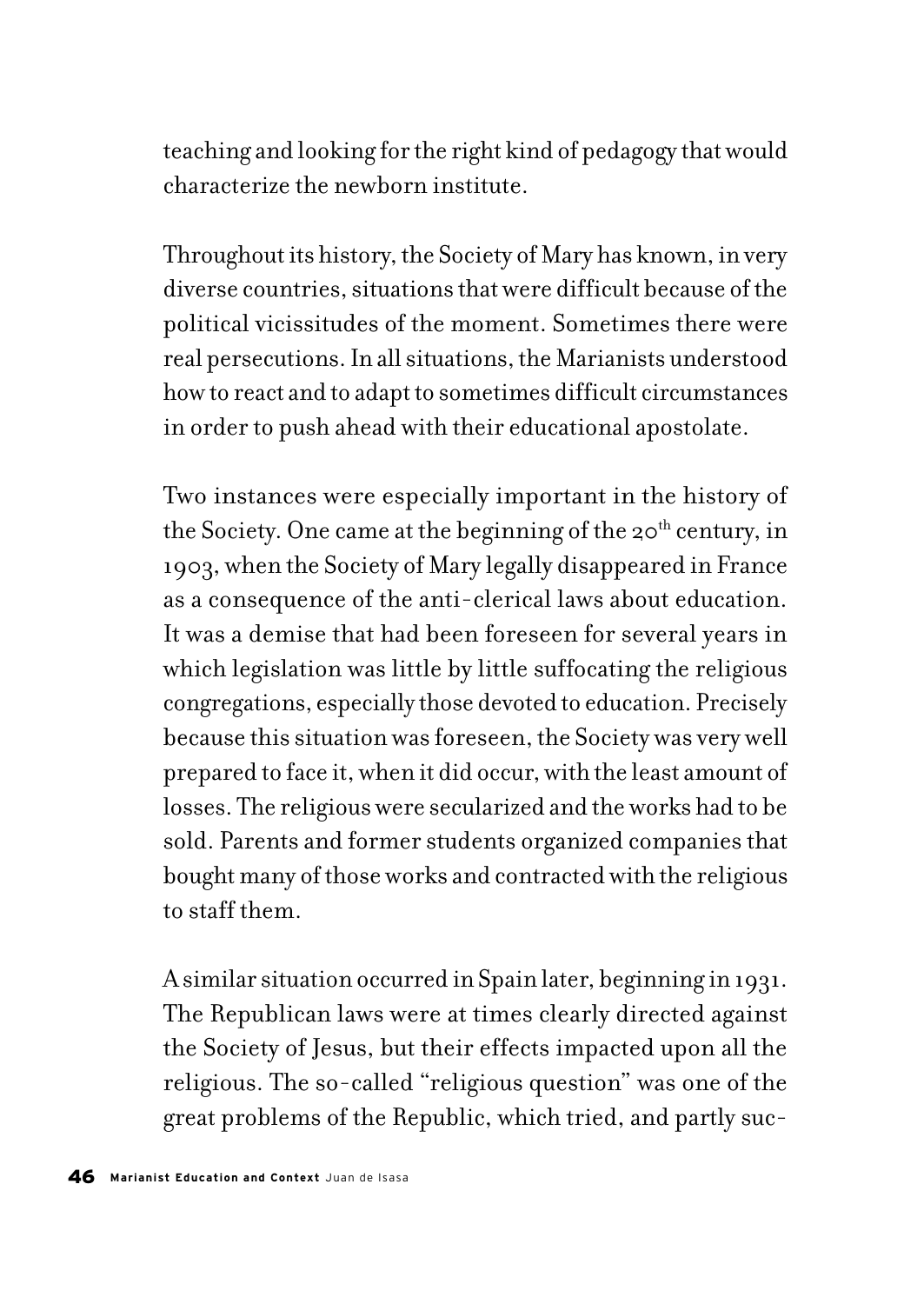ceeded, in promulgating clearly sectarian and discriminatory laws. The solutions adopted were very similar to those which had been applied in France at the beginning of the century. This episode ended, unfortunately, with a civil war in Spain, in which 14 Marianist religious died, seven of whom have been beatified by the Church.

These persecutions directed against the religious congregations do not usually have the effects intended by those who unleash them. At the same time, in all the cases in which the political situation has been aggressive against the religious, leading even to persecution, both the hierarchy and the religious authorities have sought calmness, peace and an evangelical response to the difficult situation being experienced.

At a particularly difficult moment, the Superior General of the Society of Mary at the time, Fr. Joseph Simler, wrote the following reflections about the situation as it was happening in France at the beginning of the  $20<sup>th</sup>$  century:

*When the Church is protected by the civil power, its members are exposed to the evils of well-being, which lead to laxity. On the other hand, the civil power gives the impression of honoring the Church but only in order to subject her and make her an instrument of its own domination and influence; then she falls asleep in a facile illusion, in a deluded security; the exercise of zeal falls into a simple routine and one ceases to be an apostle"* (J. Simler, *Circular of October 21, 1901;* cited by A. Gascón, *Historia general de la Compañia de Maria.* Tomo II, p. 905).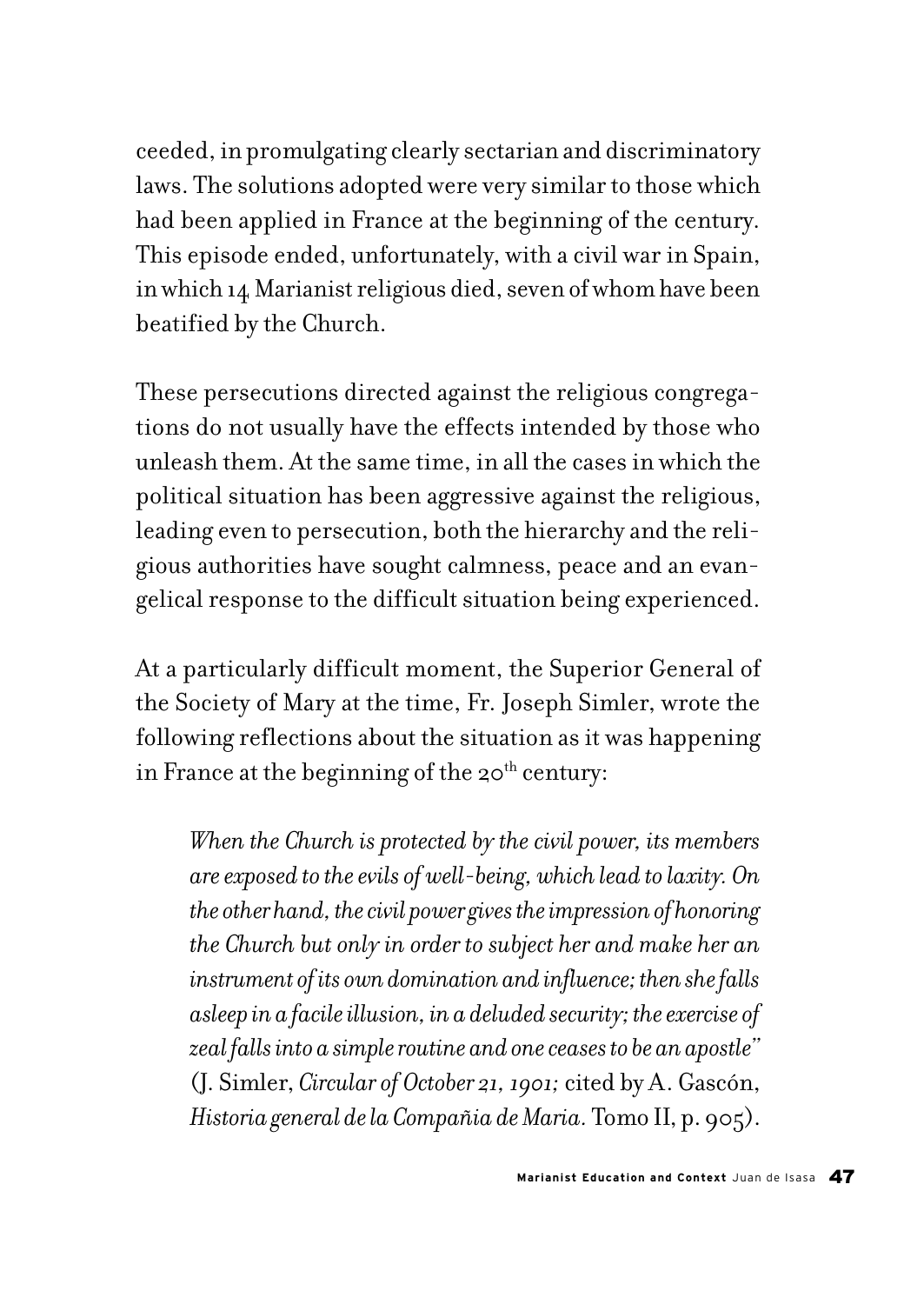In our day, and in most countries, political influence on education occurs above all in the area of curricula. It is the political power that decides, changes, qualifies and organizes the curriculum which must be followed, sometimes to the letter. Economic conditions also exercise a great influence upon the manner in which the educational institutions can carry out their task, as well as upon the students who are able to attend them. This factor involves not only the available resources, but also the policies followed by different countries. In many cases, the difficulties in this area constitute a determining factor.

There are many countries in which the works can be maintained only through the contributions of the families of the students. Those works must see to it that the cost of tuition and fees is not so high as to put the continuity of the institution in danger, or that only families with substantial resources can pay. They have to provide also for a generous scholarship fund for students not able to pay all the expenses so that they can keep the schools open to the entire population.

In other places the public authority is responsible for a large part of the expenses, which allows the institutions to be able to accept most of the families that want to come to them. That guarantees a relatively safe survival and operation under adequate conditions. This is a government option, which is not always understood or favored by all sectors of society or by all political forces. This advantageous situation did not happen by chance; there had to be, first all, work at creating a mentality within the society – especially among the sectors most affected,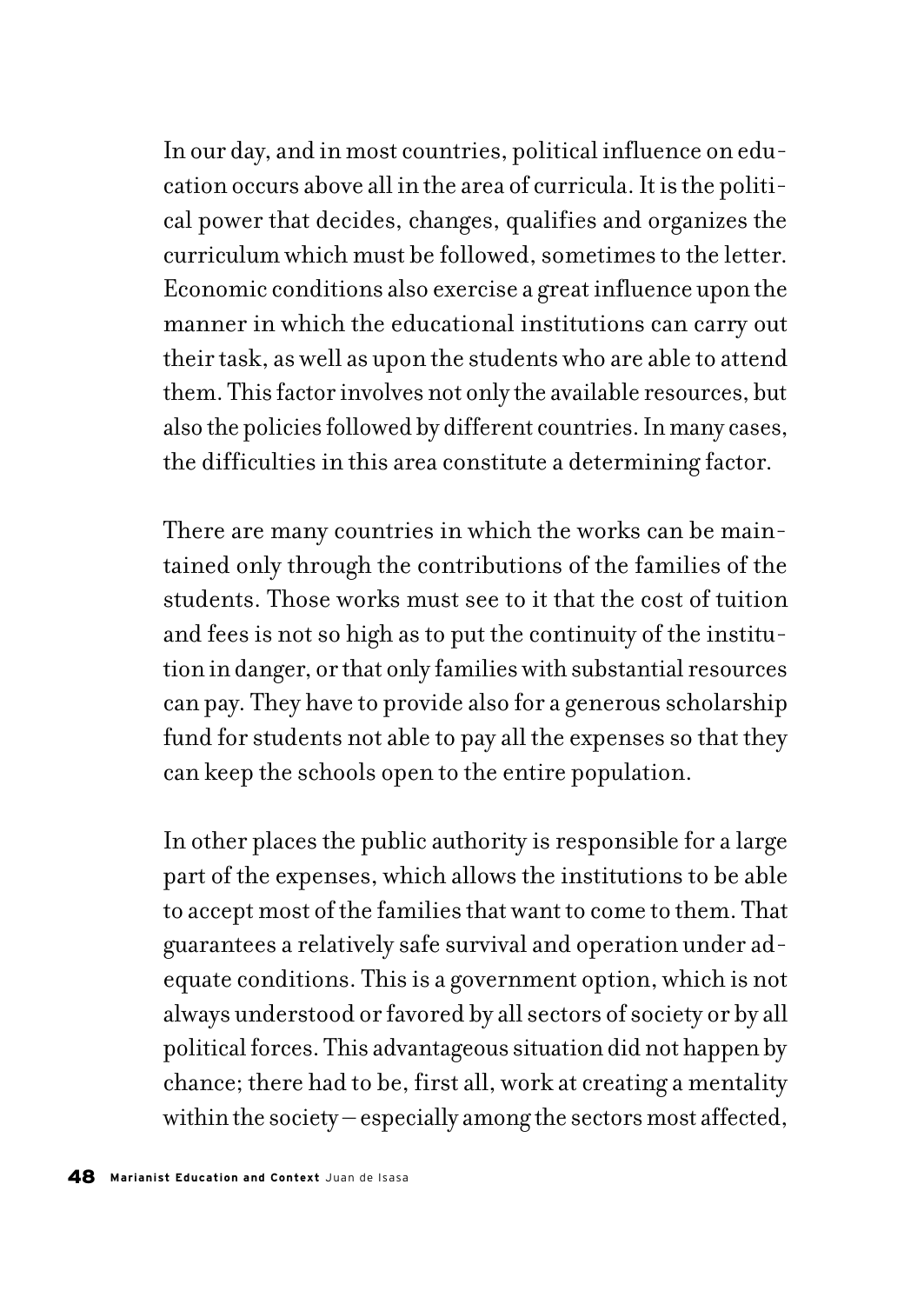such as the families—of presence and of dialogue where the political decisions are made. That is one more reason for not forgetting the need to be present and to participate actively in the organizations through which one can have an influence upon the decisions of the public authorities.

The autonomy of institutions and the mutual respect among them constitutes one of the most evident signs of democratic maturity. Unfortunately, it is an ideal that is difficult to attain. On the contrary, the more imperfect the democracy, the more some institutions try to interfere with others. In general, education is one part of the social structure that in many instances this interference represents an attempt at control.

In education, just as in other elements of life and society, the Church must put forth its principles, its ideas and its efforts, without trying to impose them. It must do so while respecting other positions, at least when they do not attack the deepest and most sacred elements of the human person.

There is question, therefore, of a delicate balance, which too often gets upset in one direction or the other.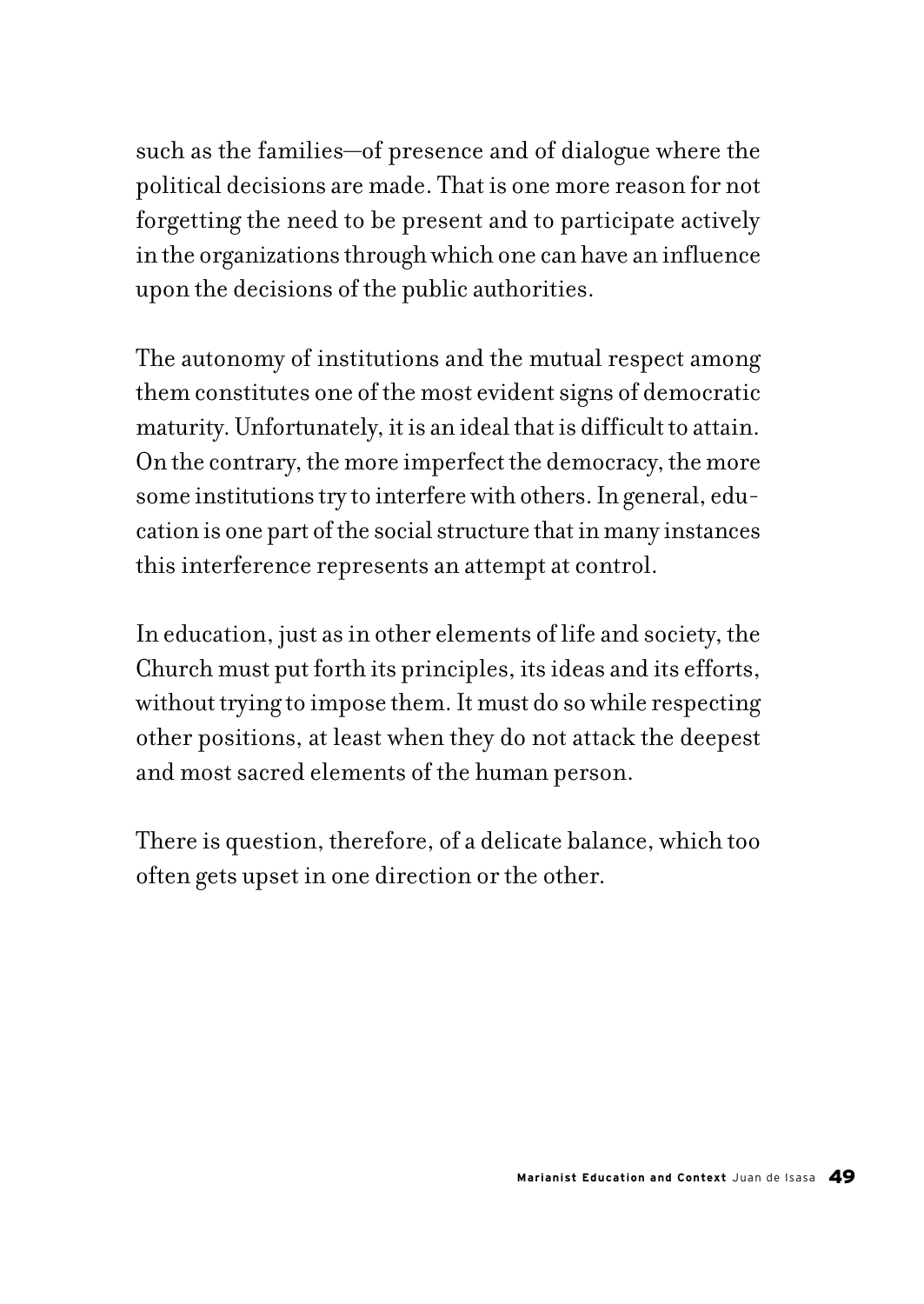## **3. THE ECCLESIASTICAL CONTEXT**

#### 3.1. SOME HISTORY

*The Church, therefore, has an age-old tradition in education, namely pedagogical resources, studies and research, institutions, personnel - consecrated and non-consecrated from religious orders and congregations - in a position to provide a significant Church presence in academic institutions and educational activity, in general*. (Synod of Bishops: XIII Ordinary General Assembly, *Lineamenta* 20.)

In fact, the Church has always considered one of its missions to be to teach, to announce, to proclaim the message of Jesus. In this message is implied helping all to develop themselves as persons, to know how to be in the world and in society, to understand the reality around us and ultimately grow through the knowledge and development of the diverse qualities of each person.

Certainly, the history of the followers of Jesus has been rich in the field of education; it is filled with moments in which its contribution was decisive, opening up new paths in this area. Consider the cathedral schools, the universities, the ratio studiorum of the Jesuits, the birth of many congregations, for men and for women, dedicated to education, with new and sometimes daring styles and formulae, the implantations in mission countries…. At key moments the Church has managed to have input and impact upon education, and has preserved and expanded the cultural heritage of society.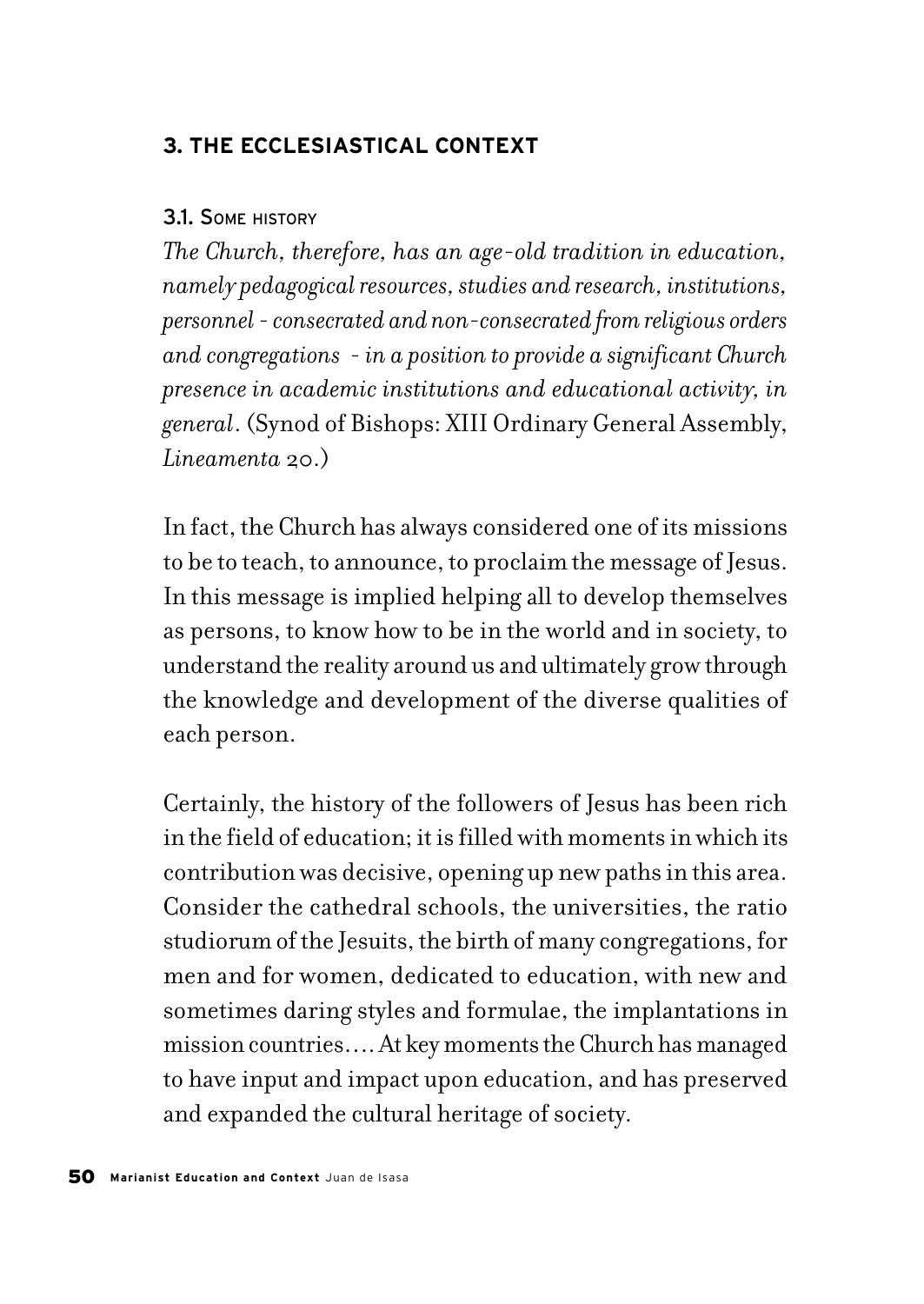The Society of Mary was born in the midst of that new sprouting of persons committed to education in the  $19<sup>th</sup>$  century, especially in France. At that time the Church saw only the dangers in the world and so held a very negative vision of the history of humankind and of what was being called "progress." One must not forget that she had just come out of a long persecution that had produced many martyrs, and after a time when the Emperor Napoleon had humiliated the Pope in forcing him to sign a Concordat that, at its root, was nothing more than a new trap and an attempt to set up a national church detached from Rome.

On the other hand, the Enlightenment was attacking believers and the Church. There was certainly in that epoch a lack of prominent figures who could defend the Church with "enlightened" arms, so that it fell into facile apologetics and into reservations of all kinds in order to escape contagions and worse evils. There is nothing strange, therefore, about the defensive language of pontifical documents of the times.

Gregory XVI, the pope who published the laudatory decree for the Society of Mary, wrote in his encyclical Mirari vos that history had to be seen under the sign of "a conspiracy of evil men who cannot be looked upon with any indulgence, but must precisely be repressed with the rod" (August 15, 1832).

Pius IX shared a similar opinion when in the Syllabus, or list of 80 errors which he had to condemn, he enumerated the dangers which lie in wait for the faithful. The document is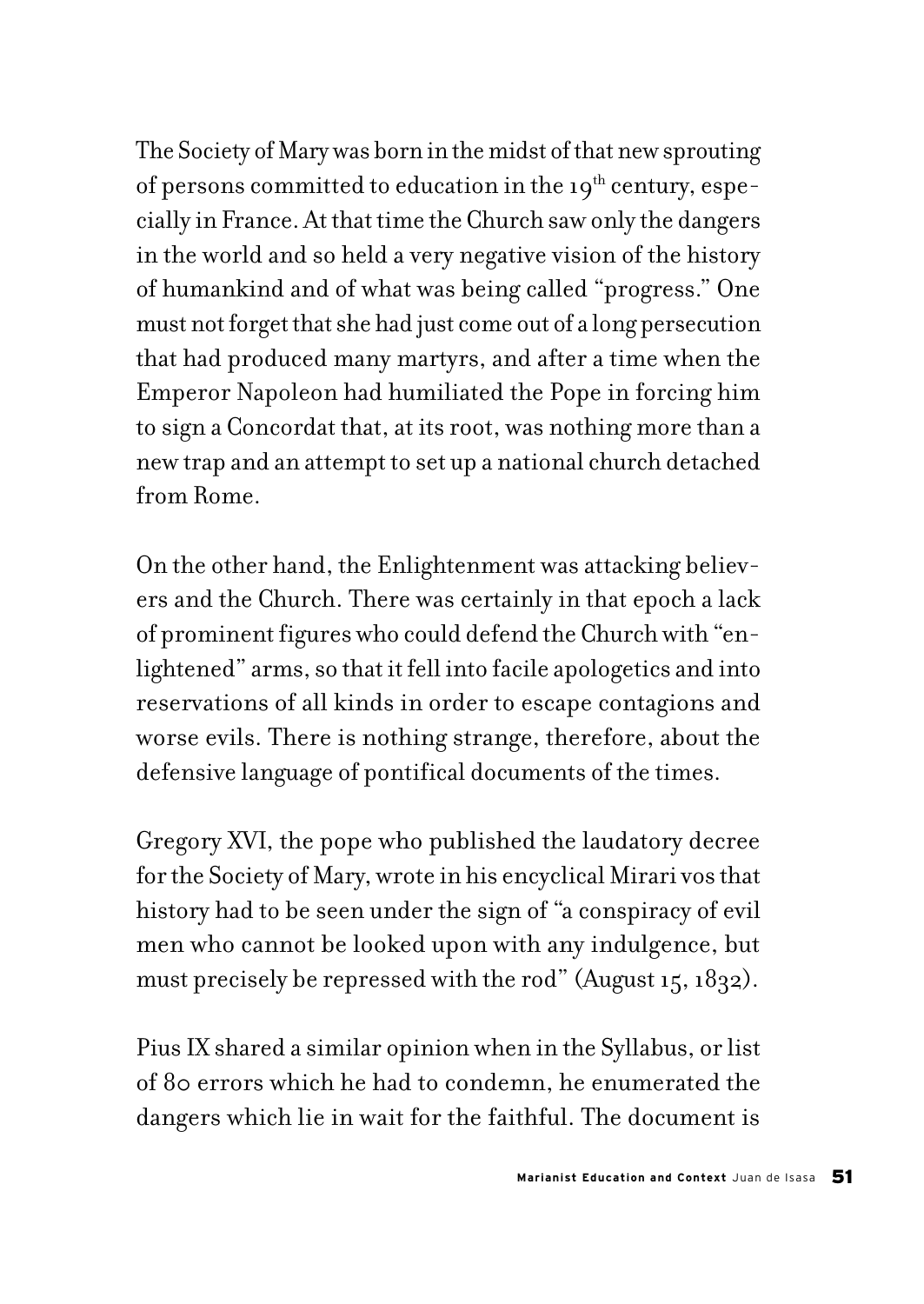divided into 10 chapters, in which he points out the different errors which attack society and which must be corrected with a strong hand: errors about faith, about nature, about the Church, about ethics. In one of these sections he lists this error:

*The Roman Pontiff can, and ought to, reconcile himself, and come to terms with progress, liberalism and modern civilization.*

3.2. THE TURN-ABOUT OF VATICAN II.

In 1959 a great many Catholics received with amazement the announcement by Pope John XXIII that he was convoking an Ecumenical Council. Many had to look in theological dictionaries to find out what this assembly meant for the Church and what it might mean for the life of Catholics.

The years of preparation were not easy ones, since from the very first day there were clearly two positions among those responsible for developing the documents. One tendency thought that it should be a council for defending the Church against the evils that were attacking it, while the other group believed that the moment had arrived for the Church to open up to the world and to engage it in dialogue.

Out of fear of the Curia authorities, the Pope submitted everything to discussion in announcing the convocation. The Vatican machinery, resigned before that inevitable meeting, knew how to maneuver in such circumstances: maintain strict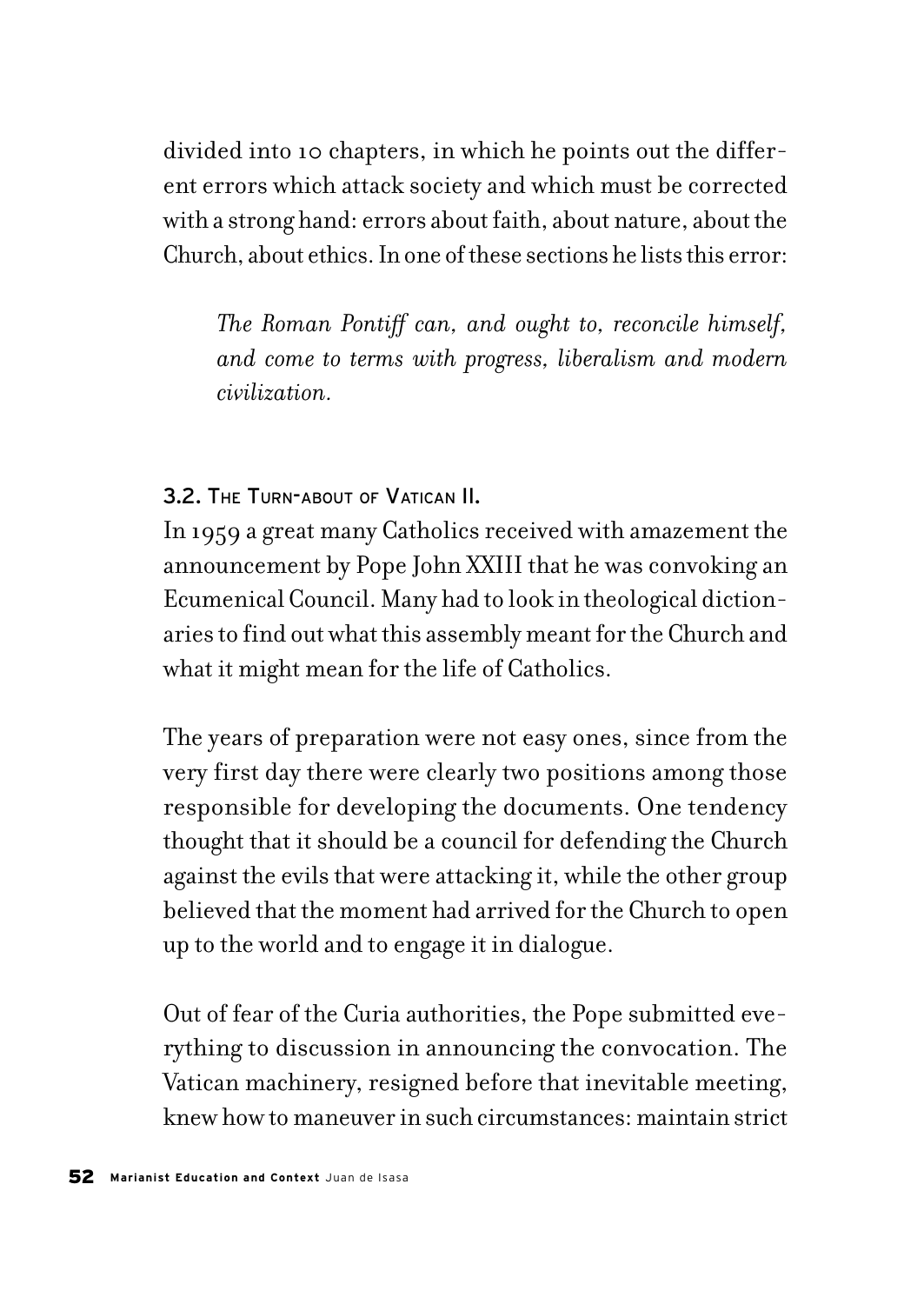control of the agenda and the work through the Holy Office (the more conciliatory and preferred designation at that time for the Inquisition).

The spirit would not be that of Vatican Council I, but rather that of Trent, with its severe anathemas against ideas that no good Catholic could hold. As Cardinal Ottaviani explained it in the first phases of the Council: "We must be aware that the style of the Councils is concise, clear, short and that it is not that of sermons or pastoral letters of some bishop, nor even of the encyclicals of the Pope. The appropriate tone is that which has remained hallowed through the practice of the centuries."

The Council, however, was proceeding through channels different from those envisioned by Ottaviani. Not the least of the reasons for this was that there were more than 2000 bishops in the conciliar hall, and less than half were Europeans. There was fresh air; there were youthful approaches. In addition, the press helped to see that the discussions of the conciliar Fathers became known throughout the entire world, which could speak and have its voice come, albeit feebly, to the bishops meeting in Rome.

So the words of John XXIII on December 25, 1961, were very new and opened up a particularly positive dimension for the Church and its relationship to society in the Apostolic Constitution *Humanae salutis*, when he affirmed:

*Indeed, in obedience to the warnings of Christ the Lord exhorting us to interpret the "signs … of the times" (Mt 16:3),*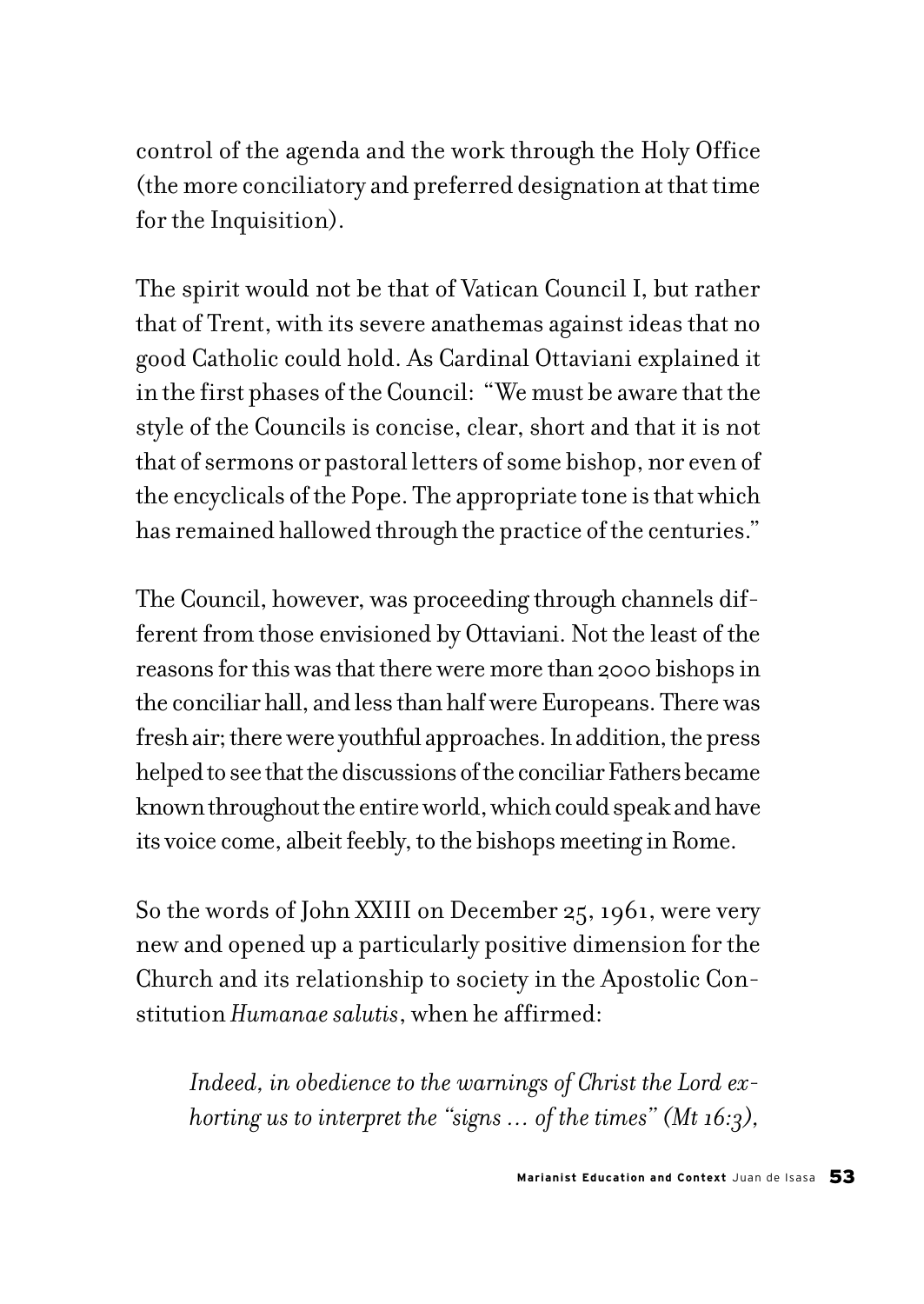*among so much gloomy darkness, we can perceive not a few indications that seem to portend signs of a better future for the Church and the human race*.

Here were words full of hope, of welcoming and not of condemnation or fear. Even more, this was the beginnings of a new language from the Vatican. Not of condemnation, but of understanding and affection. The Council used the expression "signs of the times" on four other occasions. According to Chenu, it was not just another formula, but one of the three or four most significant formulas in the conciliar documents, so that without it, it is impossible to understand Vatican II. Years later, John Paul II, in a catechesis in November 1998, confirmed not only the validity of this expression, but also its currency and importance.

*The signs of the times are significant indications of the presence and action of the Spirit of God in history.*

Being "indications,"-- *i.e.*, not clear evidence without disagreement or doubt -- such signs are not definitive, and one must know how to read them. So one must begin by loving the times that we are living, in order thus to be able to perceive them appropriately. In reality, it has to do with knowing how to discern the connection between history and the Spirit of God, in such a way that the new questions allow one to understand anew, here and now, the gospel of Jesus.

From reflection upon those two ecclesial contexts which, risking oversimplification, we can call the negative and the posi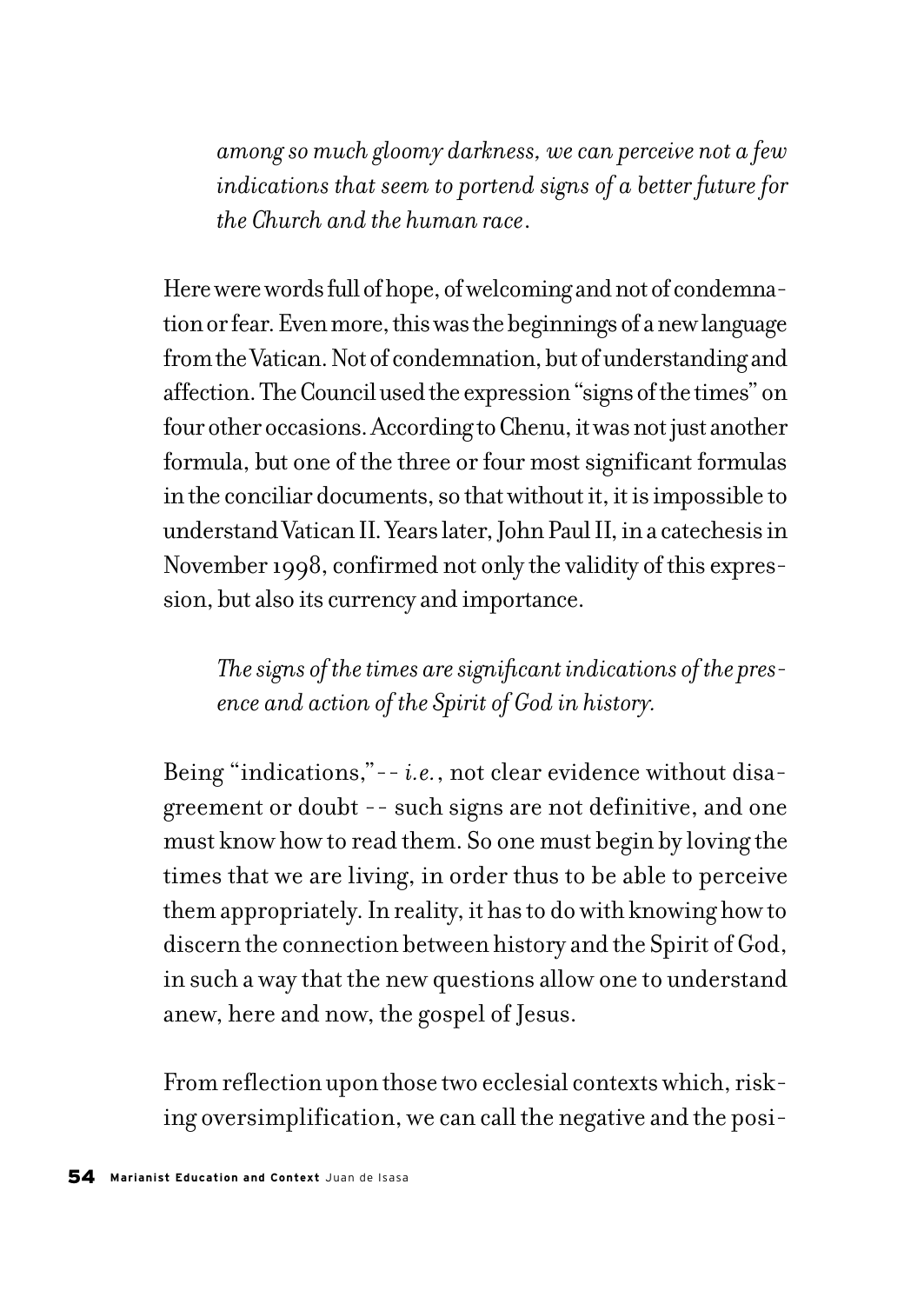tive, there arises necessarily a question: should the Church educate her faithful in fear or in hope? Without a doubt, it is difficult to understand the world and its complexities. The fear of the new, the strange, the different, can be a perennial danger. Generally speaking, it is the interpretation we place on facts that produces more fear than the facts themselves. In this area also, Vatican II signified a change for the Church.

The document especially dedicated to education, *Gravissimum educationis,* indicates the fundamental points upon which the educational activity of the Church and of Christians must rest. This Declaration was promulgated by Paul VI in the public session of October 28, 1965, after a final vote that garnered this result: 2290 votes in favor and 35 against. There had been up to seven previous redactions of the document, which was finally discussed between November 17 and 19, 1964. At the beginning of October of the following year, 1965, the text was already prepared for its reading and final approbation by the plenum of the Council.

The preamble of the document states unequivocally:

*The Sacred Ecumenical Council has considered with care how extremely important education is in the life of man and how its influence ever grows in the social progress of this age. Indeed, the circumstances of our time have made it easier and at once more urgent to educate young people and, what is more, to continue the education of adults. Men are more aware of their own dignity and position; more and more*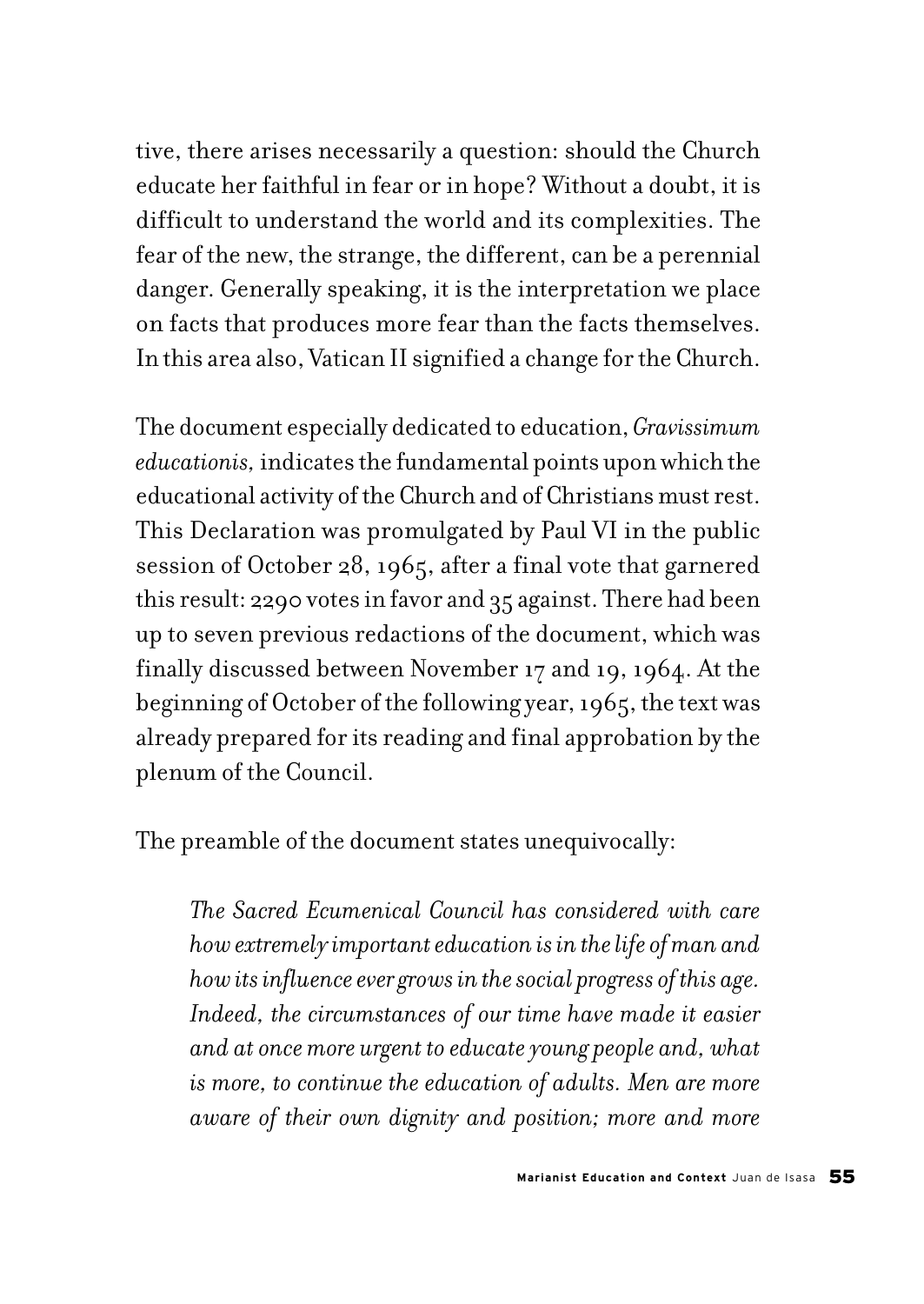*they want to take an active part in social and especially in economic and political life. Enjoying more leisure, as they sometimes do, men find that the remarkable development of technology and scientific investigation and the new means of communication offer them an opportunity of attaining more easily their cultural and spiritual inheritance and of fulfilling one another in the closer ties between groups and even between peoples.*

The document first highlights the universal right to education:

*All men of every race, condition and age, since they enjoy the dignity of a human being, have an inalienable right to an education (5) that is in keeping with their ultimate goal,(6) their ability, their sex, and the culture and tradition of their country, and also in harmony with their fraternal association with other peoples in the fostering of true unity and peace on earth.*

It requests that psychology, pedagogy and didactics be taken int account when educating, in order to assure a harmonious development of the child.

Protected by this universal right to education, Christians have the right to a Christian education which, without being exclusionary, maintains the criteria of Christian faith and morality and vindicates the right of the Church, as a human society, to educate.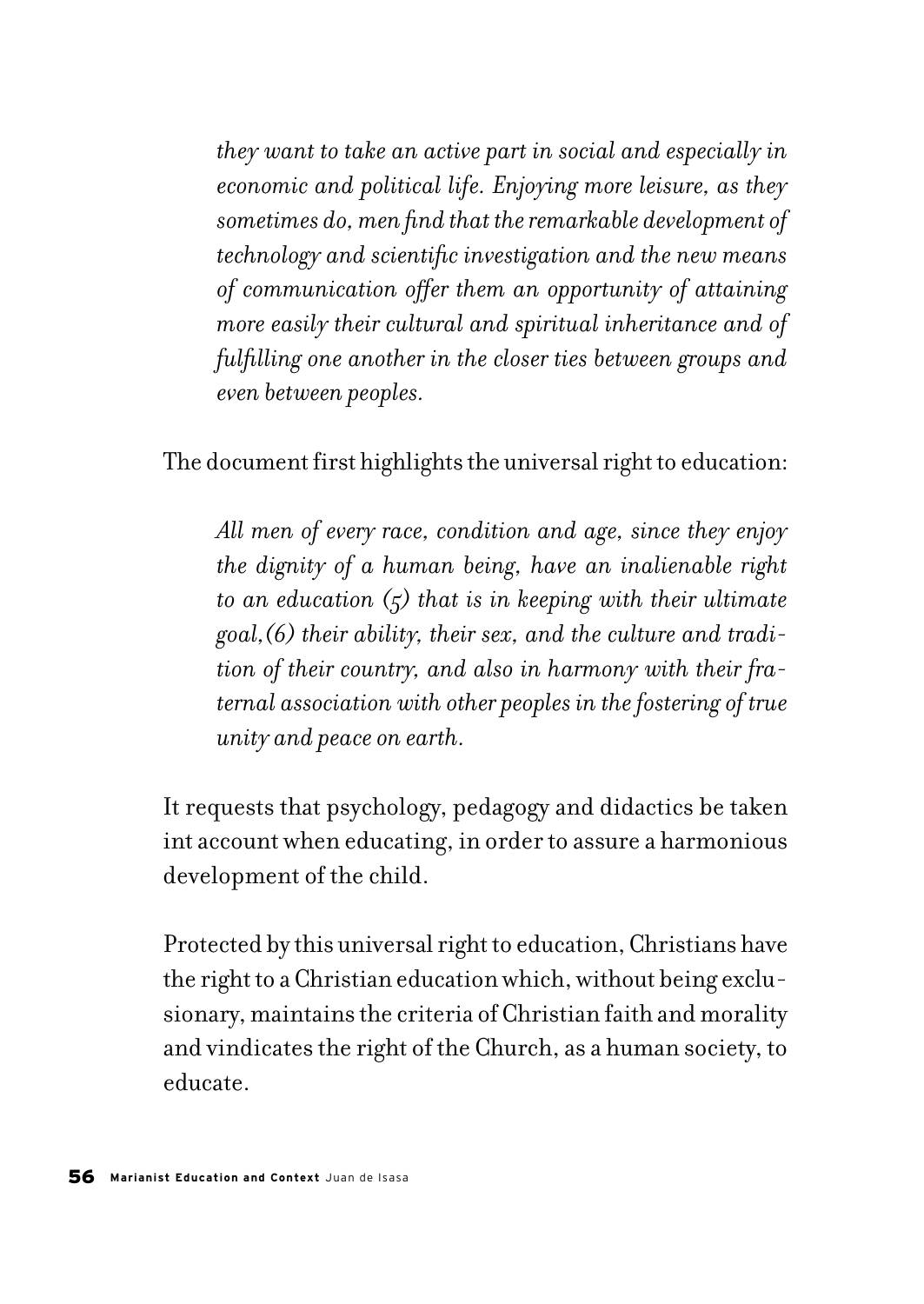The document then passes on to insist upon the right of parents as the primary educators of their children:

*Parents who have the primary and inalienable right and duty to educate their children must enjoy true liberty in their choice of schools*.

Significant is the similarity of this paragraph to Article 26 of the *Universal Declaration of Human Rights* proclaimed by the UN in 1948:

*(1) Everyone has the right to education. Education shall be free, at least in the elementary and fundamental stages. Elementary education shall be compulsory. Technical and professional education shall be made generally available and higher education shall be equally accessible to all on the basis of merit.*

*(2) Education shall be directed to the full development of the human personality and to the strengthening of respect for human rights and fundamental freedoms. It shall promote understanding, tolerance and friendship among all nations, racial or religious groups, and shall further the activities of the United Nations for the maintenance of peace.*

*(3) Parents have a prior right to choose the kind of education that shall be given to their children.*

The development of that UN *Declaration* was a painstaking endeavor, and various committees of experts participated in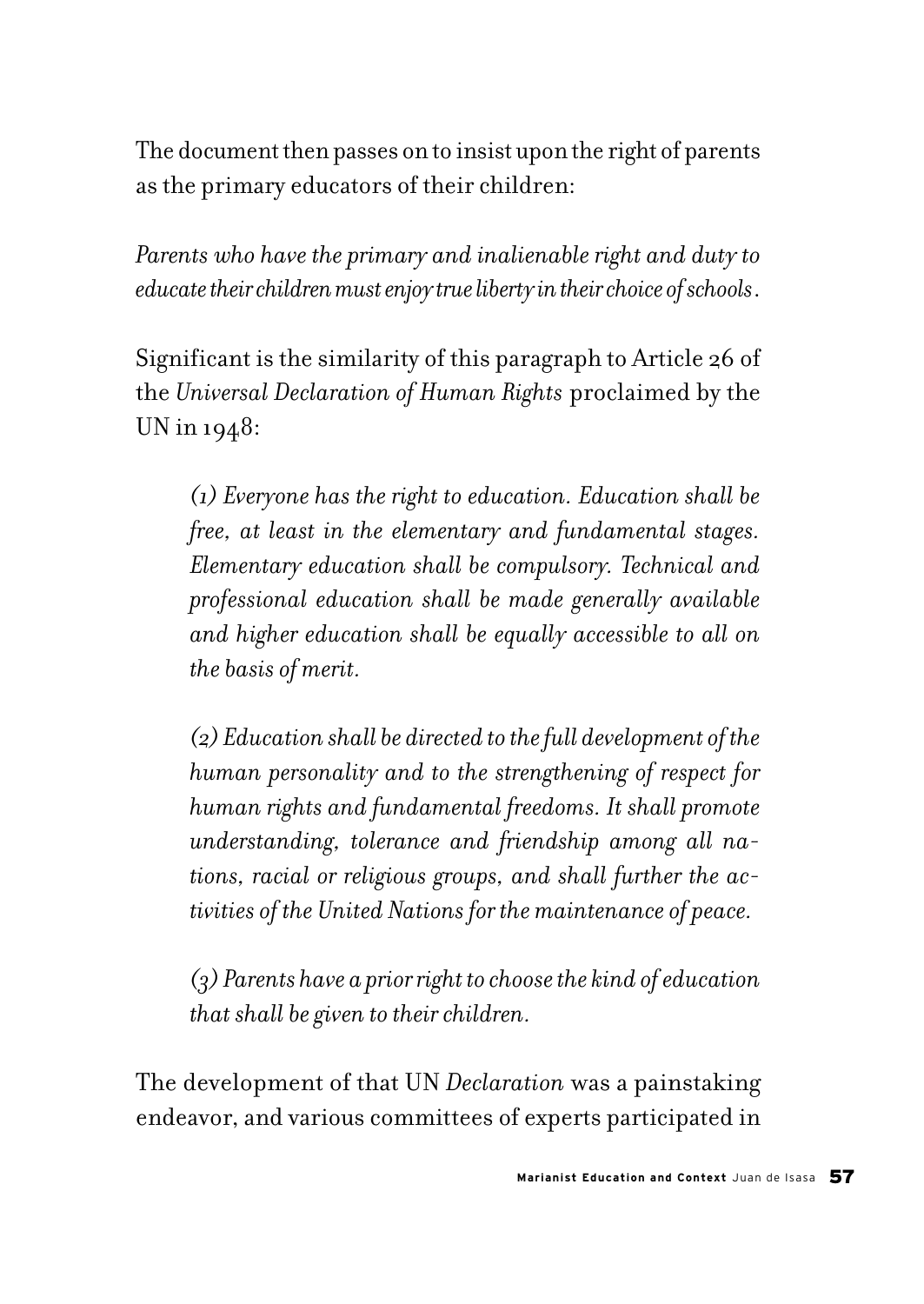the different draft stages. The final redactor of these articles was the humanist René Cassin, a French Jew, born in Bayonne and Nobel Peace Laureate of 1968. The Chilean Hernán Santa Cruz commented:

*I realized quite clearly that I was participating in a truly significant historic event, where consensus was reached with respect to the supreme value of the human person, a value which did not originate in the decision of a temporal power, but in the very fact of existing, which is the basis of the inalienable right to live free of privation and oppression, and to completely develop one's own personality. In the Great Hall… there was an atmosphere of genuine solidarity and fraternity among men and women of all parts of the earth, which I had never seen in any international setting.*

The similarity between the declarations of the UN and of the Council is proof of the harmony possible between society and the Church when it comes to speaking about the human person, his possibilities and his dreams.

The Conciliar document goes on to stress that the school is the ideal place for educating, since in it the intellectual faculties of the student are cultivated and the capacity for right judgment is developed. Furthermore, the school helps to introduce us into our cultural patrimony, it promotes the sense of values, prepares for professional life and also promotes the feeling of friendship.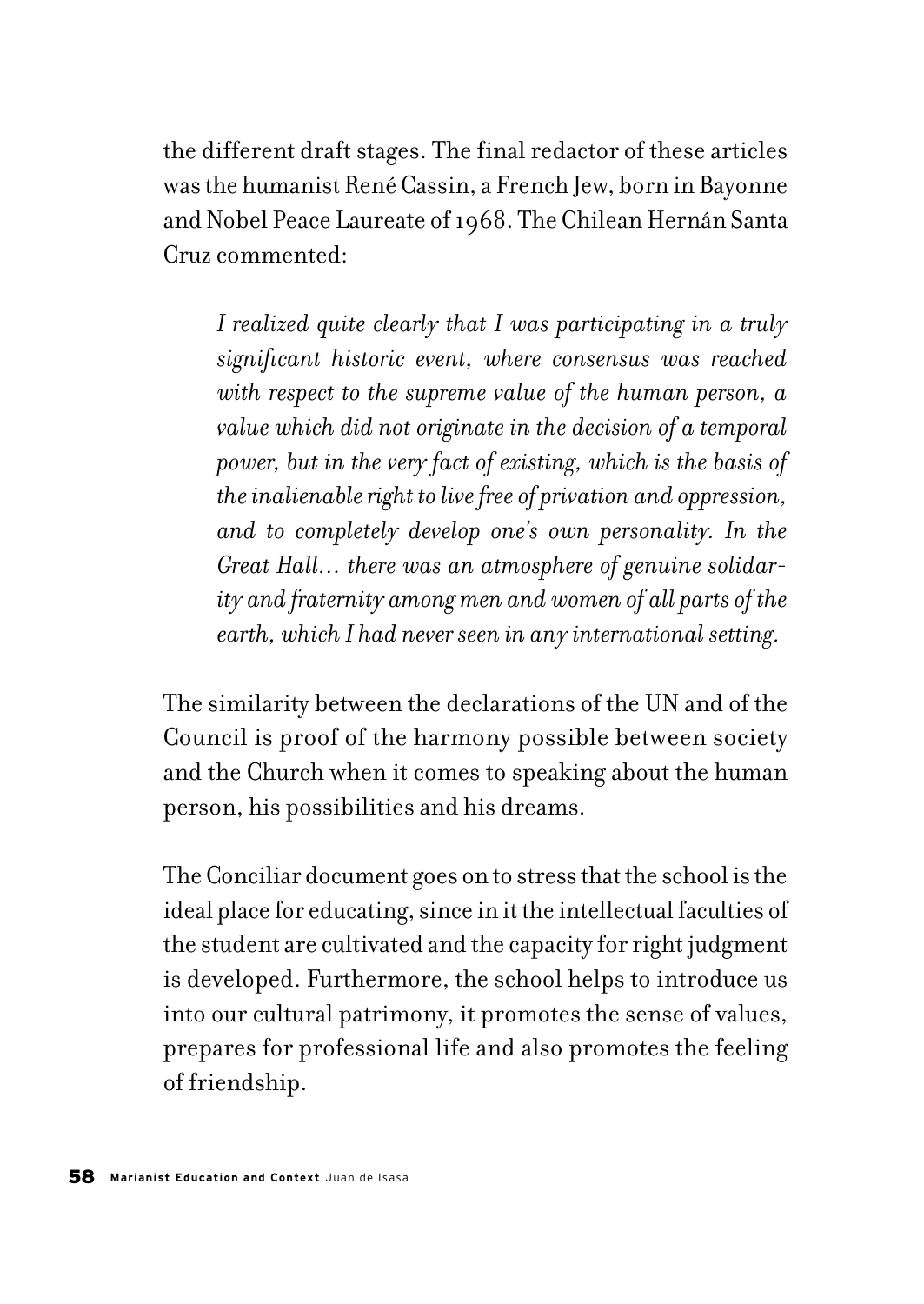The Christian school, like any school, seeks to give a formation to its students in a communitarian climate of freedom and charity.

*The influence of the Church in the field of education is shown in a special manner by the Catholic school. No less than other schools does the Catholic school pursue cultural goals and the human formation of youth. But its proper function is to create for the school community a special atmosphere animated by the Gospel spirit of freedom and charity*…. (*Gravissimum,* 8).

This document of the Council is the point of departure for all the Church's later reflection upon education. Starting from it, there have been innumerable occasions in which the Church has spoken about education in its different facets and forms, countries and contexts. Today there continues to be a very clear awareness of the importance and need for education and educational institutions in the task of the New Evangelization, to the point where the Pope referred to the current situation as an authentic "educational emergency" (cf. Benedict XVI, Address to the Participants in the Convention of the Diocese of Rome, June 11, 2007).

3.3. THE MEETINGS OF CELAM (LATIN-AMERICAN EPISCOPAL CONFERENCE) We now choose to follow the trail of CELAM, the conference which brings together the bishops of the continent that is home to the greatest number of Catholic Christians in the world. It is, moreover, a young region, with a proportion of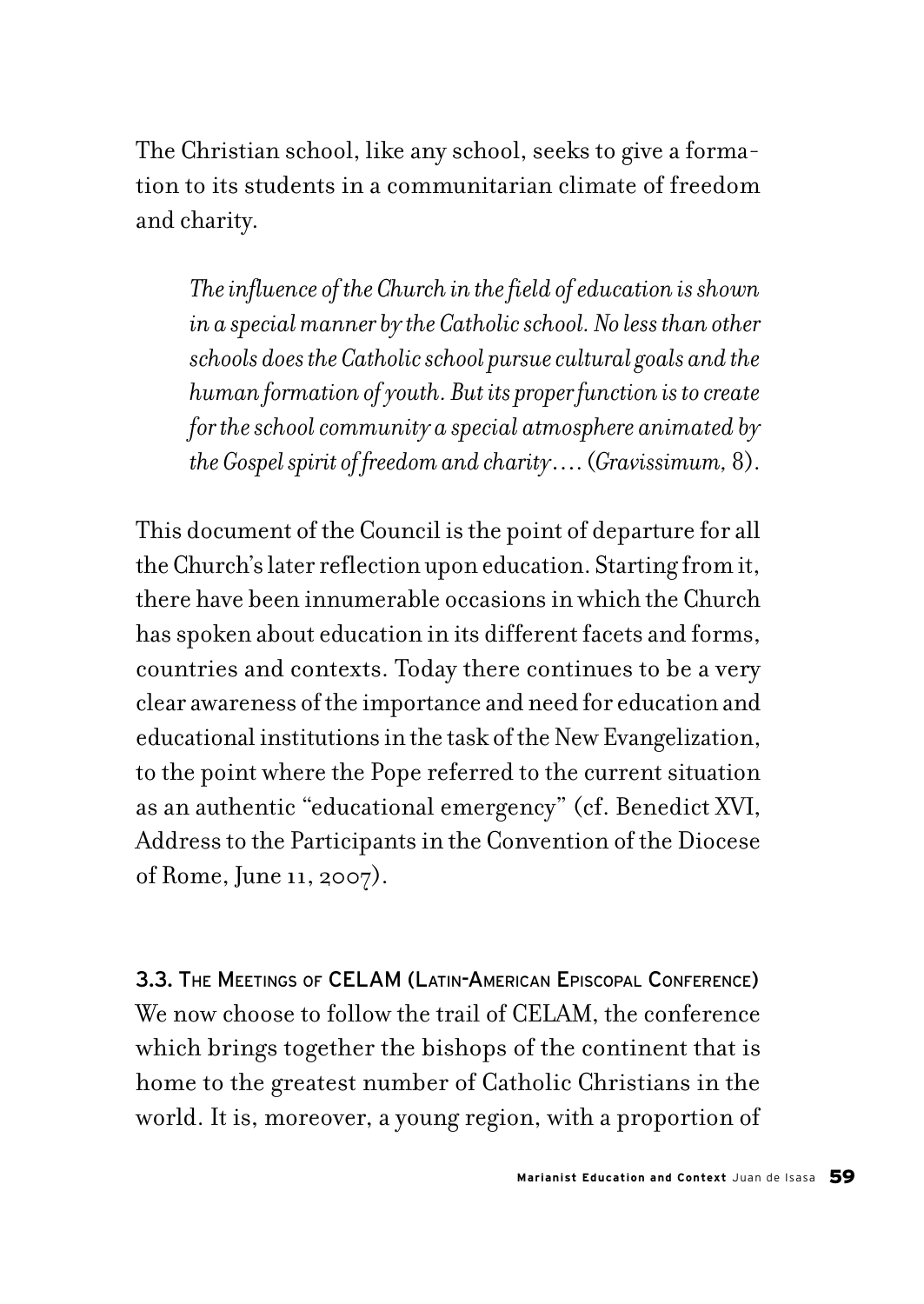youth much higher than that of Europe and with possibilities for development yet to be discovered. It is, therefore, a place with a special vitality, a place in which the Church is taking on an important role.

Following the star of the conferences of the bishops of Latin America, one can see the evolution of the Church's thinking with respect to education.

Before the beginning of Vatican Council II, in 1955, the first conference of the bishops of Latin America took place in Rio de Janeiro. The meeting had been prepared in Rome and the bishops were convoked to address the issues that were presented to them. In the matter of education the great concern of the assembly was centered on the formation of the clergy proper, especially of the native clergy, and on the seminaries. The laity were considered as "auxiliaries to the clergy."

The second meeting, held in Medellín (Colombia) in 1968, was very different from the previous one. The topics, presentations and papers had been prepared throughout the different locales of Latin America. CELAM, created during the Council, was the organization charged with preparing and running the meeting, which would have an enormous influence upon the Church in those countries and would set a clear and courageous reference point for the topics addressed there.

In Medellin, the Church seriously committed herself to the process of change amomg the peoples of Latin America and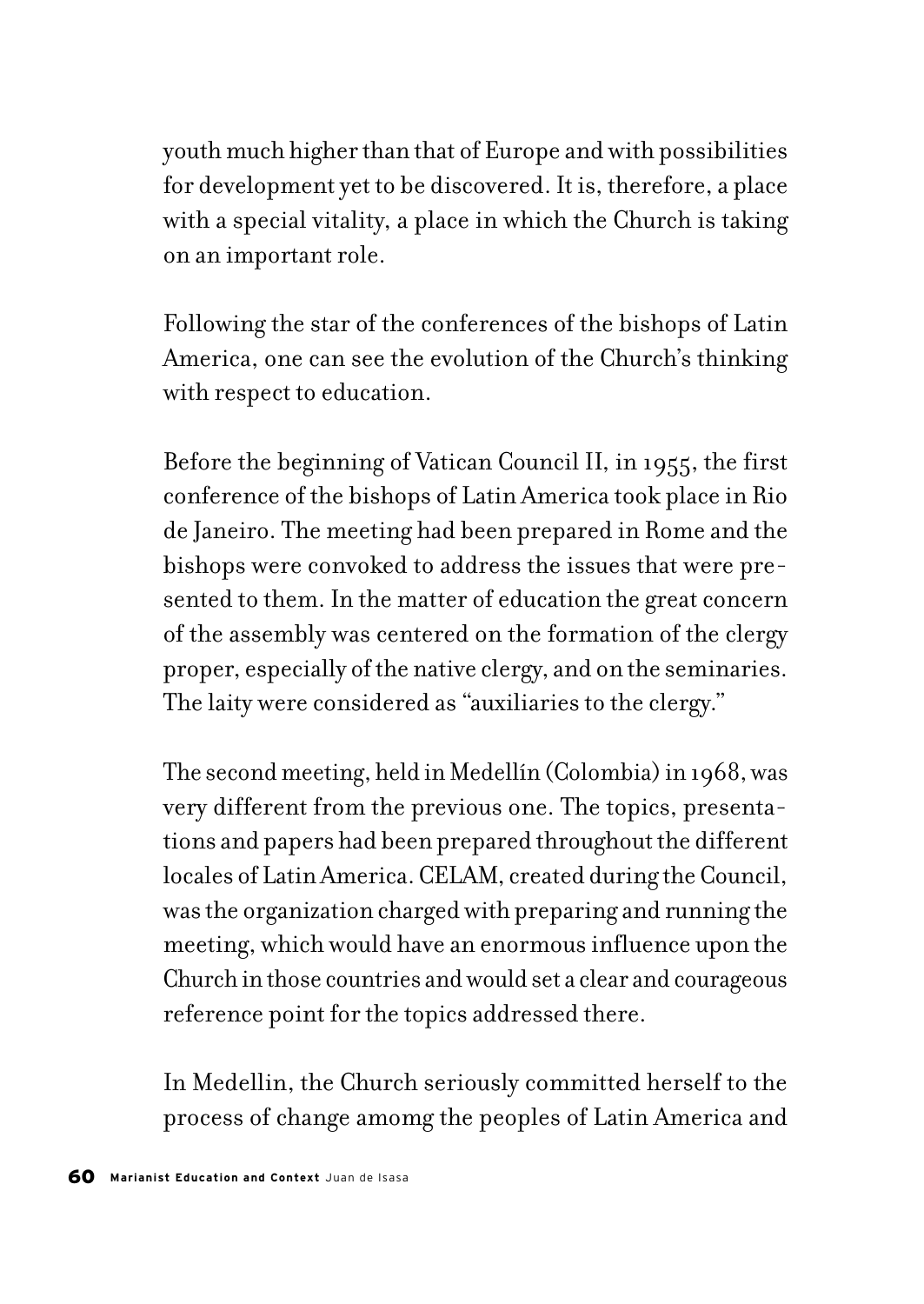highlighted education as a fundamental and decisive factor in the future development of the continent. The great effort that was needed was the extension of education to all levels of society. Up to that time, it was clearly evident that education had been restricted to the privileged elite, so that many of the more disadvantaged children lacked any form of education whatever. So the first task was this: make access to education available to all.

In this regard the bishops noted the problem of the Indigenous, who were marginalized and obliged to enter into a system of education that they found foreign to their identity. They had to be given the tools necessary to create their own development.

Medellin was highly critical of the traditional form of education dominant in those countries. It was, said the bishops, too abstract and formalistic a formation, solely concerned with transmitting knowledge. It must be acknowledged that the majority of the Church's schools were in that situation. In place of it they proposed a "liberating" education which could "make the student take charge of his own development," a creative education, an education that went beyond the walls of the school. For parents as the first teachers, the vision of education as simply a preparation for the mere obtaining of academic credentials had to be overcome. The school must be a community integrated with the greater local community, dynamic and open to dialogue. In many places, that meant the need for a transformation penetrating right to the cultural, social and spiritual core of the community .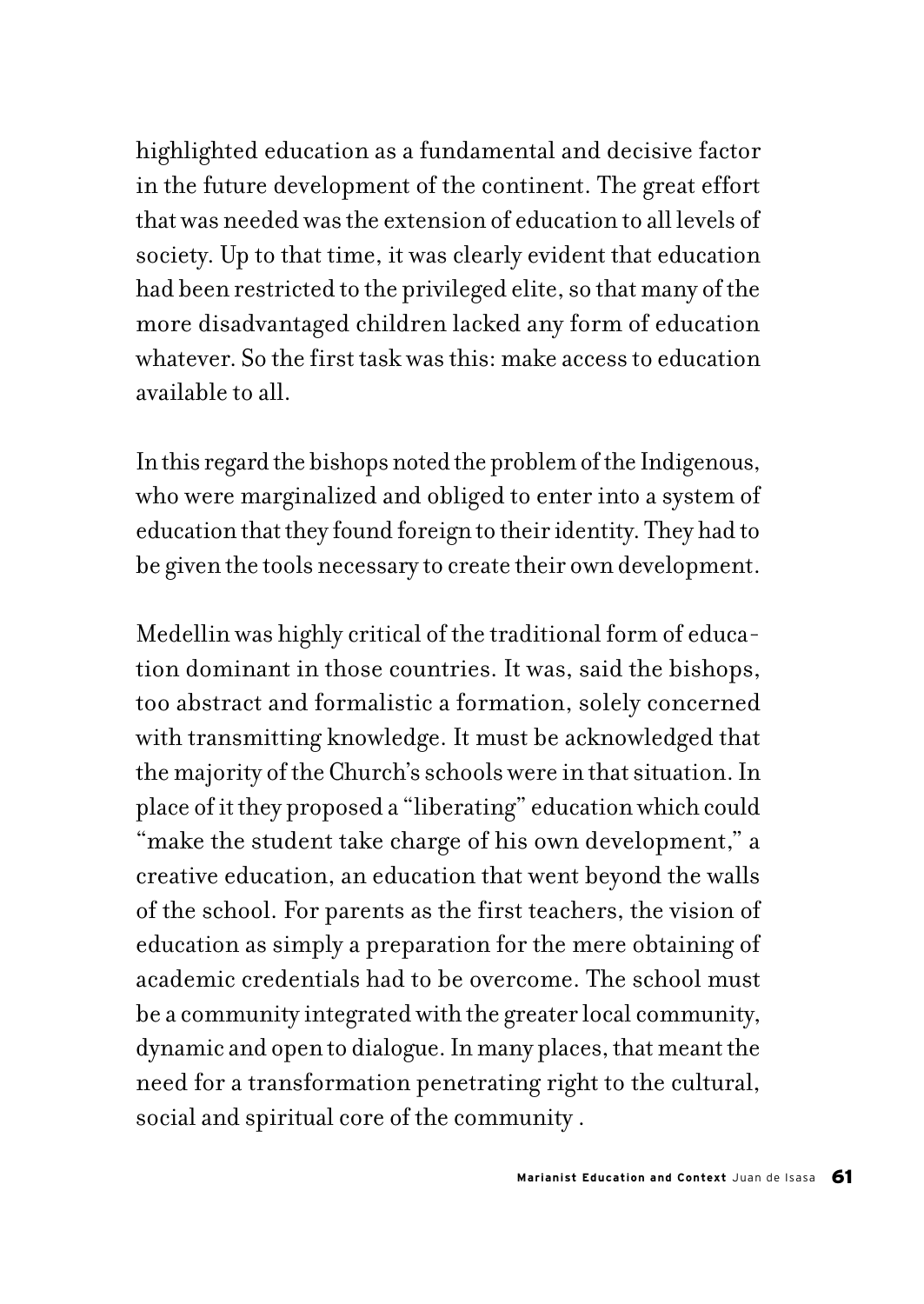These ideas were heavily influenced by the recent encyclical *Populorum progressio* of Paul VI, who gave several addresses in the same line during his visit to Medellín. Clearly the Church was committed and made an important prophetic denunciation. Peace cannot exist without justice, and this requires an on-going effort; peace always ends up being the fruit of true love.

Also significant was the option at Medellin for youth, who represented at that moment an important majority of the Latin American population. The Church was adopting a welcoming attitude, especially towards the poorest. That attitude was refreshing, exciting and evangelical.

Eleven years went by before the next meeting of the bishops in Puebla, Mexico. During those years there had been enormous polemics, confrontations and apprehensions. For some, Medellín had gone too far in its commitments.

In Puebla they began from a definition of "culture" derived from *Gaudium et spes*:

*The word "culture" indicates the particular way in which the peoples – men -develop their relation with nature, among themselves and with God (GS 53b) so that they can arrive to a "true and full humanity" (GS 53a).*

Culture is a creative activity which covers values and the forms in which they are expressed. The Gospel must not destroy these values, but on the contrary integrate them.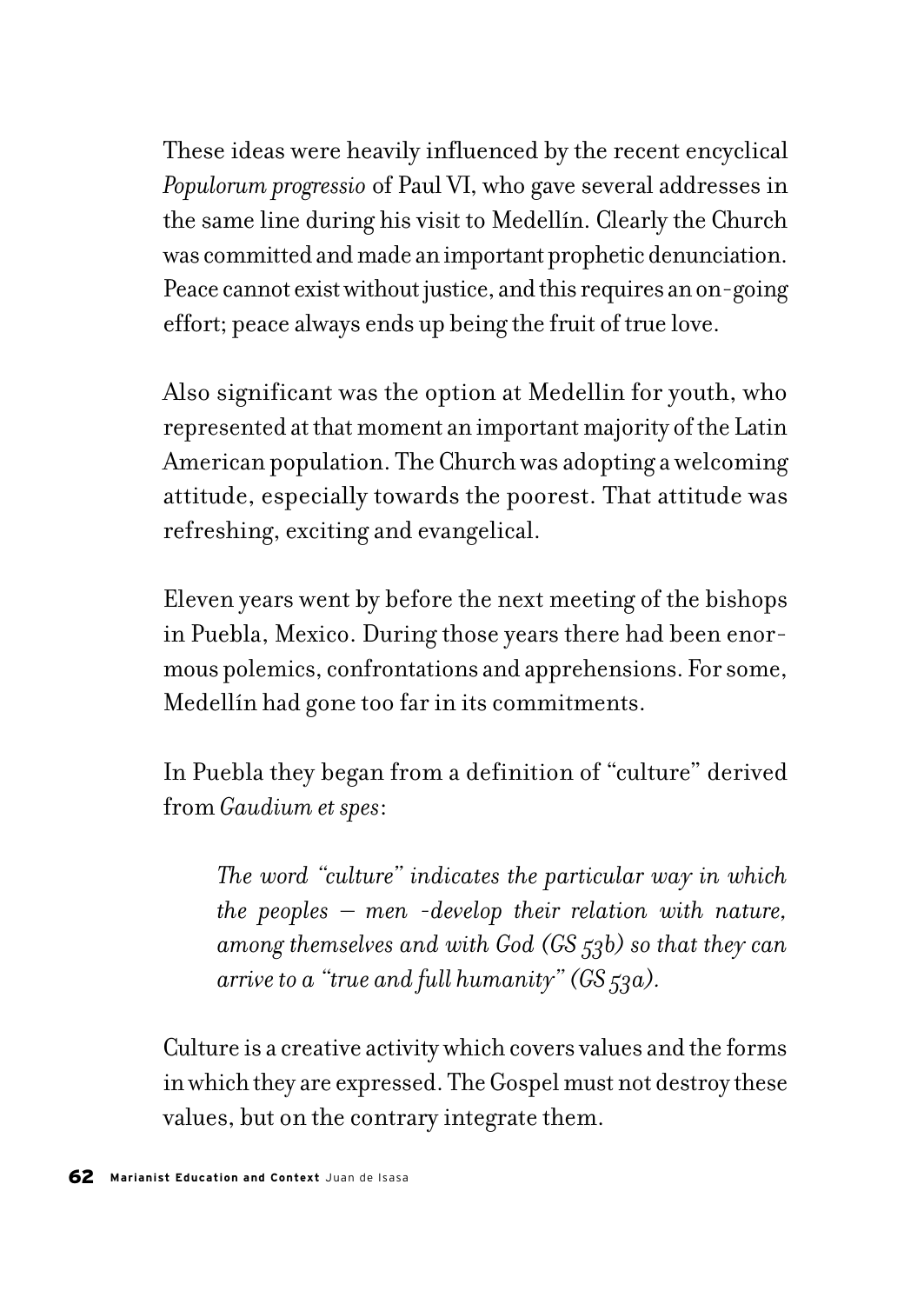The school is defined as "a locale of evangelization and communion." Emphasized is the fact that the number of Catholic schools on the continent has decreased, but at the same time it notes that "there is a growing awareness of the need for the presence of committed Christians in public or private educational structures that are not run by the Church. Catholic educational centers are opening up more and more to all segments of society" (Puebla, *Final Document*, 112).

The bishops are conscious of the growing demand for education, but also realize that many times the criteria that are used to respond to this need are purely political and do not always give due attention to those who are the poorest.

There is an increasing presence of the laity. They are no longer merely auxiliaries, and the religious are questioning themselves about their role as educators. The traditional shape of the Catholic school is being lost, in that religious men and women had formerly made up the majority of the educational workers. The idea of an educational community has been born and is picking up strength. Perhaps it is the topic of the laity and their role in the school that marks a real turn at Puebla from Medellín. There is also an insistence that education must be liberating, critical and accessible to all.

In 1992 the Conference met in Santo Domingo (Republica Dominicana), the first diocese of the Americas. To the bishops of Latin America were added those of the Caribbean area, with their own problems and characteristics. This meeting gener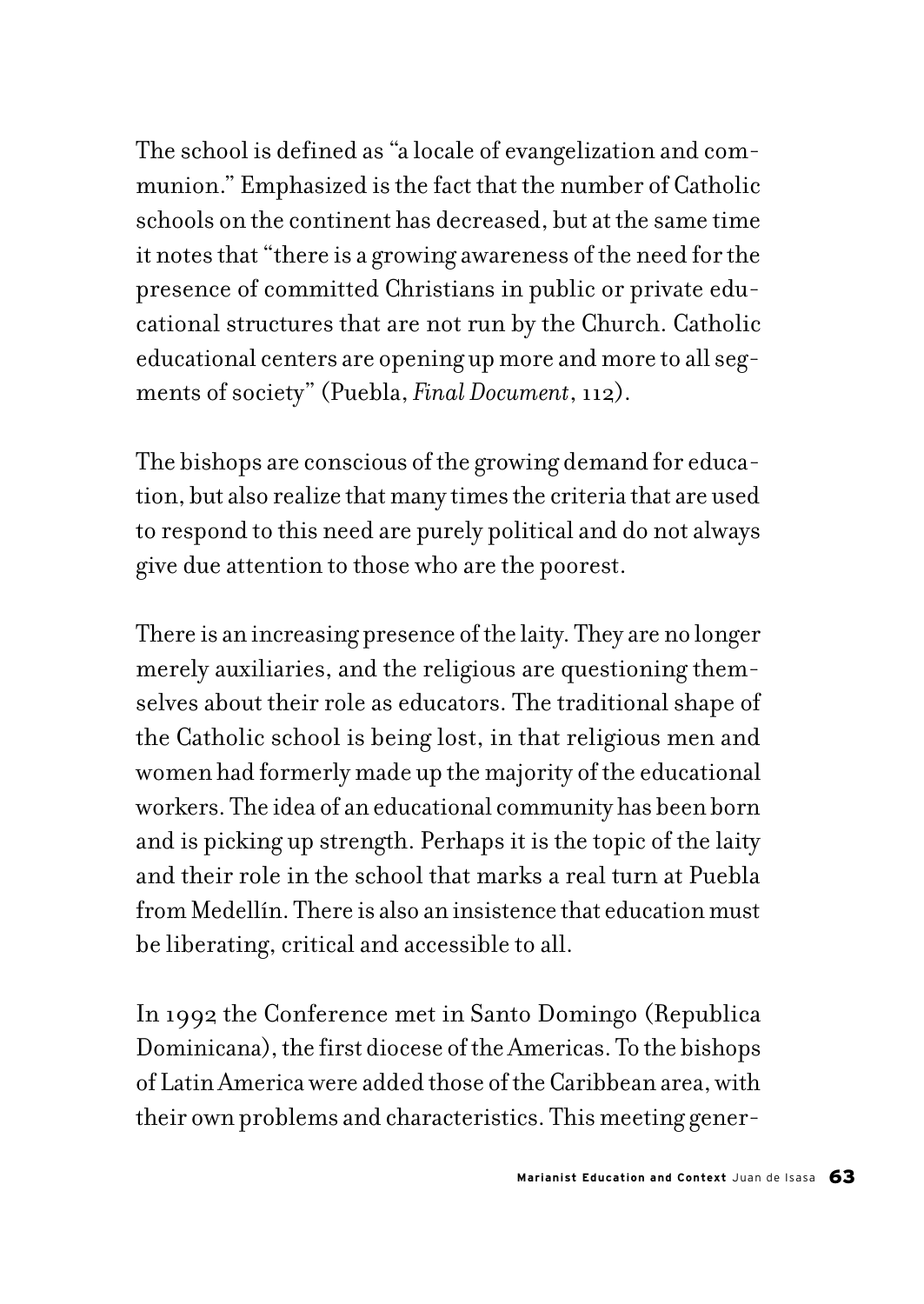ated less accord than the two previous ones, perhaps due to the deliberate intention not to follow the risky path that had been opened at Medellín and Puebla.

They spoke of education as assimilation of culture and of the need to confront new educational values with the person of Christ, the true revealer of the mystery of man. Although the gospel cannot be identified with any particular culture, it must be capable of illuminating all of them.

The 5<sup>th</sup> Assembly took place in Aparecida, Brazil, in 2011. In that meeting it was recognized that in Latin America the Church has been the developer and animator of the culture, and that this is an essential support for evangelization.

Education is a public good. Many countries have experienced success in extending it to all the social fringes, while in those in which this has not yet been accomplished, there has been nonetheless an enormous advance. Education is no longer a luxury for a few. One must be aware of the huge efforts that these countries have made in this field.

Today communications media are breaking into the educational field as new agents. What Aparecida called "the new Areopagi" have arisen. The programs must promote the integral formation of the person. Precisely because there are new elements in the educational process, we must hold ever more strongly to both personal and ecclesial identity.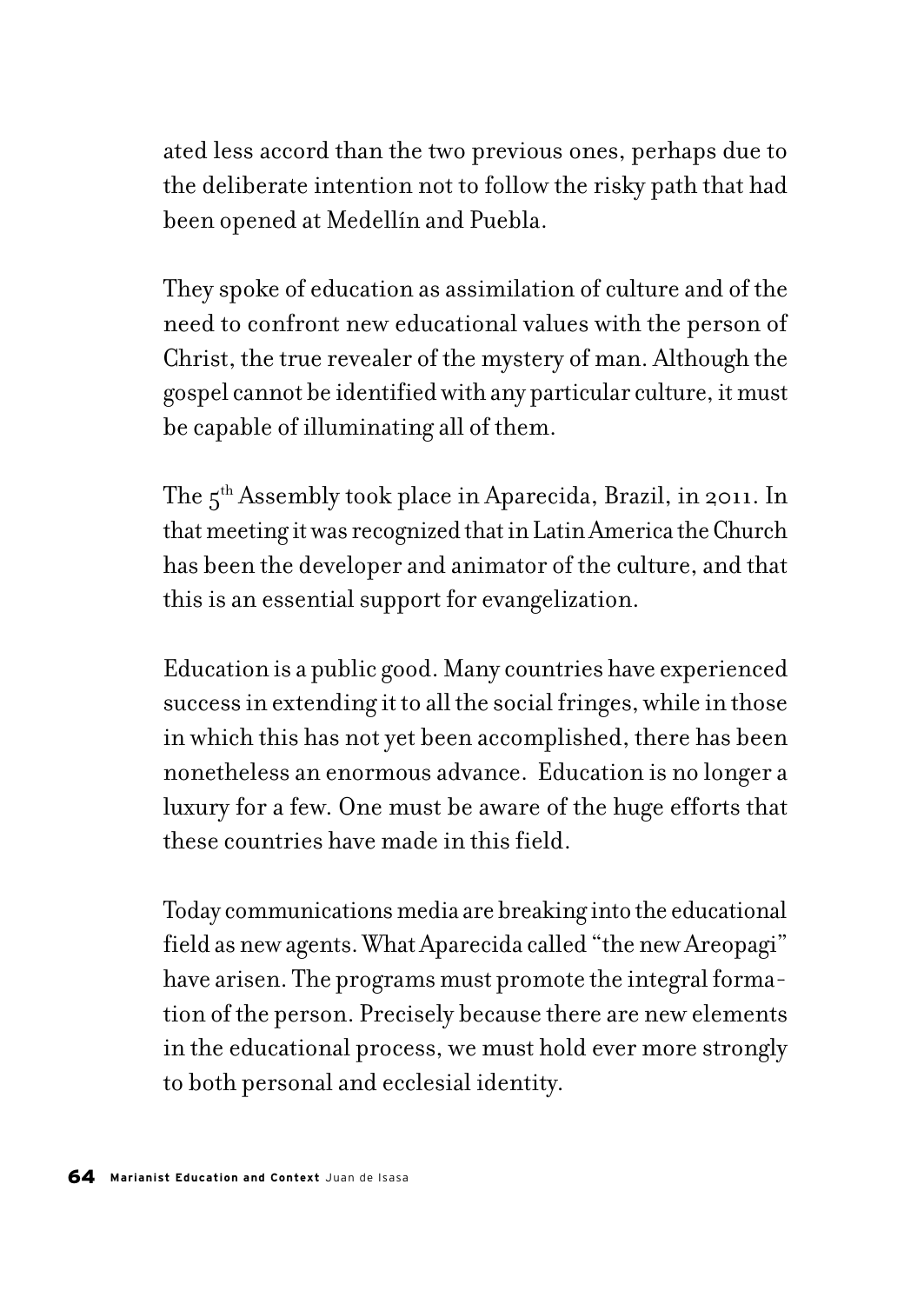It is easy to follow through this brief section the evolution of the thinking of the Church about education. New challenges demand new responses from those who have to confront them. The Church appreciates more and more the role of education, seeing it as a privileged way of incarnating the gospel.

## 3.4. WHAT CAN BE CONCLUDED?

From the path that we have just followed, it is easy to see how the Church's concern for education has evolved over the past several years: from a fear of freedom in teaching, to a demand for it; from considering education as something exclusive and reserved for a few to the quest that it be something accessible to all; from considering the laity as merely auxiliaries to priests and religious to looking upon them as true craftsmen of Christian education; from using a magisterial method to seeking the collaboration of social communications media and the new technologies.

If we review the statistics of the Catholic educational institutions, we see how much those works as well as the religious dedicated to them have, in many countries, experienced a strong decline in recent years. In addition, the median age of these religious has risen considerably, requiring a different placement, more humble and simpler roles for these persons, leaving them with barely any direct role in the actual management of the institutions. This process doesn't occur over a short time nor without real suffering on the part of many, who are brought face to face with their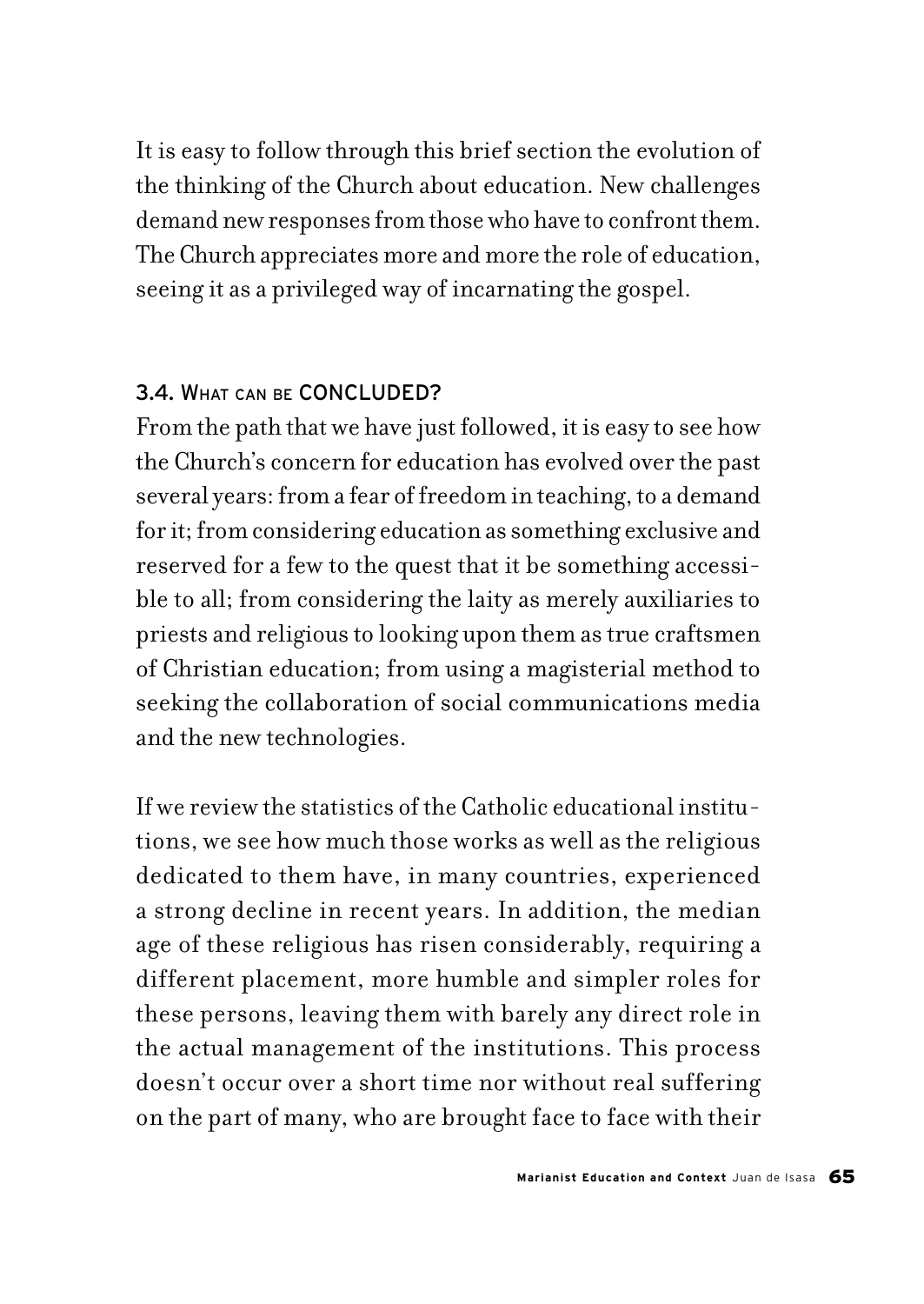own limitations and come to see how their life's work is now in other hands.

Moreover, the Church does not enjoy in many places the prestige that it once had in the past. In those areas, polls show the decline of its influence in society and in the degree of confidence placed in it. This evaluation does not negate the fact, however, that institutions linked to the Church, such as NGO's and charitable associations, continue to enjoy great prestige (Cf. *Barómetro Continuo de Confianza Ciudadana*. Metroscopia. Julio 2011).

There is no doubt that the scandals involving pedophilia, widely aired by communications media, even though they are many times concerned with situations long past, have shaken confidence in the Church and in its educational institutions. The hierarchy itself has recognized that it did not know how to respond appropriately in many cases and tried, in misguided fashion, to hide the facts.

Nevertheless, a recent poll of the National Opinion Research Center of the University of Chicago showed that the happiest profession is that of priest, followed by that of firefighter and, in sixth place, that of teacher. The report noted that the happiness shown in these professions occurs in spite of the fact that they are poorly paid, have a high level of stress and in many cases lack social acceptance.

In the more "secular" countries – in a manner of speaking – or in those of the West in which the Church and the Christian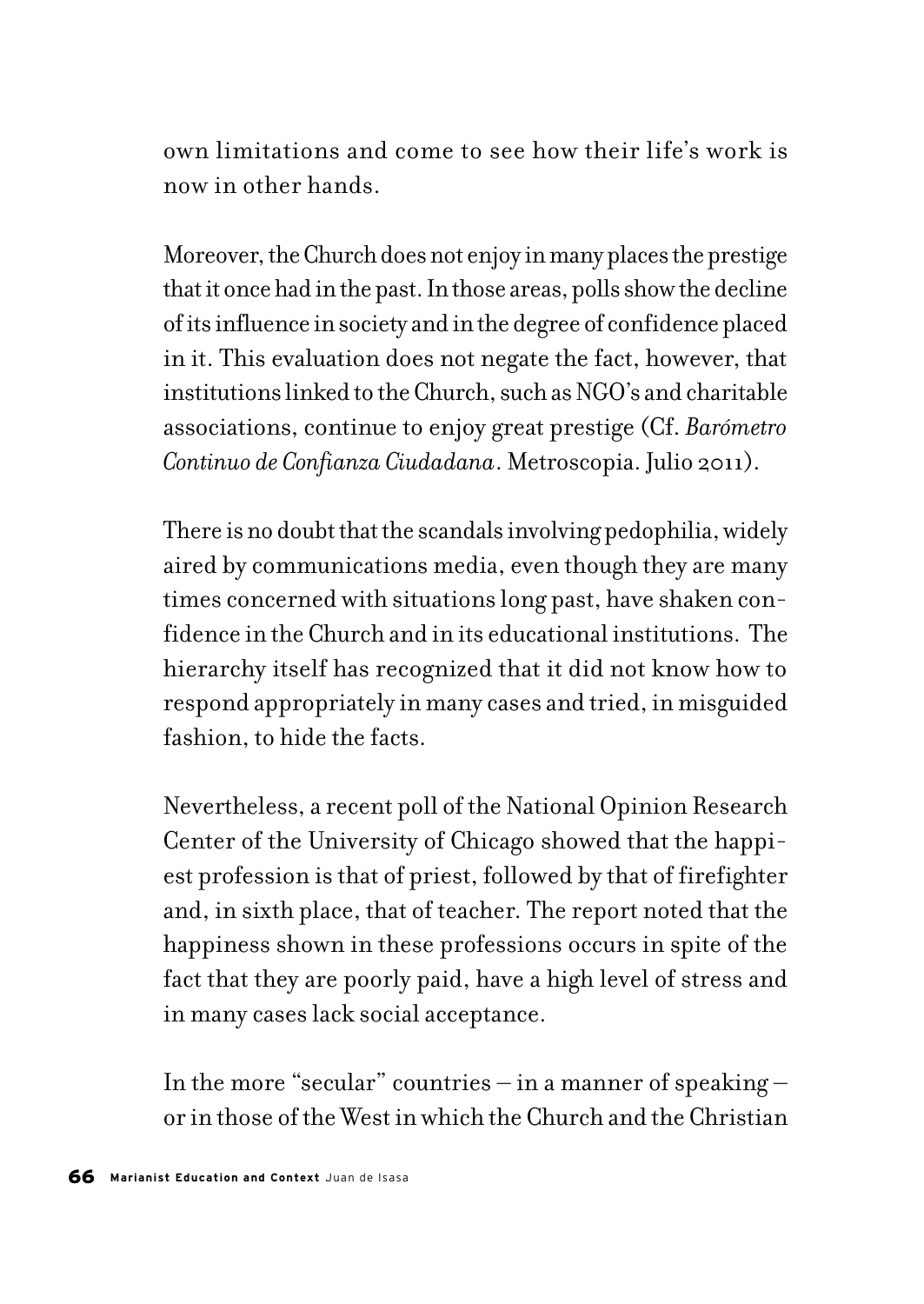count for less, where legislation is often opposed to the doctrine of the Church and where there is a high level of educational competency, the educational institutions of the Church enjoy prestige and experience difficulty in admitting all those who want to attend.

These seem to be contradictory responses, which in part reflect the complexity of the situation and the problems that result from drawing conclusions too precipitously.

# **3.5. THE FUTURE**

The broad lines set out by the Council and by the CELAM conferences remain in force and continue to be the foundation of what can and should be Catholic education. With the rapid changes going on in the world of the school, it is even more necessary that we never claim that our "confessional" status exempts us from professionalism or the need to stay current. The times rather demand that we develop ever more as qualitative professionals and that we stay up to date with media, methods and facilities for education.

In trying to gain some foresight, we can say that Catholic education in the years to come must take into account the following elements:

3.5.1. We live in a world that is ever more competitive. Christian education will enjoy no privileges nor exceptions, but perhaps face additional difficulties due to its confessionalism.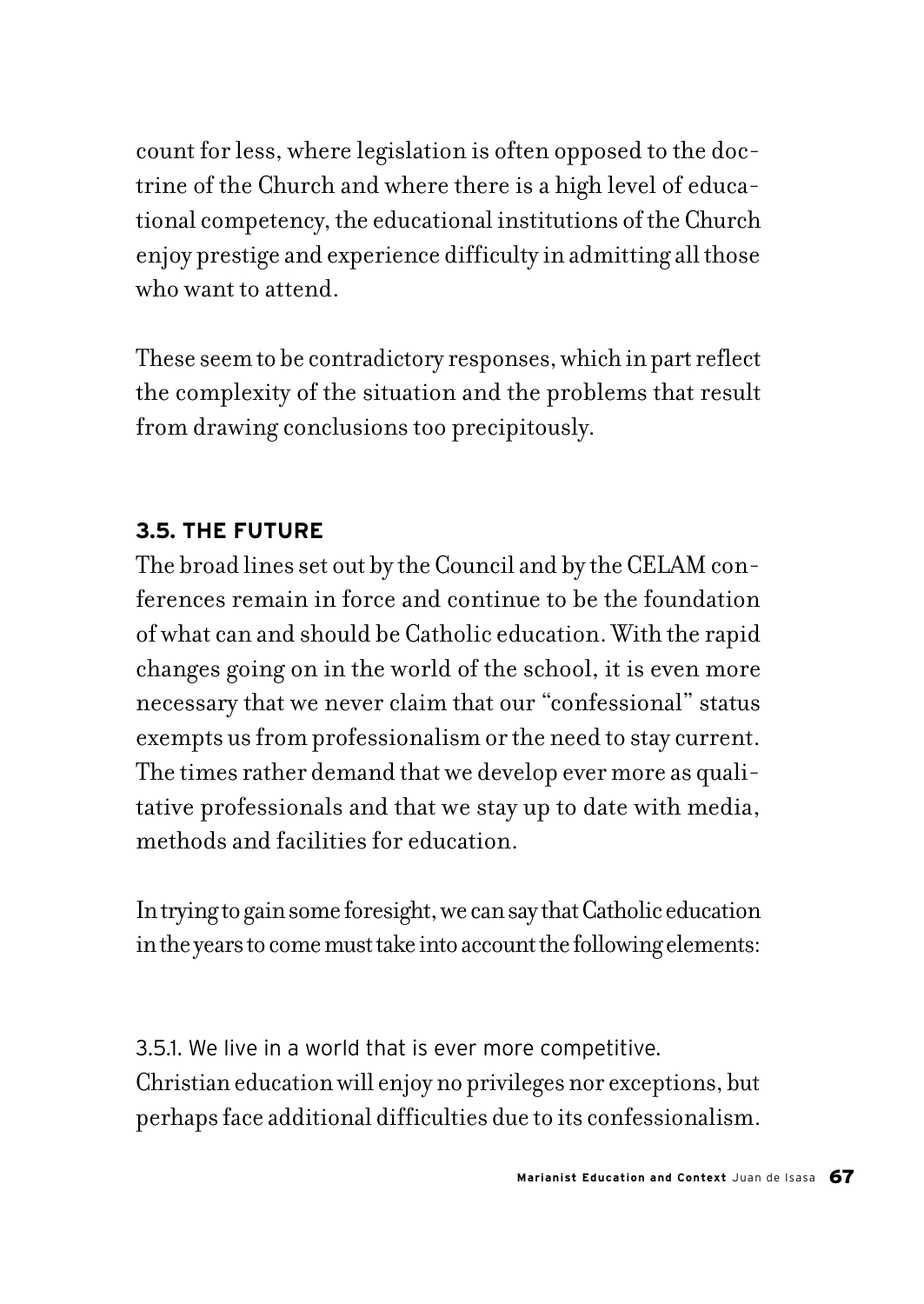On the other hand, the requirements of the states for education are going to become even stricter and will try to reach down into the minutest levels so that in one way or another they will try to homogenize all educational styles. All political regimes, from the most dictatorial to the most democratic, have a great interest in the education of children and youth, and often fall into the temptation of supplanting parents in the task of choosing the type of education for the young.

In this context, one must offer high quality services in order to compete with other similar offerings. Christian education has to win its own place in society by providing the best education possible, the schooling most suited to the times and most coherent in its approaches and its practice.

3.5.2. The right of parents in the education of their children is an indisputable principle.

More and more we encounter family models different from the traditional: separated parents, homosexual or single-sex couples, adoptive or foster families. These situations make it sometimes complicated to uphold this principle.

The Christian school, therefore, will have to attain a delicate balance between the principle and the reality. Often one will walk a fine line between the two, and surely there will have to be answers improvised on the fly. In every case, it must be taken into account that the children are not the causes of the potentially problematic situations of their parents, biological or not, but the victims.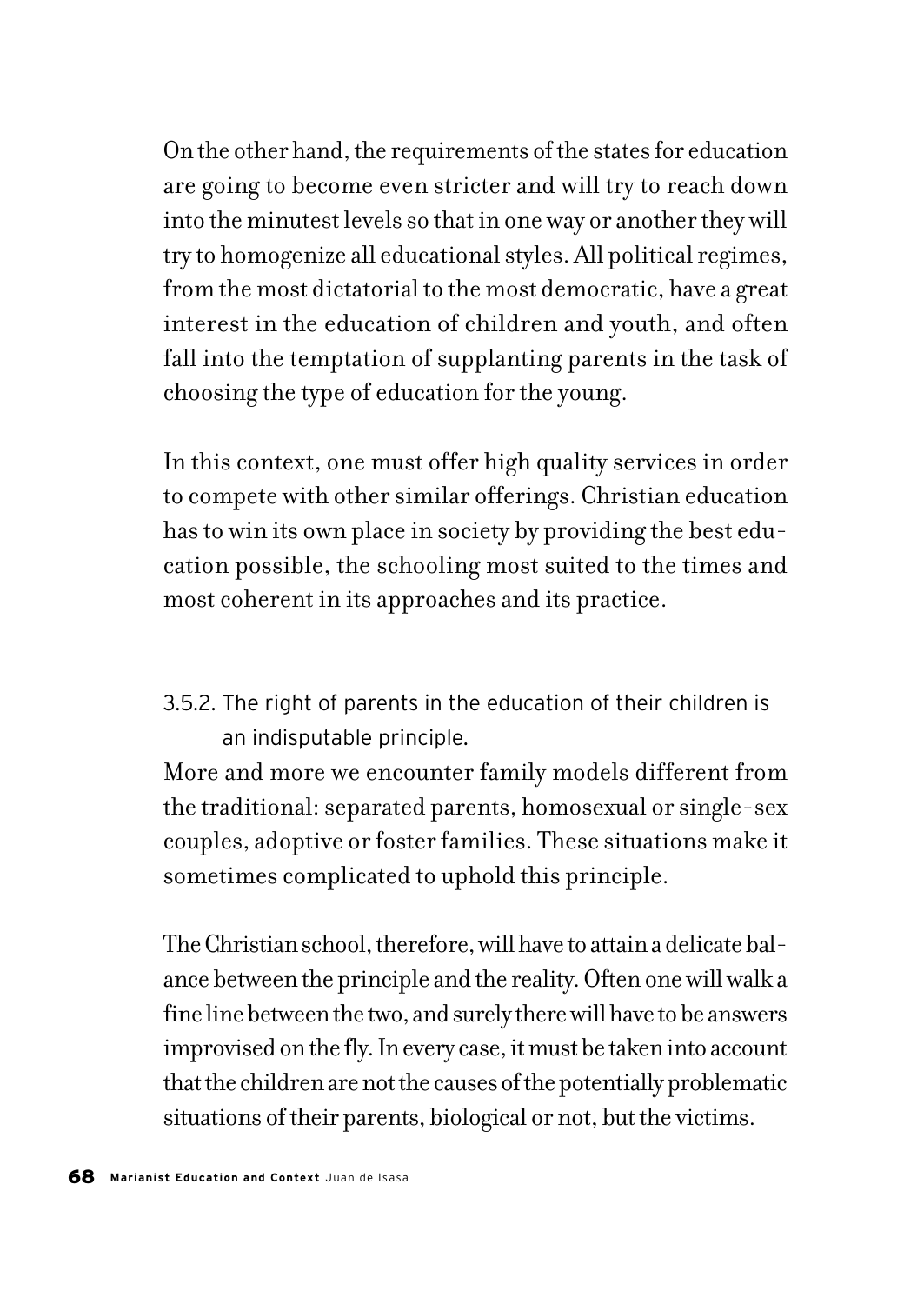3.5.3. The Christian school needs to define and put into practice its school model.

This is a joint task, which will not be easy, given the traditional autonomy of the institutions belonging to dioceses and to religious congregations. The latter have always tried to emphasize specific approaches, flowing from the charisms of the congregation, beyond the more general Christian elements that are shared in common. That does not mean that the charismatic elements must be abandoned, but that there must be an effort to set them within the more general framework of Christian education. To lose the charism, the special insight of each congregation, would be an impoverishing loss. On the other hand, not to stress the common elements would be to lose the strength in belonging to a broader and more universal organization.

### 3.5.4. New management styles.

The traditional form of management of many Christian institutions has followed a model that we could label "family-style." It relies upon good will and loyalty to the congregation. It has been a effort at times remarkable, at times stagnant, since many persons labored at work for which they had no preparation. This model is less and less viable, especially in matters of economic management. New formulas must be found, some of which are already in practice, in order to solve everyday problems.

The future of education will find necessary important investments in new technologies and ever more personal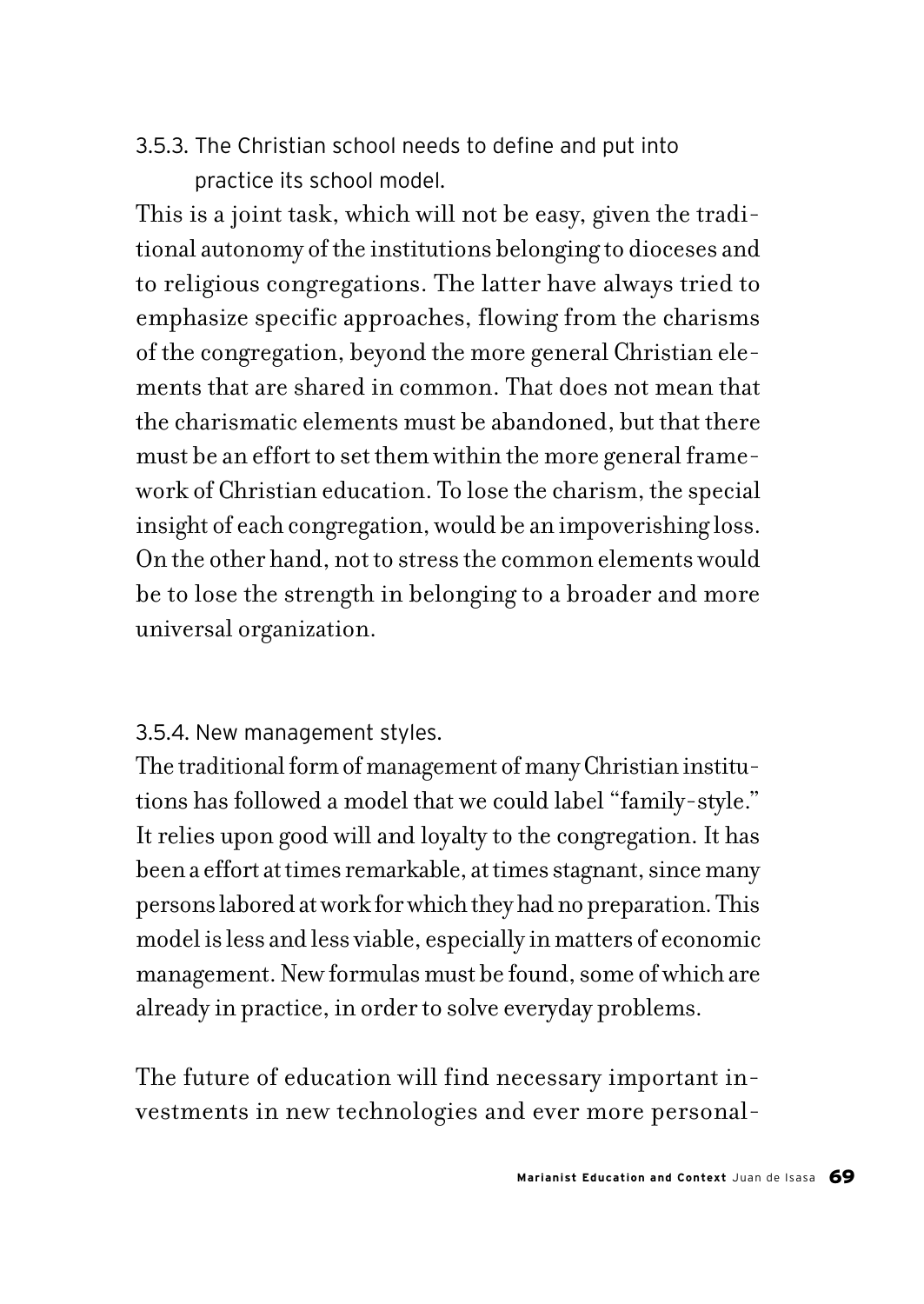ized systems. These investments will have to be made over against unavoidable austerity and the gradual diminution of resources.

3.5.5. International networks.

As religious congregations we have an immense potential for creating international networks to facilitate exchanges, language learning and acquaintance with other cultures and societies.

In the same manner we can seek ways to open ourselves to places and countries in the process of development in order to contribute to the progress of those peoples. The range of ideas is infinite, and although we may have only begun to exploit those possibilities, it would be absurd not to continue to do so in the future, when it is one of the directions being discussed about education.

This field is wide open, and we need to move forward without fear of making mistakes. Our possibilities are limitless even if they have been neglected for so long.

Furthermore, it is possible, and should not prove too complicated, to create wider networks with other religious congregations and to broaden the offerings, to give specialized attention to topics, and definitely come up with proposals attractive to a society which needs these alternatives.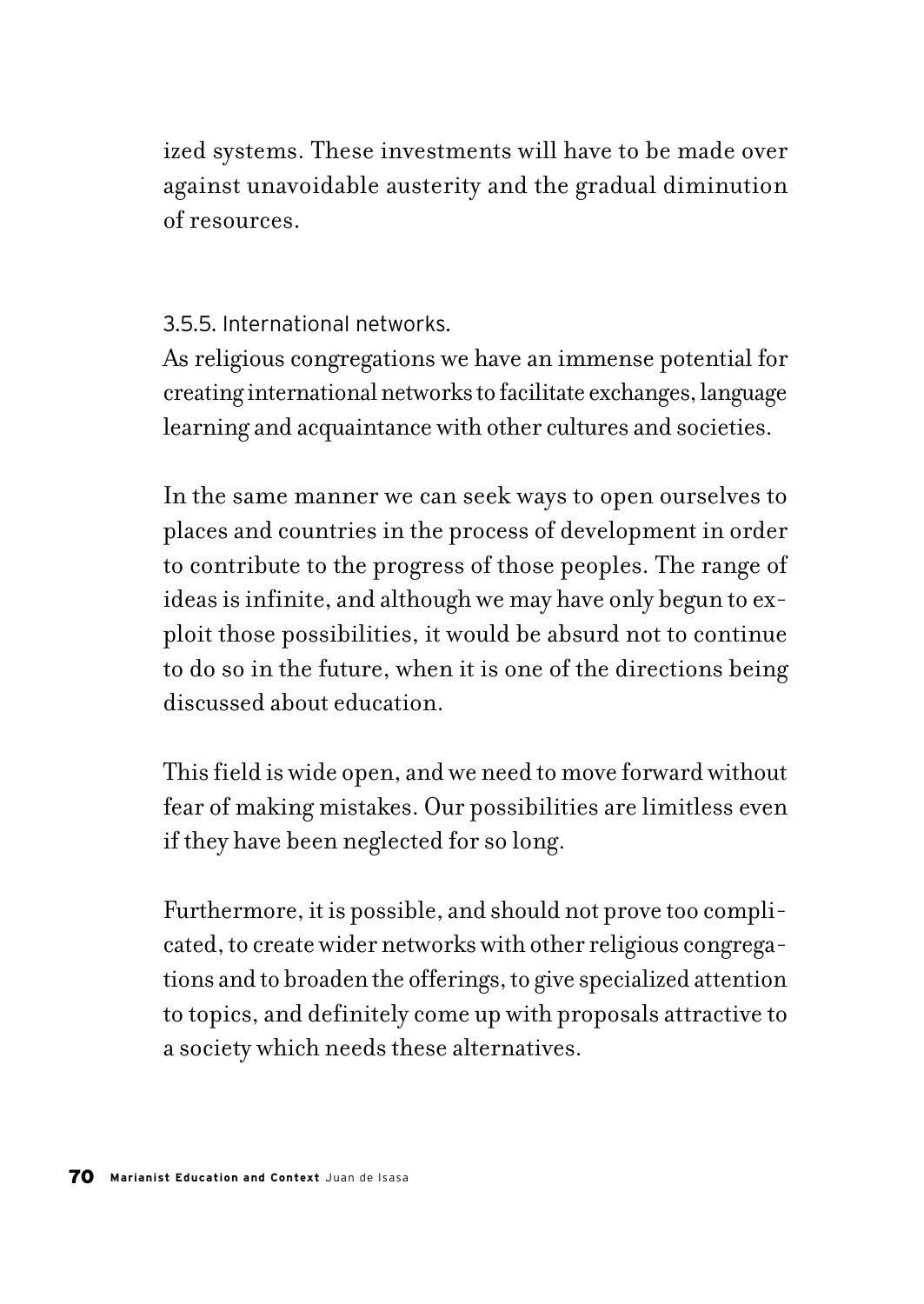## 3.5.6. The role of the laity.

It is difficult to be "the owner" and to transfer power of decision to other bodies. Nevertheless, that transfer is already a reality, given the lack of personnel. Moreover, the lack of vocations, at least in the West, does not permit us to envisage a future that will be any different from this reality we have just acknowledged.

The laity is taking on the majority of the work in the religious schools, and lay persons already occupy positions that just a few years ago were not open to them. Upon them now falls, and will continue to fall in the future, the burden of Christian education. Generally speaking, the experience is very positive and necessity is complemented by this conviction: the new situation spurs us to give to the laity the role that belongs to it in the Church and in society. Appropriate formation, however, is needed for that role; this will require an on-going and expensive effort, but one that is absolutely necessary.

3.5.7. Recovering our models.

Here I am using the word "model" as it is understood in science. In recent years, a "model" in science is something richer than a simple thing to be copied or imitated. It deals with a theoretical scheme of reality, which facilitates the understanding of something more complex and allows for repetition of the processes which the model represents.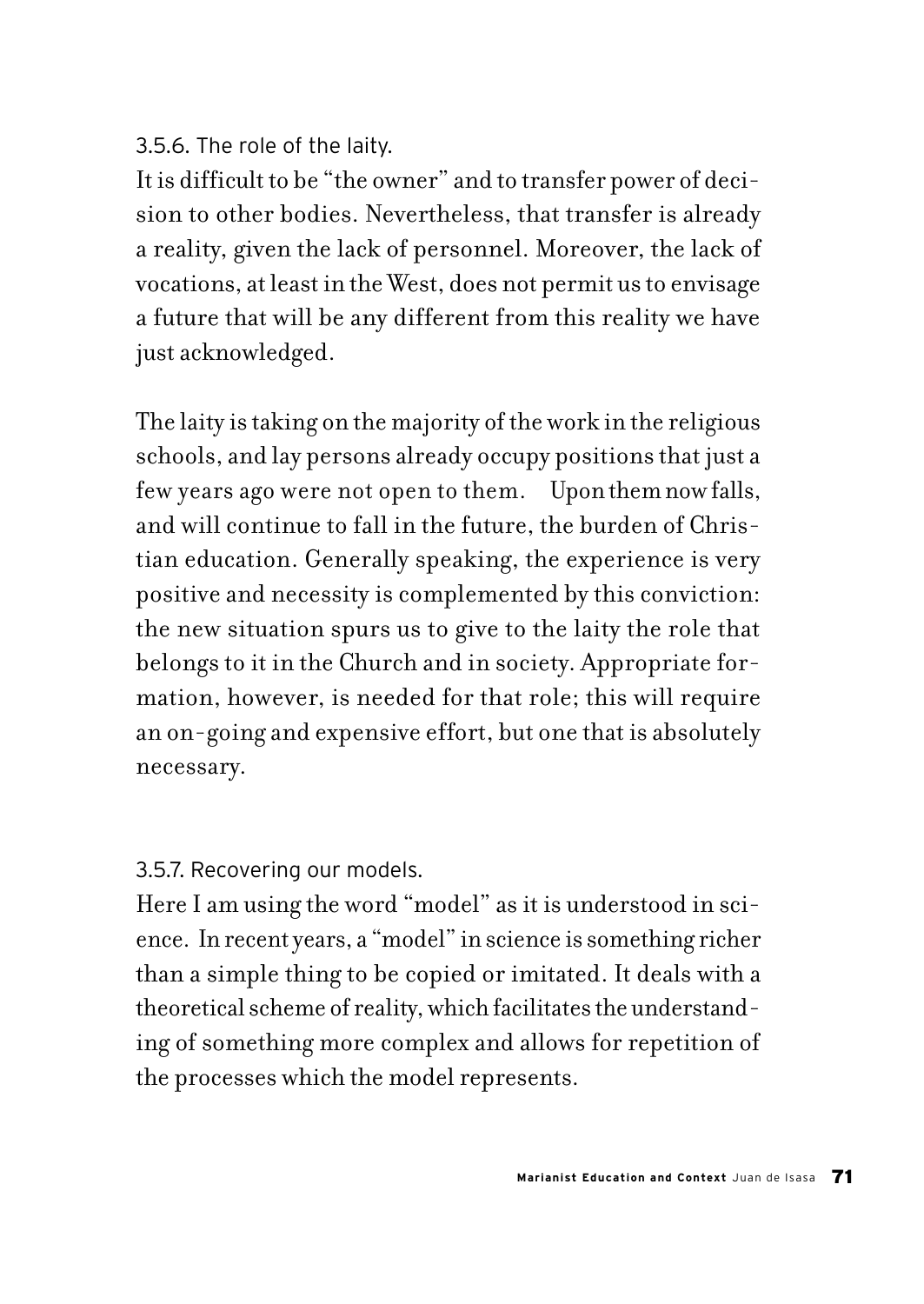Throughout history we have numerous cases of persons or groups who have brought positive elements to education, have renewed pedagogy, and in general have supported advances. Within our own brief Marianist history there are many such cases of renewal. It is not a matter of simply imitating or copying them, but of trying to understand the spirit which animated them, the vision they came out of and the circumstances in which they were put into effect, in order to try to understand and repeat the processes that occurred.

One example would be the Collège Stanislaus. It is not possible today to reproduce that environment, that society and that educational model. It is possible, however, to analyze the elements that shaped that experience and to try to use those that are still valid, updating those elements that have become obsolete or unattainable. This means studying carefully our history, our current situations and, once better acquainted with them, using all the potential to be found in them.

3.5.8. And yet, to maintain the vision.

Ours is not the worst time that the Church and the congregations have gone through throughout the centuries. Indeed moments of crisis have always ended with new opportunities that open up in unexpected ways. It will be no different now.

The vision must be maintained, because our wealth is not in the buildings, in the number of religious dedicated to teaching, or in the immense number of students. Our true riches lie in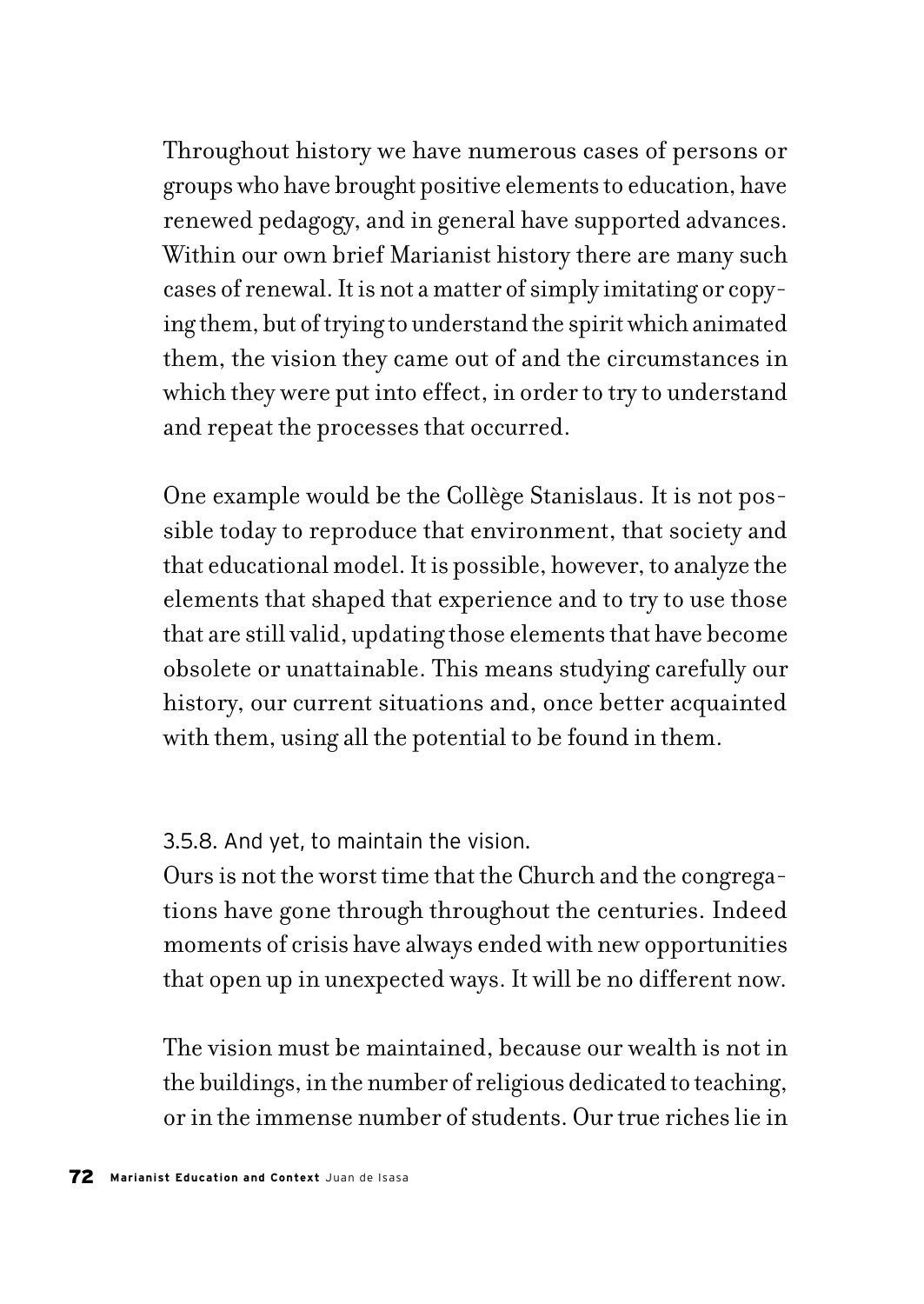being able to announce the Good News of Jesus in a world that is different, new, suffused with technology, but which is loved by God just as before. That Good News is as valid today as it was yesterday or will be tomorrow. Even if the proclamation has to be made in less favorable situations, that does not lessen the value of the message nor impair the transformational capacity that it has always had.

We might repeat here, once again, the classic saying of McLuhan: "The medium is the message." The Good News is that the truth can give value to all the rest. It continues to be Good News for all.

The article by Javier Cortés cited above ends with this call for hope:

Hope is not optional. It constitutes a nuclear element of the human experiment/experience. We live more in the future, read with the password of our stocktaking of the past, than in the present itself, if this latter exists in truth. And like every human reality hope is called to be renewed from the interior. Today, very probably, to live with hope demands, pun intended, great virtue. Few signals in our situation invite us to hope, yet it is the time, as Christians did on other occasions in history, to incarnate it in our life and in our commitments to evangelization as an authentic rebellion against a situation that pretends to be inalterable.

We need only one condition: to situate ourselves at the roots -- in the first place in our own experience as believers and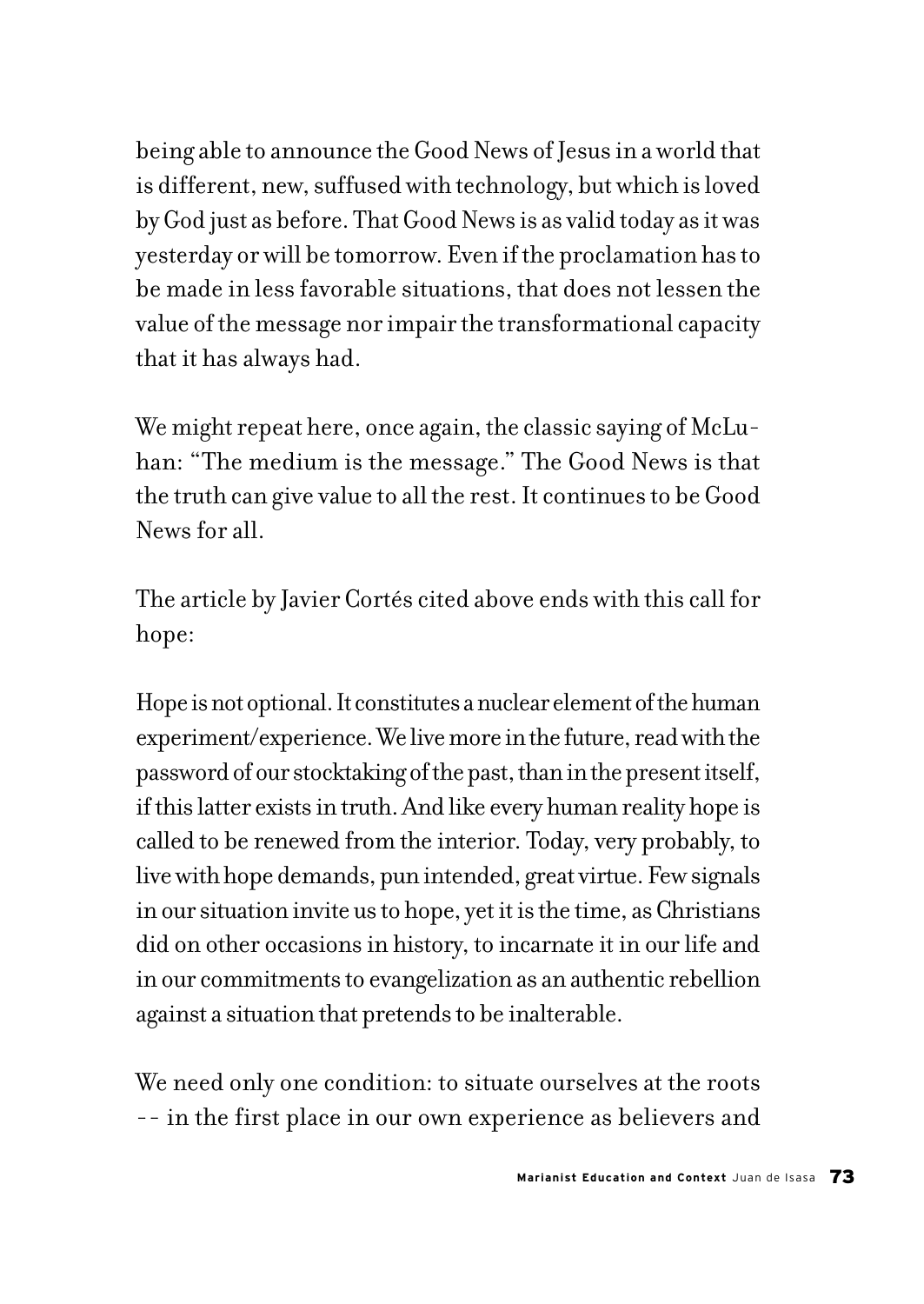in the second place in our being believers in the evangelizing mission of the field of education.

There is no hope without confidence, or better, confidence itself is the mature fruit of hope. It is up to us to interiorize the recommendation of Jesus: "We are useless servants; we have only done what we had to do." With a sense of security, let's do what we have to do.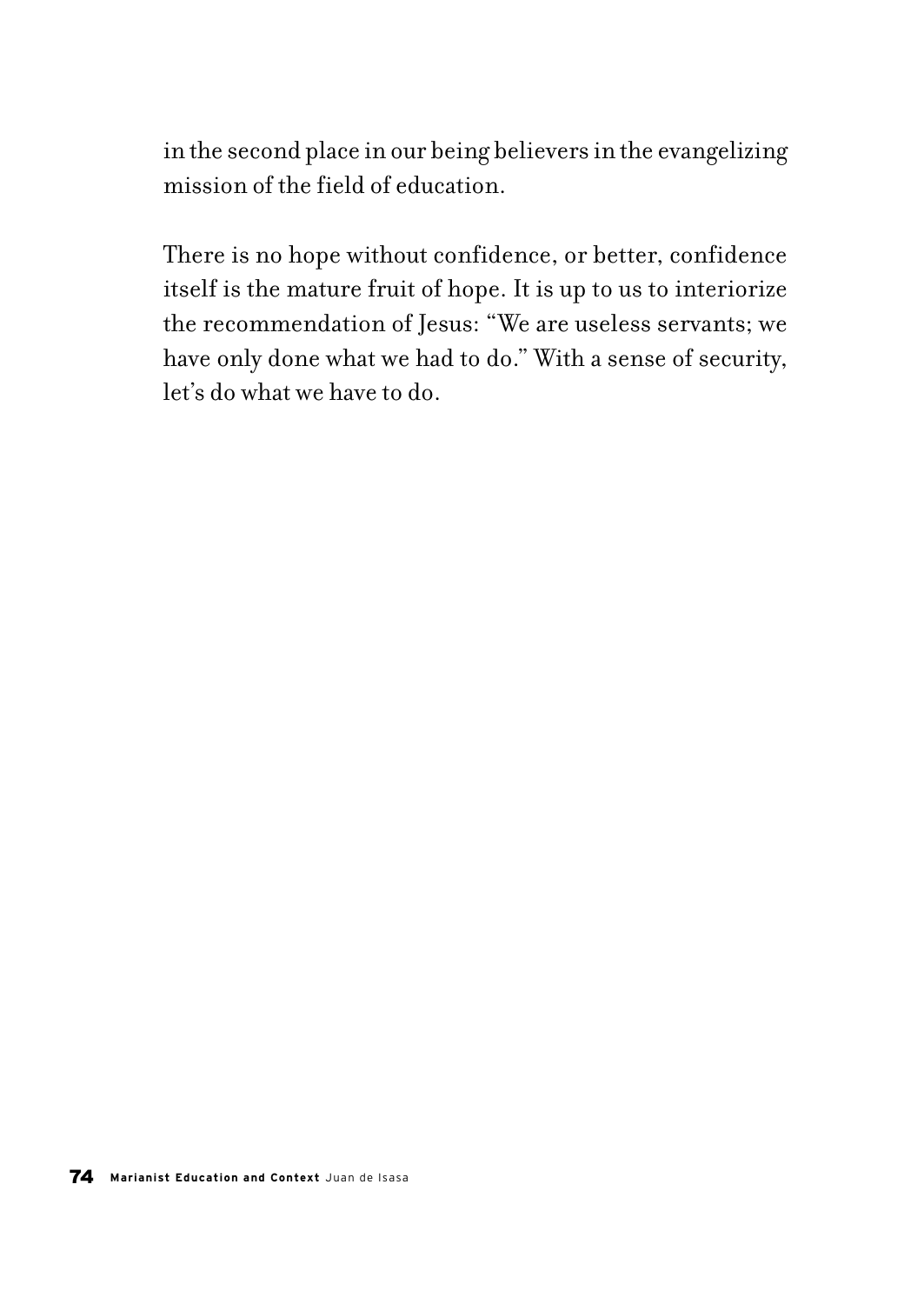### **4. THE PEDAGOGICAL CONTEXT**

#### 4.1. INTRODUCTION

Man always needs to communicate the information and experiences that allow him to survive. Teaching, therefore, has always been an occupation, born alongside the species from the moment of its inception.

*The mutual influences between education and society are more than obvious. Who can deny today the influence of education upon a country's cultural, social, economic, sanitary, scientific, and other developments? The growth of societies would be sterile if it could not rely upon a quality education. I mean, how can anyone deny the desire and aspiration of having a lot (universal in its basic and secondary levels) of good (quality) education? Evidently, however, for that quality education are needed knowledgeable men and women, experts in this area of knowledge, who understand what is happening today in educational circles, who know how to interpret the various current proposals from different authors, who can evaluate the frequent pedagogical experiments that come up, who know how to enrich the different political currents, who are capable of integrating technical advances into education, who can evaluate and interpret legislation and school administration, curricular designs, teaching materials, the relationships between the academic and extracurriculars, etc.*

*We need experts in education, aware that it, like the person to whom it is directed and the social framework within*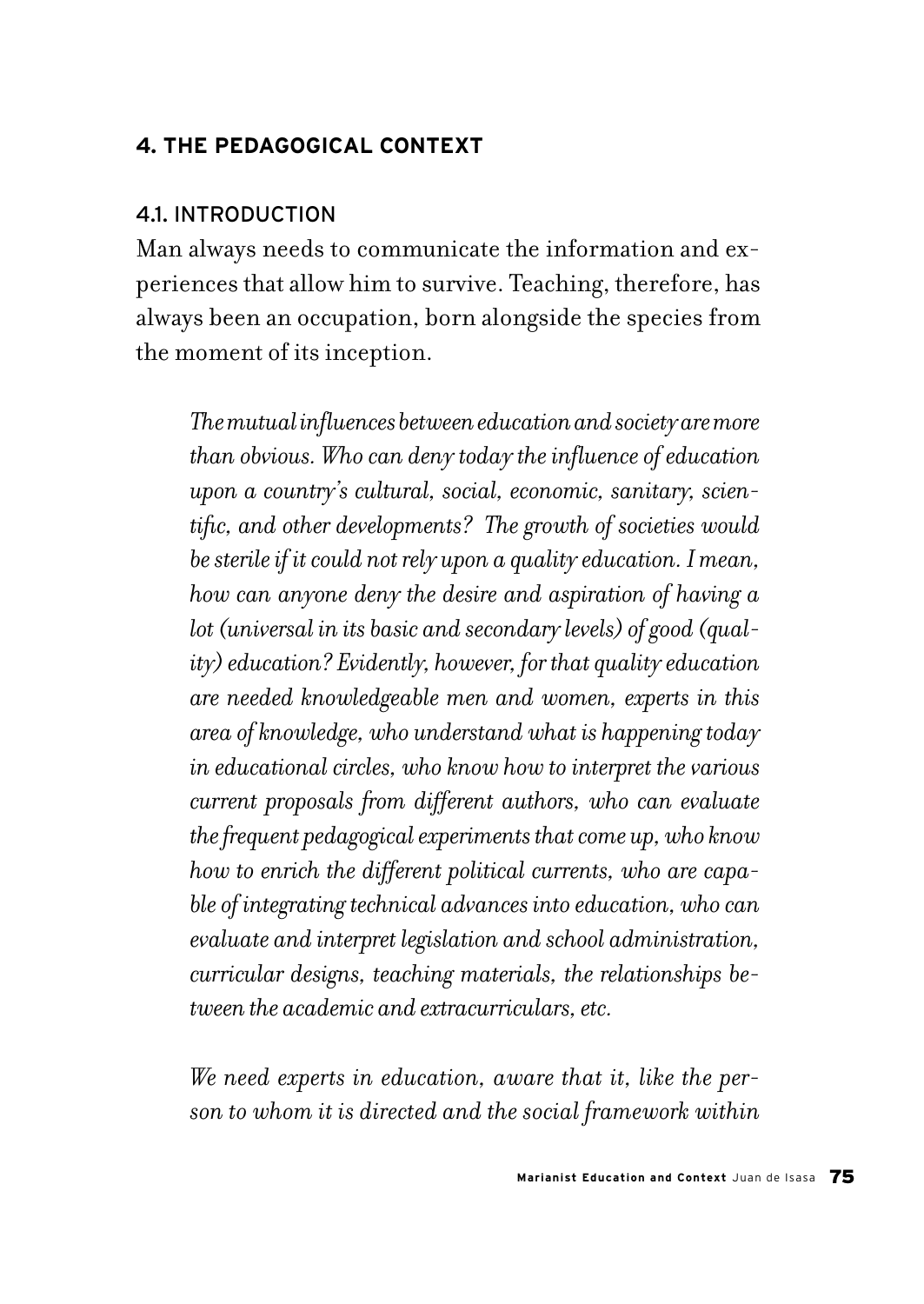*which it is carried out, is in a constant flux, more or less profound or perceptible, but real.* (Marta López Jurado, *Educación para el siglo XXI.* Ed. Desclée. Pp.26ff)

Today education has a complete frame of reference. Yet there has always been a human effort to try to teach, to educate, to transmit knowledge….

Already in the ancient eastern cultures, poorly known and considered when we refer to the history of education, we can discover some fundamental features that characterize their formative process: **traditionalism** (a doctrinal deposit that must be conserved and transmitted); **a principle of authority** (reverent acceptance of the contents, esteem for the master or priest who transmits them); **exclusivism** (power and knowledge monopolized by the ruling classes or sects). Both in the ancient civilizations of Mesopotamia and in Egypt there already existed "schools" or "houses of instruction" that covered a whole range of knowledge.

In the Western world, the foundations of culture – and therefore of education – are to be found in the Greco-Roman and paleochristian civilizations, which brought to the West philosophy, law, the concept of the person and his transcendence, the value of liberty.

In Greece were stressed the value of the person and his autonomy, ethical rationalism, the importance of aesthetic desire. Man is an autonomous being, but also capable of creating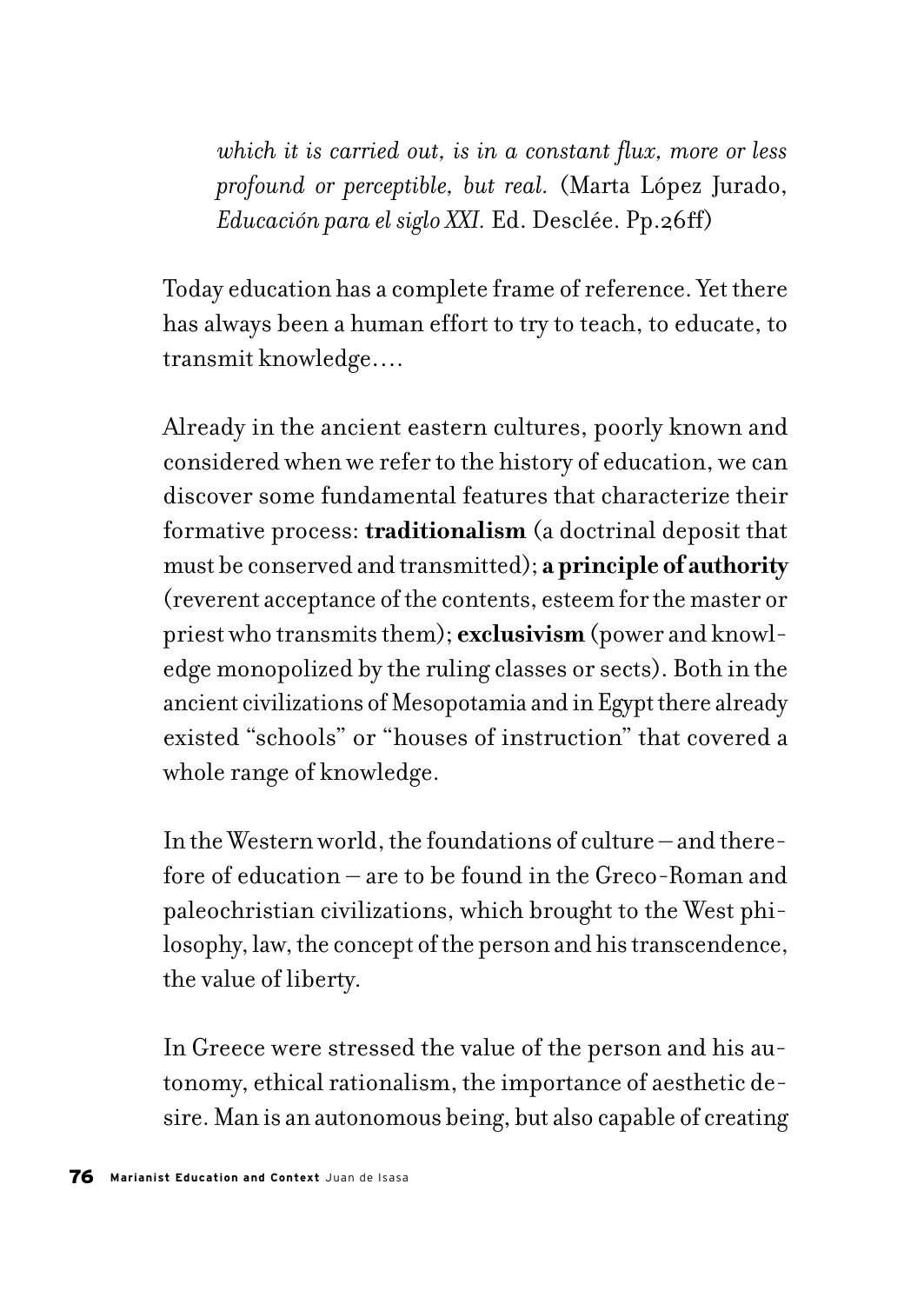community and of living in the *polis.* It was the Greeks who developed a true philosophy of education, *i.e.,* a theory about the content and form of the transmission of knowledge. To educate was considered an art. Later, the structure of the Greek and Hellenistic schools remained for a long time a reference point: the primary school of the *didaskalos*; the secondary school of the *grammatikos*; the higher schools, with a great diversity of models, and other "lesser" forms of instruction.

In Rome there occurred a similar development in the art of educating. To the Greek theory of education were added important nuances. In contrast to the Greek idealism, action was valued over contemplation, the individual and family life were affirmed, law was created, and in general a greater realism was applied to the educational processes (habit and exercise as learning resources). The Romans' interest in the school came later and in it they followed the Greek organizational framework.

Christianity introduced an important element into the Greco-Latin culture. More than knowing for the sake of knowing, it was interested in knowing how to live in accord with certain ideals. The Greek and Roman wisdom acquired a deeper meaning. The Christians did not create their own schools at the beginning. The profane culture was assimilated in the common schools, and the development of all one's human potentials was accepted as a normal requirement.

The Middle Ages, a long and complex period, was characterized culturally and educationally by theocentrism, the search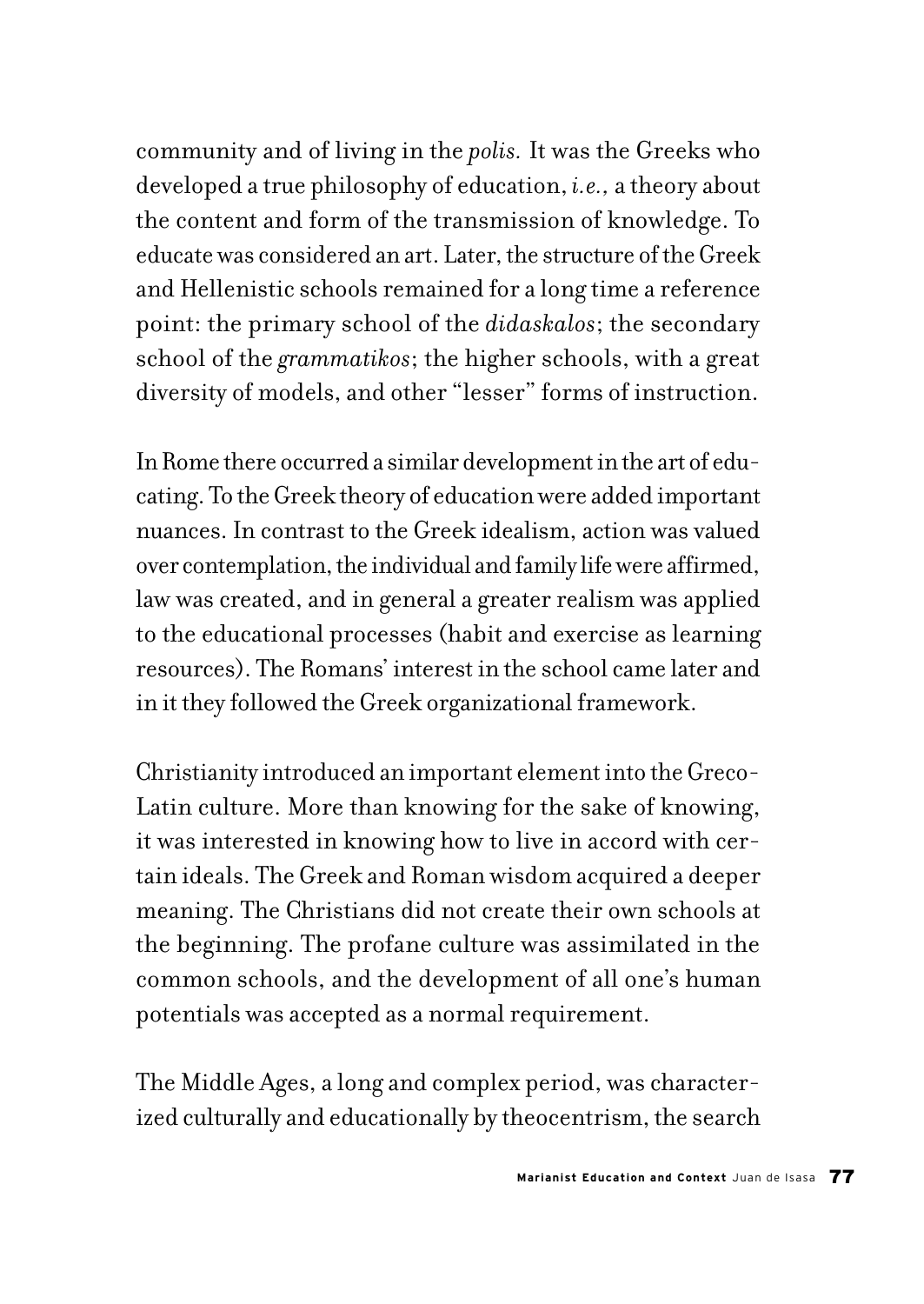for a synthesis between faith and reason and the progressive opening up to new knowledge, with the consequent appearance of new teaching models and the consolidation of others. The Church developed its own pedagogical system for forming clerics and men of the Church. The ecclesiastical schools (at the beginning monastic, later also cathedral and presbyteral schools) were opening up little by little to the "lay" or "secular" youth, and schools run by the Church arose. Some were transformed into universities. The guilds of artisans provided apprenticeships for the different trades.

The Renaissance was characterized above all by Humanism, which broadened the horizons of formation well beyond theology to various fields of knowledge. Grammar, rhetoric, philosophy, history and geography were fundamental disciplines. Moral and intellectual formation were the two pillars of education. In that epoch the first didactic treatises were developed. The bourgeoisie found in pedagogy an instrument for economic and social progress.

The religious ruptures and reforms later gave way to new pedagogical currents. In the Catholic camp an important role was played by the Jesuits, whose initial decision had been "no studies or lessons in the Society." Nevertheless, they soon became aware of the enormous evangelizing potential that was offered by education, and in the Constitutions approved by Paul III there were several chapters in Part IV dedicated to how "to instruct in letters and other means of helping."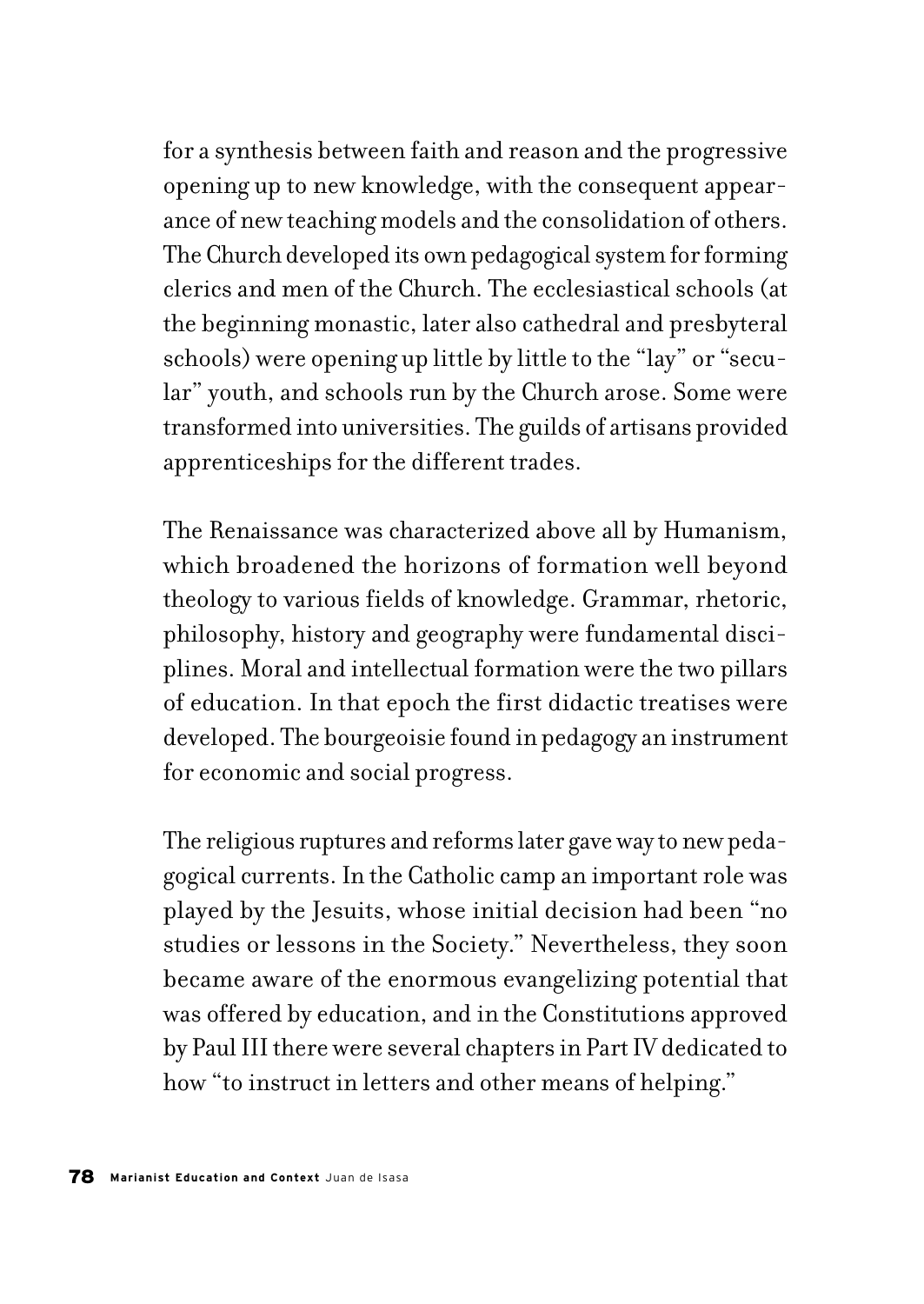Very soon they became aware that the experiment of the Messina school, the Society's first, had to be articulated in some kind of document that would allow a repetition of the praxis and would define a method proper to the Society. This document came to be called the *Ratio studiorum*, which Father Jerónimo Nadal had completed for its first edition in 1599 and which held force until 1773, when the Society was suppressed. When the Society was reestablished in 1814, the *Ratio studiorum* was updated and later, at various times, was revised to bring it up to date and to refine it as time went by.

In spite of its age, the *Ratio* is a very significant example of a Christian educational model that has influenced not only the Society of Jesus but also many other religious congregations. We mustn't forget that Father Chaminade had a brother who was a Jesuit, Jean-Baptiste, who took charge of his formation at Mussidan. It is not surprising, then, that the Marianist tradition resembles in some aspects the Jesuit style of teaching.

Today, surely, it would be impossible to have a *Ratio* valid for all the schools, in all the situations and countries in which the Society and the Church are at work. But the great insights that are to be found in the *Ratio* continue to have value, and the pedagogical principles that inform it are applicable today, insofar as it is concerned with consistency and experience as applied to the practice of educating. The method is based on authority and discipline and has demonstrated its efficacy for many years, in the course of which it was adopted by many of the Church's educational institutions.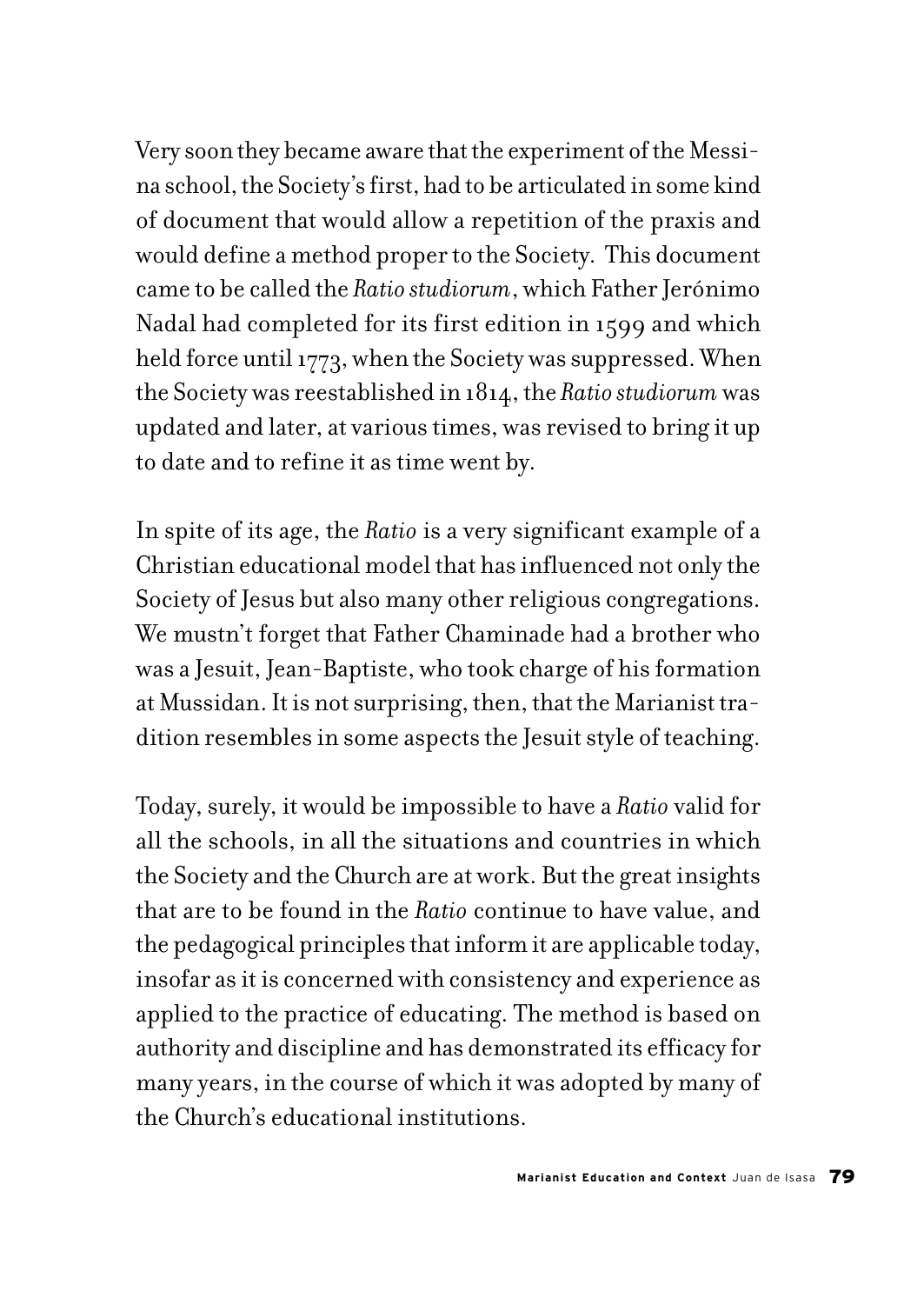There was no lack of innovation, as in the use of "cases" to resolve problems, the formula used today in the better schools of business, or in the importance given to teaching languages different from the mother tongue, or in explaining heliocentrism, although only "as a probable doctrine" since it was still under suspicion by the Church.

From the end of the  $16<sup>th</sup>$  century various religious congregations dedicated to teaching began to be founded (Piarists, Barnabites, Somascans, Ursulines of Brescia, Brothers of the Christian Schools,…) , as well as other institutions committed to the renewal of the school.

In 1630 there had appeared the *Didactica magna* of Comenius, who was considered "the father of pedagogy," because he established its fundamental principles and gave it the status of a science. Comenius is also considered to be the inventor of the textbook. This expert in pedagogy, born in Moravia, lived through the Wars of Religion in person. He had to go into exile when the Emperor imposed Catholicism. Comenius, who belonged to the Hussite "Brethren," had to flee to Poland, and later he collaborated in the educational reforms in several countries. His pedagogy started from one fundamental principle: "A smile rather than a stick." It has to do, he said, with making the internal seeds that all children have germinate with appropriate experiences. To achieve that, one must start from natural methods, such as induction, observation, the senses and reason. One must insure that the development of the person be harmonious, and therefore a true educational reform must be accompanied by a moral reform.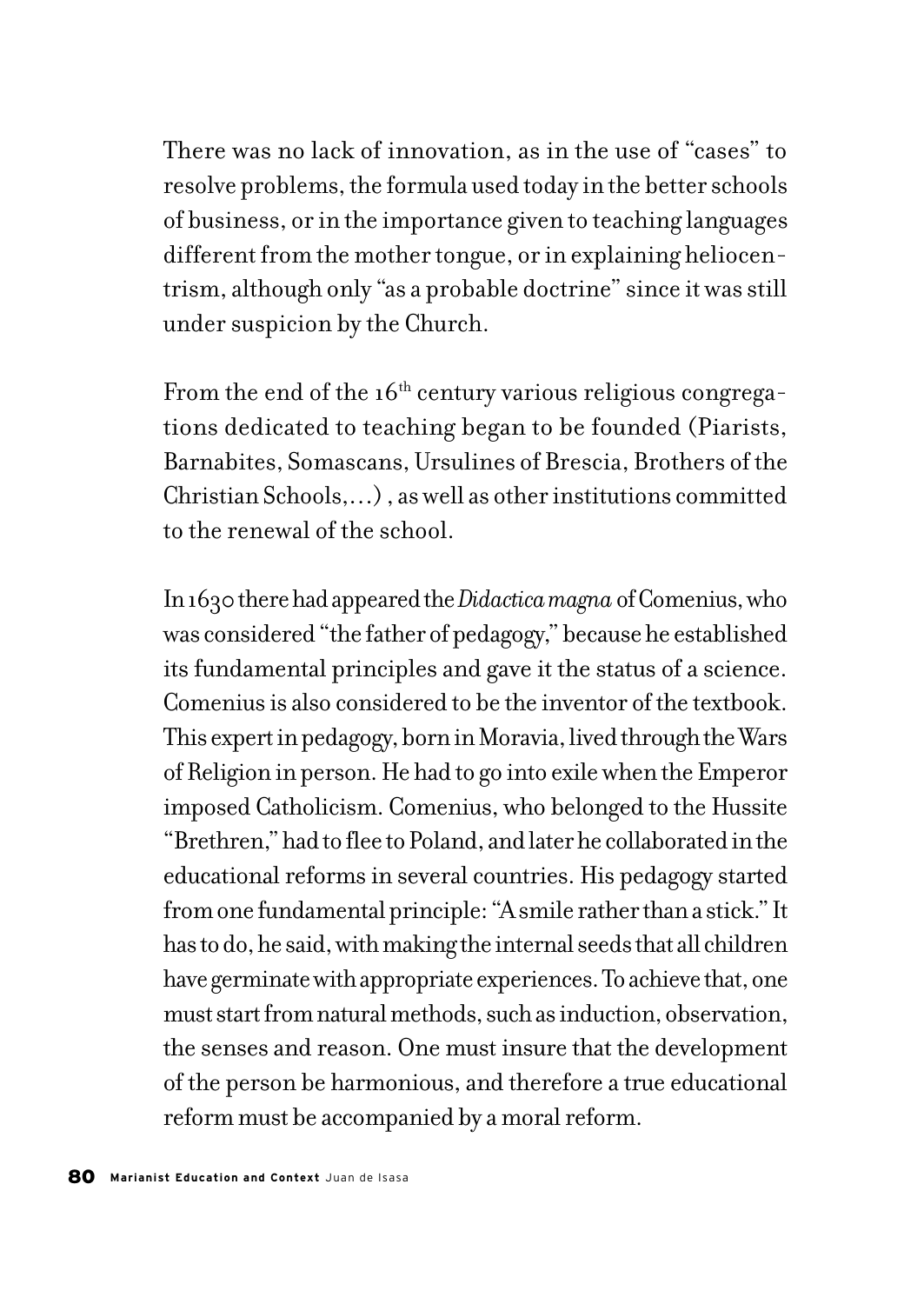The  $18<sup>th</sup>$  century (the "Century of Lights") brought the culmination of the Modern Age and the passage into the Contemporary Age. It was the period of the Enlightenment, which, although not having precise and uniform traits, can be characterized by certain common parameters, such as rationalism, naturalism, deism, utilitarianism. In the field of education an open, obligatory, uniform and free national education was called for, intended to form cultivated, autonomous and free persons. To that end the states tried to establish educational policies that facilitated access to education for all. There was also promotion of the importance of scientific, technical and professional training.

The State needs educated citizens. One of the principles of the new age, therefore is the necessity for education. The rights of citizens must be incarnated in persons conscious of their rights and the consequences of those rights. So the rulers made efforts to insure that education become a reality and, above all, that it be not just a privilege of the wealthier classes.

The ideas of the Enlightenment, the new teaching methods that insisted upon the participation of the student in learning, the heritage of the empiricist philosophers who insisted upon employing all the senses in learning, the development of active methods and the desire to establish a friendly school-student relationship--these are some of the elements that formed part of the educational approaches of those years. The discussion was, therefore, assured.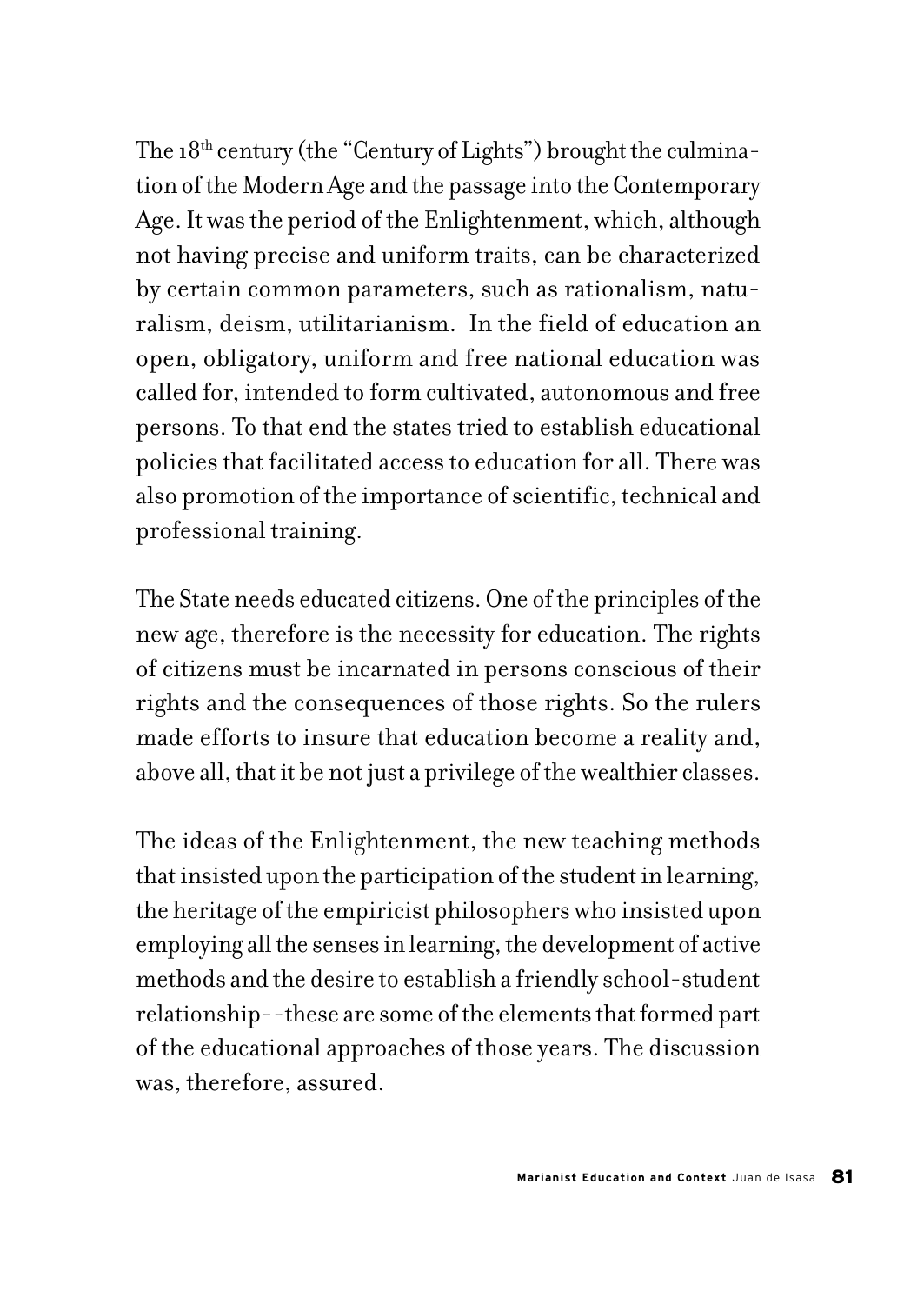# 4.2. THE VARIOUS PEDAGOGICAL EXPERIMENTS IN THE 18<sup>TH</sup> AND 19TH CENTURIES IN FRANCE. THE FIRST MA-RIANISTS AND THEIR TEACHING.

Beginning with the Enlightenment a great rationalist optimism came to the fore. Without instruction there is no virtue, and without virtue the citizen is neither happy nor contributing to the prosperity of society. Montesquieu said that the people had to be educated in order to maintain social order and productivity. In reality it was the bourgeois class who directed and controlled society.

The rulers of the Ancien Régime had already taken some measures for schooling the people. Later the revolutionaries followed the same path. But in their zeal to abolish the institutions of the Ancien Régime, they disbanded the seminaries, the university colleges and all the institutions that, for the most part, were in the hands of the Church.

From the end of the  $18<sup>th</sup>$  century and throughout the  $19<sup>th</sup>$ , and as a consequence of its political vicissitudes, France passed many laws that regulated the educational system. It was precisely in this period that the first educational works of the Society of Mary were born and that what we could call "Marianist pedagogy" began to take shape.

To Fr. Jean-Baptiste Lalanne, the "first Marianist," Father Chaminade had confided his plans for the future, before the founder had done so with anyone else. Lalanne was also one of those who would most influence the gestation of the Marianist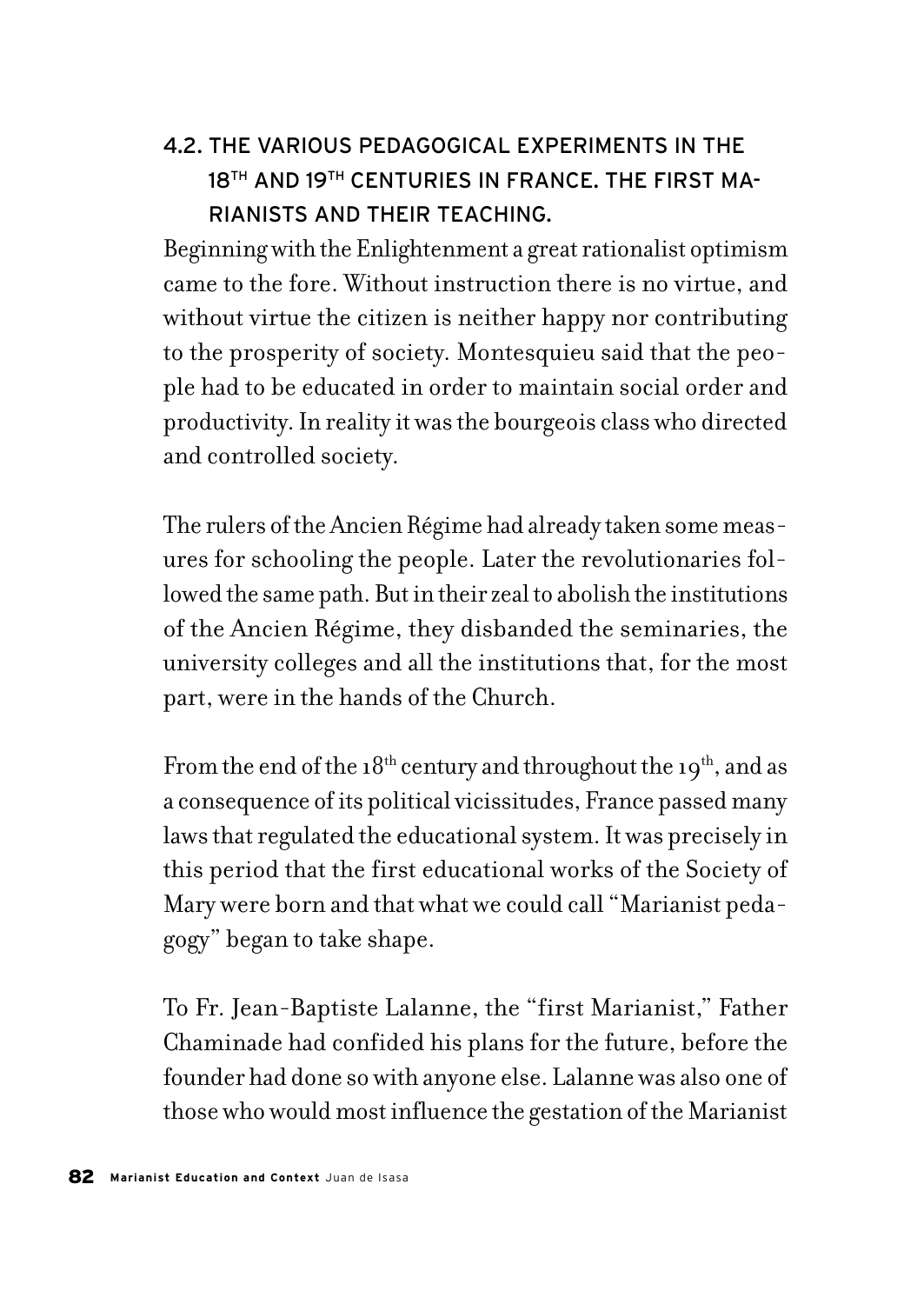method of educating. Not only was he a man dedicated professionally to this work, but he also had outstanding training and an enormous capacity for innovation, accompanied by a very remarkable originality.

Lalanne was involved in relations with the liberal Catholic circles, whose public medium was the newspaper *l'Avenir.*  Chaminade confessed that he did not read that publication. He said it alarmed him, and that it was not legitimate to transfer into the order of historical principles the physical principle of "from chaos to order"; this principle is false since only the act of creation can take that step. Today, of course, men would not think that way, be they theologians or physicists. Even if not aligned with the liberals, Chaminade wanted the Society of Mary to participate in the regeneration of education in France.

Lalanne had the daring necessary to pursue participation in the process of liberalization of the faith. Marianist pedagogy was born in this broth of liberal culture that regarded the person capable of self-governance.

His support was not merely theoretical. In 1830 he gave a famous speech in St. Rémy about education as the guarantor of liberties. It drew a positive response, and from it there later followed several publications in which the principles of education for liberty were defined. In spite of this, Lalanne did not obtain either at St. Rémy or in Bordeaux the authorization needed for offering a complete curriculum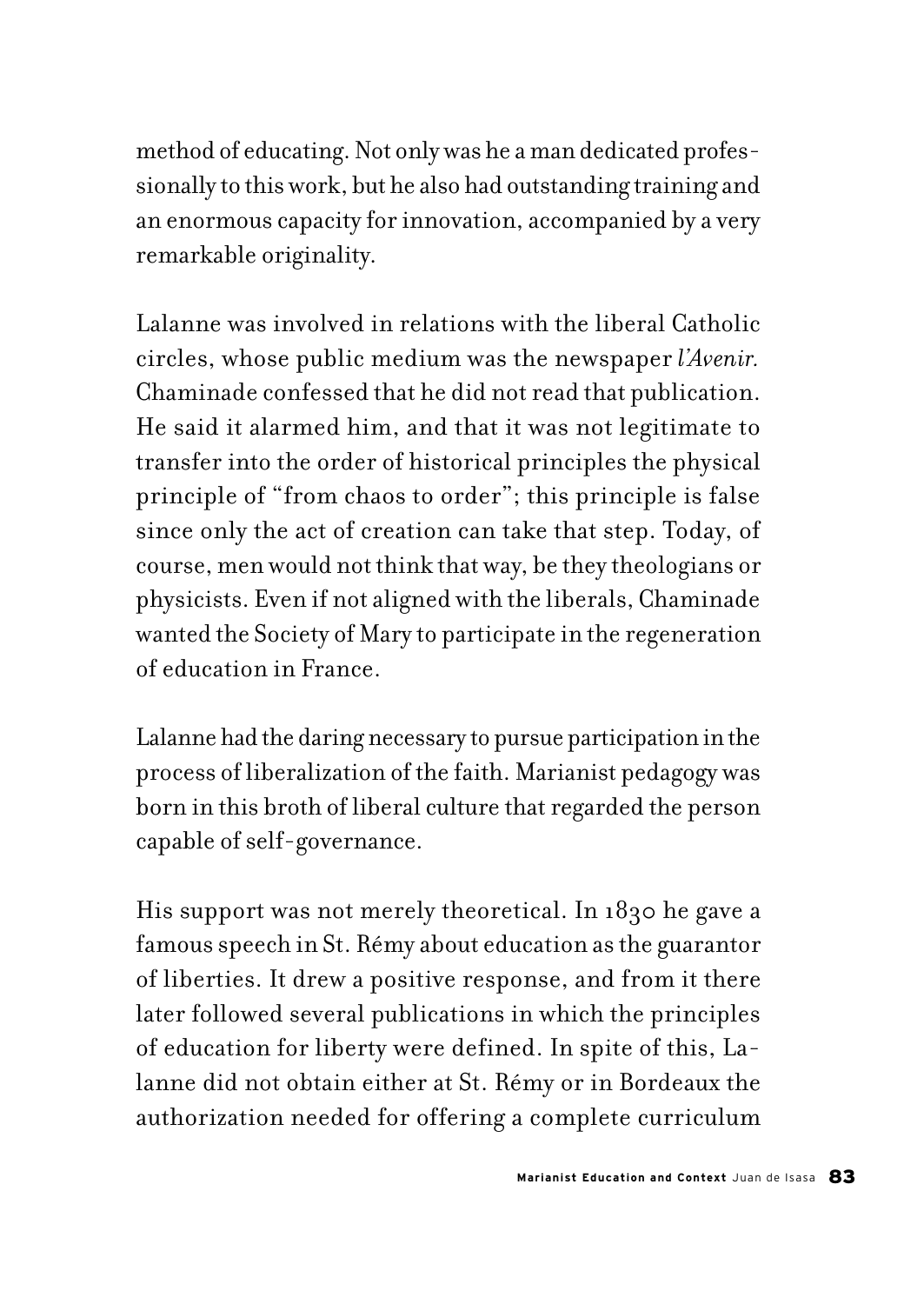and for allowing the students to be dispensed from the final examinations at an official center.

As the Society of Mary began to develop, and several institutions of primary, secondary and trade schools were taken over…, there were two methods that challenged the model of centralized authority in teaching. One was the so-called "Lancaster method" or mutual teaching. This was more acceptable to the liberals and essentially consisted in having the more advanced children in the school help the teacher to teach the slower ones.

The other method was known as the "simultaneous method"; it consisted of dividing the students into three groups, each of which had its own teacher. This was the system used by the LaSalle Christian Brothers and required a greater number of teachers, which made teaching more expensive and sometimes prevented some municipalities from hiring them for the town school.

There was a lot of discussion about which was the better method to use, and during the school vacation of 1820, a mere three years after the foundation, the directors of the Marianist schools met for the first time to discuss this issue. The determinations of the summer meetings were formalized in the *Constitutions of 1839*. In Article 267, which said that "… the Superior General, at stated intervals… assembles the Directors… to review the methods…."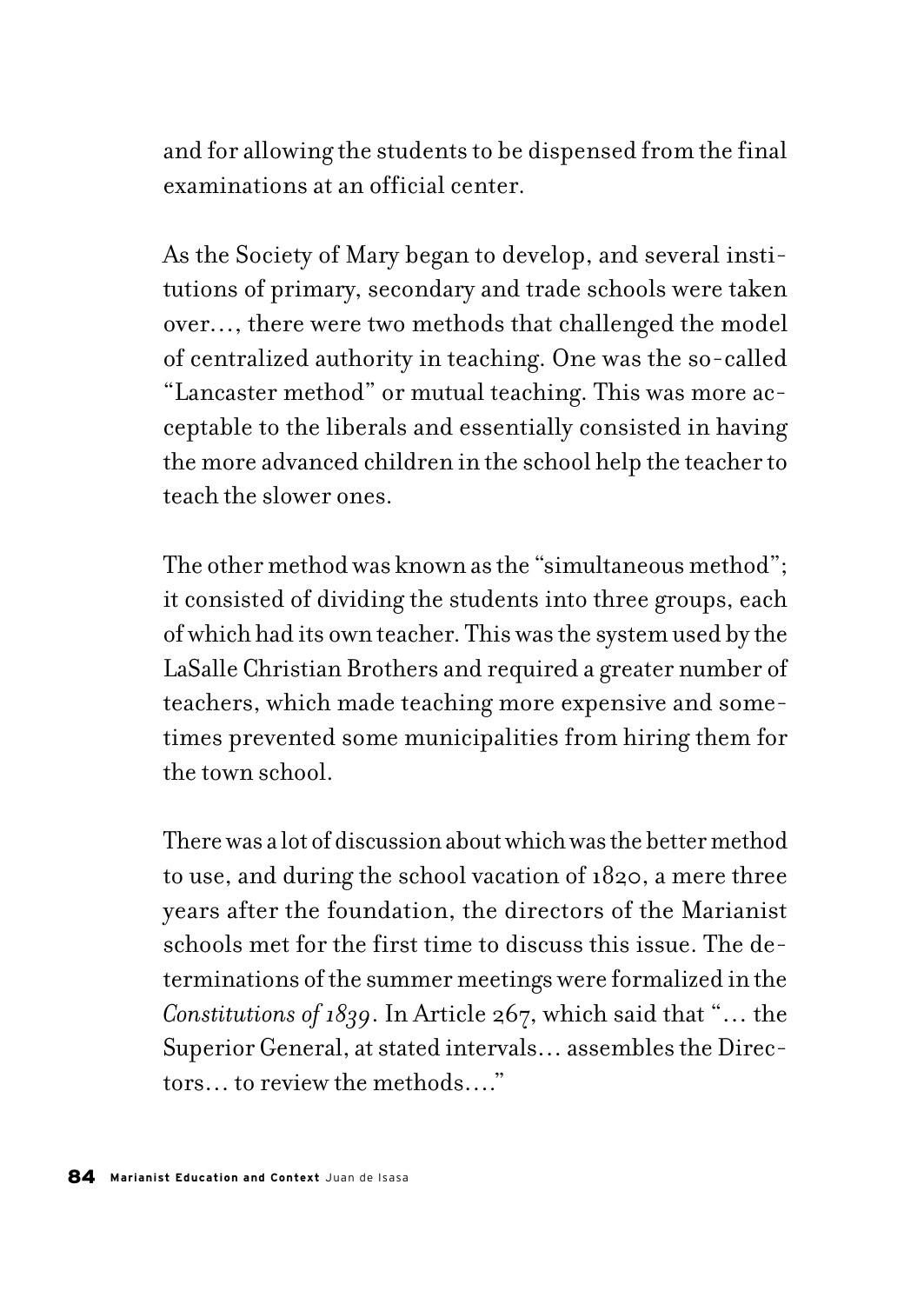So it was from the beginning that Marianists were concerned with finding a particular teaching style that would distinguish them from the other institutes. There appeared very soon, therefore, several "*Regulations,"* both for the students and for the religious. They insisted that authority had to be "centralized and paternal."

Although "our methods of teaching differ little from those of the (LaSalle Christian) Brothers," as Father Chaminade wrote in his appeal to the King in 1825, the Marianists adopted what they called a "mixed method."

In 1824 two religious, Bros. Monier and Laugeay, wrote the Society of Mary's first *Method of Teaching*, which came to be known as the "Old Method." In 1830 it was revised, and in 1831 appeared the *General Regulations for Marianist Schools*, known as the "New Method." Both the first and the second stressed the concern that should exist for achieving an integral formation that encompasses the whole person and not merely the intellectual dimension. In the Society of Mary's first *Constitutions of 1839* it was very clear that teaching is the path that leads to education.

Later, in 1841, was developed the "Mixed Teaching Method" or "Mixed Method," and shortly afterwards Chaminade wrote in a letter: "the unity of method is an absolute condition for the future in our establishments" (20-VIII-1842).

Lalanne intended to write about the special method, that is, the one he wanted to use in the normal schools. In connection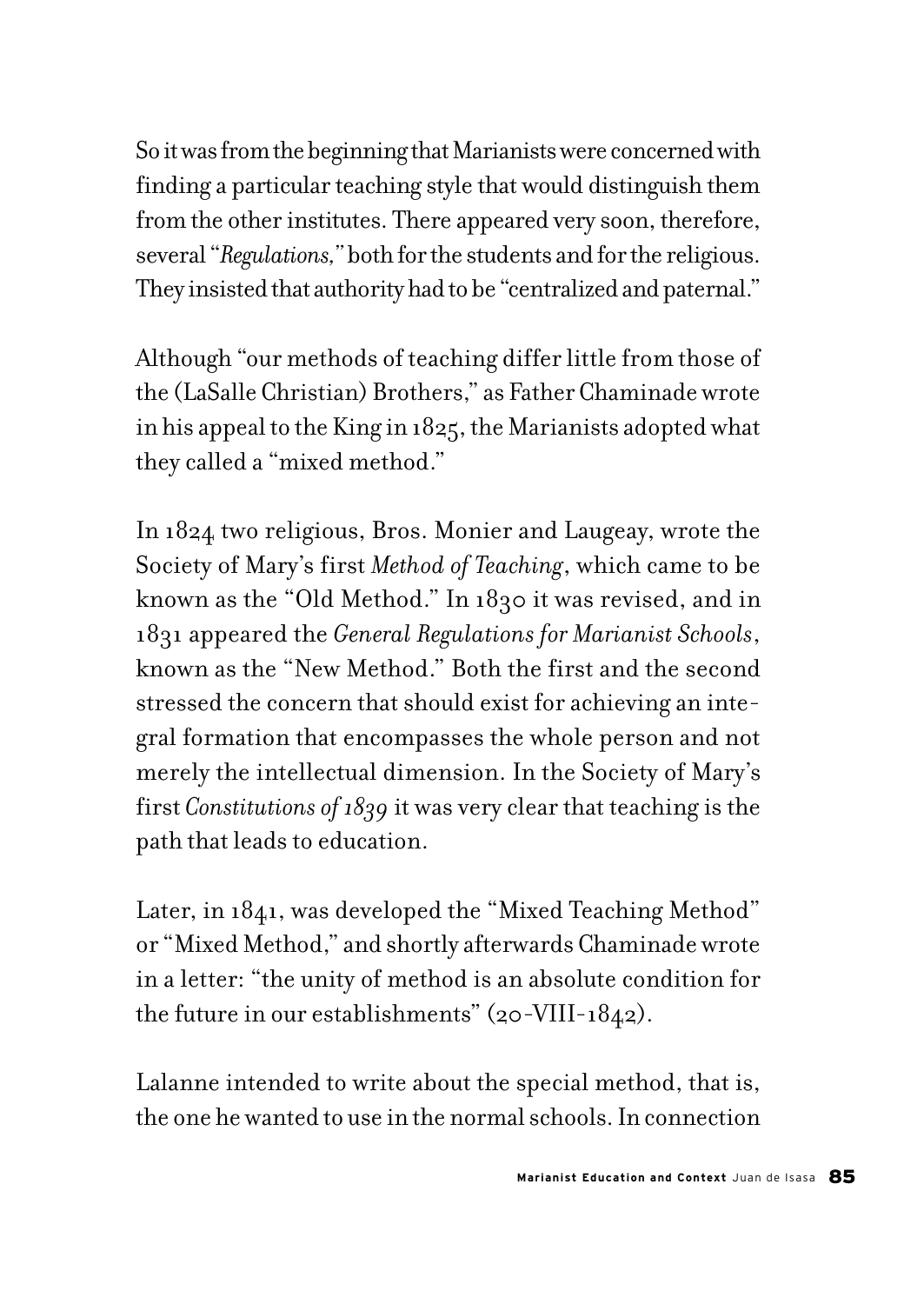with these, he wanted to develop a school of arts and crafts for the practicum training of future teachers.

In those years the first Marianist textbooks were published, which were known as "the classics of the Society of Mary." From the first years onward, religion was considered in the Marianist institutions as more a form of relationship with God than as a cluster of more or less routine practices. Likewise since the beginning, the Sodality was considered as the best complement to the work of the school and as a source of future vocations to the Society.

In the civil society of those times, education was conceived of as one of the possible paths to achieve cohesion and progress, and the Church itself also understood it in that way. As the years went by, the parliamentary democracies were proliferating; education was one of the principal concerns of the public authorities, inasmuch as they needed a certain affirmation, as well as the insurance of the enjoyment by all the citizens of the rights obtained. The Industrial Revolution had changed the way of life and brought about an significant exodus of population from the rural areas.

The bishops encouraged the birth of the institutions dedicated to teaching. The State used the Church at the beginning as an ally. Later, from the middle of the nineteenth century, it would become a rival for control of culture and society. The liberal state wanted to keep education under its own control.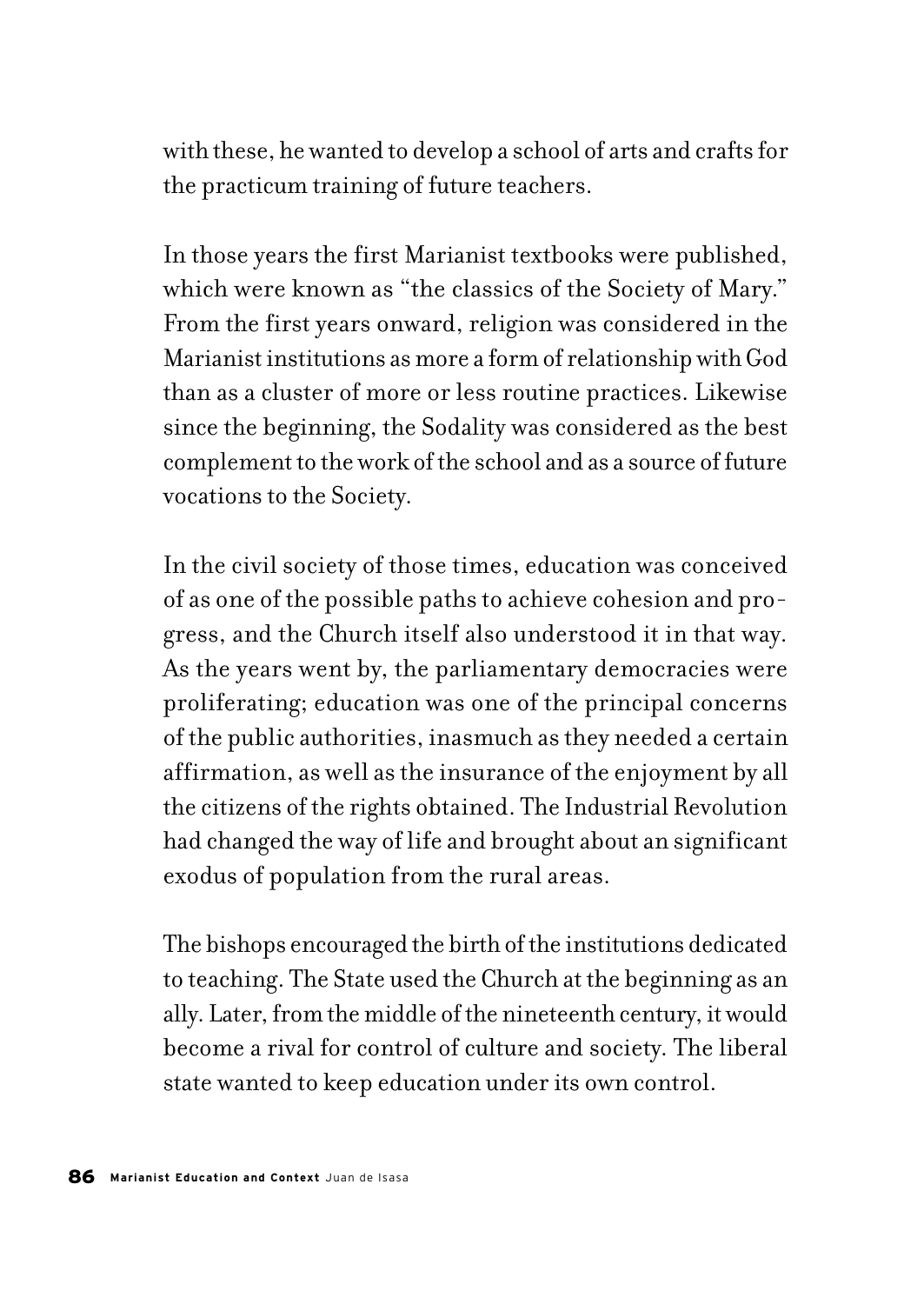## 4.3. THE PRESENT

At the end of the 19<sup>th</sup> century there arose a strong pedagogical movement that had its origins in the theories of Rousseau, Pestalozzi and others. It was not a single current, but an amalgam of several trends, and was known in its overall form as the *New School.*

It was not a highly organized movement, nor did it even have a single name; in America it was known as *Active School.*

Included in the conglomeration were all the pedagogical attempts that in those years were made to improve the traditional school. Some lasted only a short time, but others have continued on into our own day. Its basic ideas survive in part in the currently dominant ideas on education. Despite the great variety of these ideas, some characteristics can be highlighted that are common to the type of school they sought to create: schools that were child-centered; oriented to life; physically active; aimed at cooperation and interdependence in community relations.

The movement achieved a certain order and cohesiveness through congresses, reviews and associations. With time its strength was diluted in the overall pedagogical currents that arose after World War II, fostered by the international organizations that developed during those years. Contributing to this same dilution was the growing prosperity of the First World countries, which spurred them to try to substantially improve the educational system.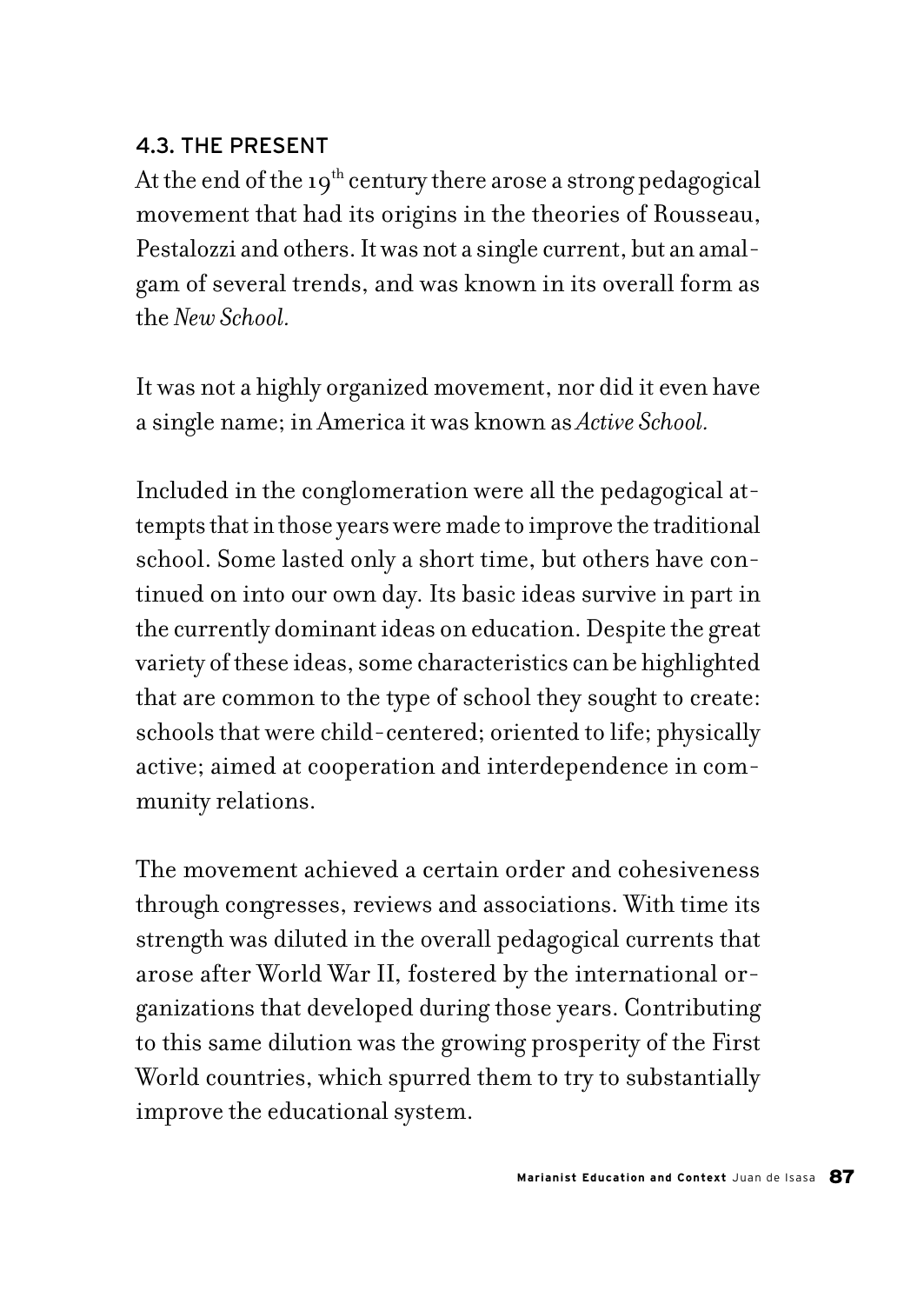The first "new schools" appeared in France, Germany, Belgium, Switzerland and Italy at the end of the 19<sup>th</sup> century. In Geneva there was, from 1899, an international Office of the "New Schools," directed by Adolphe Ferrière, which developed near the university of that Swiss city. It was a true center of pedagogical development. Later, in 1929, there was created a "New Education League" that developed a lineup of 30 bases for clarifying the objectives and methods of the movement.

Among many others, the methods of Montessori and Decroly stand out. Both began with concerns for children with mental disabilities, and both Montessori and Decroly were medical doctors. Decroly insisted upon observation of nature and respect for the child and the formation of his personality. He was opposed to rigidity in discipline. Better known was Maria Montessori, the first woman to earn her degree in medicine in Italy. At the beginning she worked actively at bettering the situation of women, and from there went on to pedagogy, convinced of the value of training for improving the feminine social condition. For her, education was based upon a triangle formed by love, the environment, and the child. In Spain, her theories were applied to catechesis in Barcelona, where they experienced much success until the outbreak of the Spanish Civil War.

The New School stressed the importance of an active role for the student, in a way that would take into account what he wanted to learn according to his own interests. This changed the role of the teacher radically as he became a guide for this process. The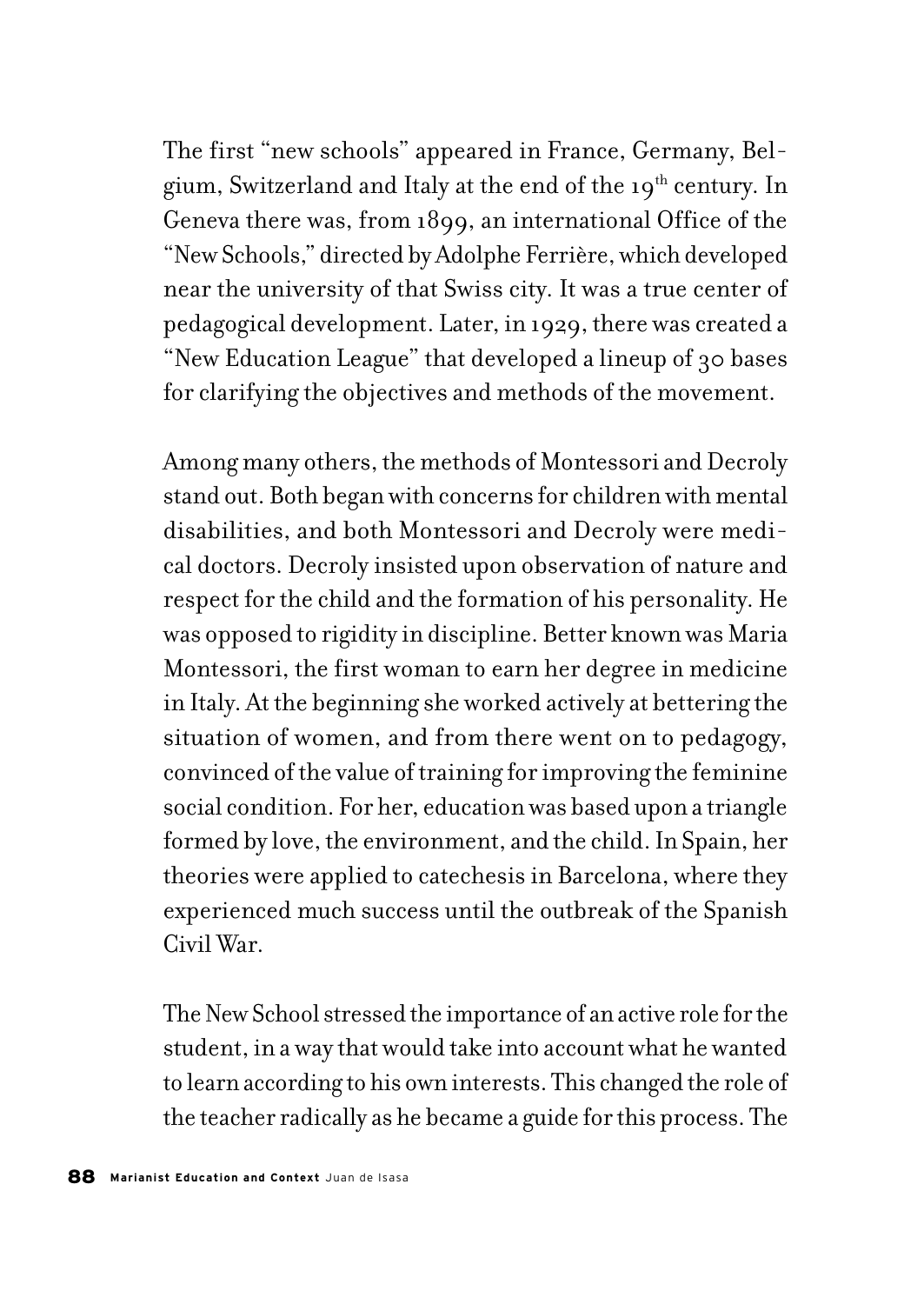founder of one of these pedagogical tendencies, John Dewey, stressed that "man is made to live within a social medium, as if the school were in practice a community in miniature, with a strong democratic sense that favors collaboration and mutual assistance among the citizens; it is necessary to bring the industrial progress reached so far in order to put the individual in touch with what has been achieved and to encourage in him the need to achieve new and even higher goals."

Throughout the last century pedagogy developed in several directions, each one stressing one element considered fundamental, an element which in some way frames the entire process, strengthens it and stimulates it.

One current which could be called *socialist* or *Marxist* came out of the ideas of Marx and Engels. For them, the school of the proletariat trained workers and that of the bourgeois, bosses. This dichotomy had to be done away with, and to achieve that the school should be capable of giving a total education, in which each one might develop all his potentialities for a society that would truly furnish equality of opportunity.

Other pedagogical currents, specifically those which formed the *anti-authoritarian movement,* stressed freedom of the individual from any type of imposition, which required a new approach to the educational relationships, especially between teacher and student. Everything must be at the service of individual freedom.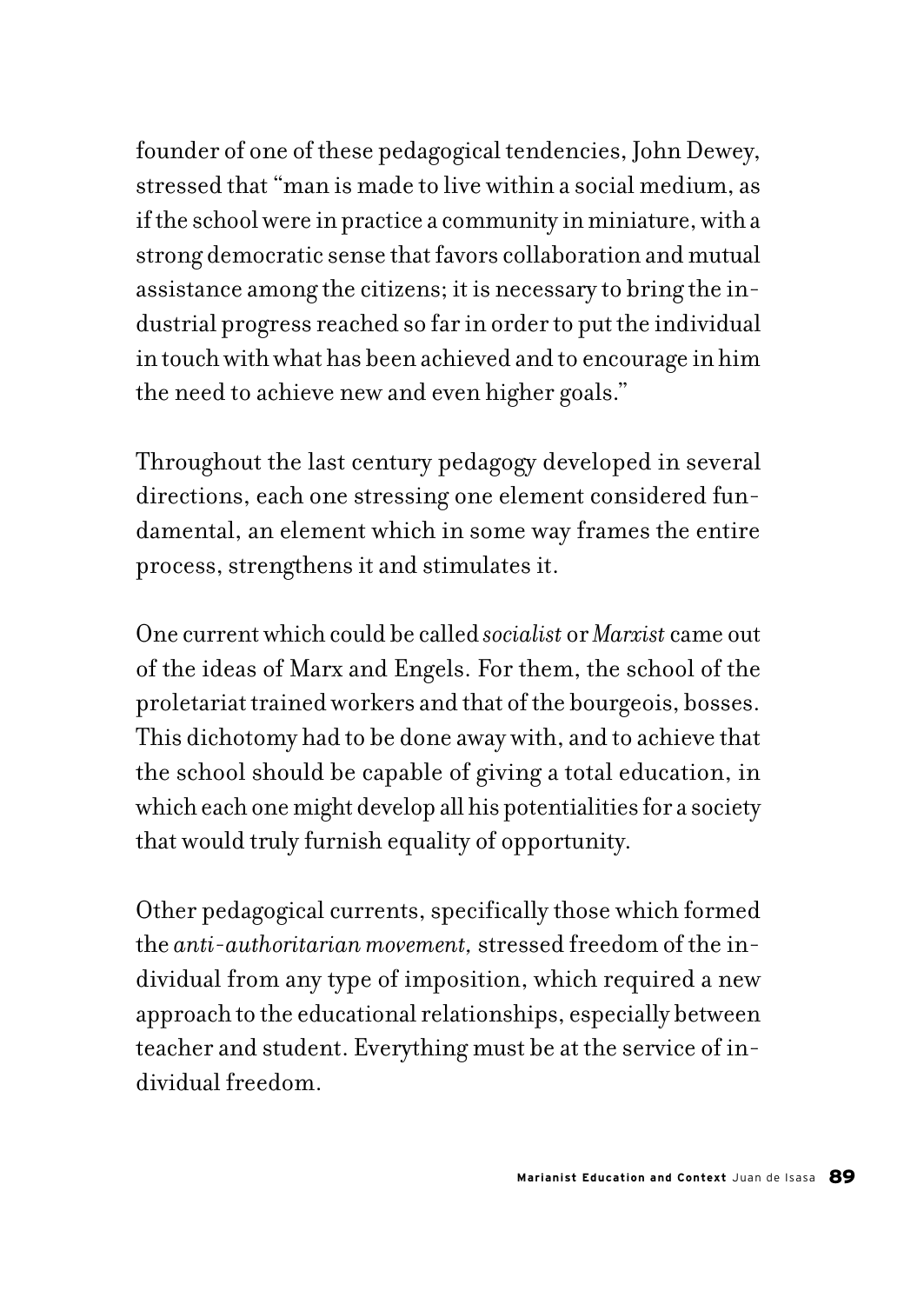Even though he can't be included in these movements, the figure of C. Freinet must be noted, whose cooperative pedagogy was inspired by Marxism. His methodology tallied with the progressive movement of the New School. Following those ideas, he introduced work into the school as a formative method. He himself had come out of a difficult childhood and had to make great efforts to acquire his own education. He founded a workers' cooperative in his own town. He was a member of the Communist Party, although expelled in 1953 for being too critical of it. For Freinet, education and work had to go together in what he called the principle of cooperation. It is necessary to create an environment in which there are mediating elements between the student and the master, and there is no better mediator than work in common. The printing press and the work with it are the center of the school. The textbooks need to be free and developed by the students, with the help of the teacher. In the school work plans have to be set up and assemblies held. Freinet was accused of being Stalinist on many occasions, in spite of his expulsion from the Party. The school he proposed resembled the Party and bore the tone of being a preparation for future militancy.

In other pedagogical currents the development of the individual was prevalent. These are the theories of the *personalist* type, which emphasize the personal dimension over the social. They do not reject the social aspect of the person, but the personal characteristics of each individual demand that the social matrix come into play only secondarily. It is a pedagogy of dialogue in freedom between teachers and students. The criteria to be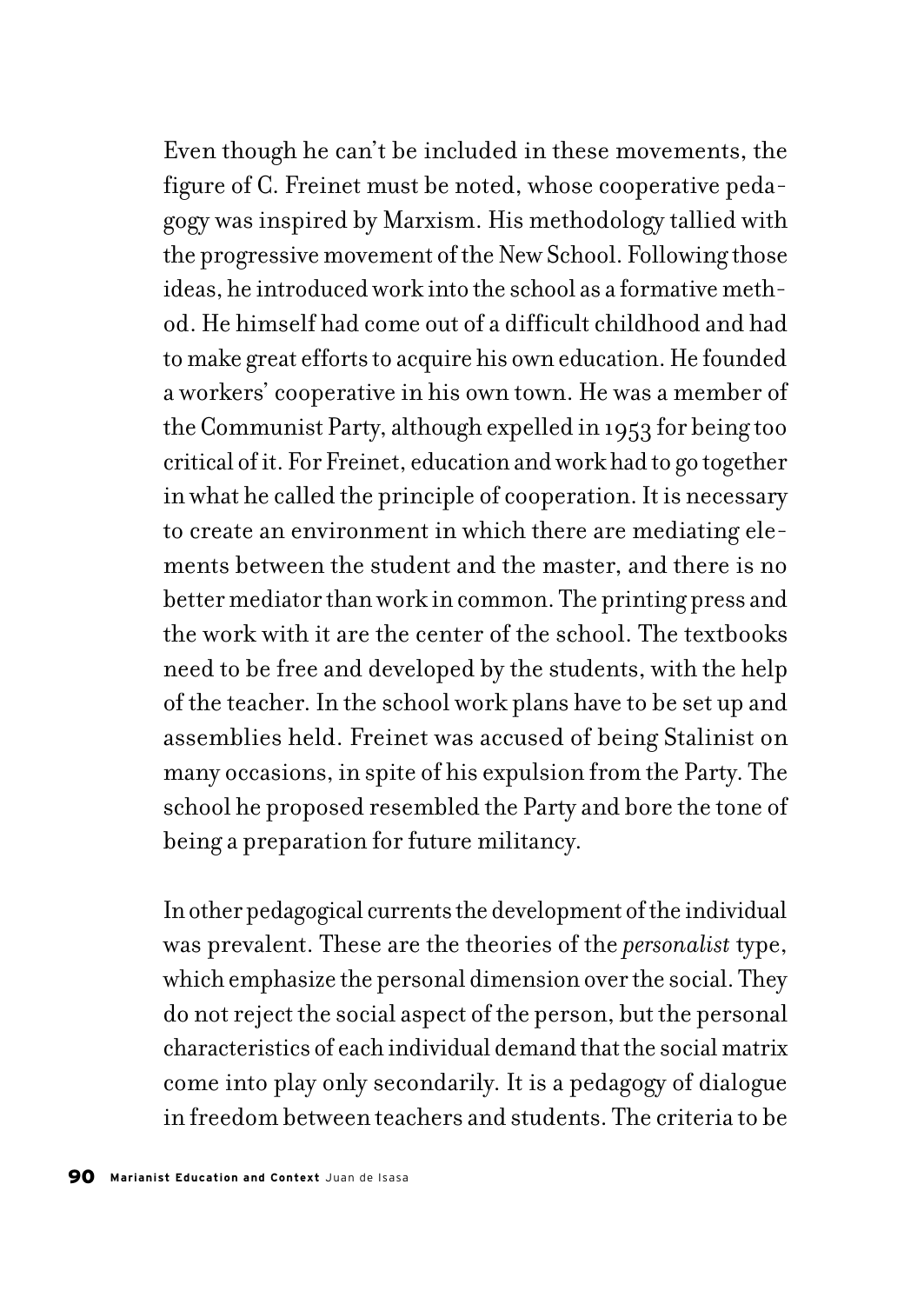applied in pedagogical activity are based in receptivity, confidence, acceptance of one another. The person, in order to grow, must adhere to a system of values that he freely adopts.

Along this line, E. Mounier used the term *anthroposphère* to describe the environment which allows the person to grow and mature in an integral fashion. It comes out of the principle that the human person is a spiritual being endowed with values that are freely accepted and lived in an engaged manner. A certain discipline is necessary in the school to help the child. Mounier defended the freedom of education. The State must guarantee this freedom, being concerned only that there exist an equality of access to education, without turning itself into the educational agent.

There are various models that give primacy to the individual and his human dignity vis-à-vis the domination of the State which tries to keep in its own hands all the resources related to education. These models condemn equally the bourgeois individualism and the totalitarian systems of whatever stripe. The principles of these trends are trust, responsibility, acceptance and authenticity. The goal is the integral development of the person.

The Brazilian Paulo Freire was the creator of the movement of *Popular Education,* which spread rapidly beginning in 1964, the year in which political changes in Brazil forced him to leave the country after spending time in prison. Freire's basic idea was to attain through literacy and education a critical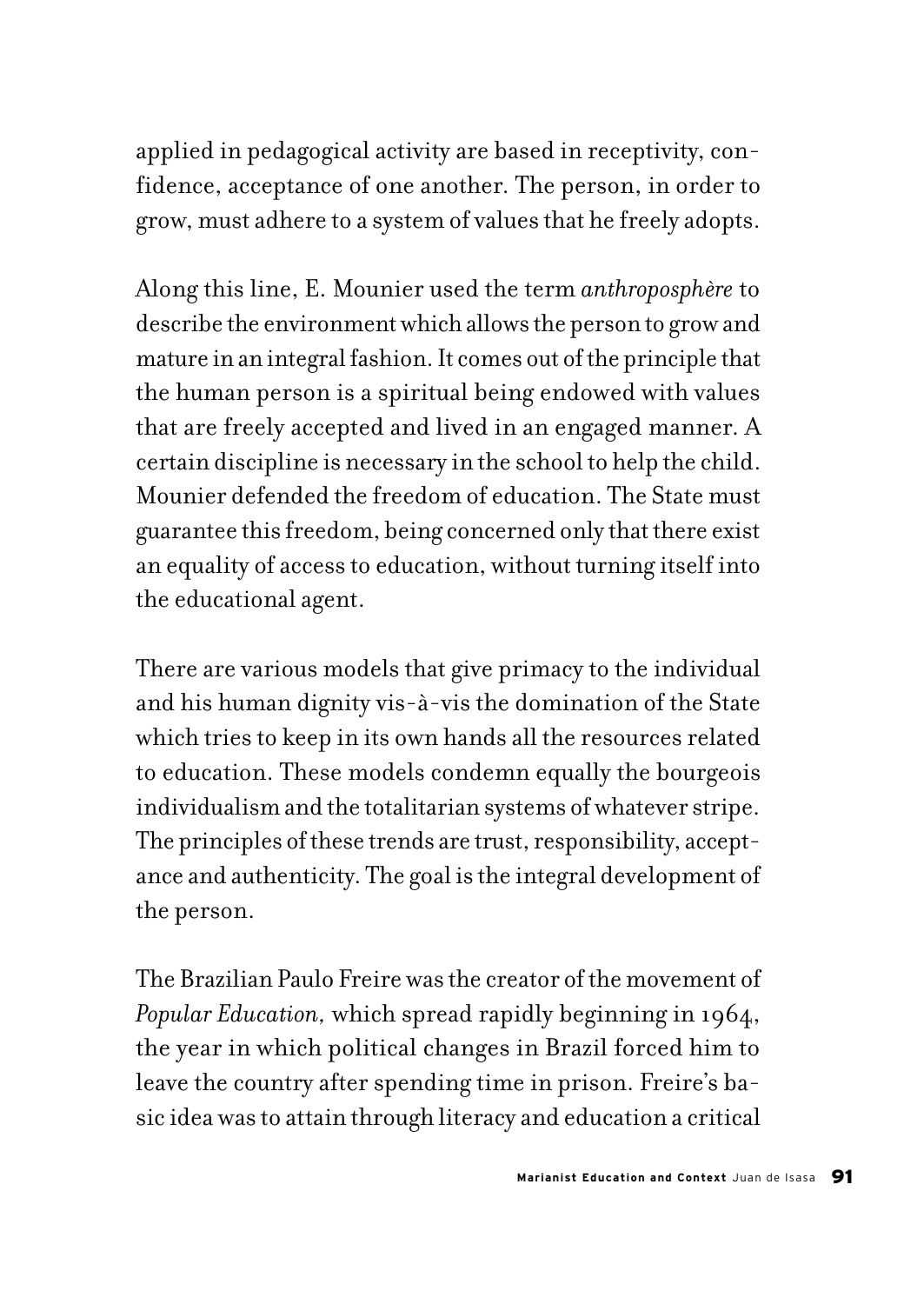attitude that would help to overcome the situation of oppression experienced by so many people in Latin America. It was a pedagogy of "consciousness raising" in which were mixed Marxist and Existentialist elements. Freire's pedagogy fits into the enormous variety of the pedagogical trends that stress the need to change unjust structures that perpetuate poverty and misery in large segments of society. The changes have to be produced through a liberating education. Educational reflection must be accompanied by action aimed at transforming and humanizing the world.

More recently, the didactic modifications promoted by the educational systems of several countries have been based on an approach to the processes of teaching/learning that derive from "Constructionism," following the studies of Piaget and the suggestions of Vygotsky. On the other hand, the actual need to unite theoretical knowledge with its use in practice and with the values that ought to inspire the life of persons has brought about a highlighting of the need for training in "competencies." This approach would deal with developing the capacities of the person so that he might be able to face up to the different situations – complex and, occasionally, problematic – which he might encounter in his work and his life. For that is needed a holistic character formation, which goes well beyond the limits of any single discipline or subject.

Education has ceased to be something isolated and now receives support and help from other sciences, such as psychology, sociology etc. It goes deeply into child psychology in order to improve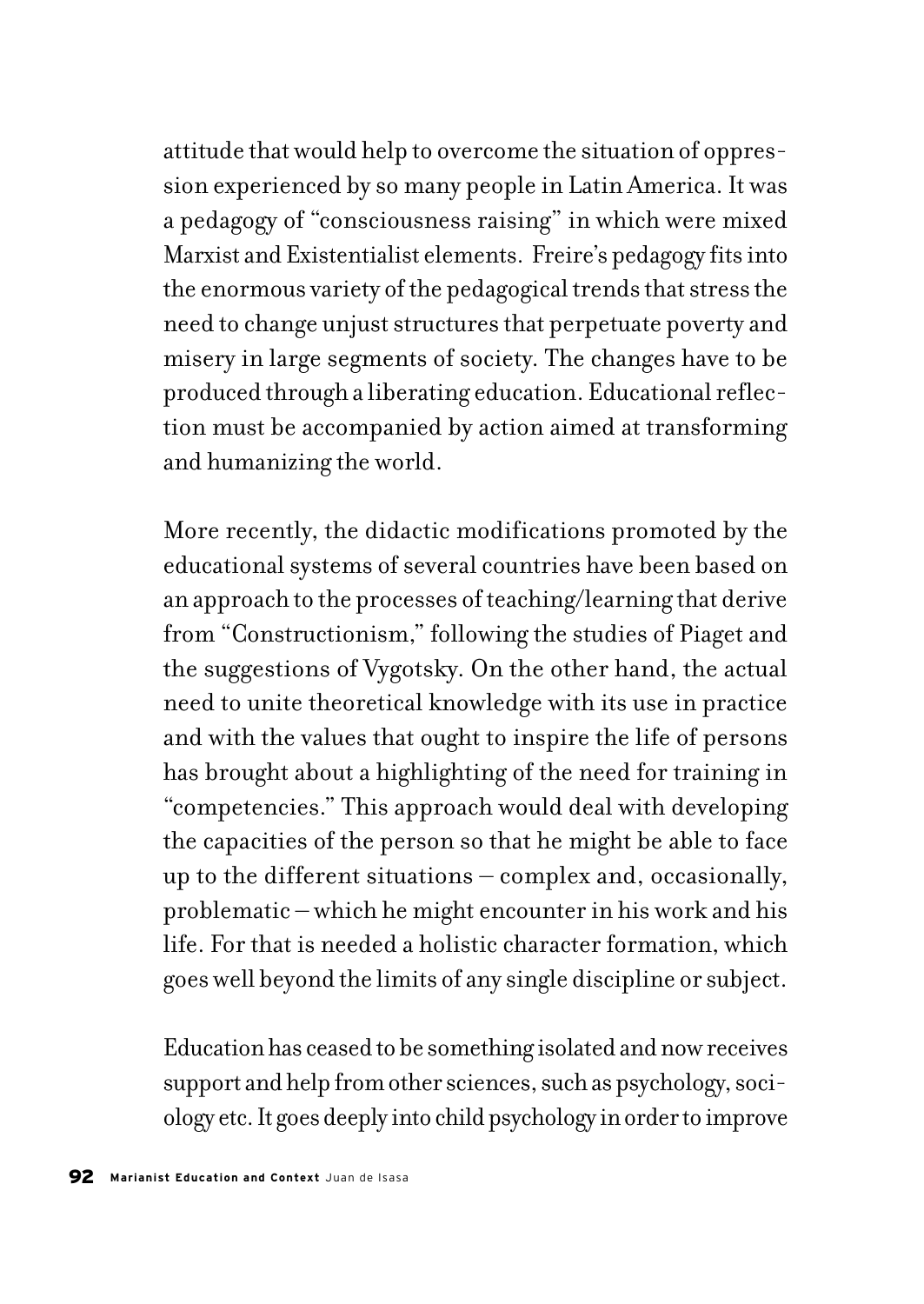the process of learning, and it analyzes the social setting so that education might have a positive influence on it. In addition, it establishes controls and evaluations that allow pedagogy to have the status of a science to its fullest extent. It allows for applying different techniques to improve the pedagogical process. At the same time, education is becoming ever more an active process. The child, the subject of education, is not merely a receiver, but becomes an agent of his own education.

There is no lack of proponents, on the other hand, who advocate the need to have the school disappear since, according to them, it makes individuals clones for a consumer society. In the eyes of these thinkers schooling ends up killing all creativity and is incapable of serving the potentials of each person. These ideas constitute what we might call the theories of "deschooling/unschooling". With the new communication techniques, it is becoming increasingly feasible to opt for a completely personalized education, on the margin of the official programs and curricula that form the established educational system.

In recent years, on the other hand, it seems that we have discovered that education and economics go hand in hand. There is an attempt to demonstrate, above all in neo-liberal circles, this close bond. Education comes to be considered as a state investment and economic growth is linked to the capacity of the state to educate.

One could continue pointing out schools of pedagogy, diverse tendencies and styles of education, that are currently at the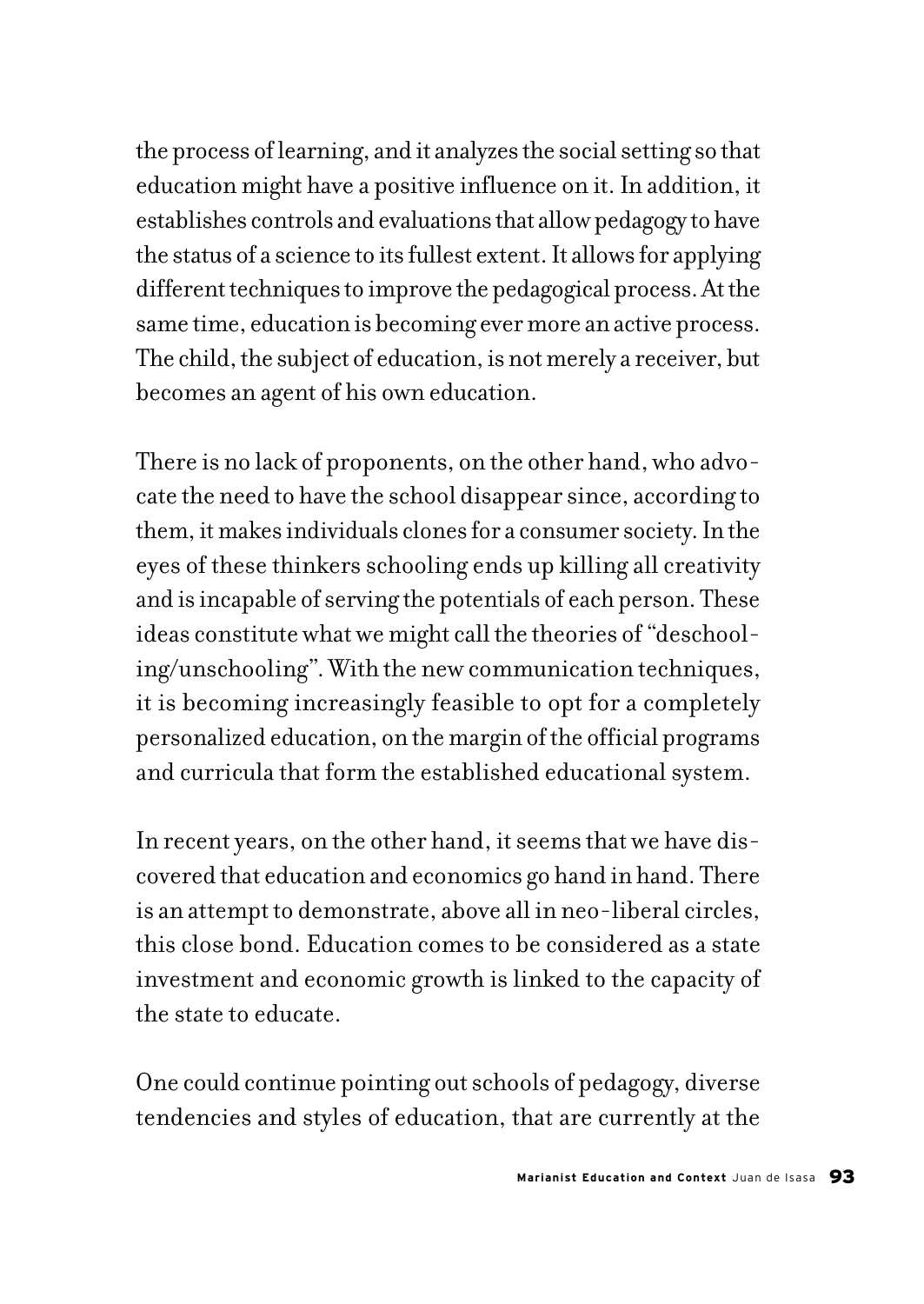disposition of educators. Selection among them is sometimes done as though one were in a supermarket and other times concentrating on ideological motives. It is certainly not easy to decide exclusively for one or the other trend, since, faced with the choice, one can see positive elements in many of them.

Nor would it be possible today to hold to one "Marianist method" that would serve for all the countries and circumstances in which we are developing our educational work. Rather, one must take into account the advances in the pedagogical sciences along with a series of elements from our tradition and our convictions – perhaps simple and certainly shared with many others – in order to arrive at practical solutions for each situation. The fundamental attitude that ought to guide us is that wise and prudent "adaptation to the times," so characteristic of Marianist pedagogy since its beginnings, according to the Founder's motto: "New times, new methods."

From the point of view of its social function, education throughout the 20<sup>th</sup> century has always been considered a right to be accorded to all citizens. It is not a luxury nor an opportunity reserved only to those who can pay for it. The democratization of education is a common principle for all states, of whatever type. Enormous efforts have been made in many places so that education, up to the end of the secondary level, might reach everyone and not be the privilege of a few. In many places it is taken for granted that the State pays for it. Some persons advocate a *single* school system, public, obligatory and free.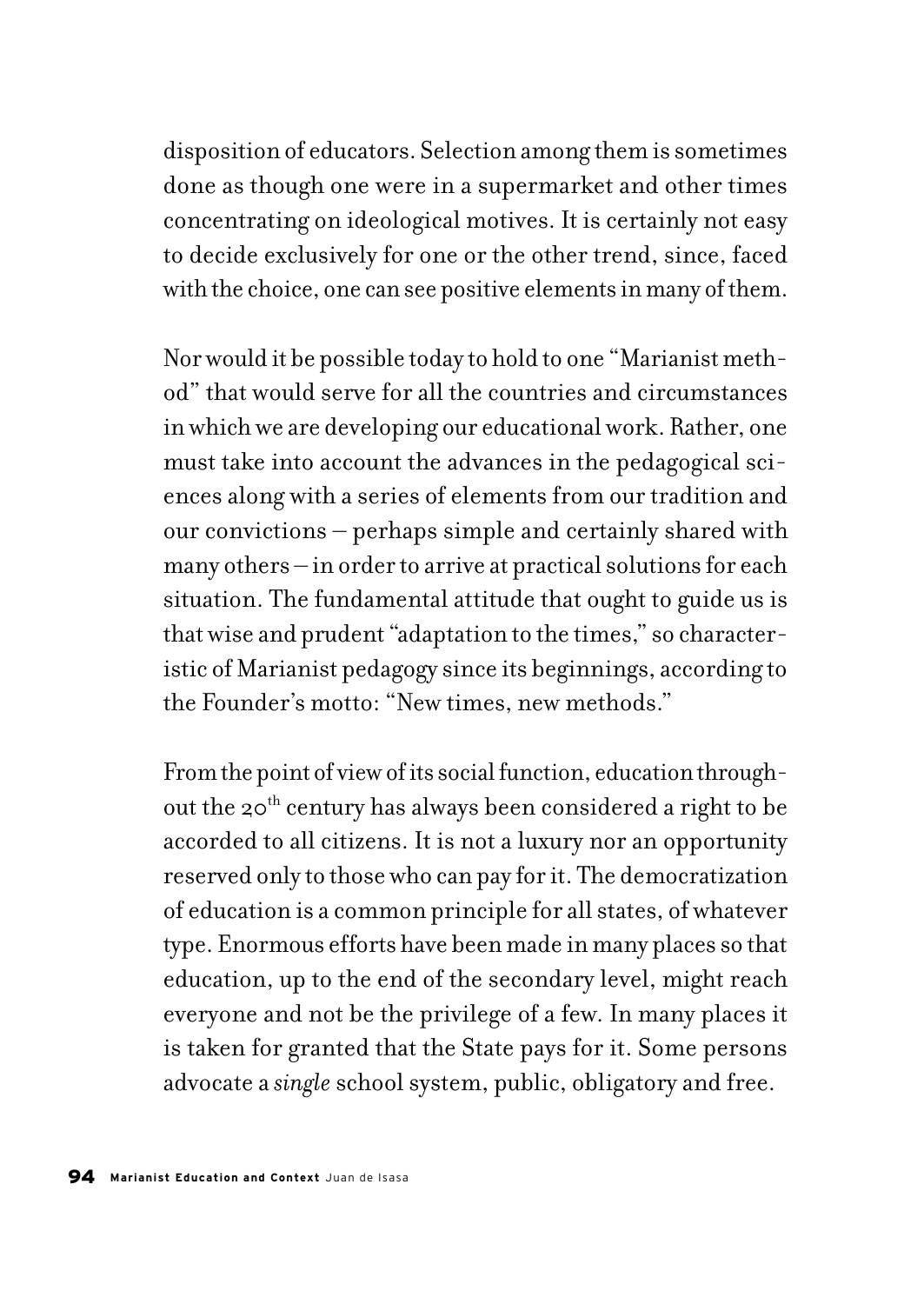In any case, today there is a general conviction that education must come to all, even if at the moment this goal is still far from being realized in many parts of the world. No one doubts the decisive importance of education for the development of peoples and for personal quality of life, nor its irreplaceable role for advancing towards the ideals of peace, liberty and social justice.

 Connected to this aspiration to the *universality* of education, there is today more and more of a demand for *quality.* Where there has been success in providing schooling for all, there now arises the question of raising the level of education. It is not enough that everyone be in school; now we need to achieve a genuinely qualitative level of teaching. This interest is not new, but today it is taking on more relevance; it shows up in a systematic form and intends to touch all the students in school. The concern in our day to improve education has given place to a great development in educational research, with methods similar to those of other scientific disciplines.

 While there is a fundamental agreement about its meaning, the concept of "quality" includes different definitions, reference points and goals, including sometimes contradictory ones. The definition of "quality" is determined by four basic factors or criteria, with greater or lesser importance given to each one of them: freedom, efficiency, equity and social cohesion. In the debate not only didactic or methodological questions come into play but, above all, fundamental ideological options.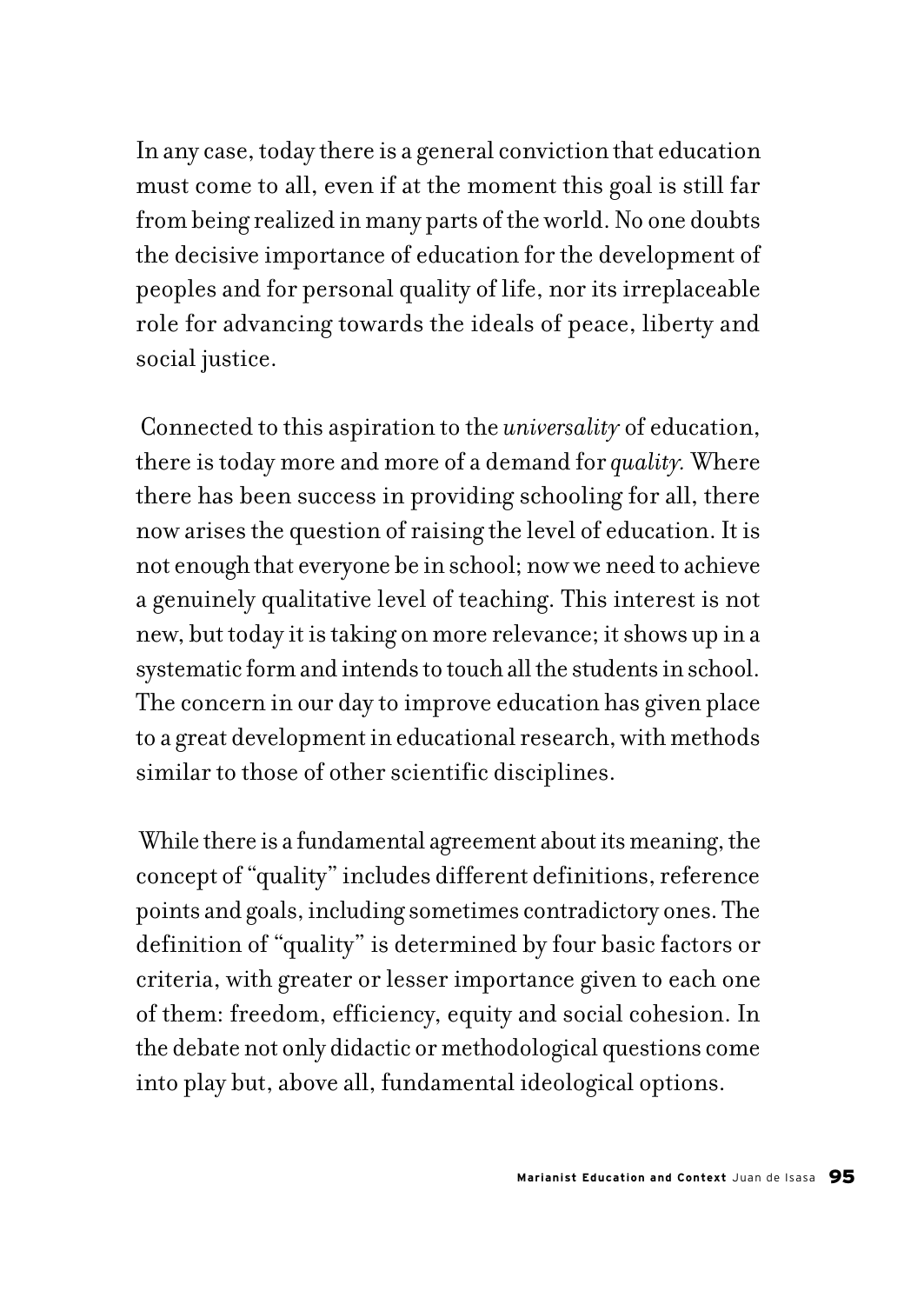In Marianist education there has always been a commitment to quality. At stake is the combining of the above criteria in such a way that all are present in a balanced manner. The commitment to quality, furthermore, has always been accompanied among us by the desire to provide students with a comprehensive education which, based on the Gospel, touches all the dimensions of the person.

### 4.4. PERMANENT ELEMENTS OF EDUCATION

In spite of the changes that have come about through the centuries in what we call "education," and of those changes which might take place in the near future, a certain series of elements can be highlighted that seem to be always present in the act of educating.

The first can be called "perfecting." Education is always oriented towards bettering the person, to make him freer, more human, better prepared for life, more….. One educates in order to achieve a change for the better in the person being educated. The contrary would make no sense at all. No one educates in the direction of regression, to worsen the situation, or to reduce the capacities of the subject being educated.

A second trait is "socialization." One is educated to live in society, to form a part of the society in which one lives. The presumption is that education helps in this regard. It teaches us the ways of acting, gives us the abilities to be useful, prepares us for present and future challenges.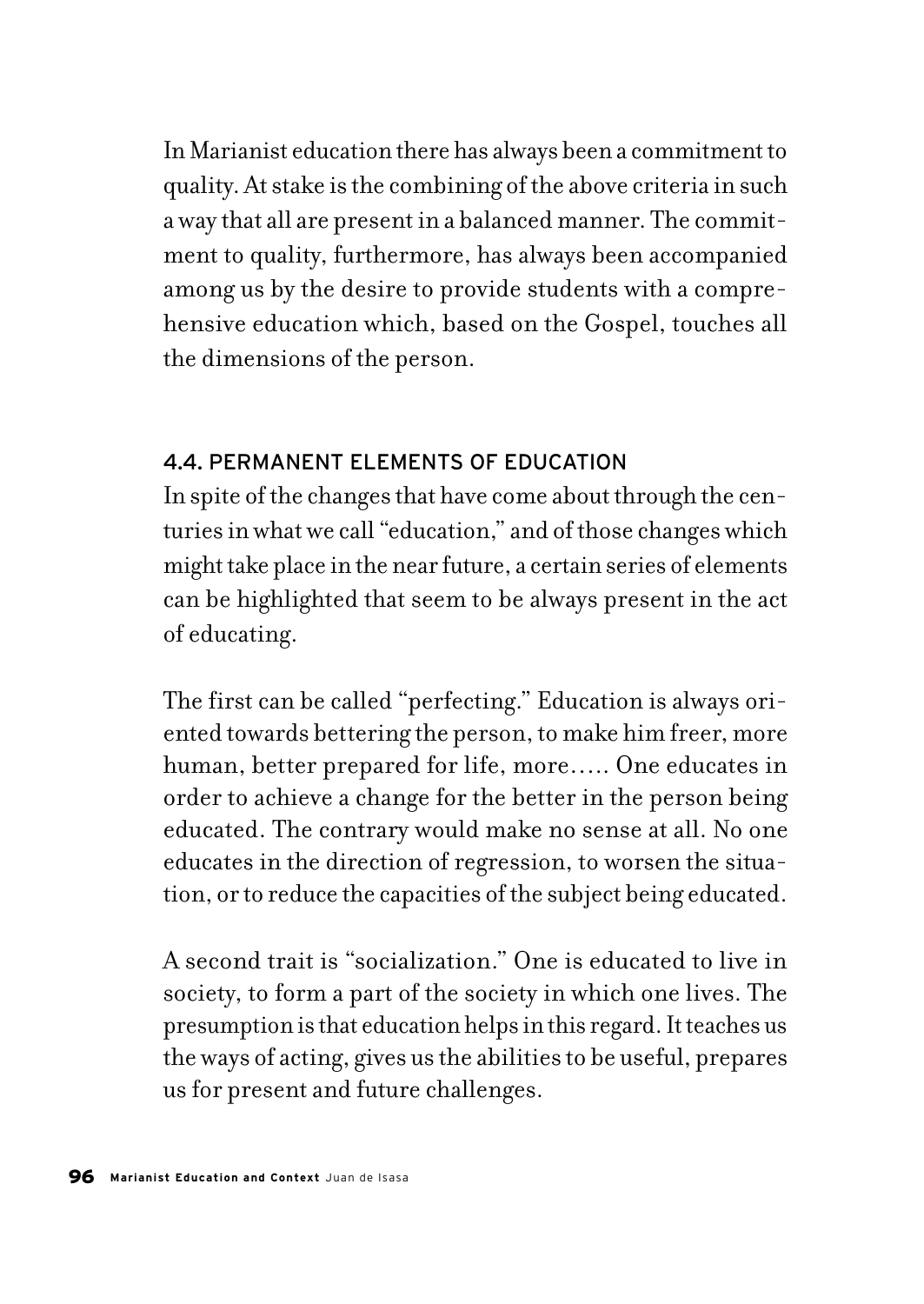The *multiplicity of influences* that come into play in education constitutes a third characteristic. An absolute asepsis is not possible. The style of the institution, the teachers' way of thinking and living, and many more things influence the student, in the same way as do the neighborhood in which he lives, the family's lifestyle, etc. Hence how important it is that the teachers act in harmony with the school's ideals. Everything has its influence. Everything educates.

Another common characteristic is the fundamental role of *the person of the educator*. Education is, above all, the result of a confluence of personal relationships. It is, therefore, shocking that the teaching profession, which has so many demands and requires so many competencies, is not sufficiently valued in many countries. Sometimes one can see a certain degradation of the role of the teacher, of his authority, of his place in society. Indeed, in some places protective legislation has been needed. Specifically, the social networks are becoming a prime arena used for attacking, insulting, threatening and ultimately humiliating teachers. The impunity that anonymity gives and the facility of use of these technical media permit an outright and frontal attack against some of them. What is more, parents are not in many instances the best defenders of their children's teachers.

The fifth trait is more of a *purpose*. One educates so that each student might develop himself as a person, achieve the necessary maturity, be able to integrate himself into the world of work, and ultimately grow personally to the degree possible. Education is, therefore, always an unfinished work. We are continually growing, perfecting ourselves. Today, more than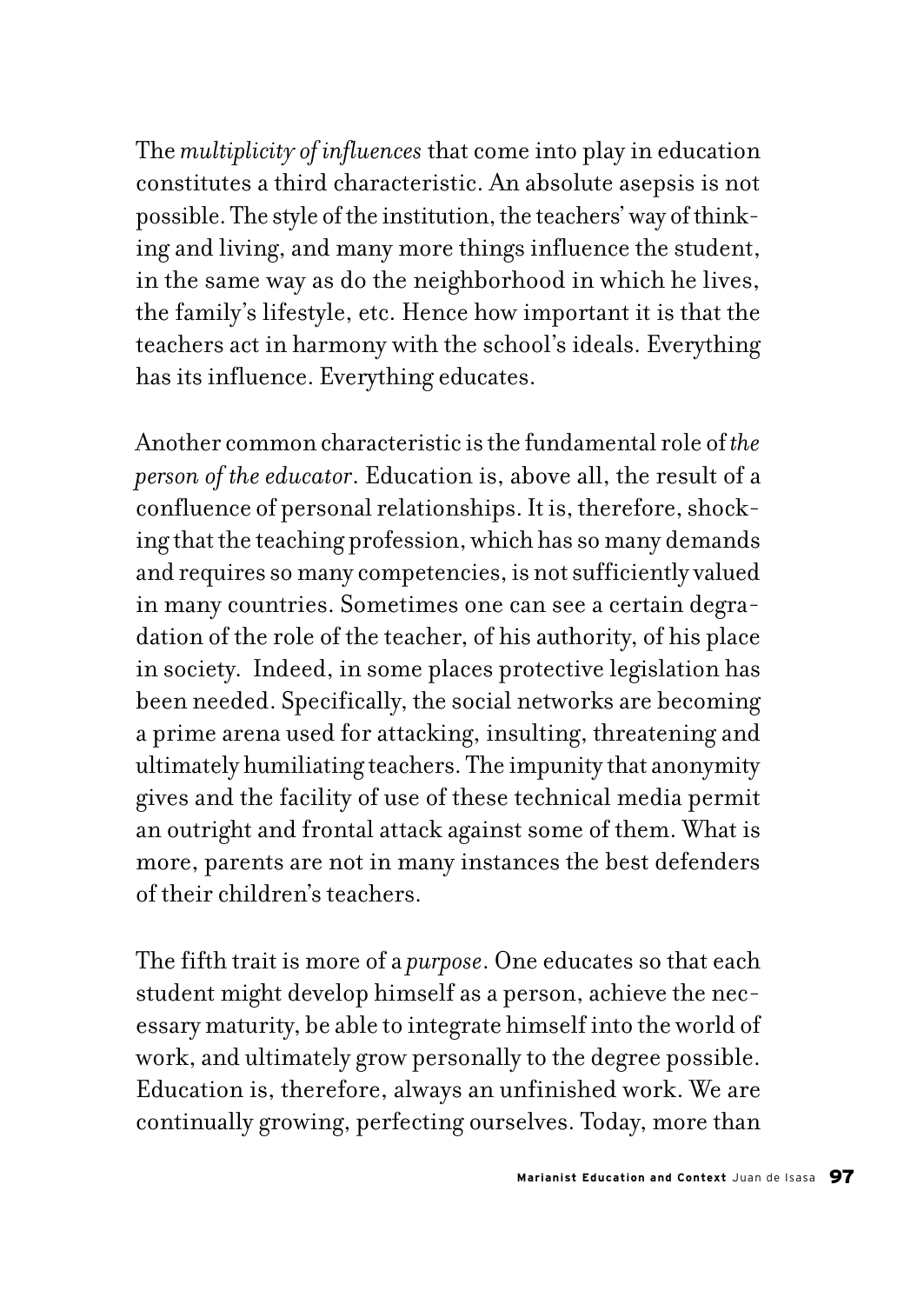ever, there is stress upon the need to work at educating oneself throughout life, in a continuing education.

We can say that education makes sense to the degree to which it furnishes the means to guarantee one's future. One must know how to get ahead. Today, not only are changes profound, but they affect all the aspects of our society and our lives. An educational institution, today as in the past, makes sense and is successful to the degree to which it is capable of responding to the needs of the society that it serves.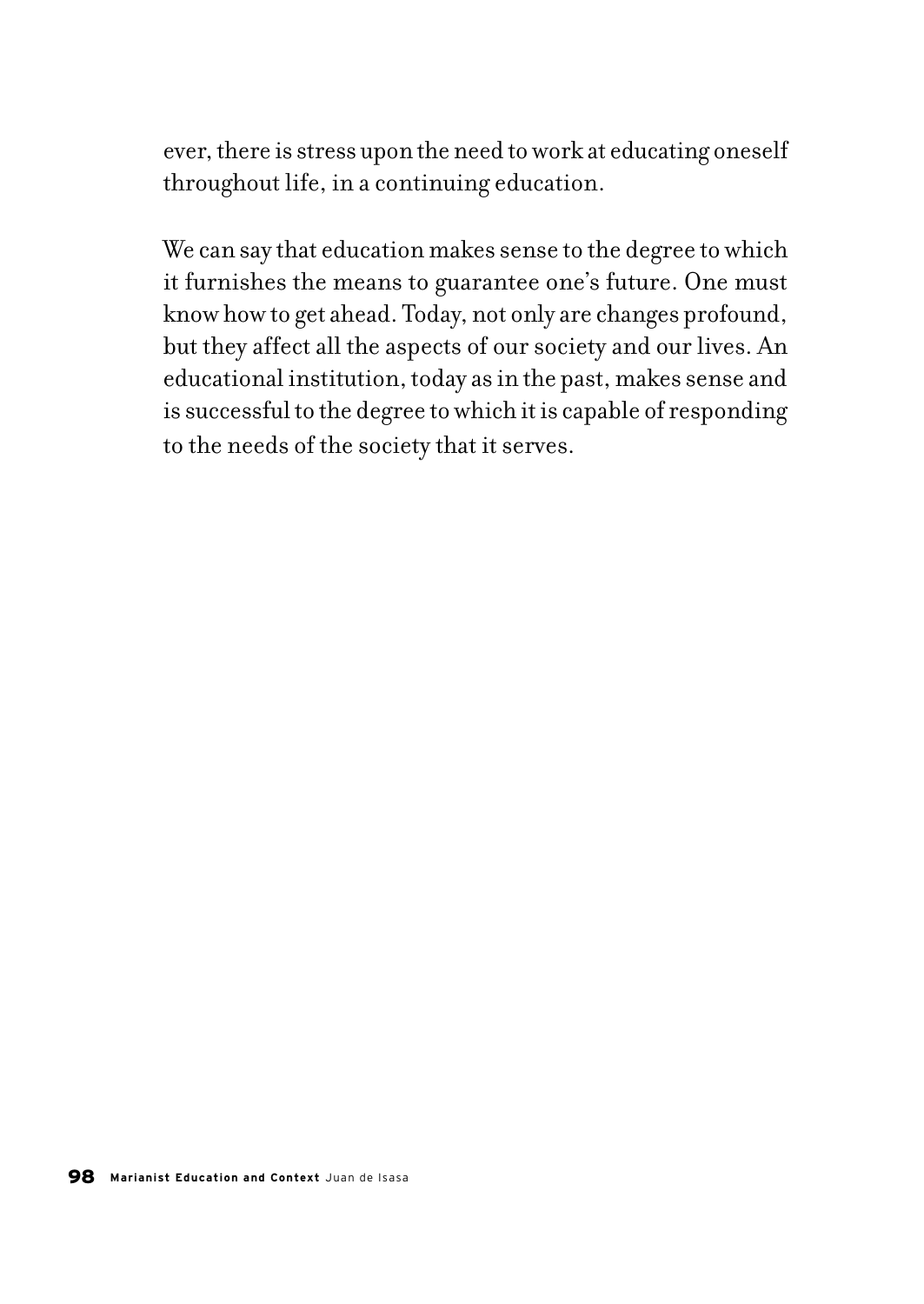# **5. THE CONTEXT OF THE NEW TECHNOLOGIES IN EDUCA-TION**

### 5.1. THE CHANGES AND THEIR RHYTHMS.

It is obvious that over time there are constant advances, changes and new situations which configure our history in every epoch. The advance is not always linear, and sometimes movement masks what is, in fact, a actual retrogression.

Nor do changes occur with the same rhythms everywhere in the world. We are generally too accustomed to speaking out of the context called "Western," forgetting what we ought least to forget: to wit, the rest of the world, which encompasses the majority of the human race.

Nor is it necessary to repeat that "every past age was not better, only different." Flights of nostalgia are of little value for a host of reasons, among them that changes allow no way back to the past in the majority of occurrences we are dealing with.

In general there is a certain fear of the new. The Church, for example, has reacted at times with caution, and sometimes with fear. Just remember the warnings and barriers erected against that "infernal" invention of the cinema. Pius XI, in his encyclical *Divini illius magistri* of December 31, 1929 (n. 76), wrote about t*he world and its dangers.*

*In our epoch the need for a more extensive and careful vigilance has grown, because the occasions of moral and*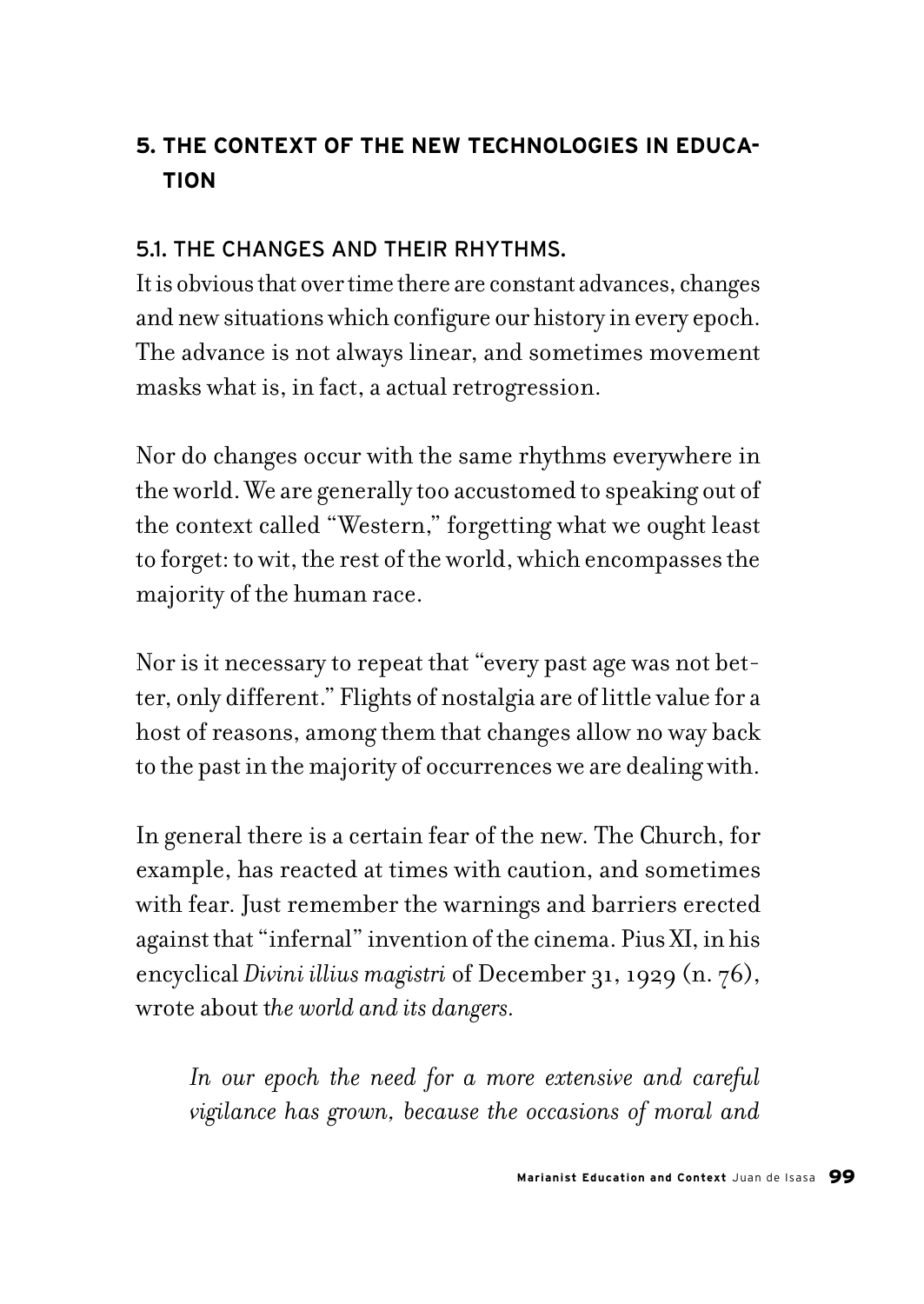*religious shipwreck for inexperienced youth, above all in an impious obscene literature sold at a low price and diabolically propagated through cinematographic spectacles, which offer to the watchers without distinction every kind of representations, and ultimately also through radio broadcasts which multiply and facilitate all kinds of readings. These extremely powerful means of popularization which, controlled with sound principles, can be of great usefulness for instruction and education, are subjected, unfortunately, many times to the incentives of evil passions and to greed for profits…. How many young persons, lost through the spectacles and licentious books, today are bitterly bewailed by their parents and their teachers!* 

It seems that, in face of new challenges, the Church's fundamental concern in those times was merely to take means of precaution, which indicates, in the final analysis, an acceptance of these novelties from a stance at once fearful and defensive.

Today, what is new in this process is the rapidity with which change occurs and the fact that change encompasses all fronts and not only some specific aspects of human life. According to the most reliable statistics, in barely ten generations the world population has doubled, with all the advantages and problems that entails. In just a few generations we have also doubled life expectancy, which in the West now averages about 84 years. Without a doubt this is the change which can affect us most, given that it means more free time, a prolonged retirement with a good quality of life, the increase of years of living together for couples,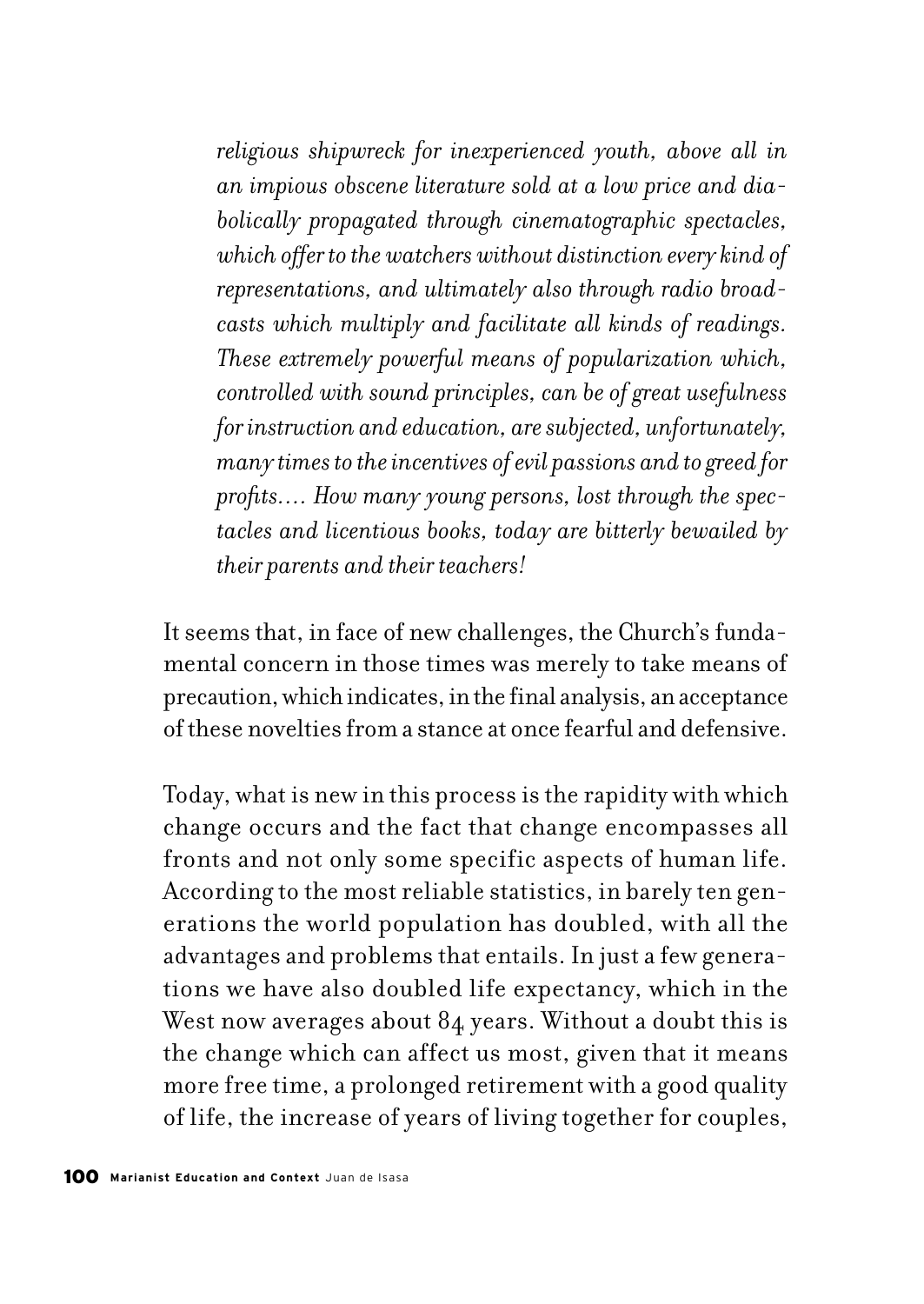etc. It is no wonder that there are so many opportunities for leisure and culture for seniors, and that there occur breakdowns of marriage, even violence between couples at surprisingly advanced ages.

Man always wants to know the future, to know just where we are going. We have made, and we continue to make predictions about what we hope for ourselves and for the new generations. Alas! it is very difficult to envision what the future holds for us. Witches, diviners, fortune tellers and a host of characters supposedly able to tell us what is going to happen are proliferating today more than ever. Just surf TV channels during the night hours.

Even the great scientists were incapable of foreseeing the tremendous changes that were coming. In 1900 William Thomson, better known as Lord Kelvin, trying to discourage Max Planck from studying physics, told him: "There is nothing new to discover in physics now. The only thing left is to make more precise measurements."

Even in the middle of the 20<sup>th</sup> century one had the impression that the journey of progress was over. The president of IBM thought, in 1943, that the world market for computers would not go beyond five units. A little while later, in 1949, in *Popular Mechanics,* one of the most widely read reviews in the United States--with press runs of millions of copies--assured its readers that the computers of the future would be so reduced in size as "not to weigh more than a ton and a half."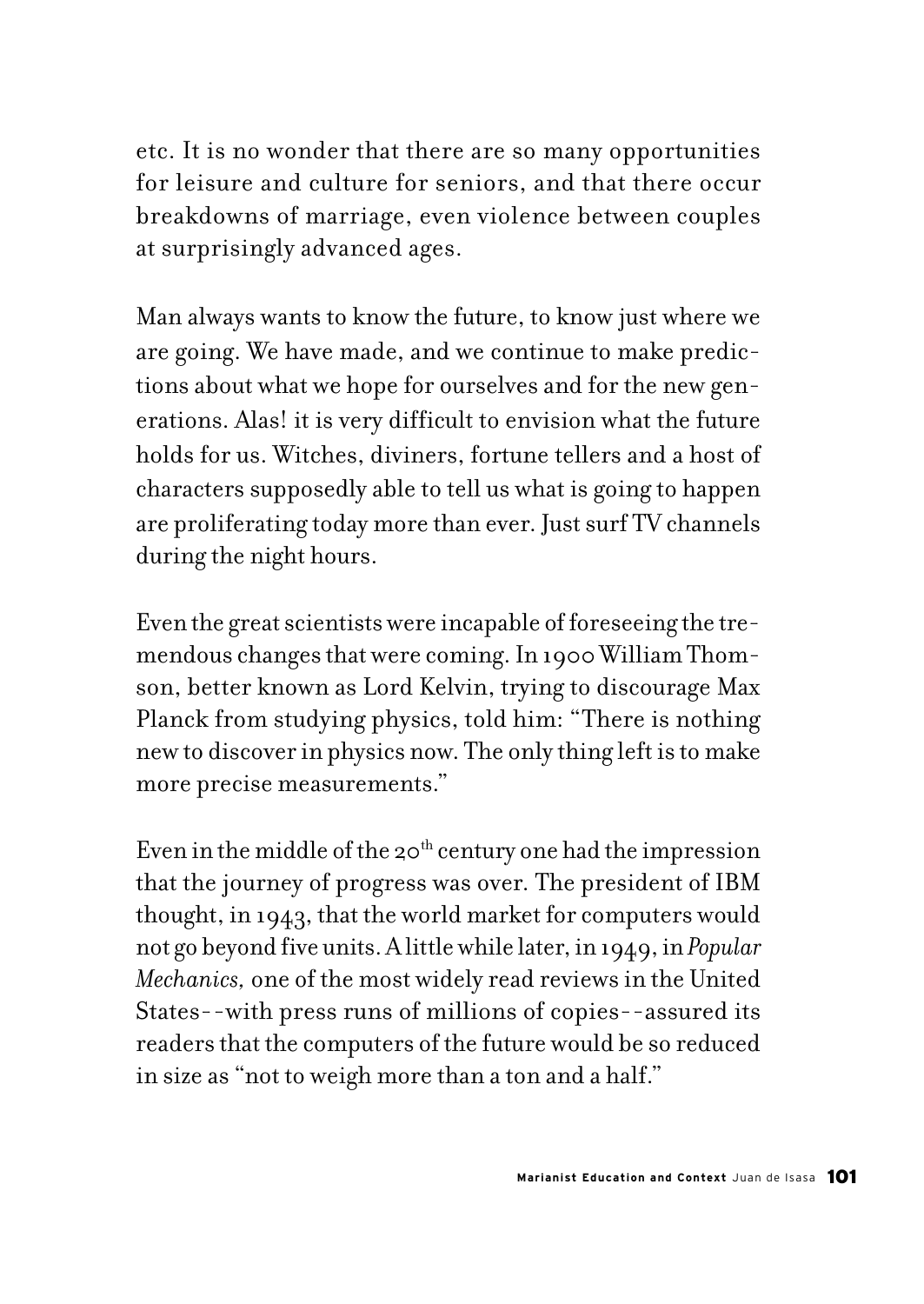Towards the end of the decade of the 70's, in 1977 in fact, the founder of Digital Equipment Corporation, which later would be transformed into Compaq/HP, believed that "there is no reason why anyone would want to have a computer at home." Even Bill Gates, the creator of Microsoft in 1981, was sure that "640 KB of memory capacity should be sufficient for whatever."

Not all lacked the vision to see what might happen in the future. Edison, already in 1922, was sure that "the moving picture is destined to revolutionize our educational system and, in a few years, to extensively, if not completely, replace the use of textbooks." It did not happen precisely that way, but change did occur and the "moving picture" took up a preferred place in education.

The speed of change is such that of the ten professions most in demand in the United States in 2010, half did not exist in 2005.

One cannot say that this growth and development occurred in a homogeneous fashion, all at once in all areas and places. It was the world of communications that evolved most rapidly. To understand that, one need only realize that if the world of the automobile had followed the same rhythm of advances, a car's engine, running without pause, would consume in an entire year no more than 16 liters (4 gallons) of fuel.

There will soon be more than two billion Internet users, and an average laptop computer today hits 110 gigaflops, meaning more than 110 billion operations every second. Today's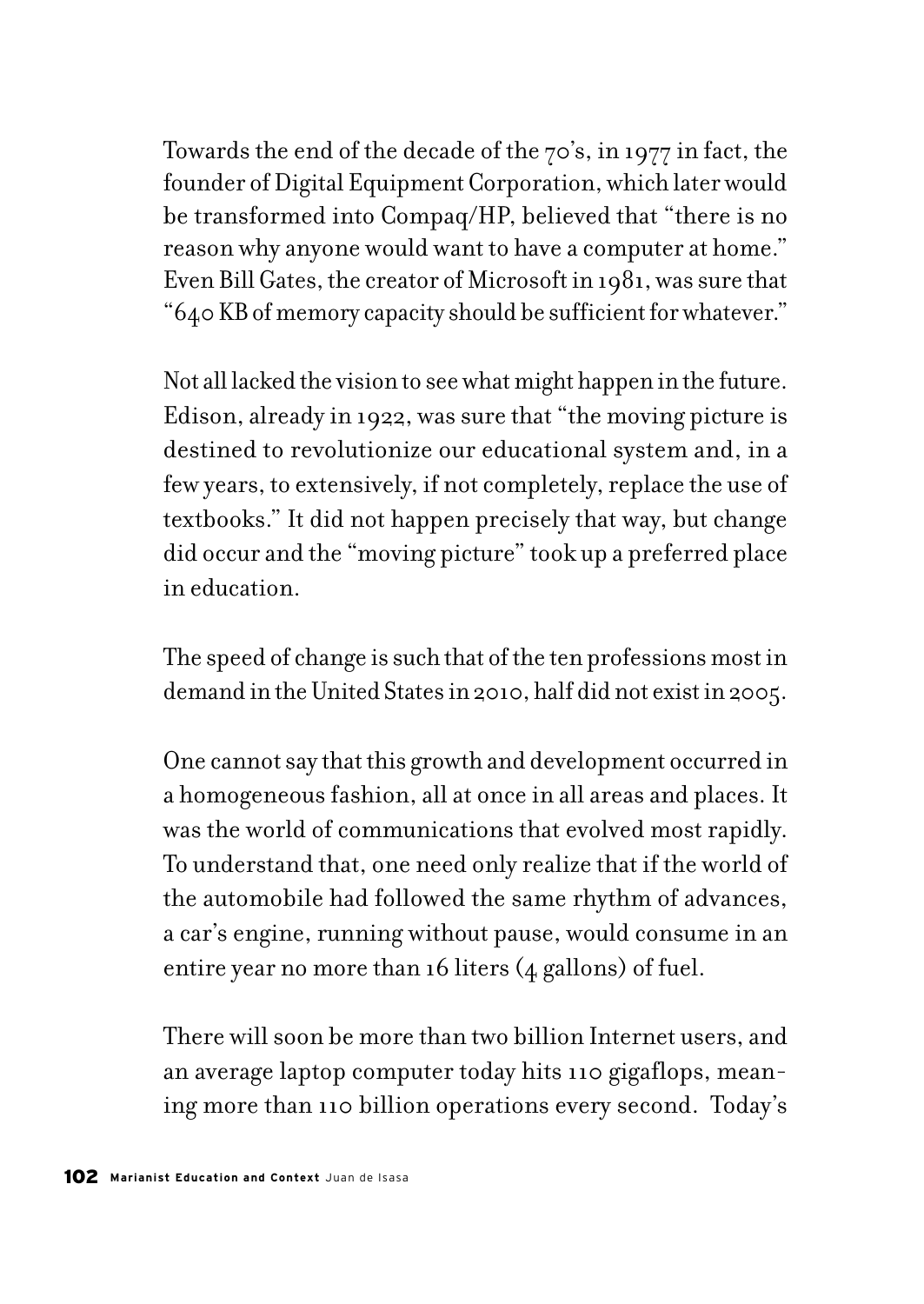automobile has more computer power than was carried by the Apollo capsule that put the first man on the moon.

Nevertheless, the advances are not produced by the stimulus of human needs that must be met. Rather, it appears that many times new needs are created instead of innovation responding to satisfy already existing needs. What we offer youth in this area is certainly not always what they most need or what can most help them to grow. In the rush towards socalled progress, there is no clear scale of values nor defined priorities. Had there been such, surely the great problem of hunger in the world or that of infantile mortality would long ago have been addressed. The abundance of the few seems to advance in direction proportion to greater shortages for the many.

Tim O'Reilly, an expert on digital content, says that in the immediate future there will be no more need for maps. The car will know where we are going. It will take us there, and itself do the parking. But, he adds, the price to be paid is high:

## I*s privacy dead?*

*Yes and no. Technically it is dead. It is evident that we are all controlled. Think about a spy movie when someone plants a device in a car in order to be able to follow it. Today we all pay for carrying a cell phone by which we can be located second by second, yard by yard. The problem is not that that information exists, but how it is used. Is it used without*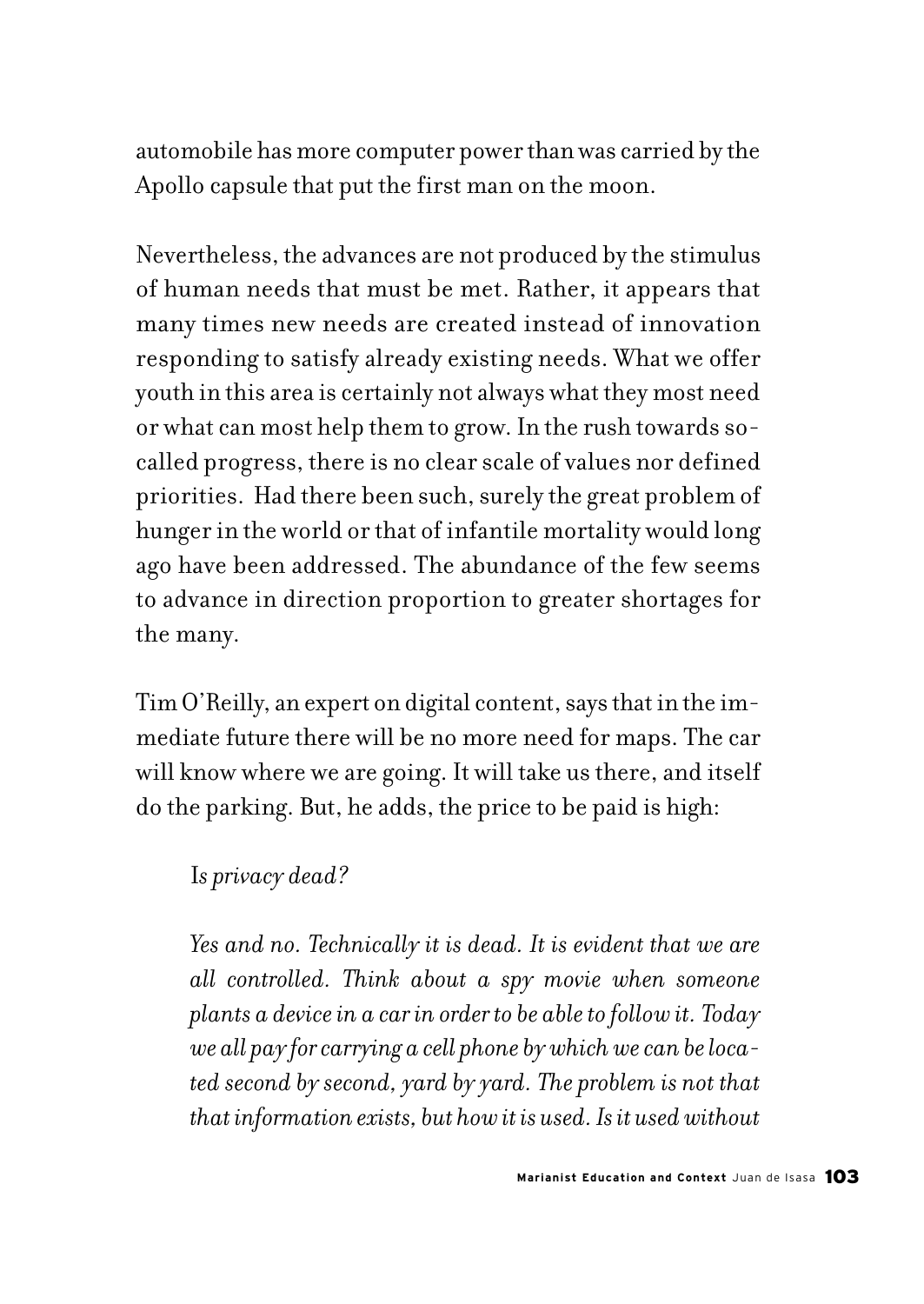*the consent of the persons? Is it used to discriminate against someone? You have to work on that now.* (*ABC*, November 23, 2011. Interview with Tim O'Reilly)

It is precisely education that can help to remedy these difficulties and make progress a more humanizing instrument.

### 5.2. TECHNOLOGY AND CULTURE

Since the beginnings of the human race, since the so-called *homo habilis*, technology and culture have progressed together.

When *homo sapiens* buries his dead, he is giving at bottom just another proof that technology and culture continue to be united and advance together.

In the Neolithic Revolution, the discovery of ways of obtaining food through agriculture, leisure time appeared simultaneously, which man then used to engage in commerce, art and, unfortunately, wars.

For centuries there was no need to seek additional forms of energy, since the institution of slavery provided enough cheap manpower. The Renaissance taught us the value of man and of art, and modern man discovered the scientific method. At the time of the so-called Industrial Revolution, we began to look for the greatest possible output with the least expenditure of energy. Energy now seemed ever cheaper and more accessible.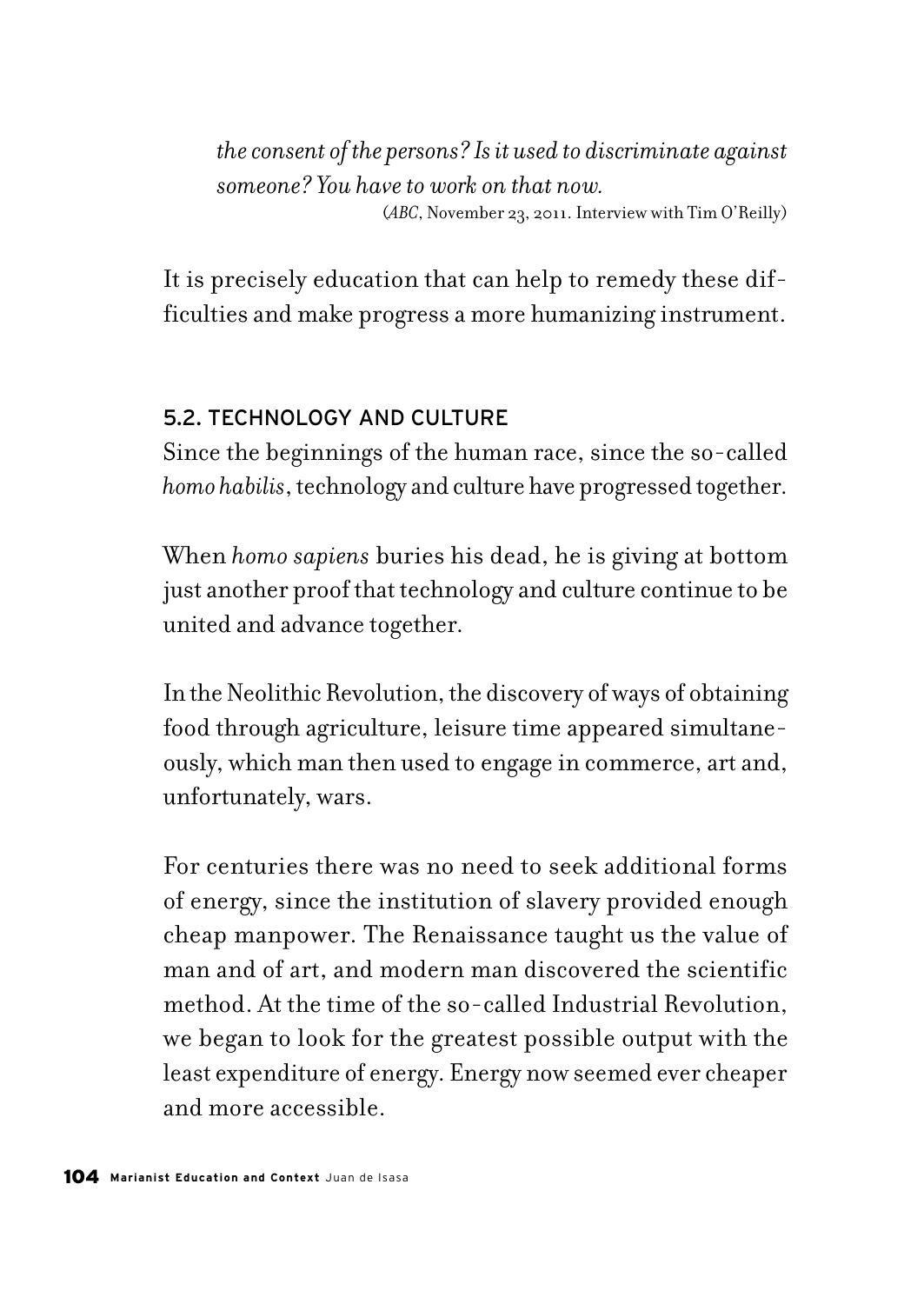From the beginning of World War II, there were four great movements in science and in the technology that goes handin-hand with it: the nuclear movement with the development of atomic bombs and nuclear energy; the aerospace movement, with the race to conquer space; the computer movement; and, finally, that movement which touches on life, its origins and its footprints in the genome.

One cannot say, however, that in these movements science and culture have made progress together. Rather, there has occurred a separation that, insofar as science has gone forward and become more specialized, has become greater and more incontestable. It seems that scientific research, for all the positive benefits it has brought, has not been accompanied by the reflection needed on the part of the human sciences. And research, if not accompanied by the broader reflection that philosophy, sociology, psychology can contribute, can end up in dangerous situations.

If this panorama presents a genuine dilemma, only education can remedy it. It is not merely a question of using the new technologies, but of knowing their meaning, their significance, their possibilities and their limits. Using some very powerful tools without knowing their scope is dangerous, because they can easily backfire.

In this sense, and in relation to the new technologies, education must meet certain protocols: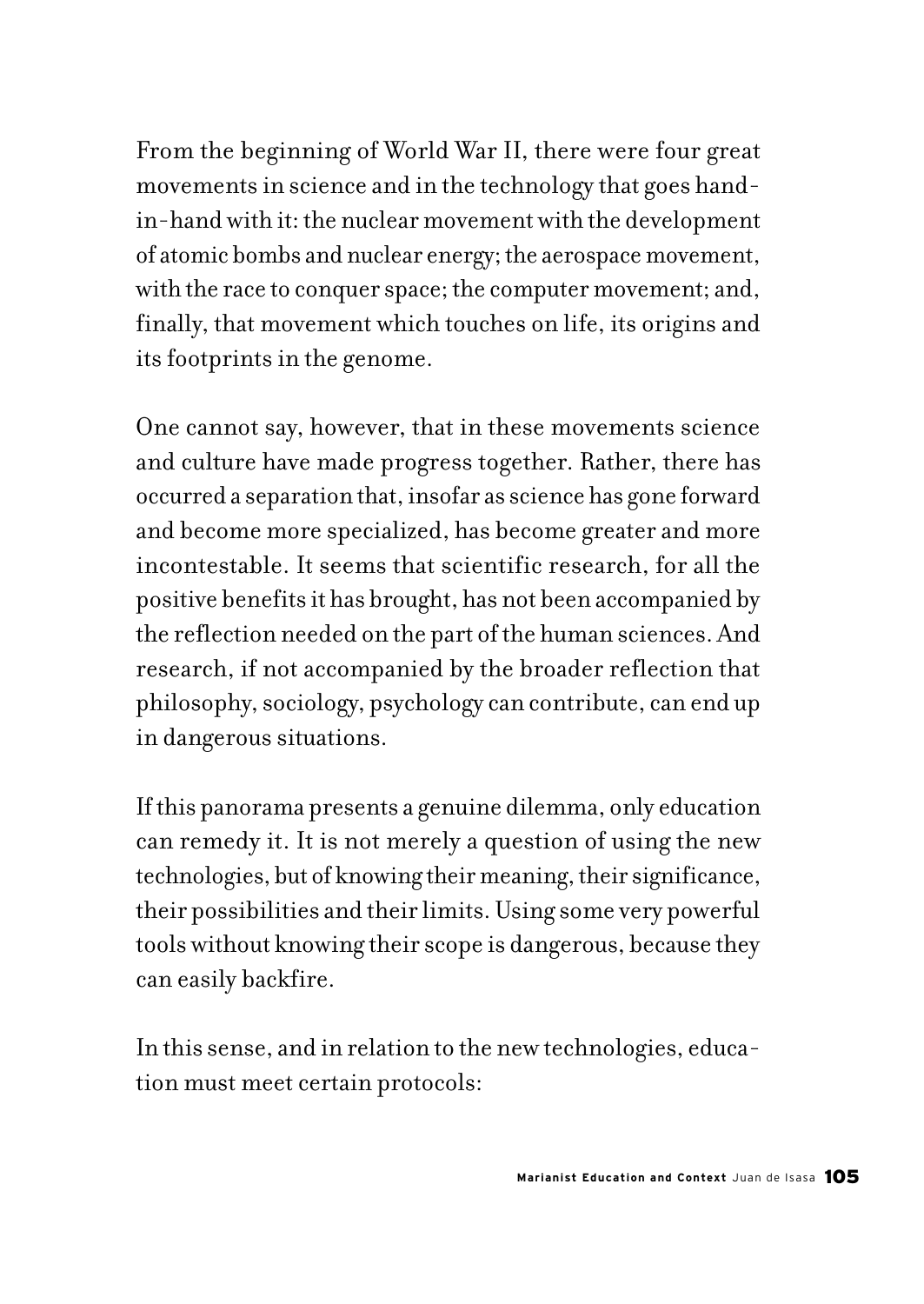- $\blacksquare$  First it will have to be discerning, faced with the introduction of the new technologies into education. Even though it is actually being done much too frequently, one should not simply put at the disposition of very young people instruments with enormous capacities for interactive communication.
- Secondly, science must not be treated as some kind of superreligion above any other form of thought or analysis. Scientific research is neither better nor worse than other forms of research.
- A third protocol is that the value of the aesthetic must be recovered. Even in science it is a value to be considered. Dirac has said that if a formula, beyond being certain, is beautiful, so much the better.
- The fourth point refers to the need to limit in some way the society of abundance while at the same time there coexists, next to it, a society in great need. Millions of children suffer hunger. In stark contrast to the excesses of a few stand the most basic needs of the many.
- Finally, as believers we seek to find a new spirituality which might be capable of being incarnated in the situations in which we live, one that would be valid for the current moment without renouncing any of the successes achieved.

Science advances when none of the rights of the human person are forgotten. If in its progress science becomes dehumanized, it is not worth the effort. We need to try to bridge the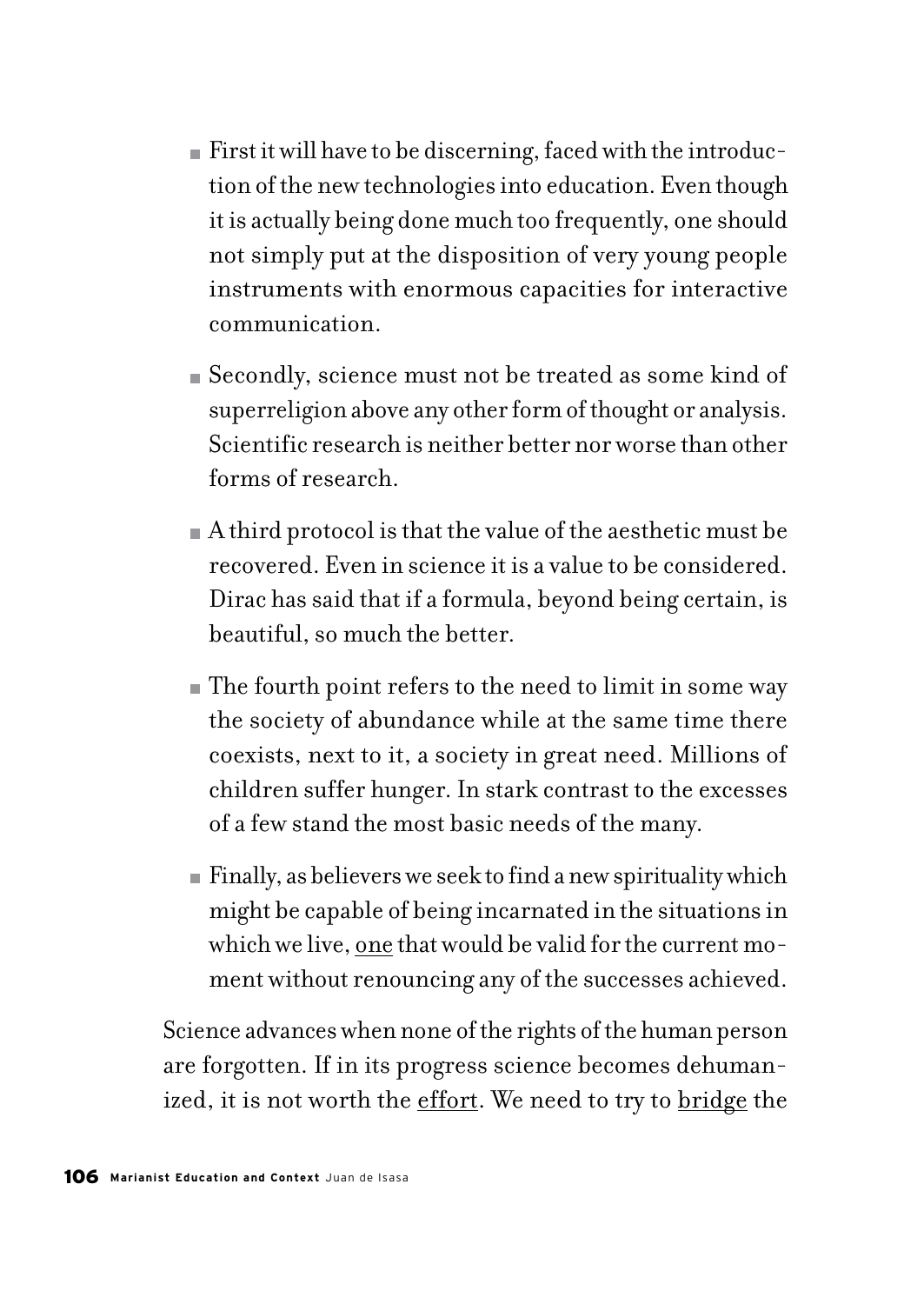enormous abyss that today separates the humanities and the sciences. It is, finally, a question of two human activities that can meet and many times travel together.

# 5.3. THE RESISTANCE TO CHANGES

Profound cultural changes have always brought accompanying resistance and critiques. Their acceptance has rarely been easy; there is difficulty in replacing the old ways of doing things that seemed so evidently right. Basically, to change means to lose something; the resistance of the "professionals" comes out into the open and seeks to justify itself.

The invention of writing was attributed to the Egyptian god Thoth. It allowed the Egyptians to become more knowledgeable and to have a better memory. But there was a risk, said Thamos, that by trusting in writing forgetfulness would be implanted in the soul. Those who use writing for their knowledge "seem to understand much, but the majority of them understand nothing."

The Greek alphabet marked the beginning of an important cultural revolution. Its efficiency permitted the passage from a merely oral culture to a written culture. Transmission of knowledge no longer had to be done by the spoken word; instead it became possible to do it through writing.

We arrive at the beginning of the  $5<sup>th</sup>$  century before Christ. Plato writes the *Phaedrus.* As did the great Socrates, he walks and carries on a conversation: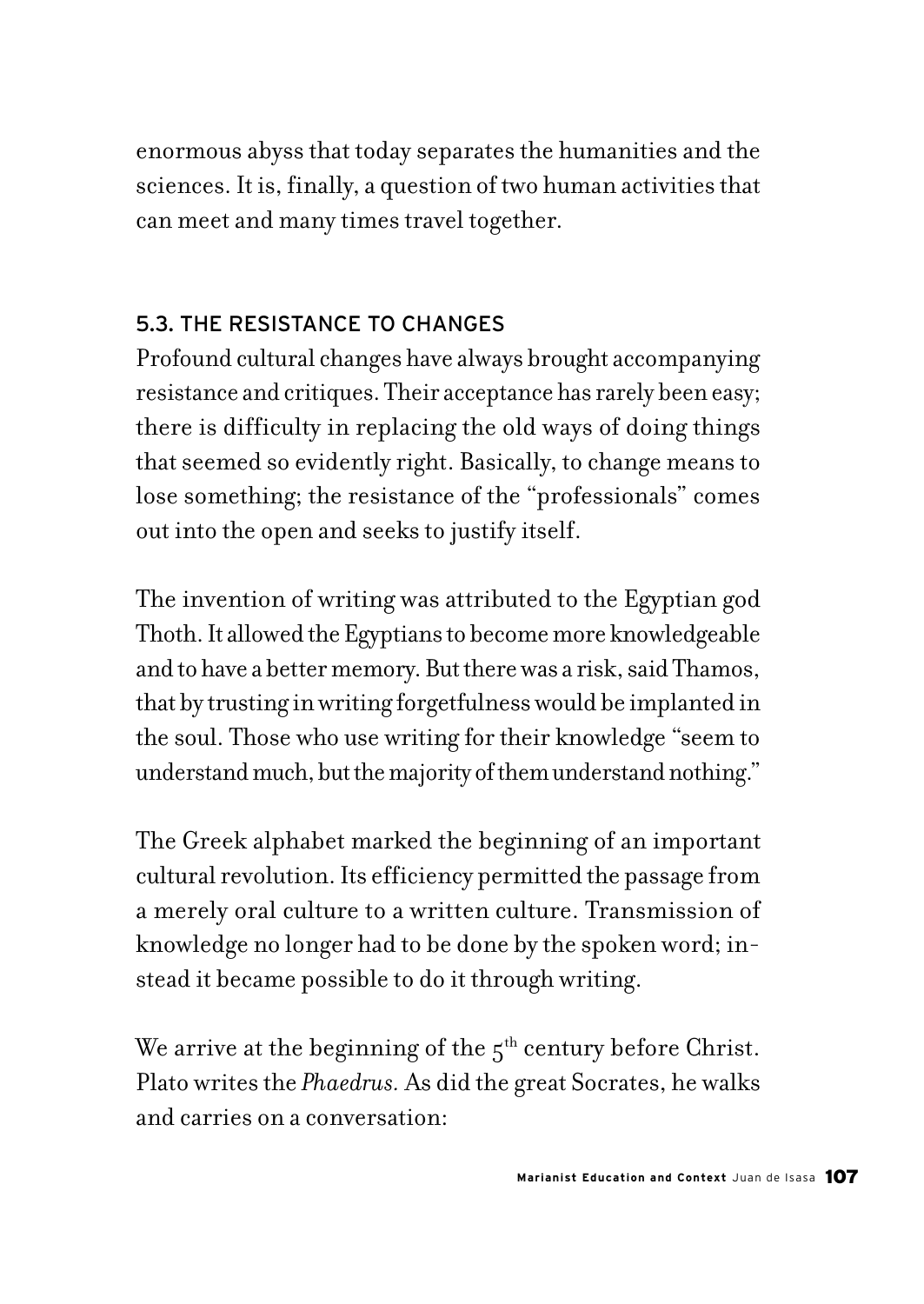*"But," said Socrates, "there is something yet to be said of propriety and impropriety of writing…. He would be a very simple person … who deemed that writing was at all better than knowledge and recollection of the same matters…* (Translated by Benjamin Jowett: http://classics.mit. edu/Plato/phaedrus.html)

In any case, Plato, the writer, makes Socrates admit in his dialogues that fixing thoughts in writing does have some advantages. His big question is whether, in writing down one's thoughts, a part of the depth necessary for doing philosophy is not lost?

Until an easy and convenient form of writing was achieved that allowed so many to post their thoughts, only that which was remembered comprised the content of thought. Incorporation of writing into the intellectual process broadens enormously the possible contents of that process. One might say that writing frees thought from the narrow limits of memory.

 So mankind set out on the wide path of writing. First they used clay tablets; later, about 2500 BC, the abundant Egyptian papyrus. Later it was parchment and, at the beginnings of the Christian era, the closest thing to our current book was produced by sewing together several pages of parchment.

As the technology improved and writing was encouraged, the latter acquired its new forms. Reading was also evolving. Syntactical and orthographical rules were born that made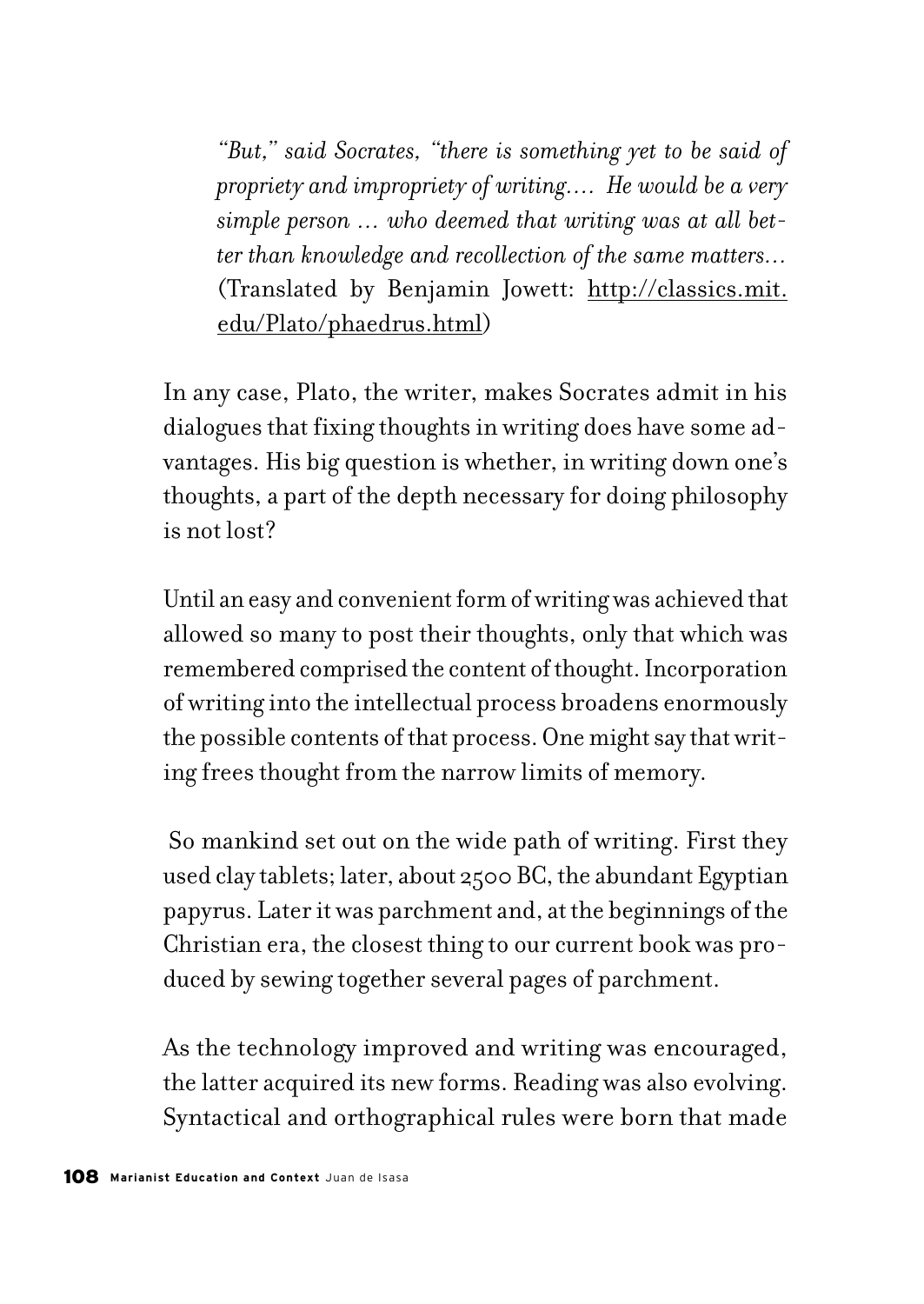reading easier. It became ever more simple to decipher texts and integrate them into our thinking. Augustine's anecdote is well known, how in 380 he was amazed to see his master Ambrose reading quietly. The custom at the time was to read aloud, as a public act. Little by little it began to be a private matter, a personal activity.

The brain certainly faces a daunting task in attempting to decipher the written signs, interpret the words, the sentences and the meaning of what is written, and endeavoring to cover this long distance in the shortest amount of time, almost instantaneously. Reading is indeed a profound activity. Socrates' fear has been conjured away.

 Reading requires an intensity of concentration while, as the neurologists point out, the human brain tends towards the dissipation of its attention and must ever adapt itself to new demands.

*Our senses are attuned to change. Stationary and unchanging objects form part of the background and in large part are not perceived.*

(Maya Pines, Howard Hughes Medical Institute)

Reading a book is, therefore, not really a natural process, since the brain must not be allowed to give attention to anything other than the book itself. The technology that facilitated reading and invented the book was such that it demanded that our brain work in a new direction. If that process had not been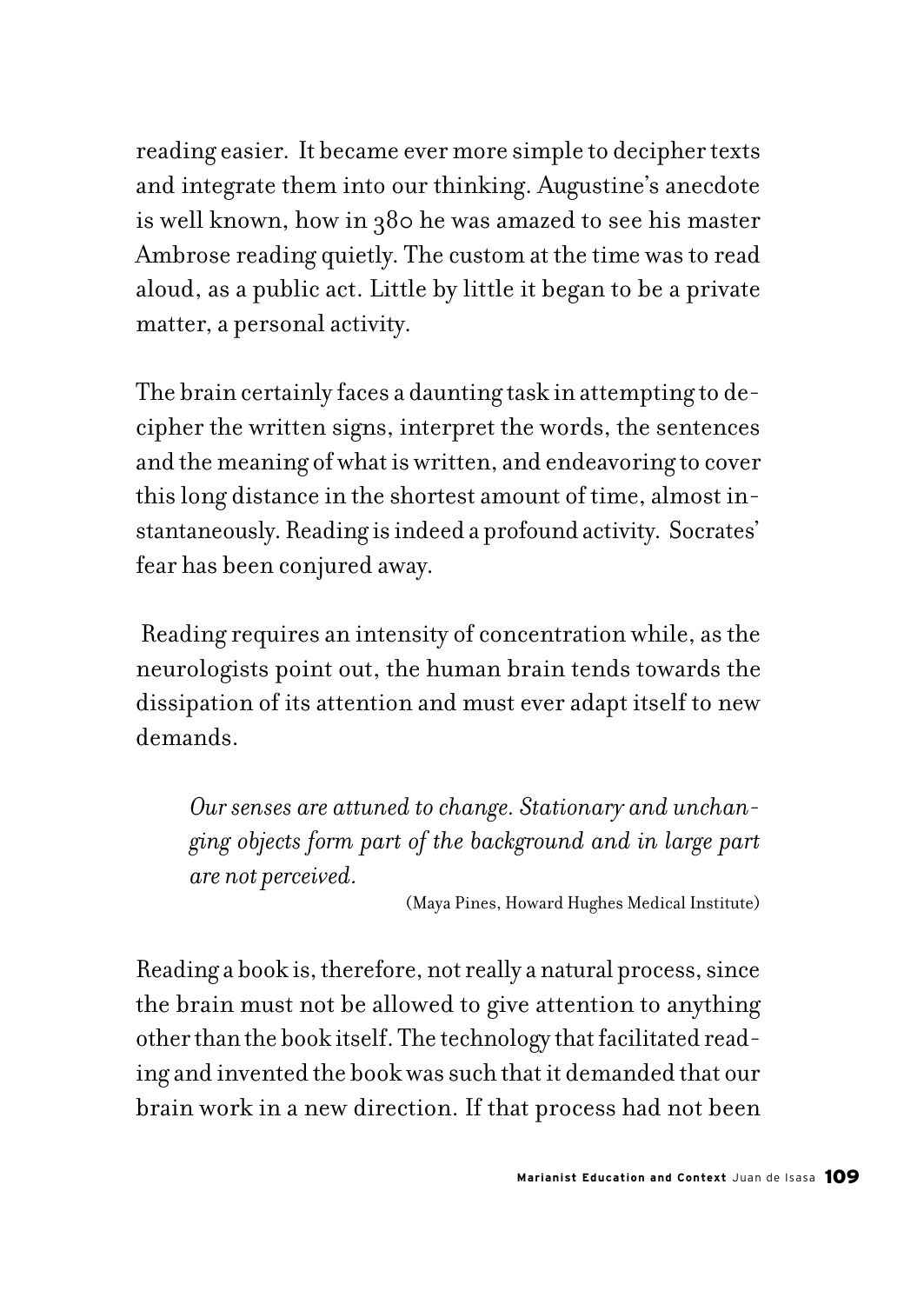developed, surely the brain would not have felt the obligation to make these adaptations.

New forms of writing arose in parallel. Now reading was used not only for matters concerning the religious. The literature of escape was born. Likewise the improvements in the material form of the book changed the experience of reading. It became more convenient and accessible.

Many centuries later, the invention of the printing press revolutionized the world of culture and teaching methods. Again there arose opposition from the erudite, who in a certain way saw their monopoly on knowledge threatened. In the year 1445 Gutenberg was able to unite several technologies to produce one of the great inventions in the history of culture: the printing press. Francis Bacon said of it that it had a greater capacity to change the world than all the armies that ever marched. In just half a century more books hit the street than had been produced in the preceding fifteen centuries.

They were right who said that the first printed books were not as beautiful as the earlier illuminated codices, in which the knowledge up to the time was recorded. The technical difficulties of the production of paper, however, and imperfections in printing type were soon resolved, with the result that books became again objects of beauty.

Later, just as had happened with reading, the material components of the book, paper and the manner of production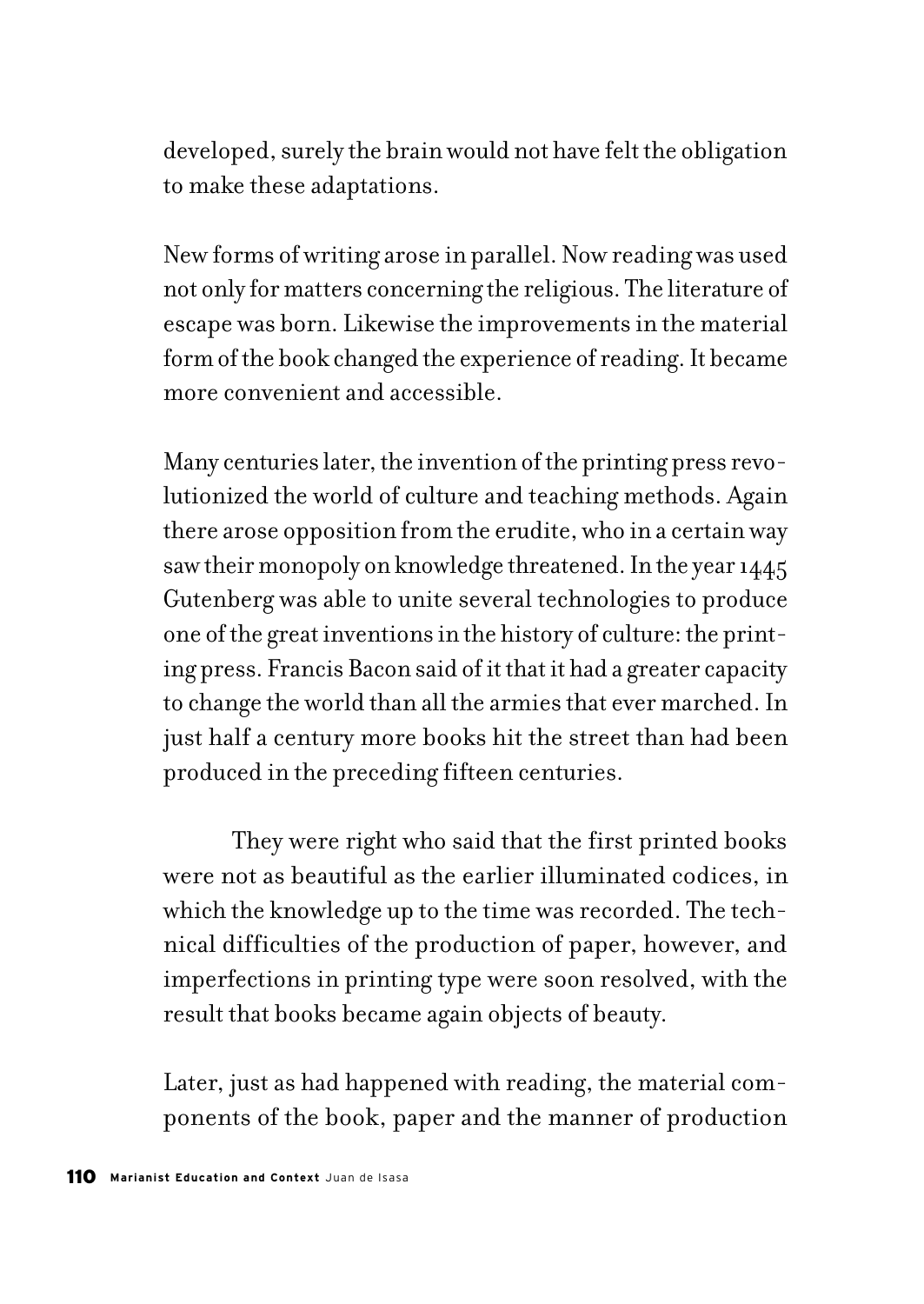and distribution, were improved. Printing of books spread throughout Europe and soon through America; the Spanish took the press across the Atlantic in 1539, installing in Mexico City the first one in the New World. By the end of the  $15<sup>th</sup>$  century there were more than 250 cities that had this new invention.

The press was the great conduit through which the Reformers spread their ideas. As usually happens, the process of printing became suspect from the beginning. Fust, who had inherited the apparatus for printing and had discovered the commercial possibilities of the phenomenon, was held at the entrance to Paris because he was carrying so many books. His volumes were considered to be the work of the devil. In England in 1660 the first book ban was imposed.

Writers know that someone reading their work will appreciate it. Readers are capable of reliving the situations that the books narrate, of traveling to the places that the protagonists visit, of feeling what they feel. Thus we enrich our own experiences. The brain of the reader acquires a special agility and certain abilities that allow the "effort to read, to decipher, to understand" to be transformed into a pleasurable act.

Centuries have passed, albeit but five, and we are once again in a moment in which the infrastructure of knowledge is changing. Following the appearance of the telephone and the radio as infrastructures of communication and transmission of information, the last half century has witnessed the invasion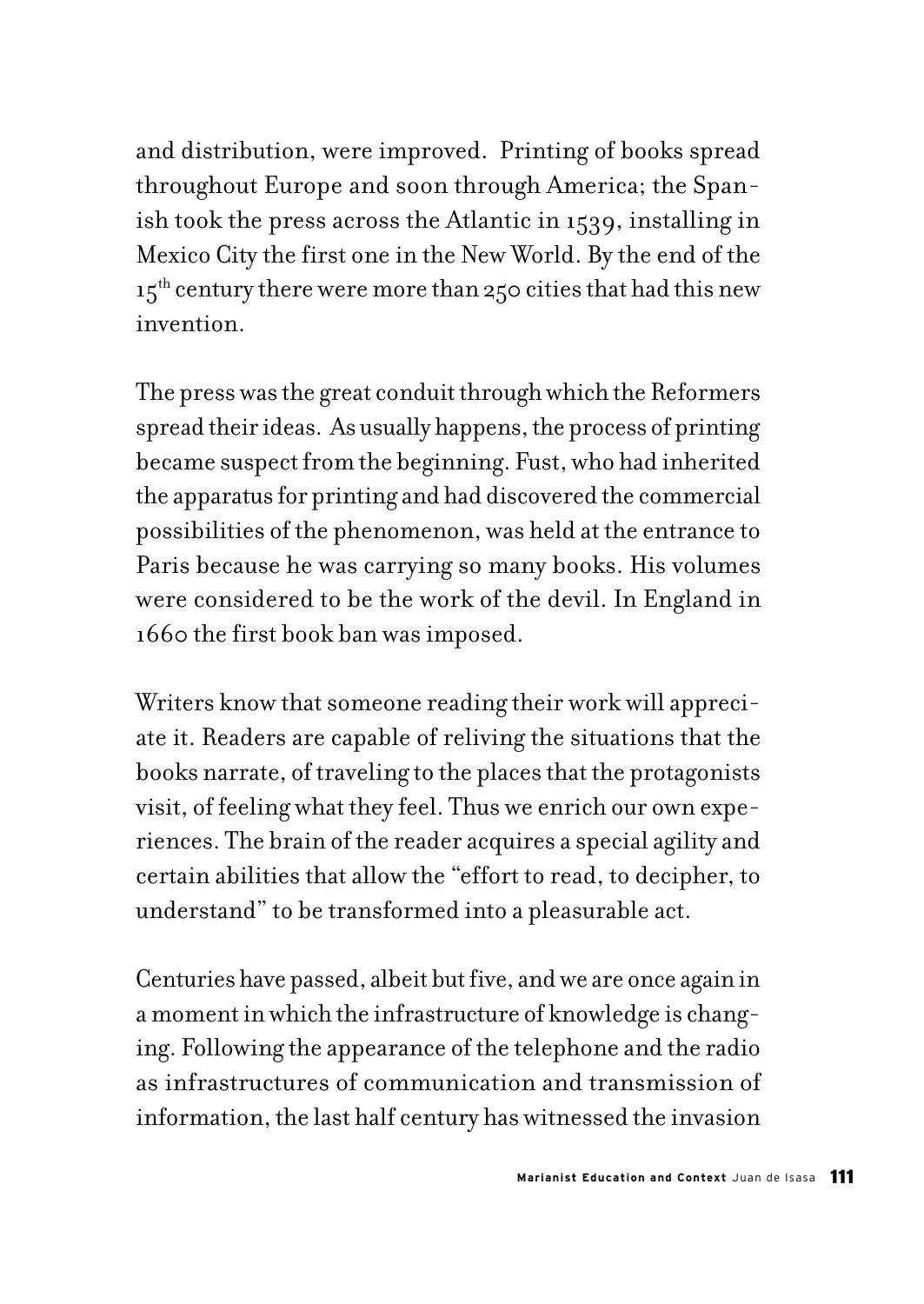of television, videos, videoconferences, etc., into our social life, as well as into education environments. It now would seem that those earlier communication innovations had held only a tenuous place in the educational field before the later appearance of the electronic communications media. Today, however, they are returning and acquiring importance through their interfacing with the resources of the Internet, making their contents easier to publish and distribute.

Among many persons, accustomed as they are to the use of one technology, resistance is logical when they are confronted with new ways of effecting the transfer of knowledge from teachers to pupils. Generally, we are satisfied with what we are doing; it seems to us that our tried and true manner of approaching problems, the way we've always done it, is the appropriate, most logical and natural way. We don't realize that many times our trusted formulas were established many years ago for very different situations than those which we must face up to today. Already in 1862, Lincoln said:

*The dogmas of the quiet past, are inadequate to the stormy present. The occasion is piled high with difficulty, and we must rise -- with the occasion. As our case is new, so we must think anew, and act anew.* (December 1, 1862 Message to Congress).

One of the great differences between today's changes and the "revolutions" of the past is that at this time everything is changing, not merely one aspect of the culture or of teach-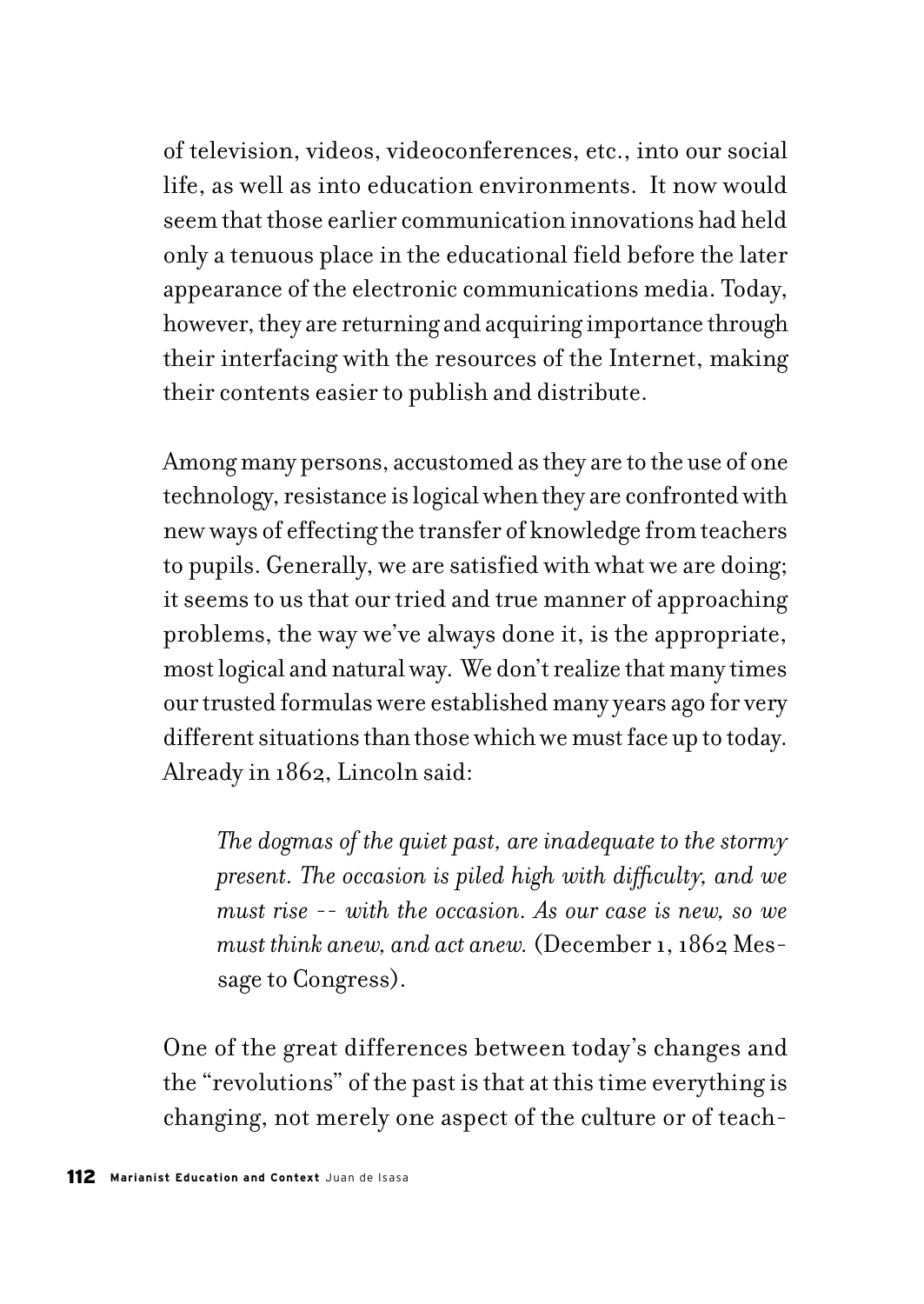ing. If there was once a "Copernican Revolution" that made everything begin to be different, the times we are now living in are not far from a similar experience. Nicholas Carr, in his book *The Shallows: What the Internet is Doing to our Brains* (*The Atlantic Monthly,* June 6, 2011), a source for many fruitful ideas, says that in order to understand what the computer means in our world, we must put it right alongside objects that are part and parcel of the way we perceive reality, like the clock and the map. We can no longer do without these latter. With the computer, something similar is beginning to happen.

Since the time of ancient Rome, chalk and slate were used; only recently have new technologies begun to displace those ancient instruments. Yet we can be sure that the change is already here. If it is true that we spent years speaking about new technologies, without really knowing well just what we wanted to say, now it is impossible to turn back. Although they may take time to reach general use, although their usage may be unevenly spread, teaching now relies on them. Moreover there are some indications beginning to come clearer that point the way in which things are moving. The personal computer and the "tablet" are today the key instruments that are going to change the teaching model, the way of transmitting knowledge; they are, most definitely, the instruments that will be inseparable from us throughout our lives.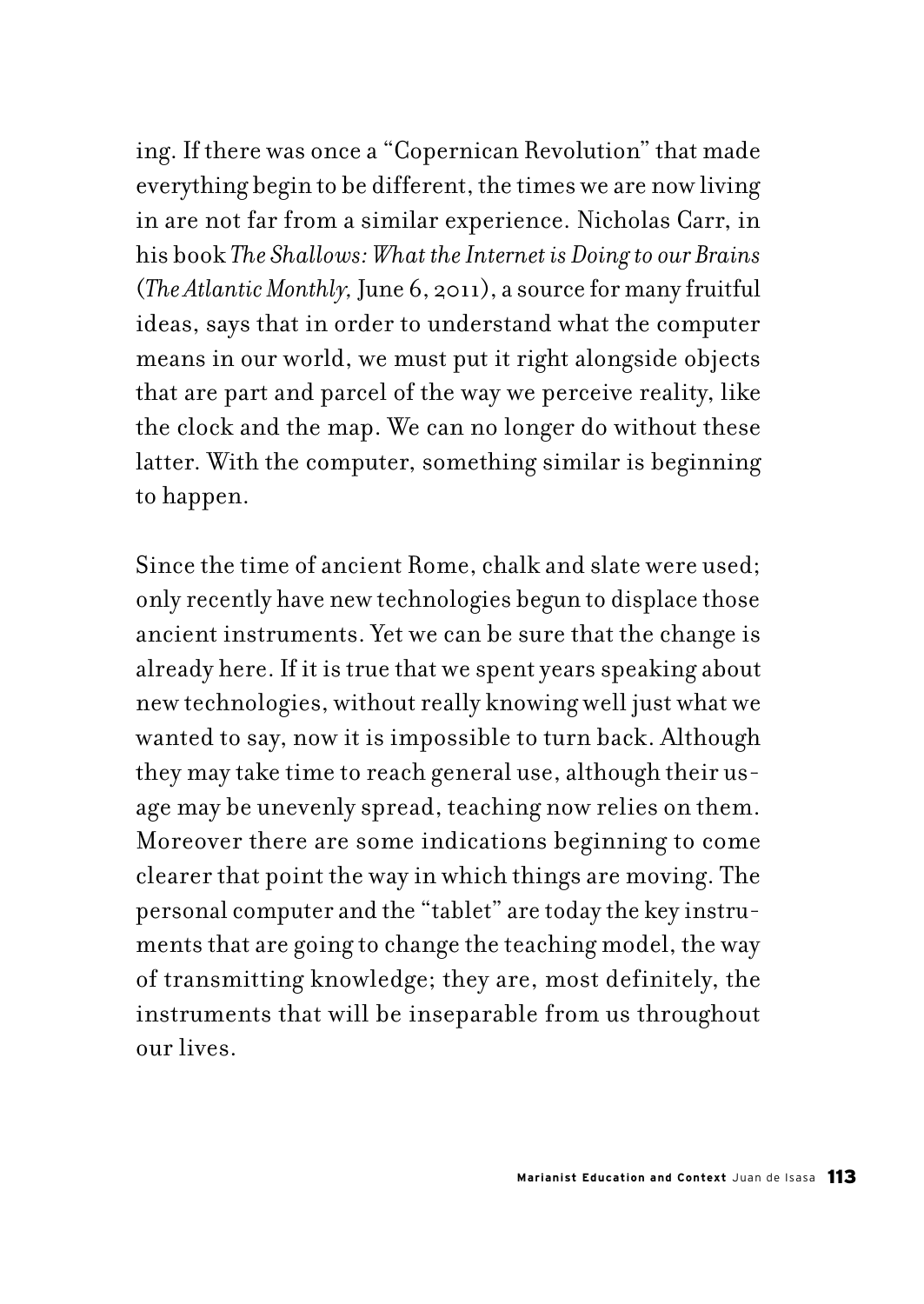# 5.4. THE FRENETIC DEVELOPMENT OF THE NEW TECHNO-LOGIES.

Today the term *Information and Communications Technology (ICT)* is used to designate the complex of technical media that come out of the computer, telecommunications, microelectronics and genetic engineering. Although not always accepted as the equivalent, it is commonly used as a synonym for "New Technologies."

Aside from the adding machines of the  $16<sup>th</sup>$  and  $17<sup>th</sup>$  centuries, the first computer dates from 1944. IBM constructed its first computer in 1953 and had to wait until 1983 for the PC to be born. At that time it was a machine that cost \$6,000.00 with a RAM memory of 512 KB and a hard disk of 20MB of memory. Today, thirty years later, a smartphone has available 2000 times as much RAM and 800 times as much solid storage.

In 1947 Bell Laboratories in the United States produced the first transistor. Not until 1971, however, did a microprocessor, containing 2300 transistors, become available for commercial use. It was actually a CPU (Central Processing Unit). In 1965 two computers had achieved a connection across thousands of miles through the telephone. The Internet was born.

The Internet is a complex of networks that use the same protocol and that permits different physical networks to function as a single network. It all began in 1969 with ARPANET, which connected three universities in California and one in Utah. And in 1990 was born the protocol "www" that made possible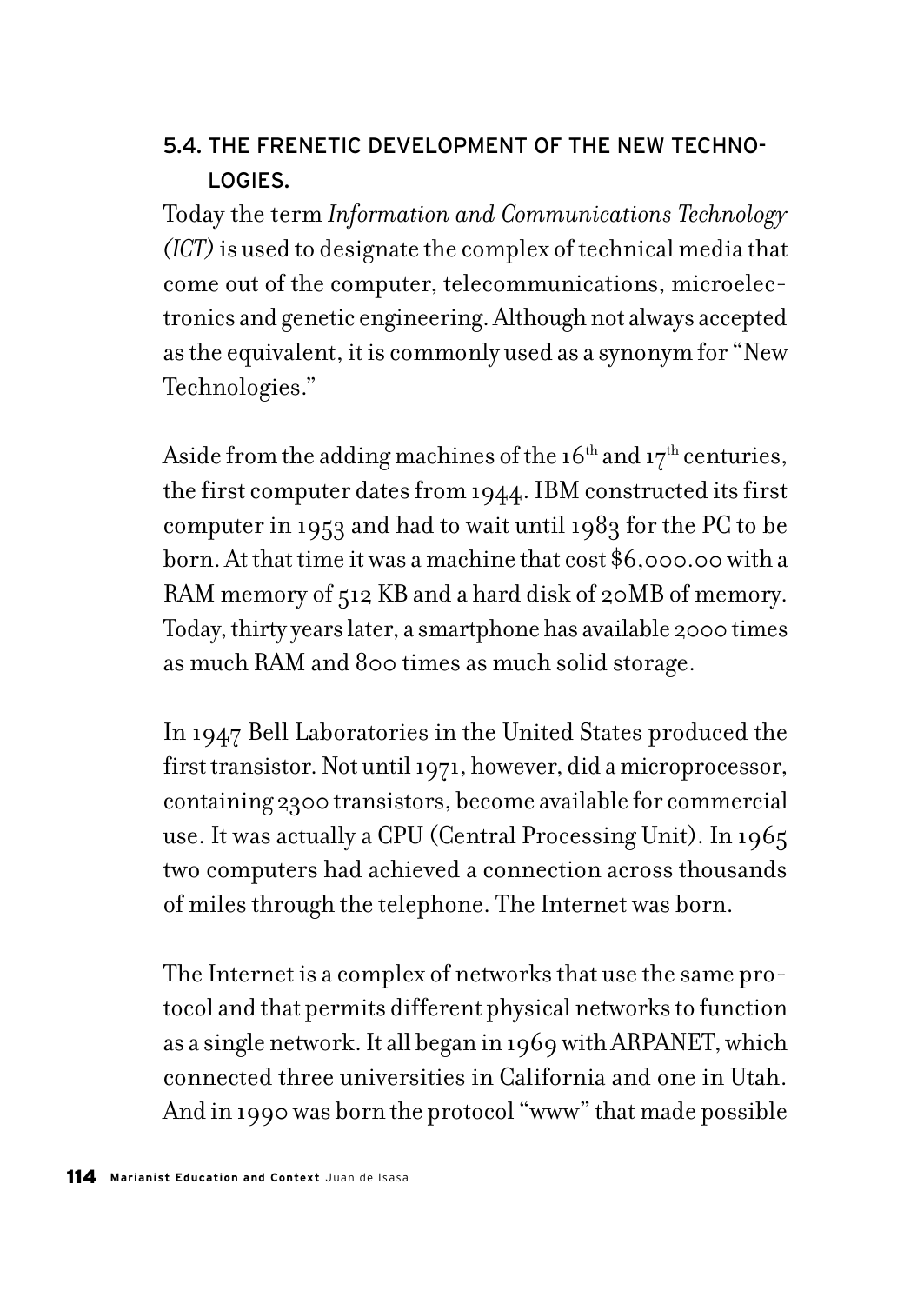the querying of hypertext files and the use of the Internet as a means of transmission. This is not the only protocol which we use to access the Internet. Others are e-mail, file transmission, conversations on line, etc. With the growth of available data appeared search engines that, using different criteria, help to find what is sought with ever greater rapidity.

When the first Internet connections began, the available technology (band width) did not allow more than the sending and working with texts. Soon music and pictures traveled the Net with total ease. Texts, music and pictures are treated in the same way; as a consequence, they become mixed and end up perhaps losing their own particularities. The computer is a library, a museum and a concert hall all at the same time.

With the beginning of this century came the awareness that the Internet was evolving into a peer-to-peer model of information exchange. It was moving from being a tool for inquiry, a great World Library, to being a truly humanistic environment where people live their lives in the exchange of information without barriers.

The first Internet was baptized as Web 1.0 and, of course, the second received the name of Web 2.0. The terms were invented by Tim O'Reilly in 2004. On Web 1.0 the contents were essentially static, being seated in servers that were administered by Webmasters, persons with technical know-how. Nevertheless, Web 2.0 is not merely a way of presenting information or a new technology; it is an attitude, it represents the transi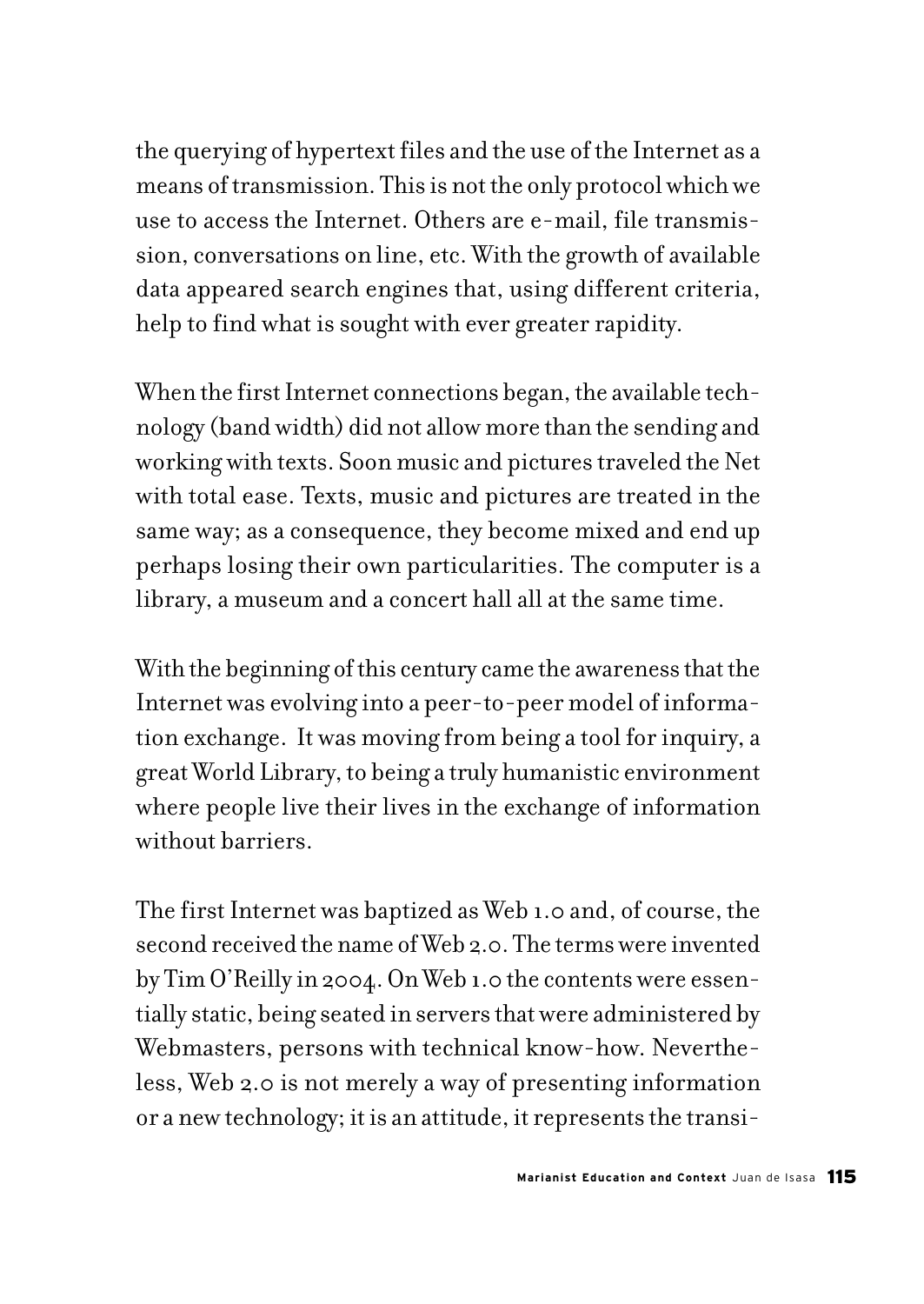tion towards a virtual world centered on persons and not just on information in itself. On Web 2.0 persons go from being mere consumers of information to being producers, content builders, creators of culture. It has been possible to put this philosophy into practice thanks to the advances in hardware and software of the last decade: open API's, evolved programming languages, new communications protocols, ever better and cheaper portable computers, tablets, mobile phones, WiFi networks, 3G and 4G, cloud storage, etc.

The Web 2.0 concept tries to define this new reality in which persons no longer use the Net as a tool for inquiry but as a habitat where their relationships are developed, somewhat as if it were a virtual extension of one's physical self.

Today the computer is an instrument familiar everywhere. There is, however, one aspect that is even more surprising than the universal extension that it has acquired, namely, that, for the first time in history, all the inhabitants of the world speak one same language. In whatever corner of the globe, in front of a computer one knows how to communicate with it and, through it, with a person perhaps thousands of miles away. In 2006 the Internet had a little less than one billion users, and it was anticipated that by 2015 there would be two billion. This has been a frenetic and rapidly unfolding history which, according to many experts, has only just begun. We have yet to see the most amazing progress, and what we are saying here now will probably have to be updated and revised in scope within a few years.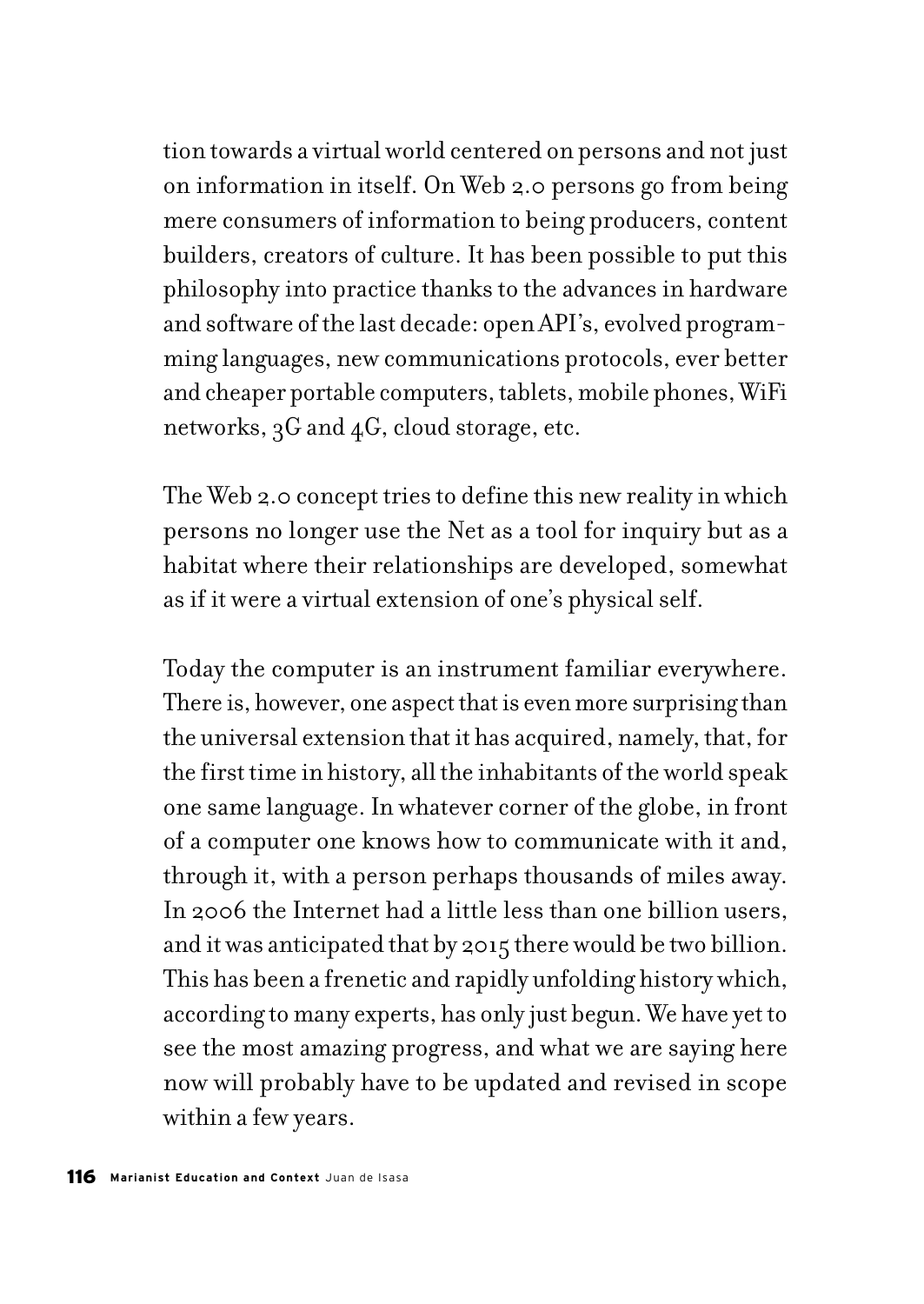Technological development allows the price of computers to come down continuously, so that they become more and more accessible. Many governments and institutions give them or make them so available that anyone can have his own computer, without the need to reckon the wealth of possibilities for the use of public computers. Surely we would have never imagined that access to the Web through free WiFi would become common at newsstands or on city public service buses, as we can see today in many cities. Increasingly, access to information, and hence to learning is more widespread and reaches virtually all sectors of society.

When we turn on the computer, we enter, whether consciously or not, into a new world, without borders, within reach of anyone, open, exciting…. It has so much potential for change that something so integrated in society and in our customs as correspondence has changed totally. No one writes letters anymore. One sends "e-mails." And make no mistake, it is not just the medium that has changed. What has changed is the literary genre, including the spelling.

In reality, this revolution has been on the way for some time now. In 1964 Marshall McLuhan insisted that "the medium is the message" and that the death certificate for the linear mind had already been issued.

*The effects of technology do not occur at the level of opinions or concepts; rather, they alter the patterns of perception, continuously and without resistance.* (Translated from Spanish).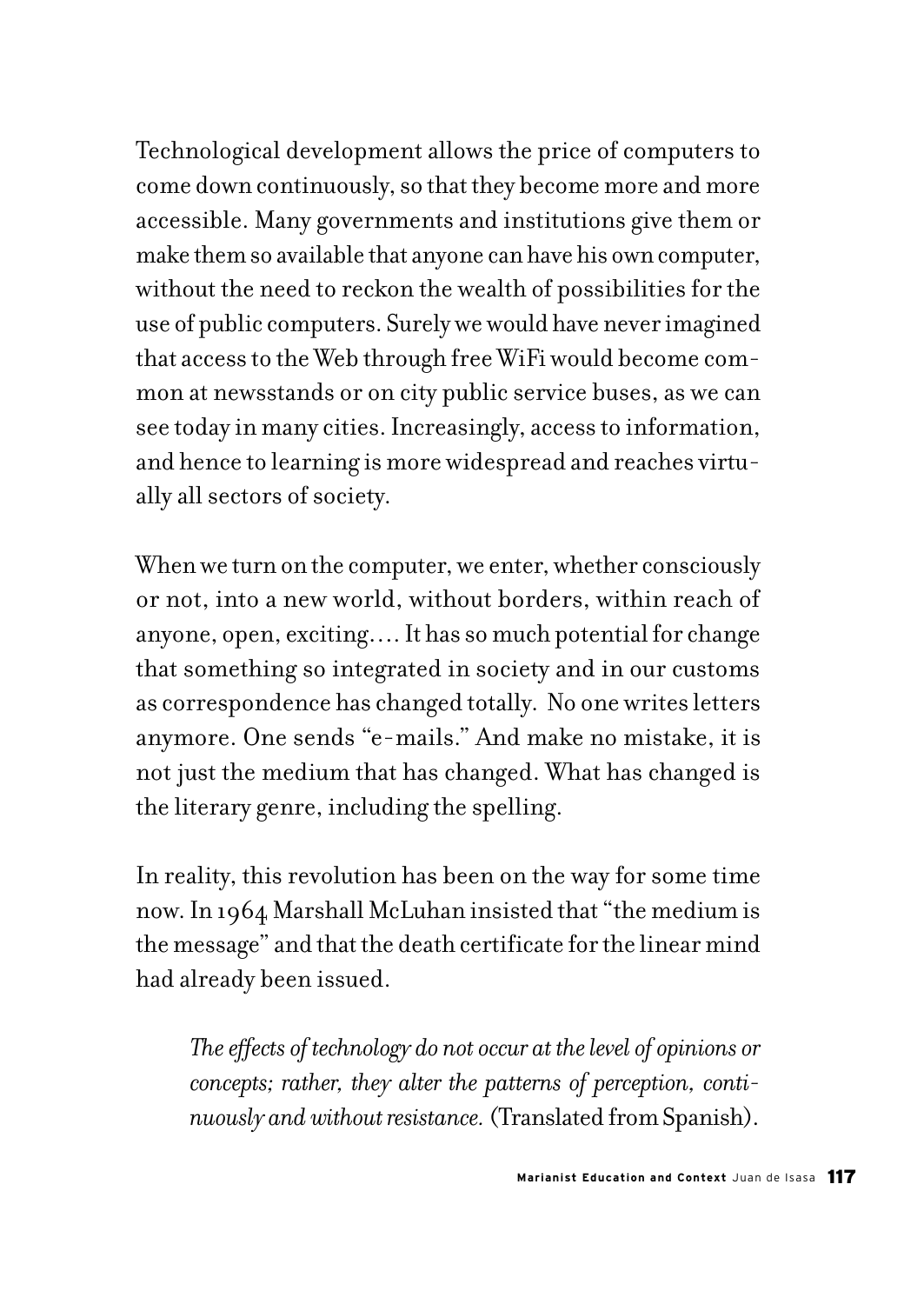For many years educators have spoken about the new technologies while still using chalk and slate, which for centuries were, and to some degree continue being, the best allies of the teacher. Yet after so many years of talking about "letting the wolf come," it has arrived and intruded with all its force. It might be added that, in spite of so many years of warnings, it has taken the world of education by surprise.

In analyzing the situation, at times we try to defend ourselves by saying that what has changed is only the framework. That is false. McLuhan himself adds:

*Our common response to all the media, especially the idea that what counts is how they are used, is the dormant stance of the technological idiot. The content of a medium is merely the piece of meat carried by the robber to distract the watchdog of the mind.* (Translated from Spanish).

"What unites is the final cause," said the Stagyrite. When dealing with the binomial of education and ICT, there can be no doubt that the final cause is not the technology, but education, towards the improvement of which all efforts, both pedagogical and technological, should be directed. A quote attributed to Nicholas Negroponte says it with a metaphor: "When you point with a finger, the dog looks at the fingertip, while the man looks at where the finger is pointing" (quoted in Ibañez, Augusto. *El papel de las TIC en la educación*. FSM. [*The Role of the ICT in Education.*] The author follows up by asking where we educators are looking. It seems, without a doubt, that on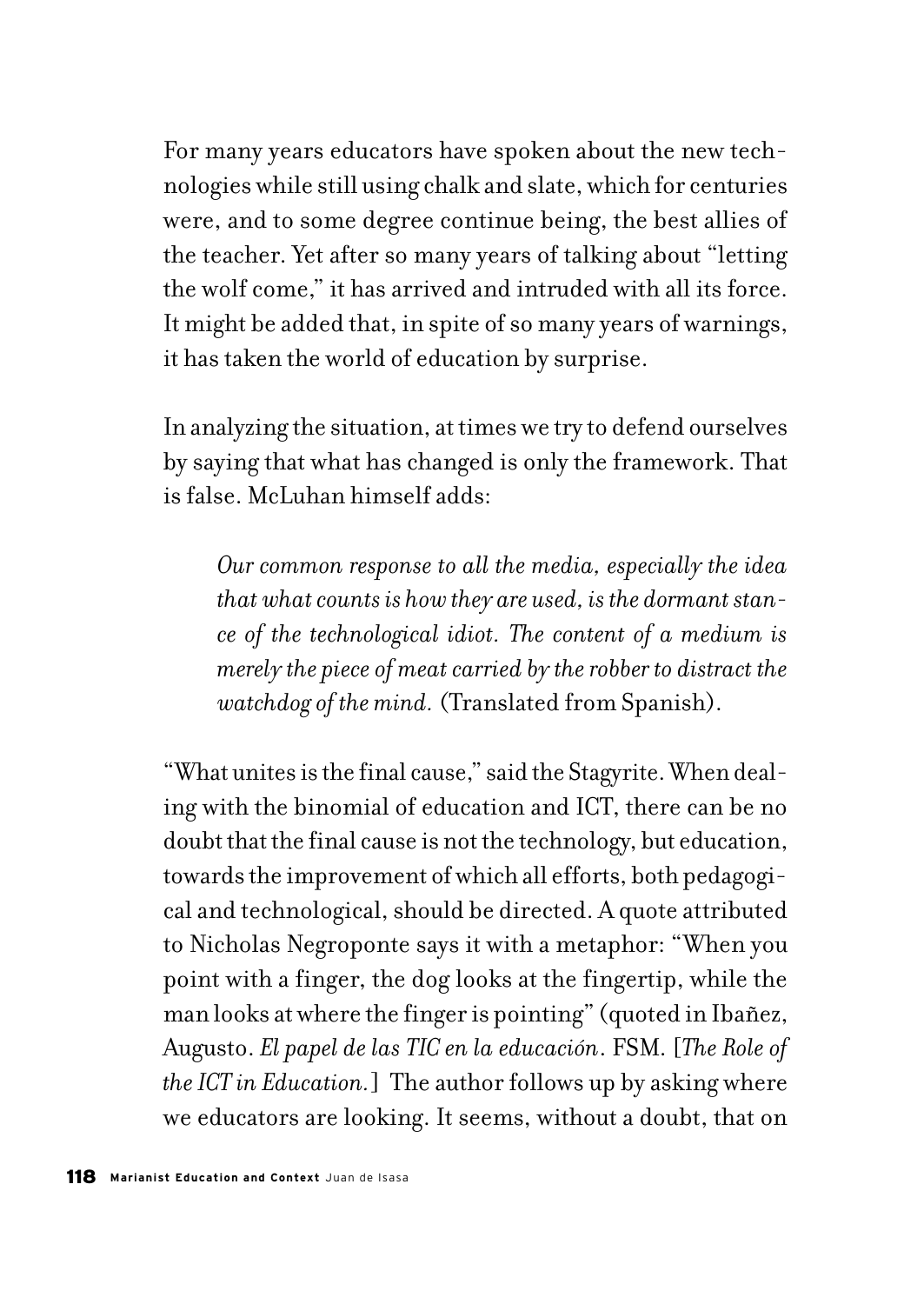many occasions we look more at the finger than at the place towards which it is pointing.

According to the most recent statistics, over a short period of time, the amount of time we spend connected to the Web has doubled. It seems this is not because the hours devoted to watching TV have diminished. Surely, it is the hours dedicated to reading that have declined, with one clear consequence, before all else: our way of accessing knowledge has changed from the book (text) to the image.

That shift will have an immediate consequence. The attention demanded by a text is greater than that demanded by a picture. Our attention, therefore, "relaxes." Since the information that we received through the Net is fragmented, so also is our perception of things fragmented. We are moving from a printed culture to a multimedia culture and therefore are changing the stimuli that our brain receives. Neurologists say that by changing the stimuli, the brain reconfigures itself into a different form. Different experiences provoke different ways of thinking.

The computer, with all that goes with it, is in the classroom, and will not go away. Publishers all over the world, and especially the publishers of textbooks, are working to meet their new role in the education of the future. They have to know what to do and how to do it. There is not much time for thinking about it.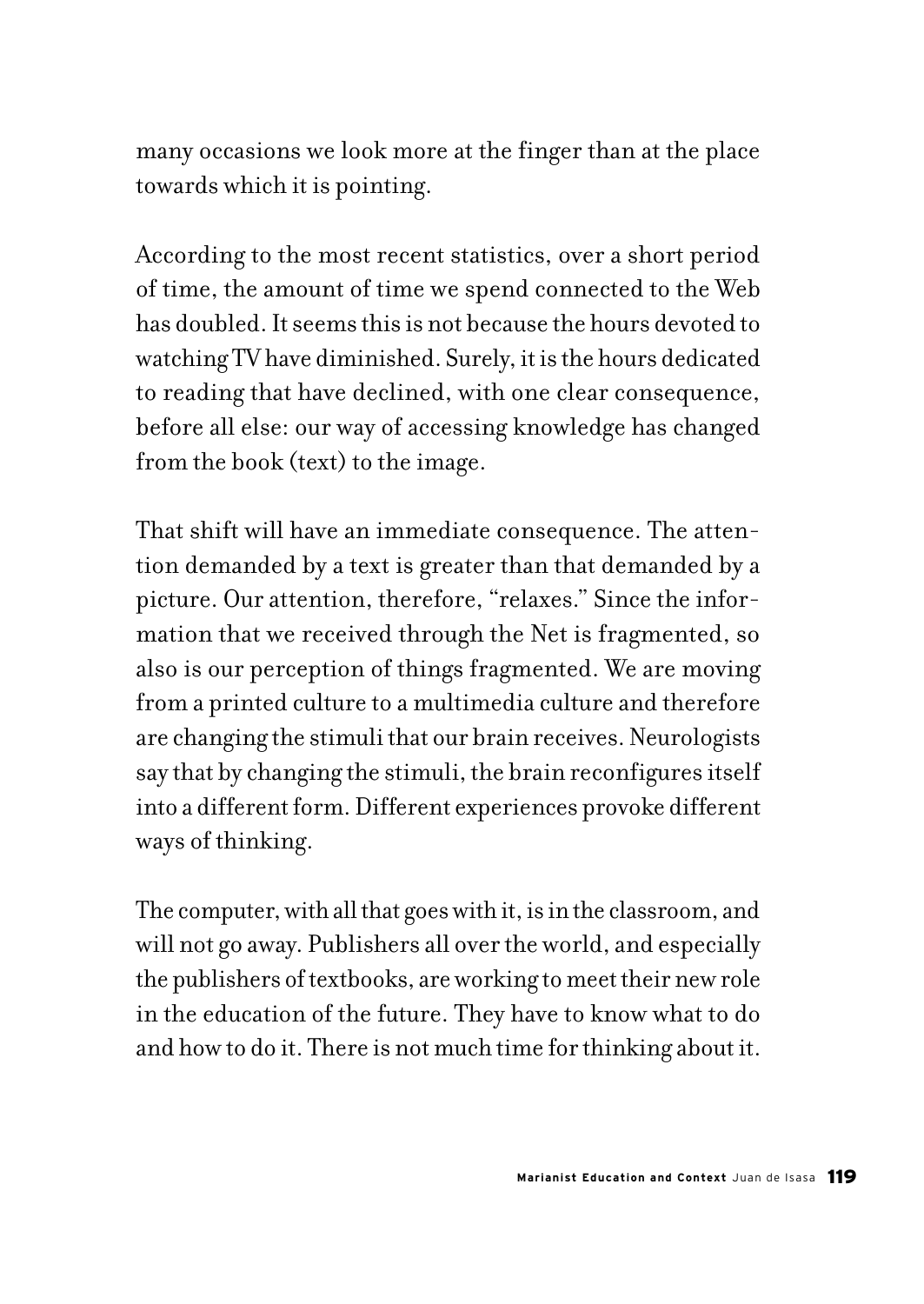### 5.5. THE NEW TECHNOLOGIES IN THE CLASSROOM.

To discuss the role of ICT in education is to turn our attention to how its application affects the acquisition of the knowledge and competencies that prepares our students for fitting into the context in which we live; a new context, which we might call the "information and knowledge society." In fact, those two elements characterize our society: the enormous capacity for the rapid and efficient distribution of information, and the potential for transforming it into knowledge. We can't separate the impact of ICT in the area of education from that which it has in society overall.

Although it might appear as an oversimplification, when we speak of new technologies in education, we are speaking above all of the introduction of the computer as an educational tool. Jut a few years ago the presence and importance this tool now has in the classroom was unthinkable. The computer, in its many different forms, allows for the use of various programs, access to the Internet, the possibility of having easily available a huge amount of information, as well as the interaction of the student with the machine and a facility for the teacher to explain his content matter. In that context one can speak of "new literacies" in describing the learning of new ways of creating and communicating content through texts and other formats, like the image, audio, video.

No direct and automatic relationship can be established between the use of ICT in teaching and an improvement in the students' academic progress. To think that ICT just by them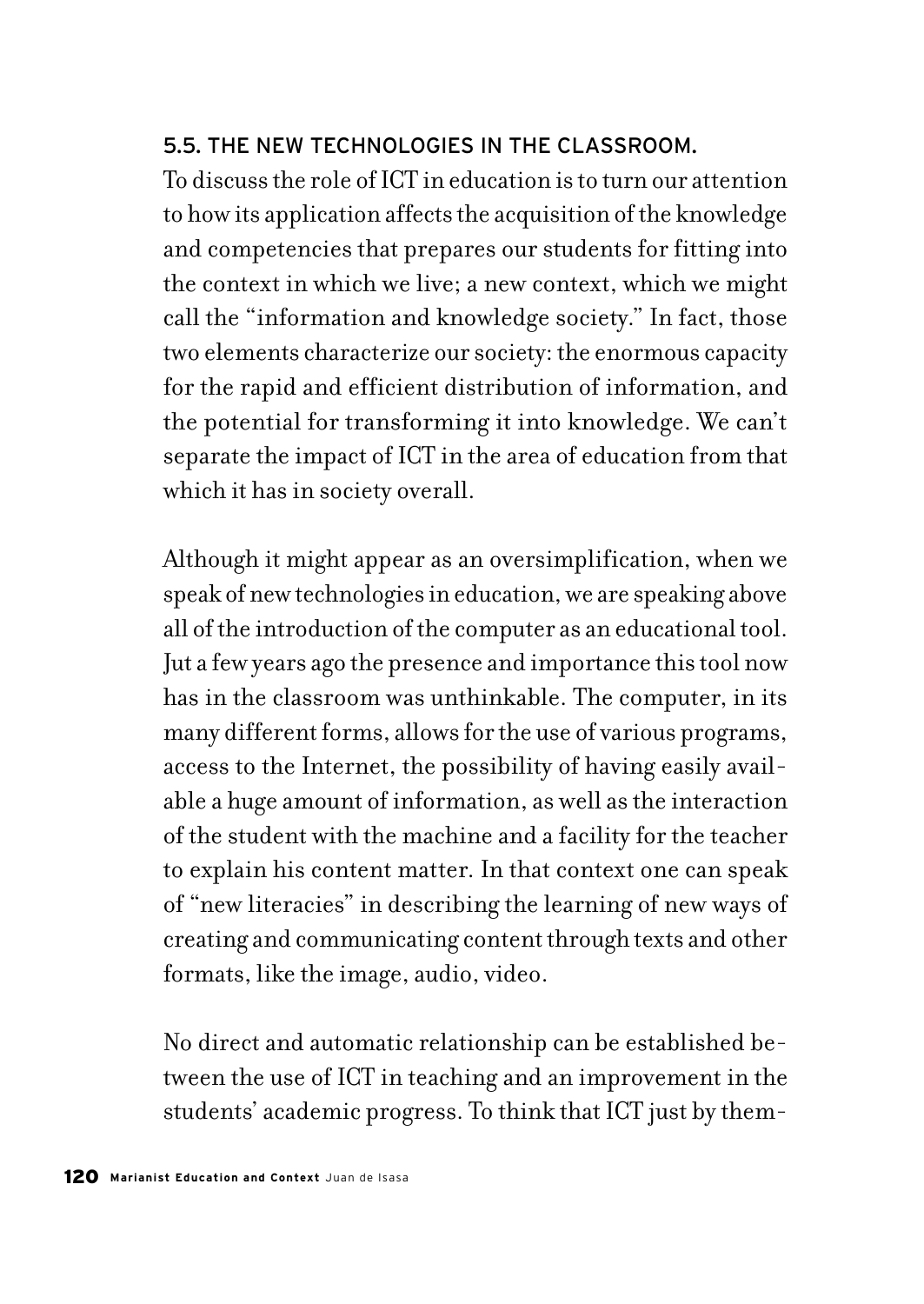selves are going to improve education is naive. We have to avoid a facile illusion that we are going to solve all the problems of education with these new technologies. On the other hand it is evident that the new technologies do offer many possibilities from which education can benefit. The characteristics that make them potentially valuable for learning might be summed up as follows:

- *They facilitate access, storage and management of great quantities of information, interrelated and updated.*
- *They encourage effective processes of communication and personal relations, without depending upon space-time limitations.*
- *They permit interaction between the participants in the learning process and between them and the teaching materials.*
- *They offer the possibility of developing content and activities of a collaborative and participative nature wherein groupwork attitudes can be fostered.*
- *They can constitute a motivating element in themselves, for involving us with the students' lives; the use in the practice of teaching of the digital media which are now a constant in the lives of the students, as for example the social networks, can be something attractive and interesting for the students.*
- *They offer us free virtual resources which can be used as complements to printed or more traditional materials. Indeed they can constitute by themselves efficient teaching materials.*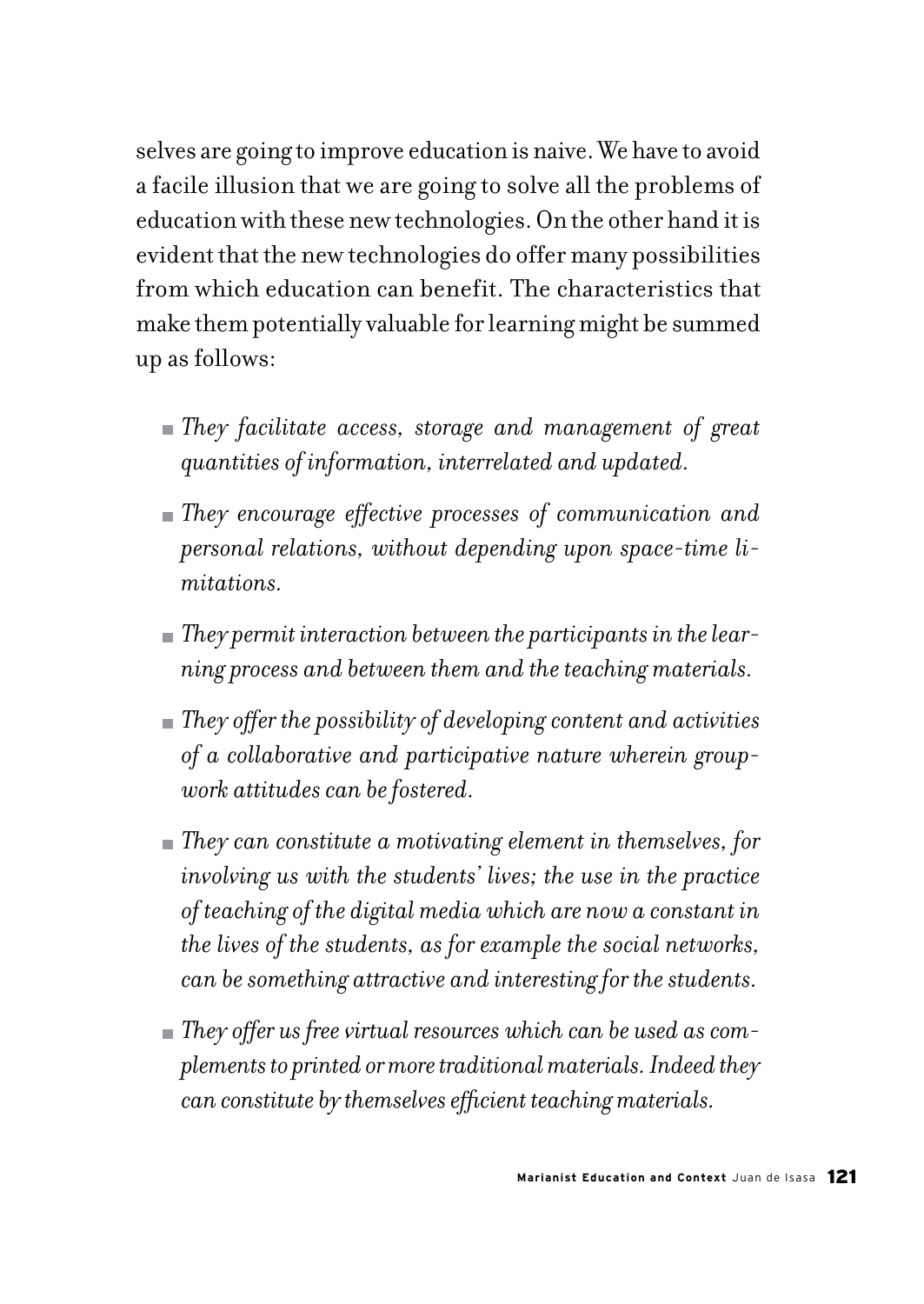- *They let us use animations and simulations of real conditions, because the images and the sounds, now digitalized, are most qualitative.*
- *They facilitate reorganization and render more flexible the practice of teaching and the learning process. They offer resources that facilitate the modification of the formative process as new educational needs become known.*

(Sonia Mª Santoveña, en *Educación para el siglo XXI*, 210. Desclée 2011).

We have already pointed out how the appearance of Web 2.0 has involved a paradigm change which, naturally, also has its repercussions in the field of education. This impact will doubtlessly be greater in the media in which initiatives are being developed to allow its services to be used as teaching tools. The teacher and the most classical resources now cease to be the sole fount of information. New virtual areas are opening up that allow the students to interact in a dynamic way and can be converted into facilitators of learning: blogs, social networks, tablets and smartphones, virtual campuses, e-learning platforms and collaborative work.

ICT can certainly operate as mediators in the relationships among students, teachers and content, and as shapers of new learning spaces.

The didactic use of the new technologies constitutes, as we can see, a field that is still open to exploration. But it can't be said that its integration into the field of teaching is a static educational fact. To the degree to which we use them, we shall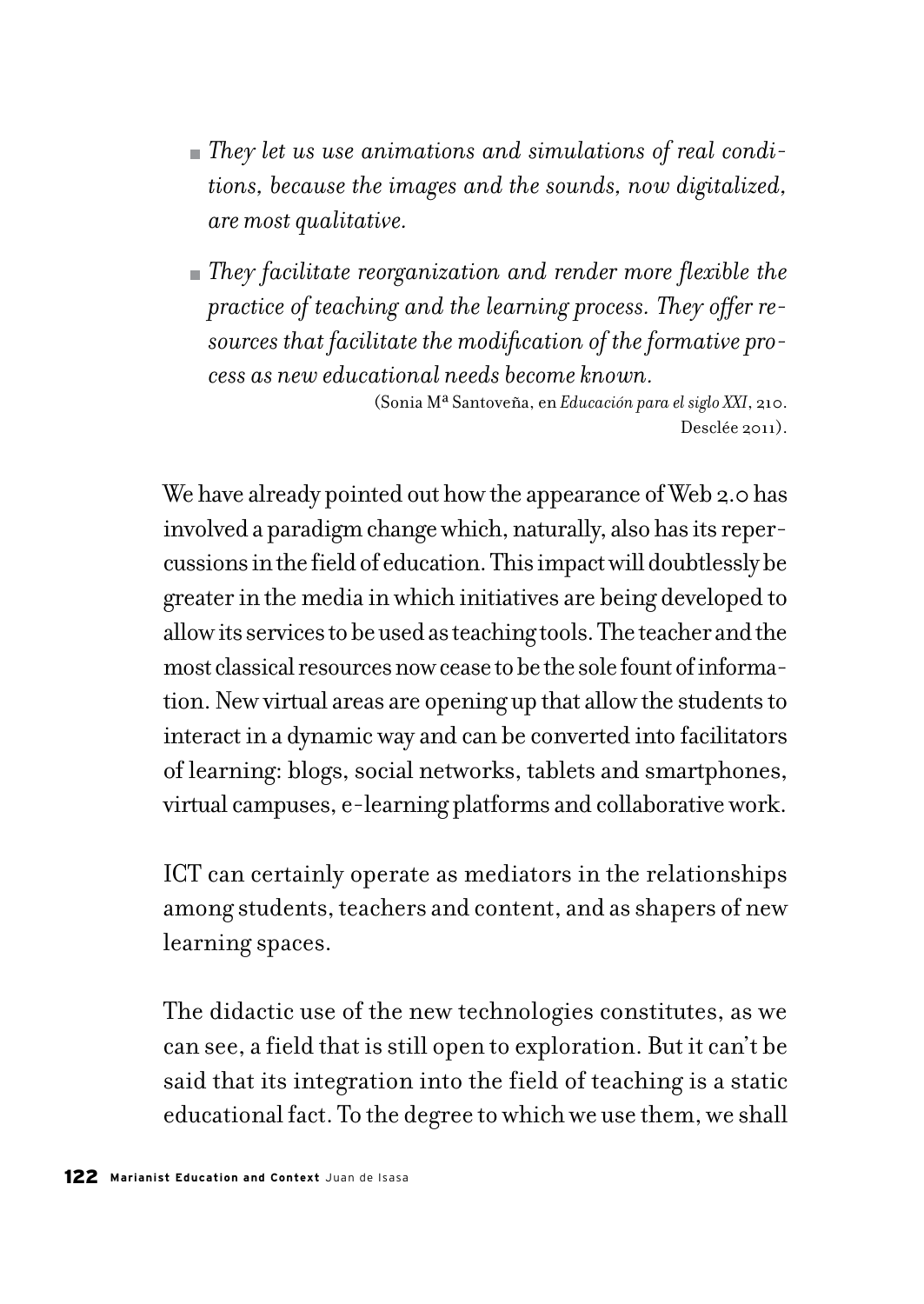be capable of "parallel processing information, accessing information from different perspectives, the learning oriented towards problem-solving or associated with immediate reward systems" (A. Ibañez, *op.cit.*).

There are, moreover, several proposals that try to provide for their practical use a theoretical basis following different pedagogical models. Some are based in the *New School*, highlighting the centrality of the student in strategies in networked learning. Others, for example, prefer an appeal to integrative models based in *constructivist* principles, which emphasize the responsibility and the active role of the student, the construction processes being shared by the teacher (tutor) and the student himself, research and collaborative projects, and continuous and formative evaluation.

*Ultimately, the theoretical and practical framework proposed for grounding the integration of advanced technologies in the teaching/learning process must constitute a firm basis that guarantees the psycho-pedagogical quality of the resources. The importance of previously acquired knowledge or the relevance of active behavior in the teaching/learning process, the orienting and facilitating activity of the teacher, the didactic organization, the virtual work space, the materials, the theoretical and practical activities and the communication process all together constitute a complex of elements that, integrated, will aim at facilitating reflective practice and learning by doing; i.e., learning to learn.* 

(Sonia M. Santoveña, *op. cit.*, p. 230)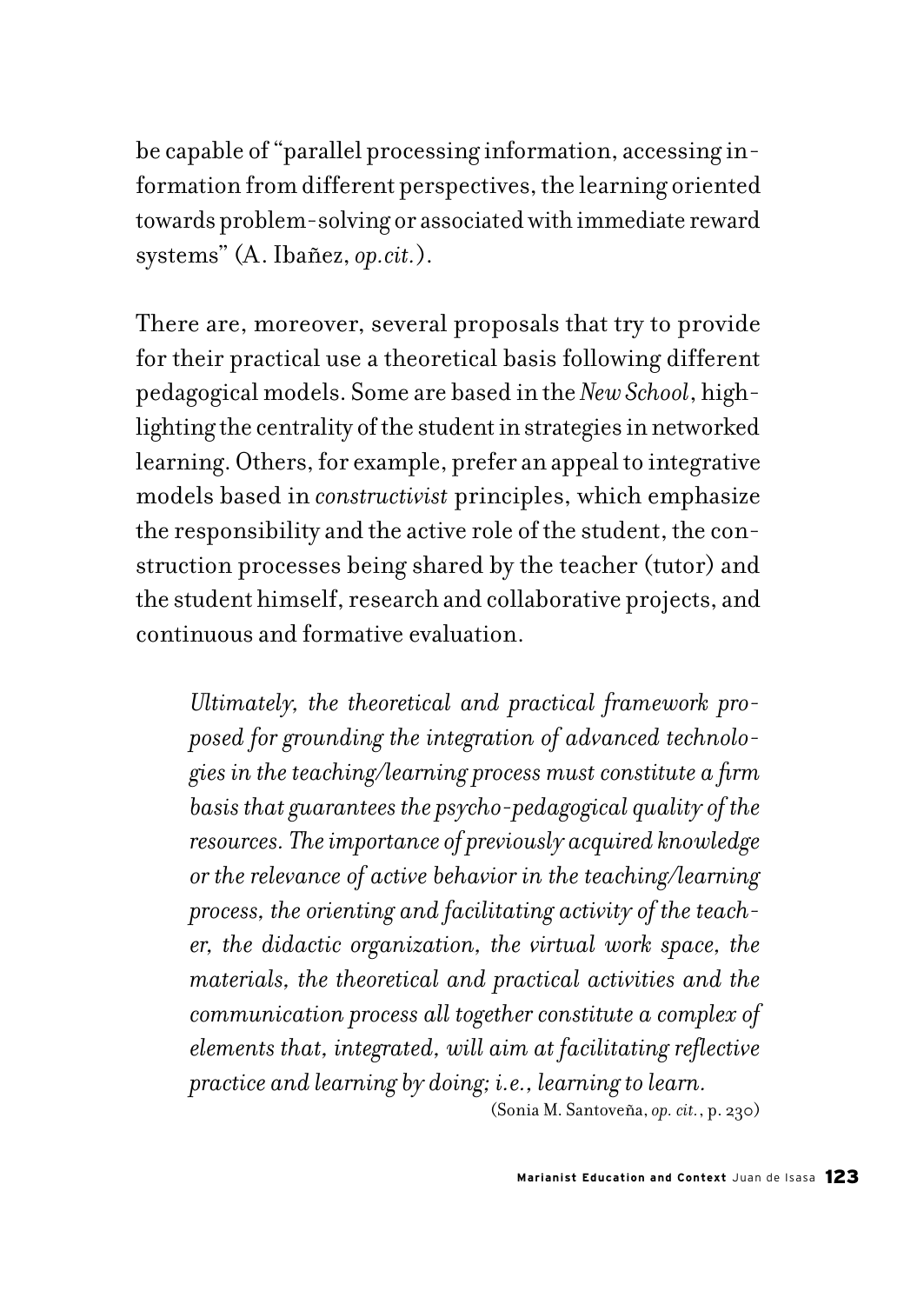One of the difficulties that must be overcome for technological innovation to be useful is purely material, but no less important for that fact. In many situations the classroom must be transformed in order to integrate computers into teaching. It is evident, on the other hand that, in many places where educational reforms were carried out, political interests took precedence over pedagogical considerations. To have computers in the classroom is a sign of progress and modernity, and educational administrations fall into the temptation of introducing them into classes even in the absence of any plan for using them, or of teachers prepared to put them at the service of the students. It seems too obvious to state, but it is of prime importance is to know how to improve the teaching/learning processes with these media in everyday use.

*Institutions do what any organization is accustomed to do when it incorporates a new function: They fit it into the existing model in order to keep on doing what they have already been doing, but that is not enough to generate a real transformation.*

(A. Ibañez. *Op.cit.*)

In today's society one must be prepared to confront whatever comes, and even if we were able to foresee it, we must prepare for the kind of society that is coming. Today the problem is not in the accumulation of knowledge, but in having criteria for seeking it, choosing and ordering it. And these competencies "presuppose a combination of practical abilities, knowledge, motivation, ethical values, attitudes, emotions and other social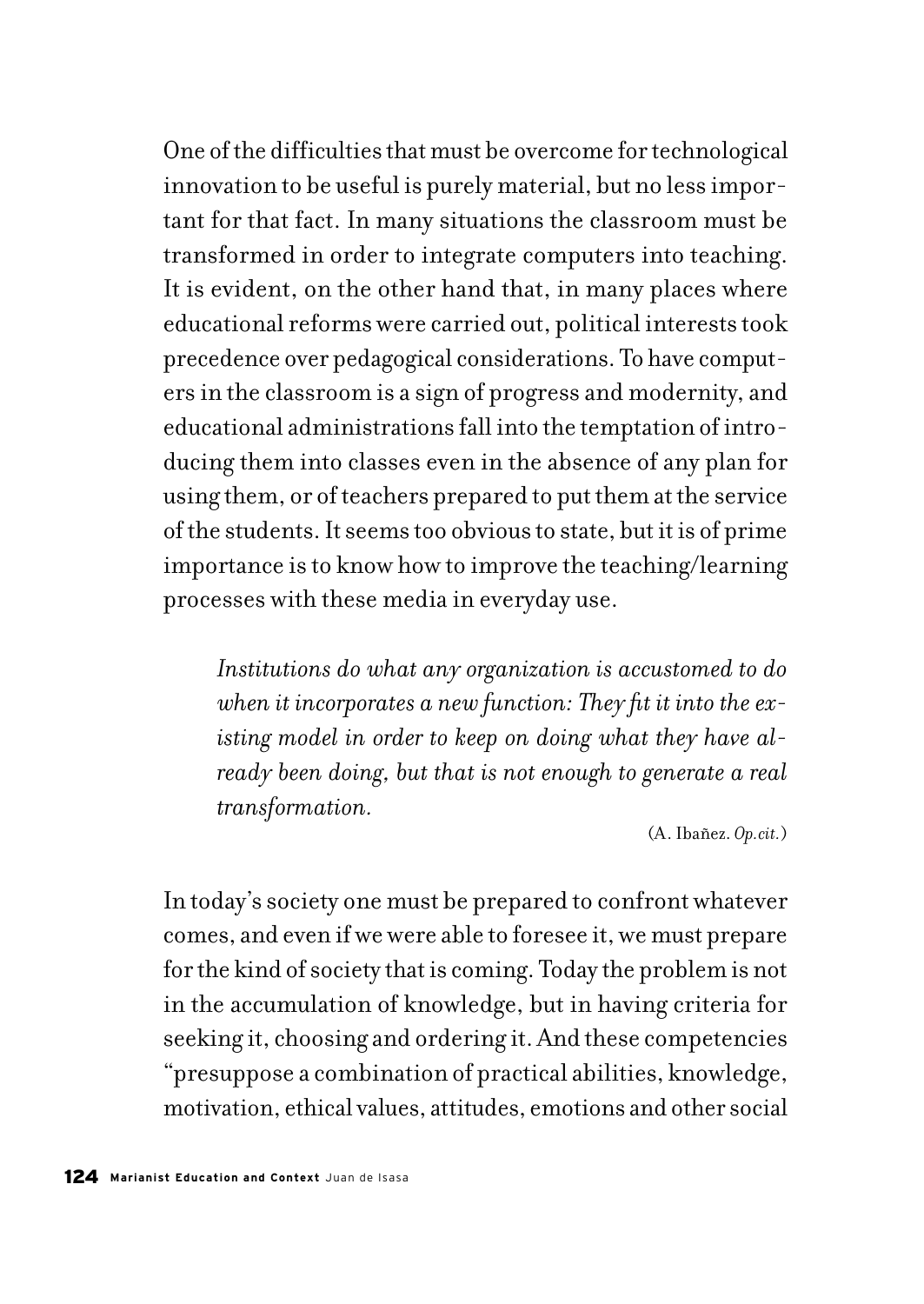components and behavior that work together for effective action" (DeSeCo Project of the OECD).

We can consider, especially, the advantages in using ICT in teaching when we want it to be more personalized. In most countries there are serious problems about the outcomes of education. Even those that can lead us to feel satisfied have room for improvement. Typically, academic failure, which in some places has a very high rate, is a clear indicator that the system has to be improved, so that the least possible number of children see themselves sidelined by it and frustrated in their expectations of life.

Generally speaking, when someone makes a mistake he corrects it and returns to the right path. No one should deviate from this, because there is no other way. There is only one way. Certainly the system has produced great successes, but also great failures, because it doesn't take into account the enormous richness and variety of human capabilities. There are classical cases: Einstein was a poor student, because he was bored in class. He was not interested in what was going on there. Only when he found a quiet job that did not demand a great deal of mental energy but also could allow him the time needed, did his genius blossom to produce a revolution in thought and physics.

Many people spend their lives never knowing for sure just what capabilities they have. Even worse, they are convinced that they lack ability, because they were incapable of shining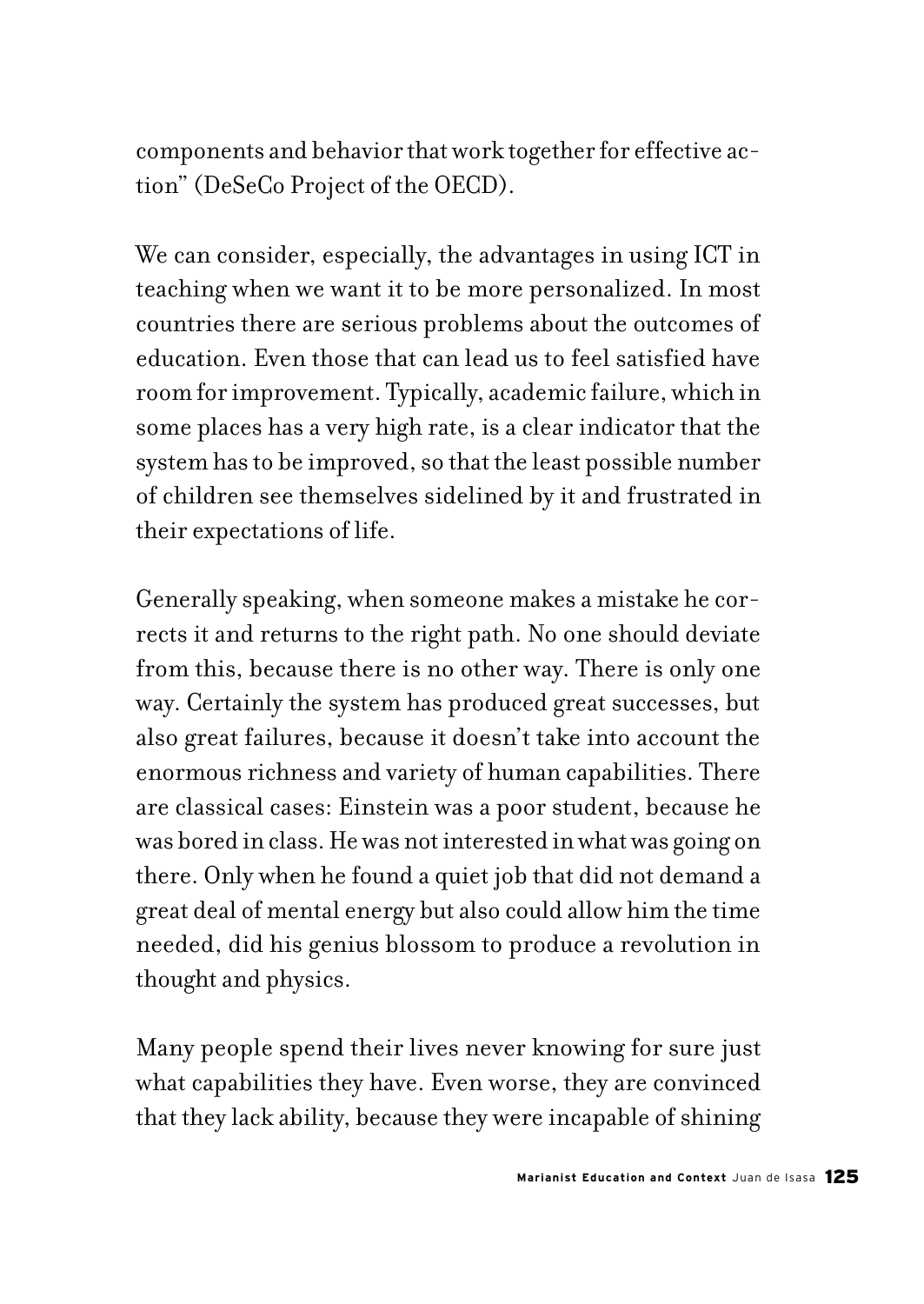in the standard tests to which they had been subjected. So sometimes a rigid educational system alienates the person from his own talents; thus a great human richness is wasted since lost talents are always irrecoverable.

The new technologies allow education to be made more personalized and adapted to each child, trying to cover the specific needs of each one, a goal that remains difficult to achieve in the classic schoolroom. "Coffee for all" [a Spanish expression referring to the post-Franco political autonomy granted to 17 communities and 2 enclaves] doesn't work in school. Up until now that personalization was fundamentally an attempt to reduce the number of students in the classroom so as to allow the teacher to give closer attention and devote herself more specifically to the person of each student. Now the tools we use in the classroom will make it easier for each student to follow a different rhythm, his own, without being compelled to be in step with all the others.

It is still too early to have reliable results from the application of ICT in teaching. Nevertheless it appears that one of the most notable differences is not that the children learn better with a computer than with a classic book, but that the habitually slow learners improve their levels when they use the new technologies. The ICT allows the teacher to more easily individualize the pedagogical process and to follow concrete programs for concrete needs.

On the other hand, in the schools in quite a few countries there is now a new phenomenon: in their classrooms those schools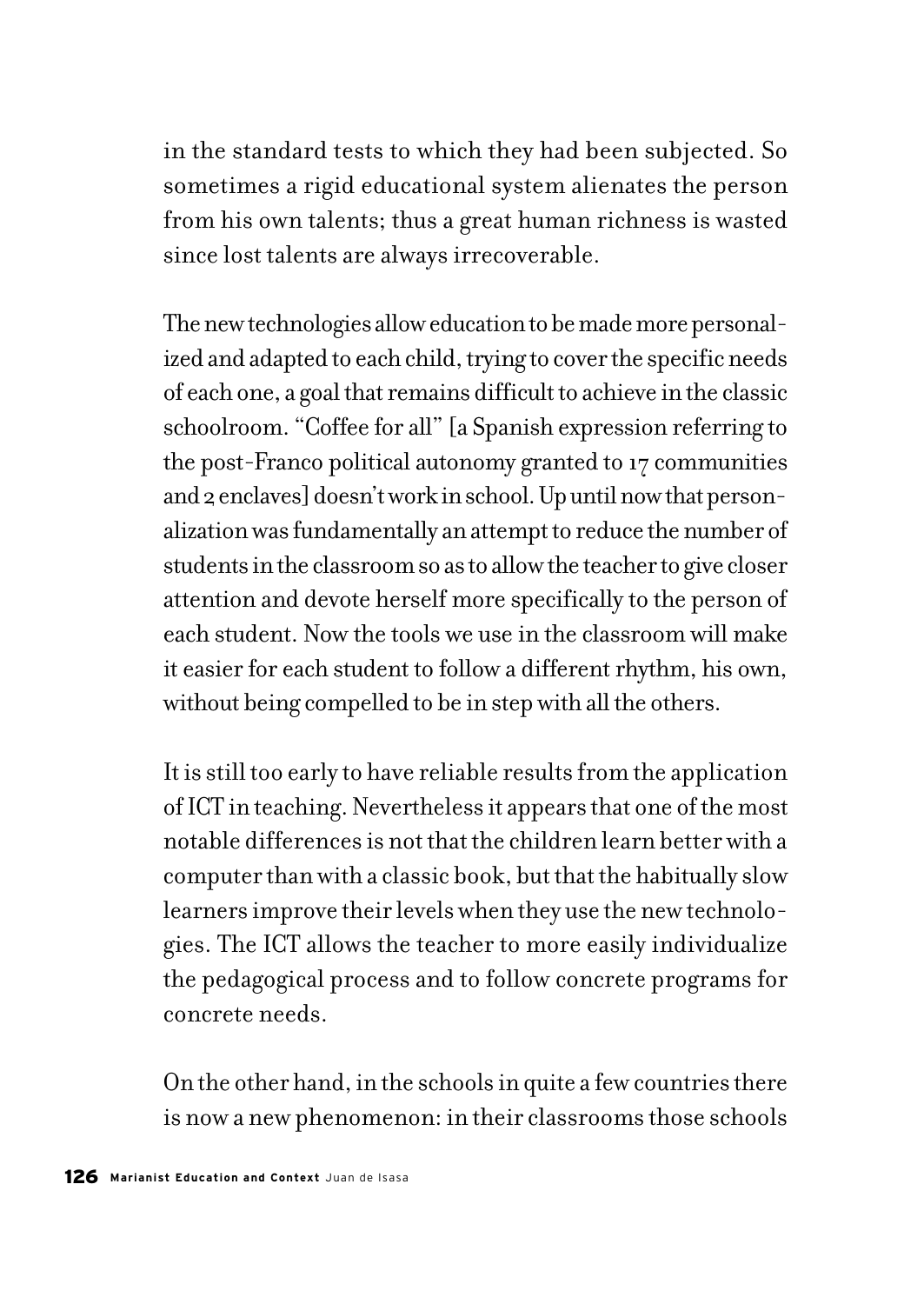have students from an enormous variety of backgrounds. Many are having difficulty with a new language to be learned and find themselves submerged in a strange new culture which they find hard to accept and understand. For this "little UN" that some schools have become today, the new technologies can be a lifesaver.

The school can then become a more creative place, in which different abilities can be developed. Human growth is not linear, nor does it follow the same rhythm in all. It is an organic process in which many times the outcome is unforeseeable. What the school has to do, and what the teacher need pay attention to, is to give to all students the possibilities and the resources that make possible their own growth. When we do what we like to do, that for which we are most gifted, we are not only happier but also more useful for the rest of humanity. Just as natural resources become ever more scarce and must be used with moderation and care, so also human talents cannot be squandered, because we need all that richness in order to survive. It must be remembered, however, that those resources often lay hidden and that it takes effort to make them flourish. Instead what we sometimes do is abandon the search for them, leave them hidden and miss out on possibilities for the person and for his environment.

Marianist education has always tried to take into account individual differences; each student, each person, is a world apart with his own proper richness ("…it suffices for every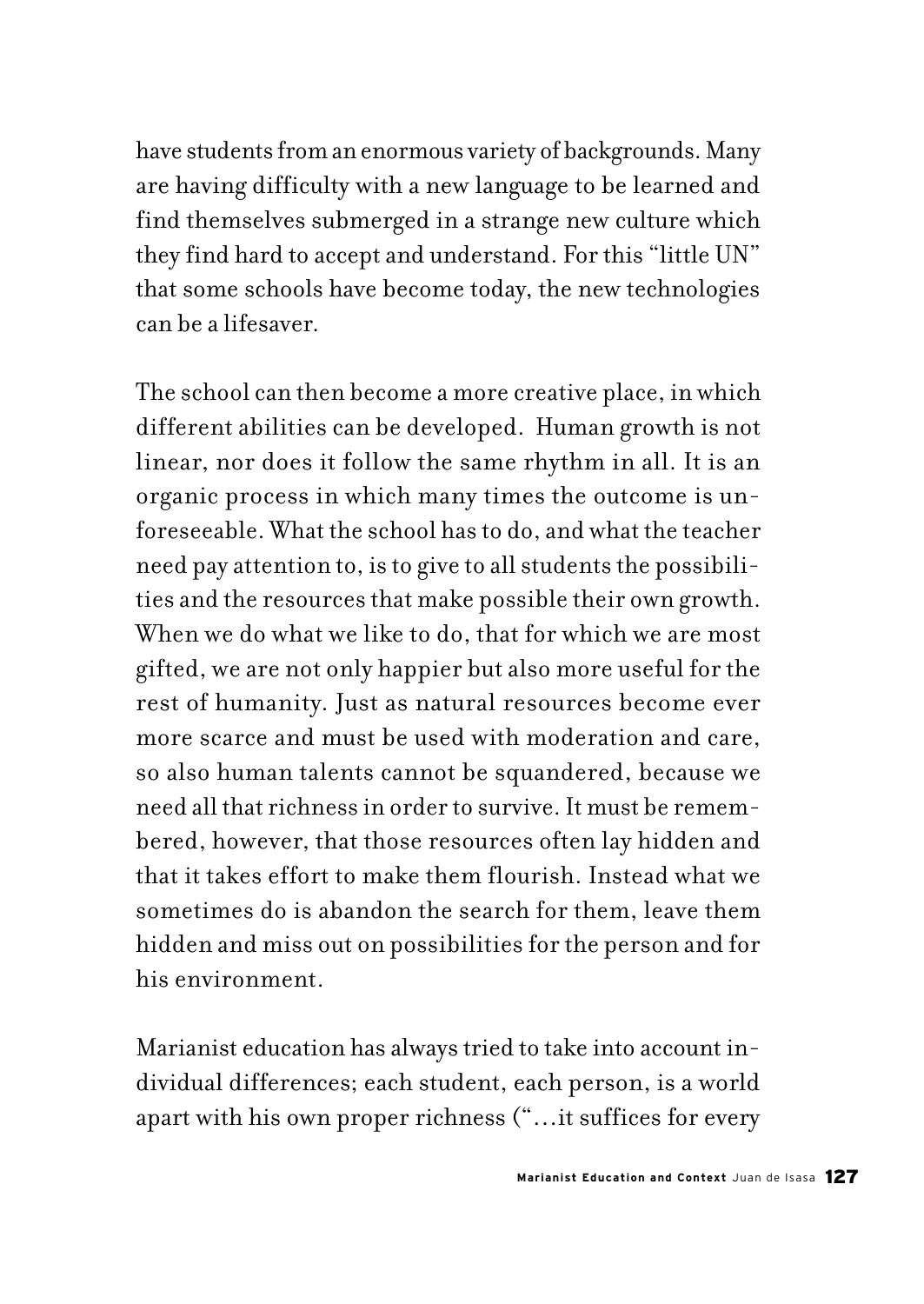one to be as God wills him to be. Hence [the religious educator] is careful not to reject as bad what is not absolutely good; …. " *Constitutions of the Society of Mary* [1892]*,* art. 267). On the other hand, Marianist education has never been afraid of the new challenges that confront it. It has even had insight for anticipating the future. Getting ahead of the present, offering a vision of the future and preparing students for the life that will be theirs, has always been one of the fundamental goals for teachers in the Society of Mary.

The Spanish Marianists created Ediciones SM more than eighty years ago. What began in a modest and familial manner is today an important enterprise known throughout the Spanish-speaking world. This publishing house has always been characterized as having been born in the classrooms and for having the capacity for innovation. Many of the advances in textbooks in Spanish had their origin and point of departure in Ediciones SM*.* It is a showcase for the capacity of Marianist education to interpret the situation and for its desire to get ahead of the times. Although the following has only an anecdotal character, it is interesting to read today a story included in a book on the natural sciences published by SM in 1962. It describes in a prescient way "Food in the Future":

*… the restaurant was a wide room very busy at that moment. Only one man attended quite comfortably to all the patrons, since all his work was reduced to handing out and collecting bottles and cans at the bar.*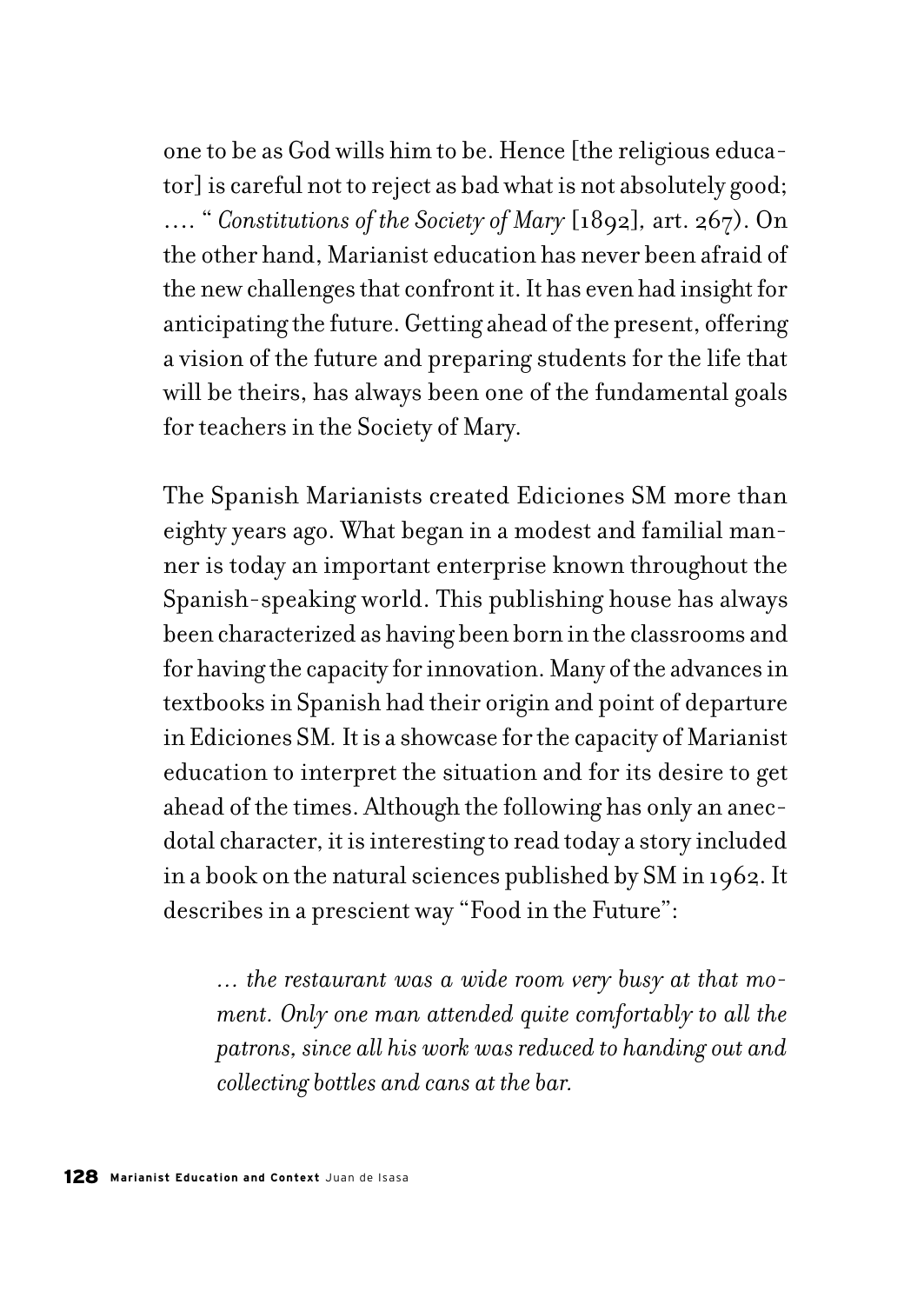*– "For me, E-26 third meal, taste 5, and for a drink halfbottle of H-12," said Javier as he approached the barman.*

*– "Also for me, E-32 taste 7 and a full bottle of H-10, since I sweated a lot this afternoon," added Javier.*

*In a moment he had in hand the boxes and the bottles, both made of plastic, which contained his meal and his drink. The label on each of them indicated in detail the calories, vitamins, proportion of the three basic food types, etc., which they contained…. There was also a device for electronically heating the meal….*

### 5.6. THE RISKS OF ICT.

Nevertheless, in the educational process based on the new technologies not everything is positive.

In an interview published in *ABC* newspaper of Madrid on October 30, 2011, a journalist asked a well-known juvenile judge, Emilio Calatayud:

*– Some years ago, I became aware of the need for computers to be only in the living room of homes, in order to protect the children. What can we do now if they all have the Internet on their mobile phones?*

*– In this respect it's getting worse. We are beginning to have addiction problems with computers, and we are seeing al-*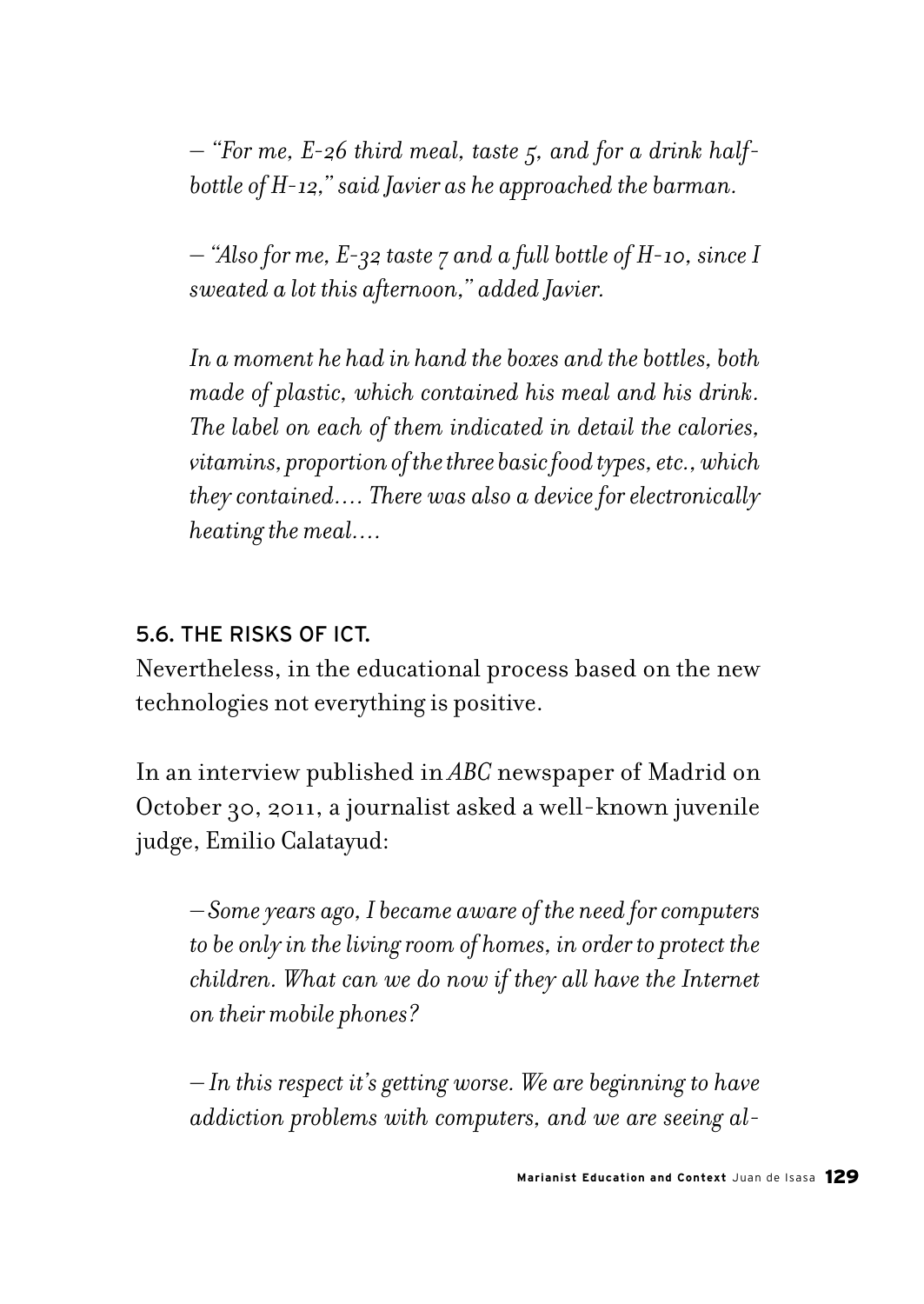*legations of ill treatment by parents of their children. When you investigate, the Internet is behind it. If the family tries to limit the boy's use of it, the attempt to block that addiction triggers a stunning rebellion.*

*– It's true that they are perpetually connected to the social networks.*

*– And when they don't have it at their disposal, they can lose control. It's an authentic withdrawal symptom! But as yet we have not become aware of the magnitude of the problem. It is by changing the way we think, making things easier for us, eliminating the need to search for hours, that we can relax our effort… but perhaps what is more human in us is what we have that is less computable, like memory, thought, the capacity for emotion and empathy.*

Recently an alarm was sounded about a specific aspect of the new technologies, which did not appear at the beginning. It has to deal with the quality of information that one can sometimes encounter in the material on the network. Worse yet, occasionally and voluntarily, someone will spread false information, intending to appear scientific and to plant false ideas, which, being apparently backed up by authorities and supported by many netizens, end up seeming true.

*From its beginnings, the Net has been thought of as a global information center, a new type of library, with the sum total of human knowledge at our fingertips. To all that has come*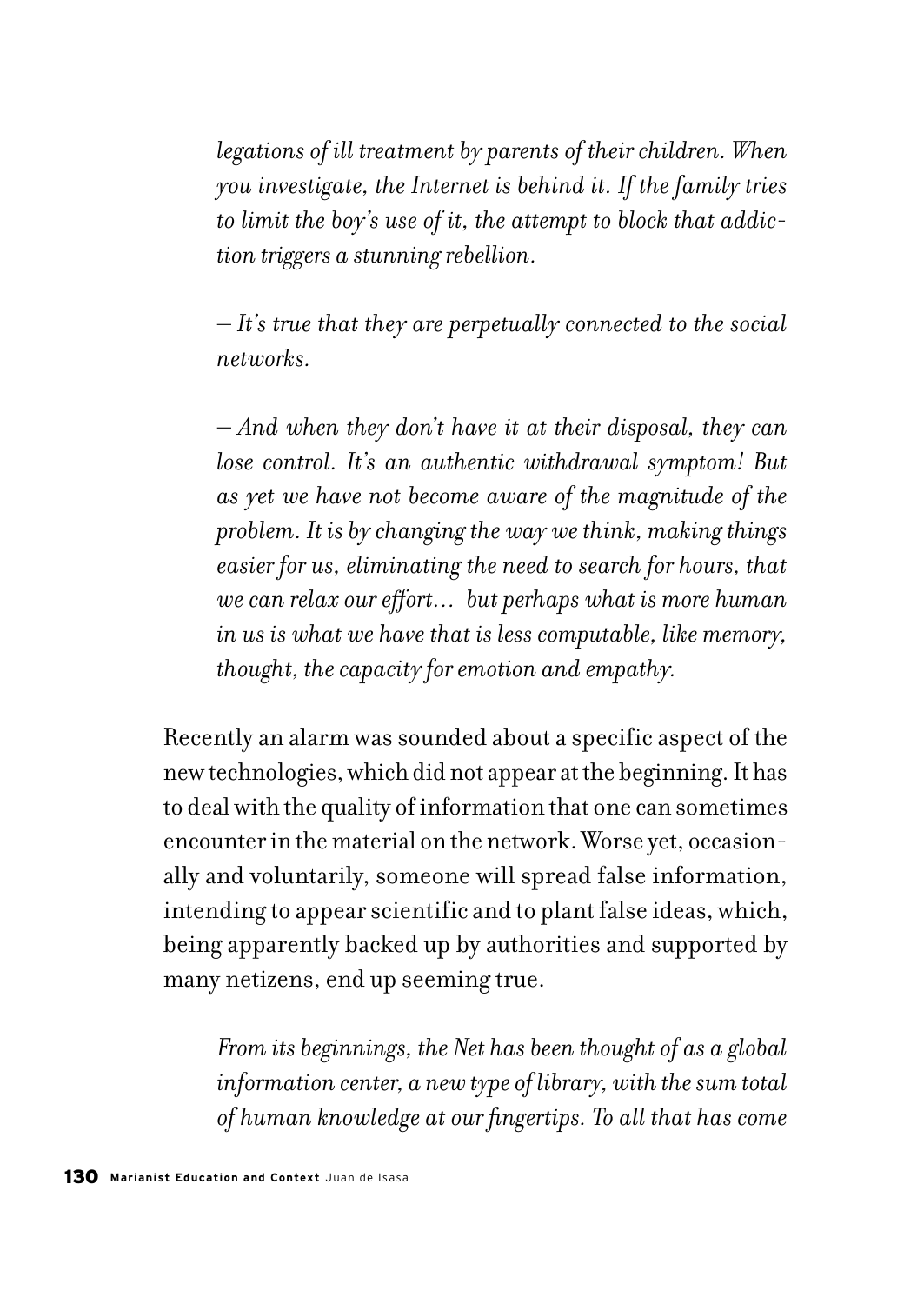*about may be added a further detail: in addition to the already existing items offered in its vast collections, we users can also deposit in it our own books, pamphlets or scribbles with little or no quality control...* 

*Such information gathering at the popular level -- when it is equipped with smart institutional and technological settings – has become tremendously useful, giving us Wikipedia and Twitter. But it has also opened up thousands of sites that undermine scientific consensus, invalidate data that have been securely certified, even promote conspiracy theories. Has not the time come to establish some kind of system of quality control?*

*A recent article in the medical journal Vaccine sheds light on the online practices of one such group, the global antivaccination movement. This movement consists of a diffuse coalition of false scientists, journalists, parents and celebrities who believe that vaccines can cause disorders such as autism, a claim that has been thoroughly discredited by modern science.*

*Although the anti-vaccination movement is nothing new – the first religious reactions to vaccination occurred at the beginning of the 18th century -- the ease of auto-publication and of search made possible by the Internet has given the movement a significant boost. Thus, Jenny McCarthy, an American actress who has become the public face of the movement, has openly admitted that much of what she*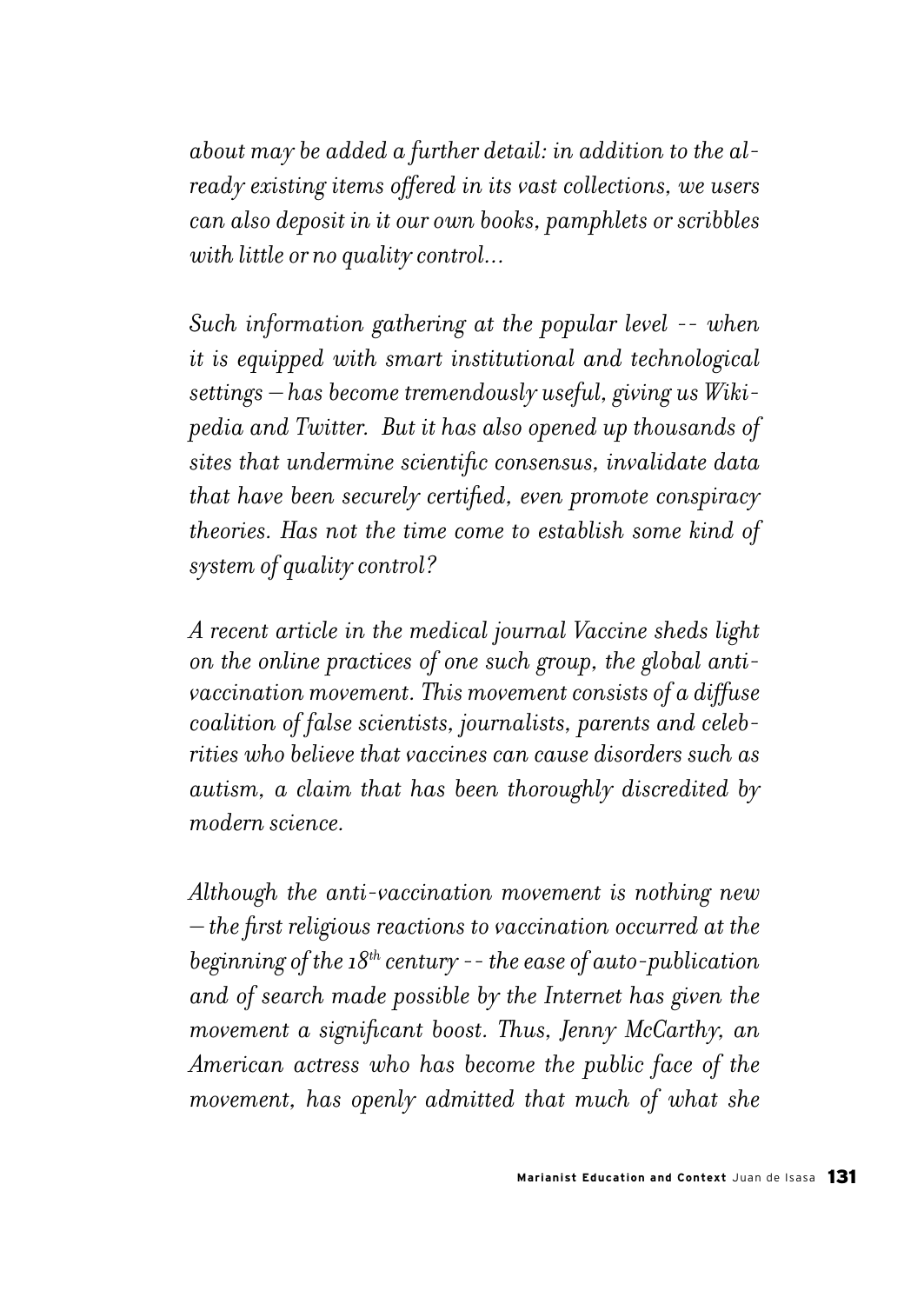*knows about the evils of vaccination comes from "the University of Google," a "knowledge" that she shares with nearly half a million followers on Twitter. That's the kind of online influence of which Nobel Prize winning scientists can only dream. Richard Dawkins, perhaps the most famous working scientist, has only 300,000 followers...*

*Today, anyone who googles topics like "Is global warming real?" or "risks of vaccination" or "Who was responsible for 9/11?" is just a few clicks away from entering into one of those communities….*

*The key is to get a database of controversial statements that match the freshest possible consensus of modern science, a huge challenge that projects like Dispute Finder are addressing decisively.*

*The second option, which does not exclude the first, is to go about having search engines take more responsibility for their indexes and to exercise more rigorous control in presenting the results of searches on topics such as "global warming" or "vaccination".*

This long quote<sup>2</sup> from Evgeny Morozov's has been taken from *El País* of 02/02/2012. Morozov is a Visiting Professor at Stanford University and Professor at the New America Foundation. The

<sup>&</sup>lt;sup>2</sup> Translated from the Spanish version.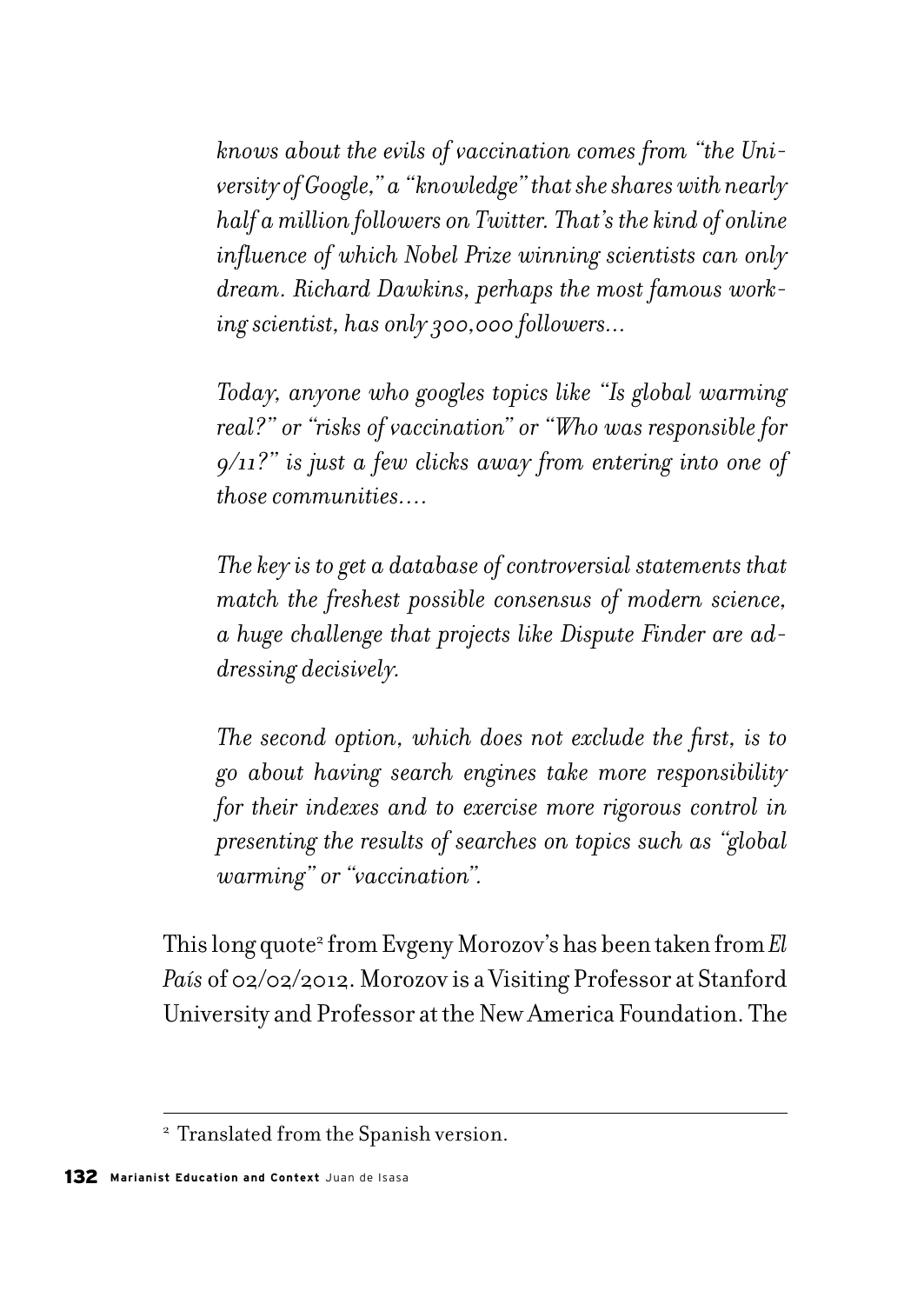Spanish edition of his work, *The Internet Delusion: The Dark Side of Internet Freedom* (Public Affairs, 2012), will be published by Destino. The warning that the author gives is very significant about to what extent the Internet and the new media, given the breadth of their extension, their massive diffusion and the easy access they have, can be a potential school of deception.

Nevertheless, these dangers don't seem to make any impact on today's youth.

*When going online, you discover millions of friends in a chat room. I'm too old for that, but how can the Church be present in these places? We must go where they meet on the Internet, to the places where they chat and have their blogs. They distinguish between the "digital selves", like those for whom the Net is home and the "digital immigrants" like me, who go online only occasionally.* 

And a little later this same author, Timothy Radcliffe, added:

*"We found a profound lack of confidence in absolute truths. In cyberspace the truth is manifold. The netizen is bombarded with truths that are mutually incompatible. The network is a huge market full of opinions, in which one chooses that opinion that he feels is the truth ... In virtual reality, the truth is what you want it to be. " (Being Christians in the 21st Century…)*

Heidegger said in the 1950's: *"The tide of technology can captivate, seduce, bewitch and dazzle man to the point where computer*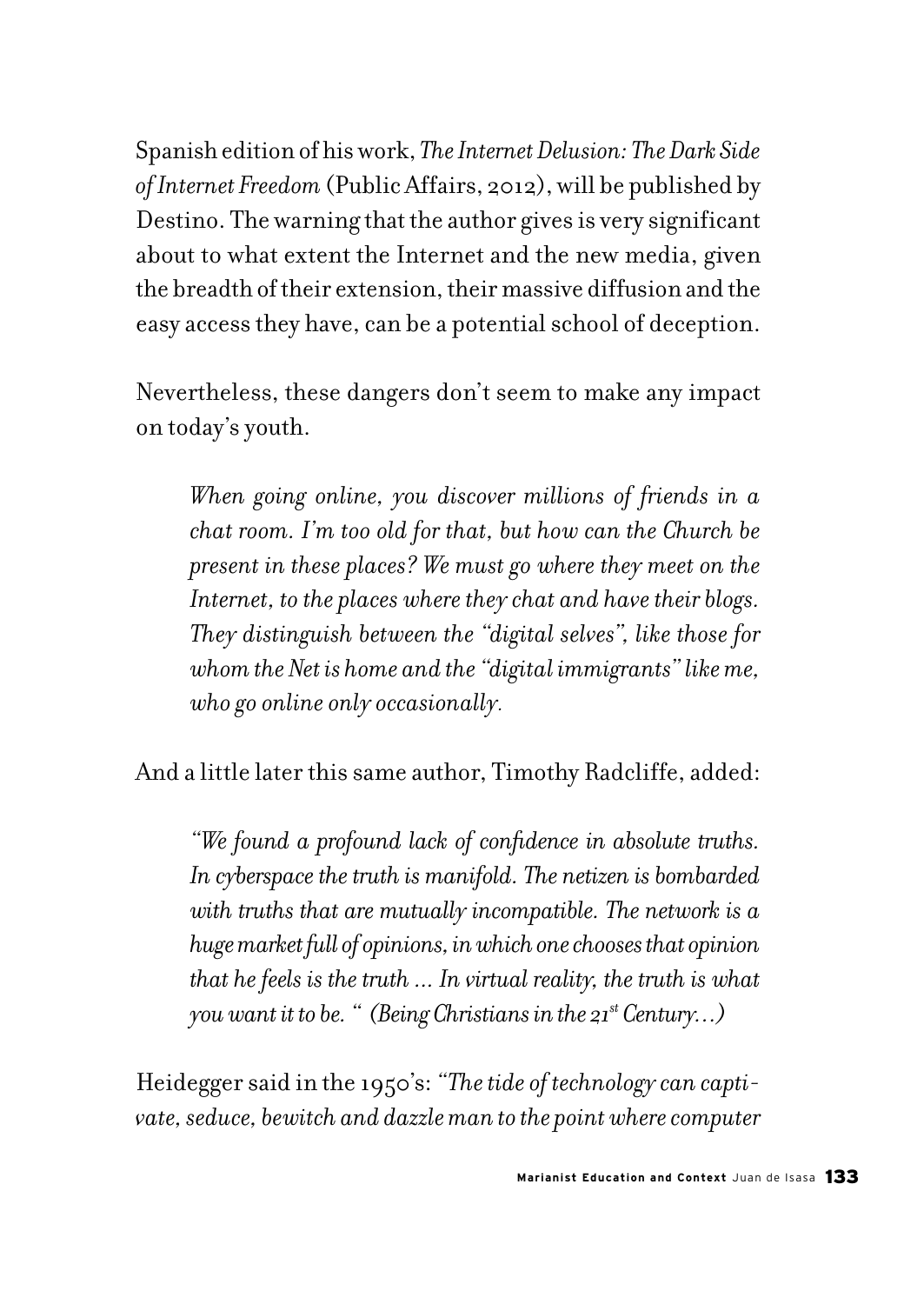*thinking someday could come to be accepted and practiced as the only way of thinking"* (quoted by Carr).

There have been several experiments, one on BBC, showing that when it is much easier for a number of people to find a solution to a problem, they then find it more difficult to resolve the issues that follow. It is somewhat as if, as we become more comfortable, we also become more incapable of solving problems. It has always been said that those who had to overcome great difficulties when they were young are the ones who have known how to succeed in their business life. In the computer world, we increasingly seek "friendlier" environments that resolve problems for us without our having to confront them directly ourselves.

Moreover, the search engines are becoming not only ever faster and more powerful, but also more accurate when it comes to locating a topic, a word or just an idea. They deliver to us ever broader results, which are at the same time poorer, however, less developed and more superficial.

Our minds are getting used to working with automatic routines based on on-going stimuli that themselves are increasingly powerful and flashy. Nevertheless, we need peace and quiet in order to get perspective on the stimuli that strike us and to make them our own, which is the way to guarantee that they do actually enrich us.

Neurologists say that the more human the emotions, the more they need peace and quiet. The neuronal operations at the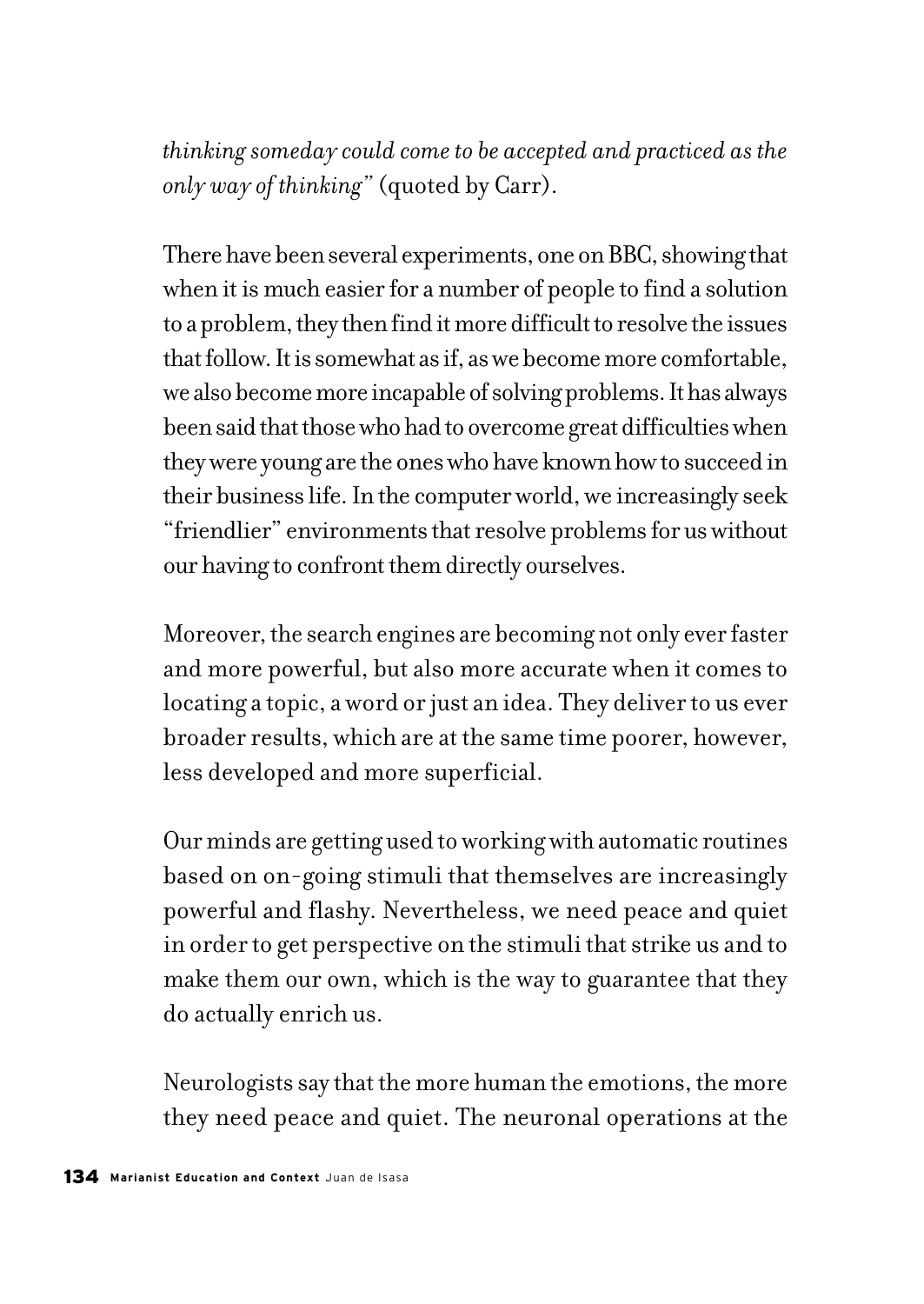source of these types of emotions are slower than others. For example, the human brain can rapidly process the signs of physical pain; those feelings that go along with psychological pain, however, are slower. The more distracted we allow ourselves to become, the less capable we are of experiencing feelings like empathy or compassion. If things are going too fast, we are incapable of assimilating the emotions that relate to the mood of others. Our capacity for contemplation is diminished.

One question under a strong debate today is the concept of the "copyright." What for some persons is a violation of the rights to intellectual property is for others a necessary "sharing" in this new order, in which information flows in all directions and in which anyone can be an actor in the elaboration of new contents, in the creation of culture. The way in which we exchange information has evolved dramatically in the last few decades, but not the laws that protect the rights of the author. Most recently we have seen the government of the United States promoting the most restricted concept of copyright. Enforcing that model requires a broad deployment of means of control by Big Brother to guarantee that anyone who uses, modifies, copies or distributes information of any type must pay for it. This model certainly recognizes the need of the massive multimillion-dollar movie and music industries to be able to continue with their business model. And at the other extreme we have Richard Stallman and his idea of "Free Software." Richard Stallman defends software freedom at three levels: freedom to be copied, freedom to be modified and freedom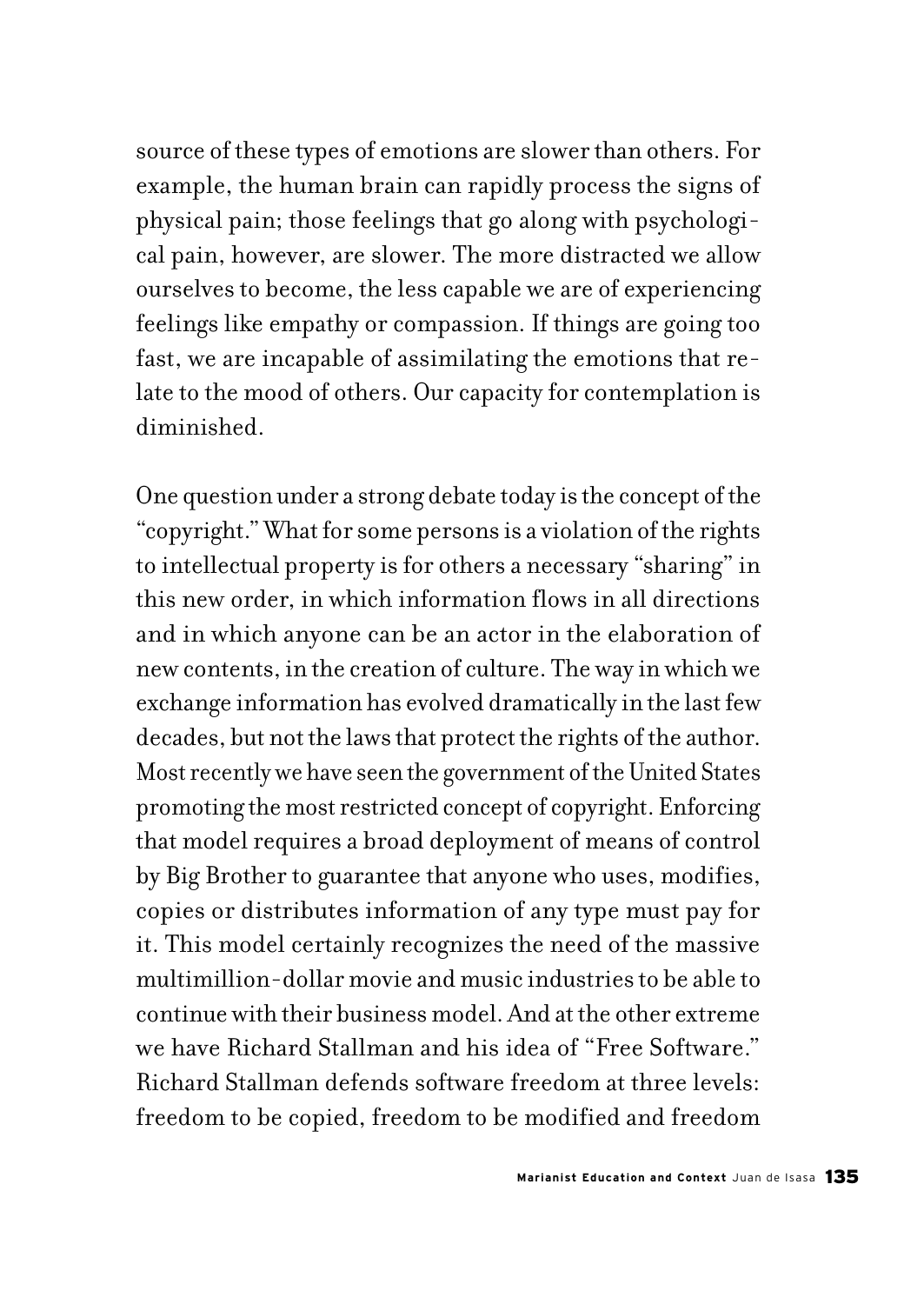to be redistributed. This freedom is not strictly synonymous with gratuitous action; that is, Stallman considers it ethical to be paid for services, but never to protect the code from being freed and to be paid for it (the code). His concept of Free Software, transferred into culture, has inspired the creation of the *Creative Commons* licenses, which differ from the classical copyright by allowing the author to deliver the rights to copying, distribution and modification to others.

The debate is still open and laws vary considerably, depending upon the countries. We must be trained not only to obey the law, but above all to act ethically in any situations involving the copying/distribution/modification of the information that is put before us daily in the world of the Web.

It is difficult to find a just system for payment and remuneration. On the other hand it is not difficult to insist upon training children to responsibility from the very beginning. Piracy on the Web, which reaches alarming figures in many places, can be combatted effectively only through education. Campaigns are necessary, but they will never achieve the effectiveness that can be achieved if there is education from the beginning about respect for intellectual property, as difficult as that might be to preserve.

#### 5.7. THE NEW MODEL OF THE TEACHER.

 Unless an innovation come into the classroom through the teacher it will no doubt crash. For the teacher to bring in an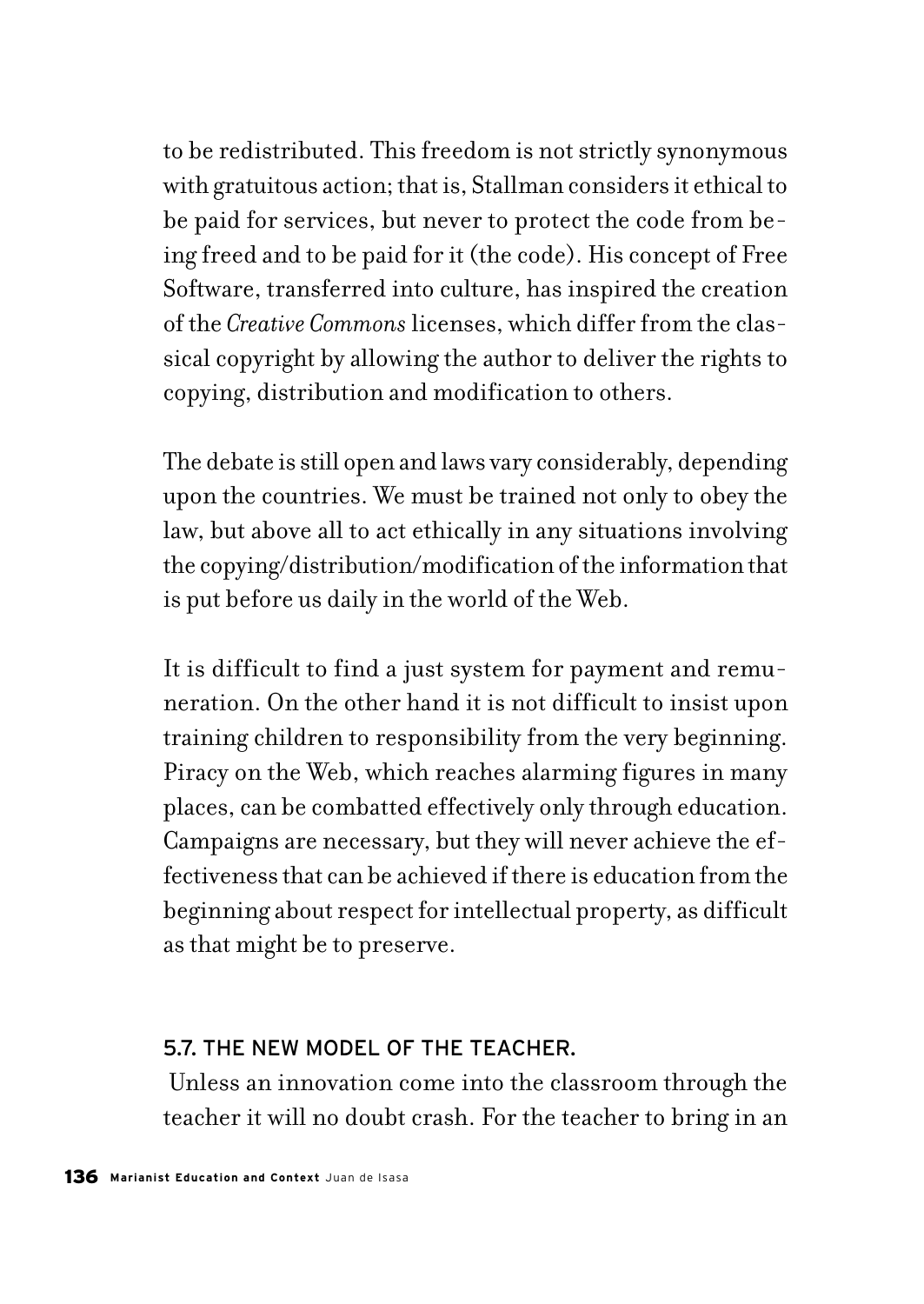innovation, he needs to be convinced that this new tool is going to facilitate his work. Likewise he needs to understand how to use it without running into problems in front of his students.

The new technologies pose a new challenge to the educator. It is self-destructive to contemplate them merely from afar, at the "user-level," or to try to prevent their introduction into the classroom. They are already there; they are going to continue to be there, although certainly their forms and ways of being used will evolve.

It is probably because the generation that was born with the Internet is not yet employed in teaching that the new technologies have not yet become generally used in teaching. It is very difficult for a teacher to use a tool with which the students are more familiar than he himself is, and in the use of which the disciple can correct and teach the master. The next generations of teachers will come with those abilities already acquired and will handle those instruments as something normal, although there will always be new devices coming onto the scene. They will, however, understand the implacable logic of computing and will move with ease among the classroom facilities. It will be more difficult for those whom this revolution has overtaken at a more advanced stage of life and who have had to jump onto the moving bandwagon. There is a need to set up programs for on-going teacher training.

The teacher must be prepared to confront an exponential growth in the information to which his students have access.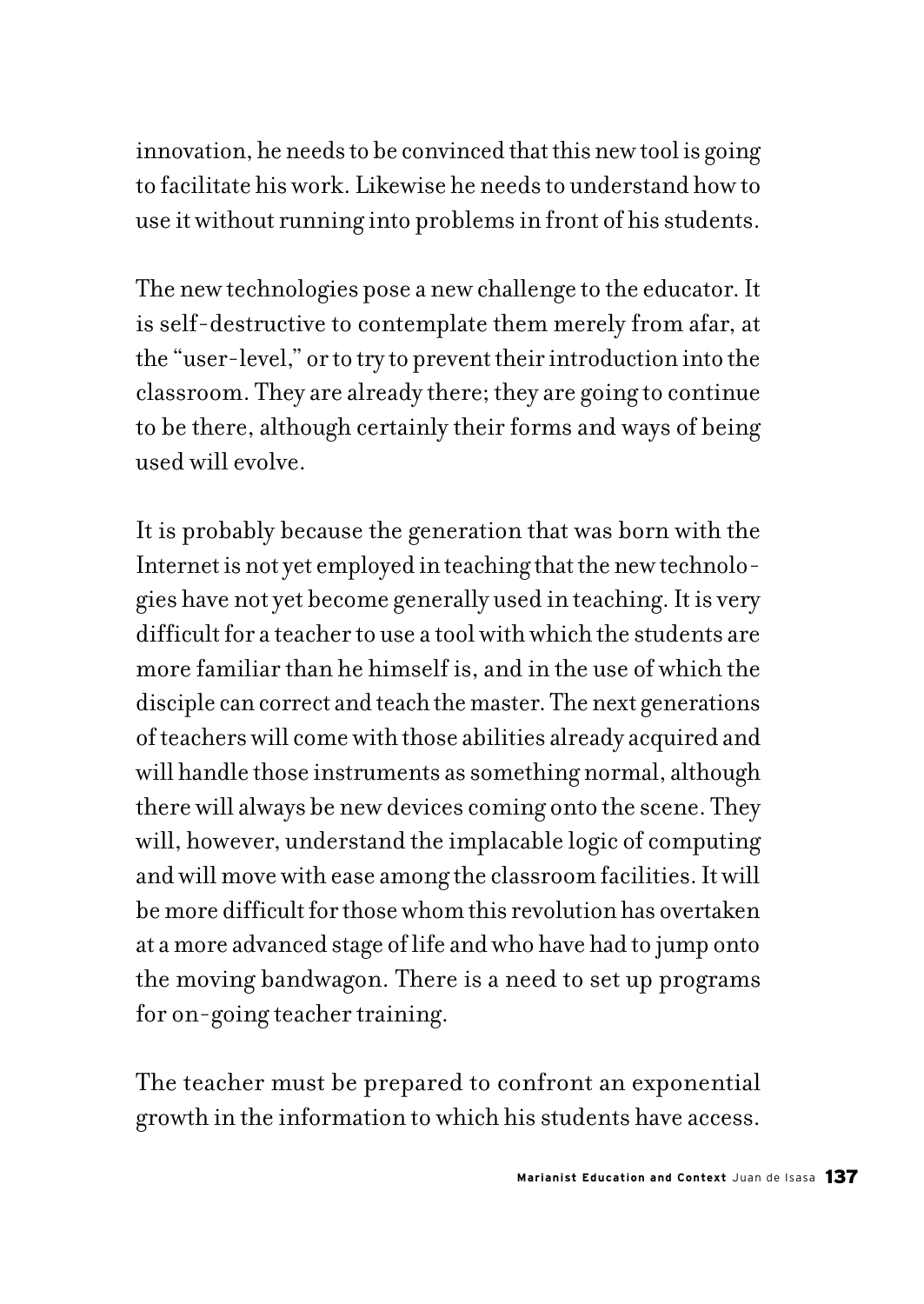What he has to do, above all, is to help them to order and screen that knowledge. This he must do "one-on-one," that is,virtually on an individual basis, so that each student will be provided with information different from that of his classmates.

*The characteristics of today's society greatly complicate the task of teaching…. Society is ever more individualistic, with a superabundance of information and activity and, consequently, little time remains for reflection, calm communication, social development, construction of values and the search for personal and collective identity. And these last are the traits which give greater meaning to the educational endeavor.* (A. Marchesi, *Presente y futuro de la reforma educativa en España).* 

Forming criteria will be the essential work of the teacher. Raw, disordered information, without criteria for discernment, is worth very little and will prove confusing to the mind.

What are needed are reflective teachers, prepared for using the technologies in the classroom, who have been raised in the socio-educational paradigm out of which they want to further the teaching/learning process. [Needed are] Teachers who are flexible enough to adapt themselves to diverse learning situations, with a capacity for creativity, but in touch with reality and having positive attitudes towards what is an undeniable possibility for a different way of teaching and learning.

(F. Vilchez. *Tecnologías aplicadas a la educación y procesos de enseñanzaaprendizaje en el aula*, Fundación Encuentro 2010)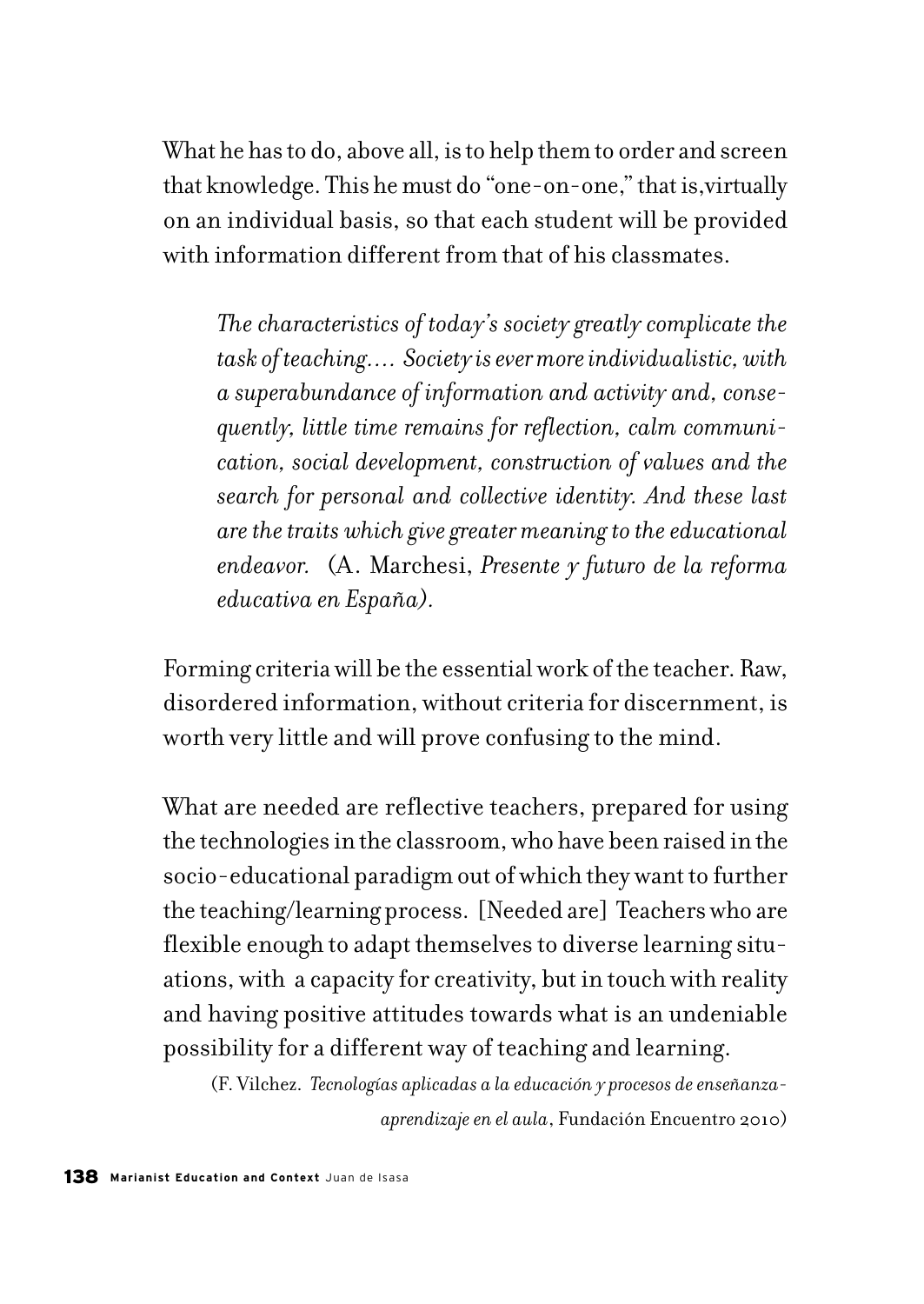It means stepping up the activities which favor reflection, critical thinking and the creation of frames of reference. Ultimately it means promoting areas for guiding the student's experience and his life-planning, more than insisting upon the amount of knowledge. A well-made head is better than a well-filled head.

*Thus we arrive at the keys to education in the digital society. To form heads with criteria instead of filling them with data, to teach how to understand human fragility and to confront uncertainty. In short, developing the foundations of competency for learning how to be, learning how to live together, learning how to think.* 

*In order to move ahead in these challenges it is necessary to put the potential of ICT at the service of the various projects: to improve the ways of sharing and collaboration in the families; to incorporate new actors who collaborate in the activities of the school, such as the alumni, volunteers or members of NGO's; to encourage networks of schools around a great cross-institutional project connected with the educational mission of the school.* 

*And, of course, to encourage in ERE (Enseñanza Religiosa Escolar [religious education in the school]) the educational use of the social networks. We have already seen that forcing the academic presence into those spaces is counterproductive and that there is a need to work from outside in order to achieve being invited in. The so-*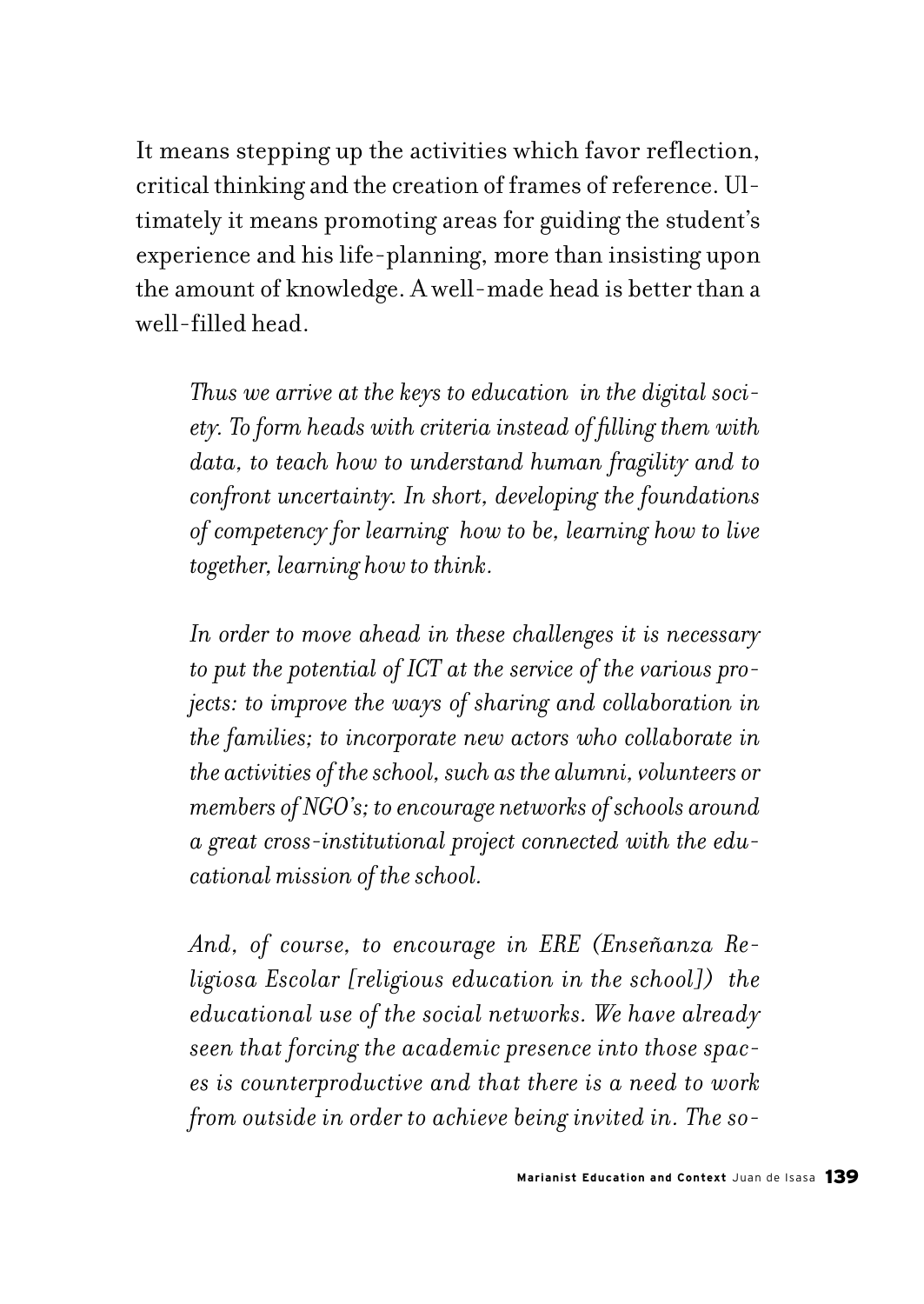*cial networks are like a patio, a place for conversations among equals. But good teachers incorporate the patio as a place for broaching topics that it is impossible to treat in the conventional classroom, and the same thing has to be done with the virtual patio of the networks. Communication with the students in these virtual spaces need not say things, but listen and challenge; to challenge always as a way of signaling that one is listening, with sympathy and ability. The social networks offer us these spaces for horizontal relationships that, used well, allow us to get to where the students themselves are and to influence them on their own ground. A quality conversation in these spaces generates sympathy and respect for the teacher.*

*To sum up, we have to situate ourselves before the technologies, and also coming out of the ERE, seeing in them an authentic opportunity for the educational world, a lever which, with its fulcrum in the educational plan, amplifies the effect of the educational effort and enhances the mission of the school and of the teacher.*

(A. Ibáñez, *o.c.,* p. 19).

Surely it is here that the educational institutions can do more. It means preparing, bringing many teachers up to date about the meaning of all this, presenting it as neither an enemy nor an incomprehensible novelty.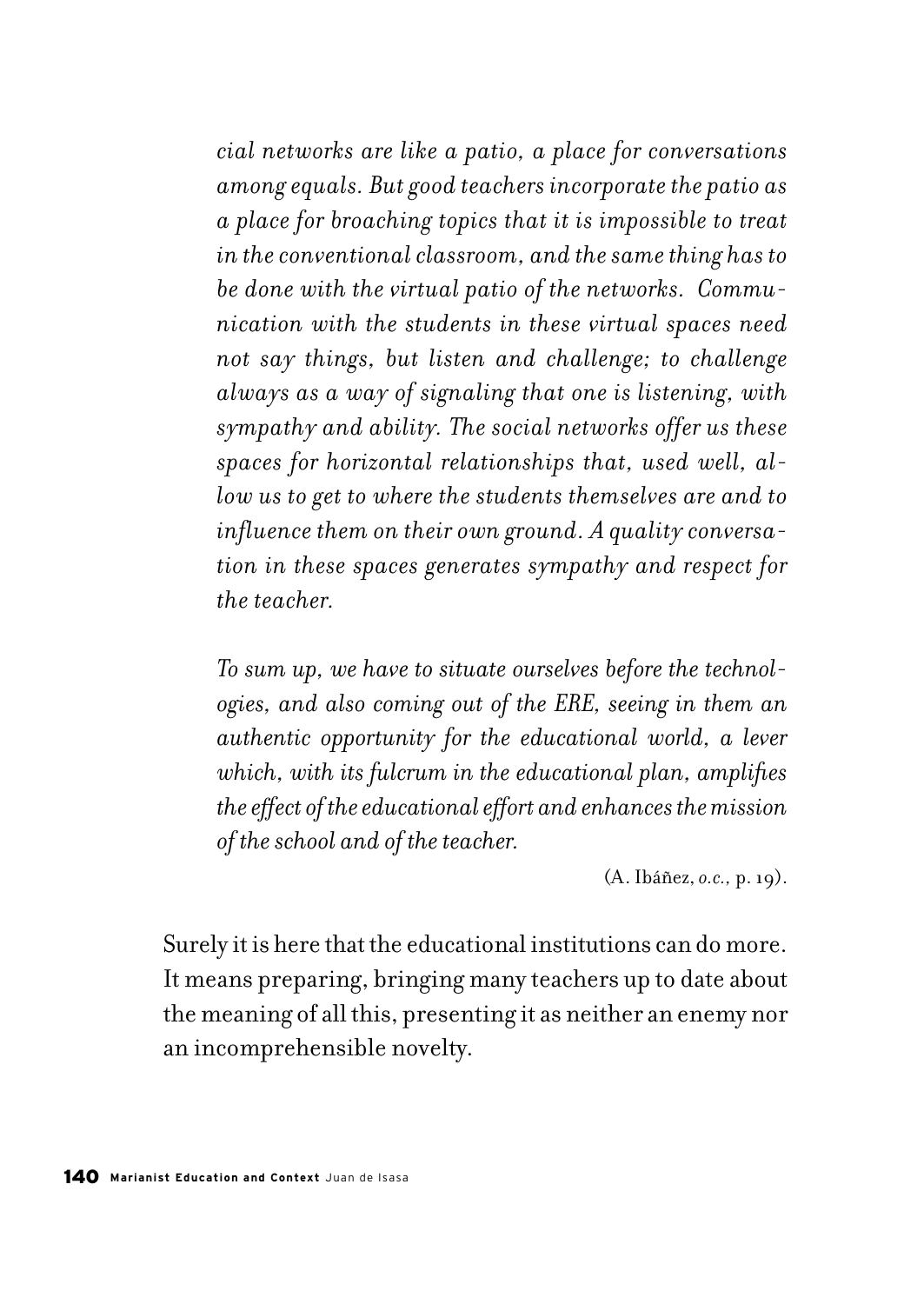# 5.8. THE POSSIBILITIES FOR RELIGION CLASS AND CATE-CHESIS.

Naturally, the incorporation of the new technologies into a religion class is no different as to its possibilities and problems than is incorporation of these media into any other subject. The only difference lies in what each has for specific subject matter. Nevertheless, in catechesis, where the pressure of the programs is less and there is greater freedom for organizing the time, the possibility of using these media is surely more open.

We are accustomed to say that, in the Reformation, the Protestants opted for hearing (reading the Bible, sacred music) and the Catholics for seeing (Baroque art, visual catechesis, etc.). Today the possibilities for the image are almost infinite. We render practically everything "in image", and we do so, indeed, without huge machines or special exhibits.

The new technologies can help us to find, choose, order, relate, evaluate and judge information. Above all, they can make activities more interactive and interesting, which in the case of religion and catechesis takes on even greater importance.

The teaching materials available for religion and catechesis are increasing in quantity and quality. One can see the places in Palestine where Jesus walked, contemplate the footprints of the faith that remain in the old cathedrals, assist at the big events that gather Christians together, and remember as we look back through history.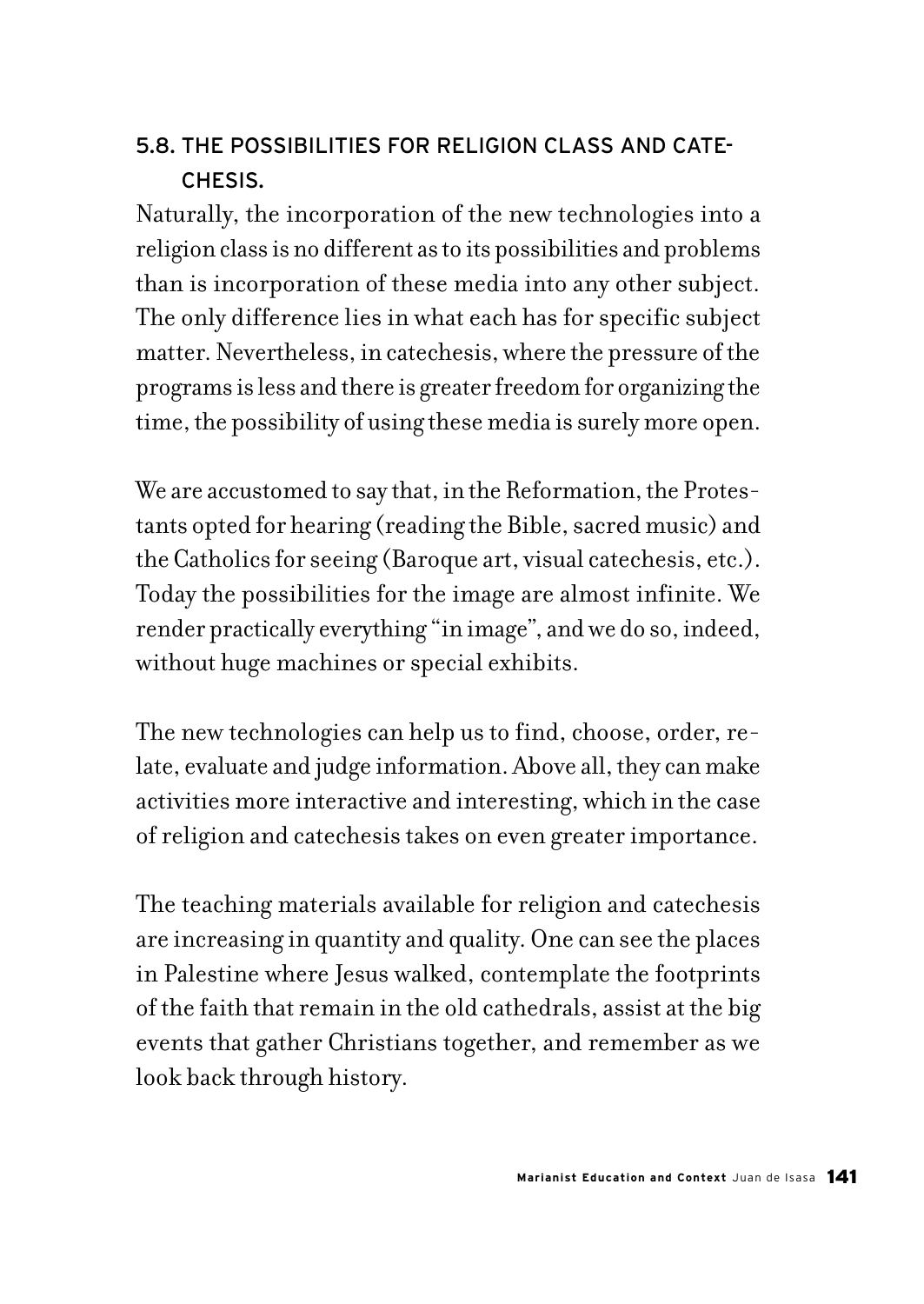In this field the use of social networks offers possibilities. It would allow easy contact among persons in different locales and the sharing of identical interests. This can help to maintain a greater sense of community and awareness of the big community. ICT promotes communication and closeness in such a way that we are able to better visualize the situation of a community wider than that to which we belong. It takes us out of our narrow immediate environment, our little problems, and lets us feel closer to others, share their problems and their world. This possibility, used well, can help us to enhance the communitarian dimension essential to all Christian formation.

There is, nonetheless, a danger, namely, that the idea of friendship can become devaluated. A "friend" is not merely someone who responds to a message and gets included in your list of friendships. A true friend is someone who wants and seeks your good. Friendship is reciprocal and surely one of the richest experiences a human being can enjoy .

We have before us a great challenge but, as always, challenges come paired with great visions. Religious teaching, and specifically that of the Marianist, must confront these times with a strong dose of realism and of hope. So the Marianist teacher will have to work hard in a new field that we must continually get to know better, and be convinced that our message is translatable and comprehensible when wrapped in the new technologies.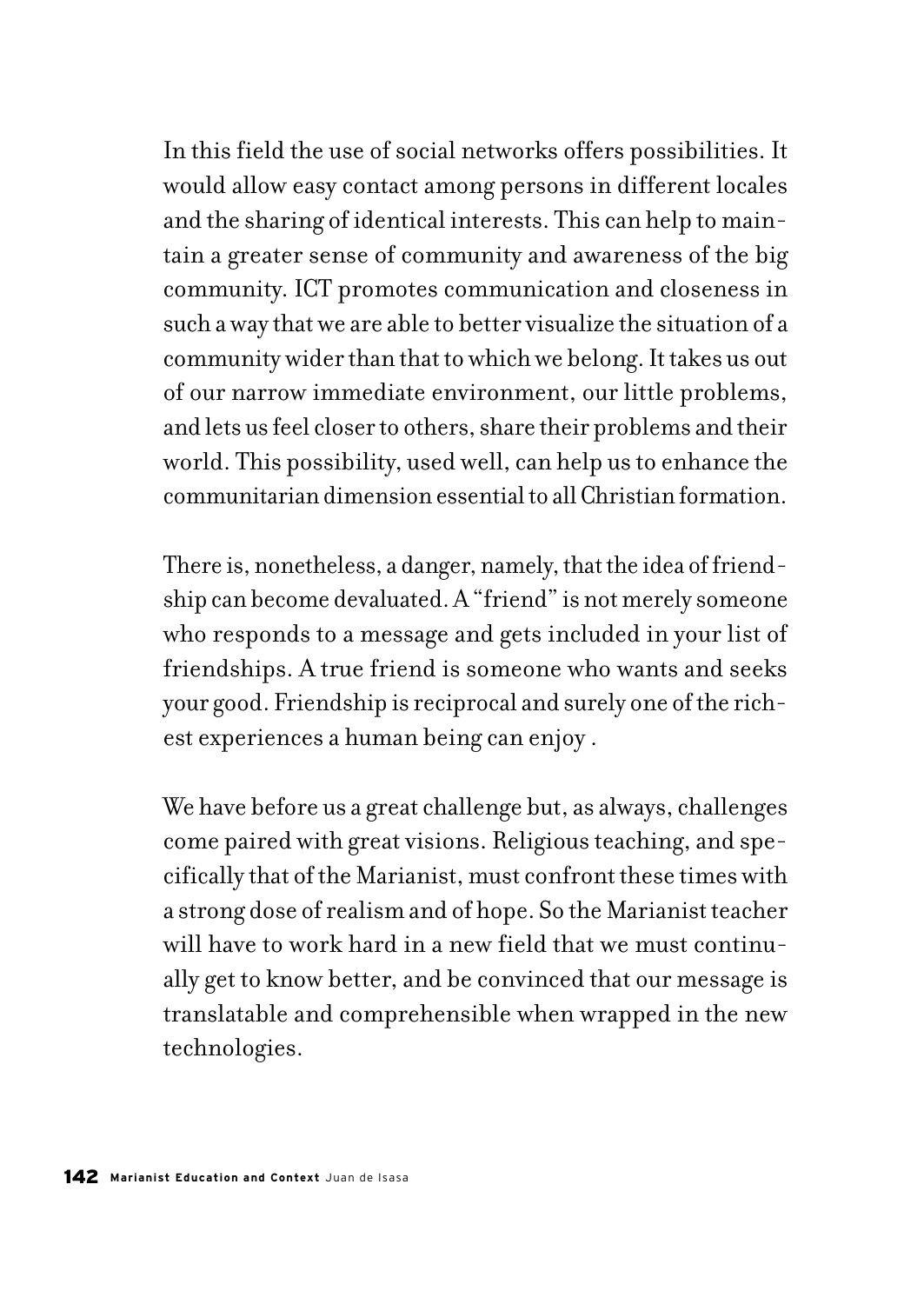## **6. THE MARIANIST CONTEXT**

## 6.1. THE *RULE OF LIFE*.

If we want to understand the *Marianist context*, in which we have to develop our educational activity, our first resource, other than the Gospel, must be our *Rule of Life.*

In it, in a form that is concise but tremendously clear and explicit, are pointed out the characteristics that our work as educators must have.

In the first book:

*Whatever our tasks, we act in the name of Jesus, announcing the redemption of all in Christ and the transformation of the world into his kingdom* (Art. 64).

In the following article there is added an important qualification making reference to the Mother of Jesus:

*We seek, in our apostolic work, to grow in her virtues of courageous faith and docility to the Spirit, in her human sensitivity and openness (*Art. 65*).*

In these brief sentences there is an entire program: to act (in the name of Jesus), to announce (the redemption, to all), to transform (the world into the Kingdom), to seek, to grow, to take risks, and doing all that with docility to the Spirit, with human sensitivity and with openness to every human need.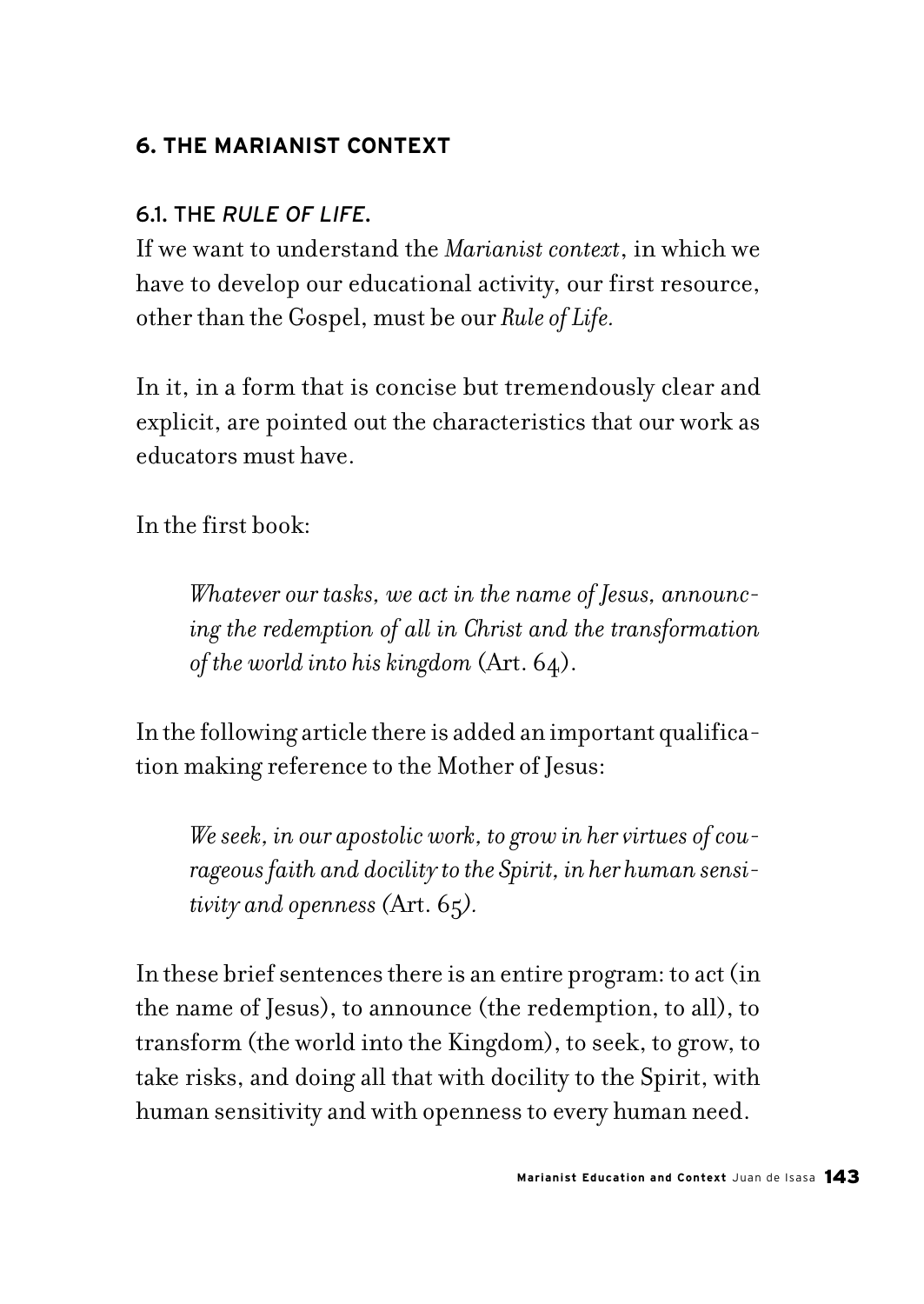It is an evangelical form of expressing the way in which an activity ought to develop. Here there are no references to the obligations, punishments, rigor, discipline, rules, etc. that frequently dot reflections about education.

Stated with all clarity, our educational activity as Marianists must be saturated, in every place and time, with that aroma which emanates from the gospel of Jesus, which is the "good news." Starting from there, we can think about the forms, the means or the concrete implementations. This reference to the gospel, however, and through it to Jesus and his mother, must be the key to what we call the "Marianist context."

Further along, when speaking of the Marianists apostolate, Article 74 highlights the fundamental role of education for Marianists, and terms similar to those above are used to describe the type of education which should characterize us:

*For us, education is a privileged means of formation in faith. Through this means, we aim to sow, cultivate, and strengthen the Christian spirit and help it flourish in the human race.*

We have used new words that indicate positive attitudes: aim, sow, cultivate, strengthen and help flourish. That "help flourish" is particularly evocative, in that it eliminates any kind of narcissism or disembodied spiritualism.

In later articles (75, 84 and 90) are noted the personal characteristics which the Marianist educator ought to possess.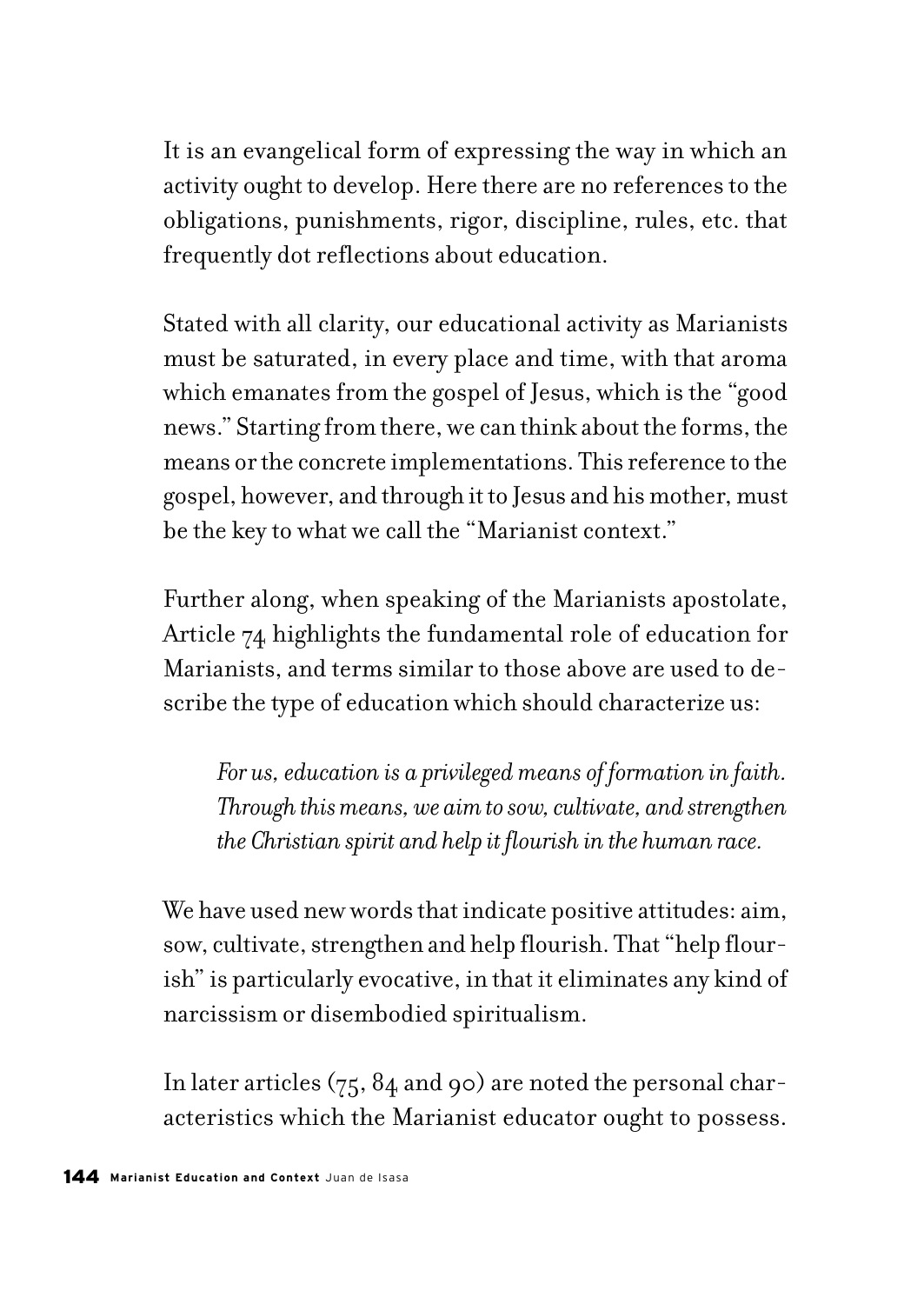These articles are especially important, since they also point out in a certain way the conditions which the lay teachers who work in a Marianist school should meet: ability to adapt and collaborate with everyone, availability for service, apostolic boldness, continuing and balanced formation.

The Marianist *Rule of Life*, in its 1983 edition, revised in 2006, includes, as is logical, the already long Marianist tradition in this matter, bringing it up to date, adapting its language and attending to new situations which have arisen in the almost two centuries that the Society of Mary has been serving the Church and civil society.

I am convinced that this program, presented today to young teachers, is not only up to date, but highly attractive in its ideas, its manner of expression, but above all in the great dynamism and gospel content that it carries within itself.

In the second book of the *Rule of Life*, Chapter 5 is dedicated to the *community of mission* and in it there is a section especially dedicated to education.

Again all empty spiritualism is avoided in pointing out that the Marianist fulfills his mission, "not only by religious instruction" (Art. 5.10), but through the professional quality and Christian character of all his teaching.

Traditionally, the Society of Mary has tried to achieve sound professional training; its members obtain the appropriate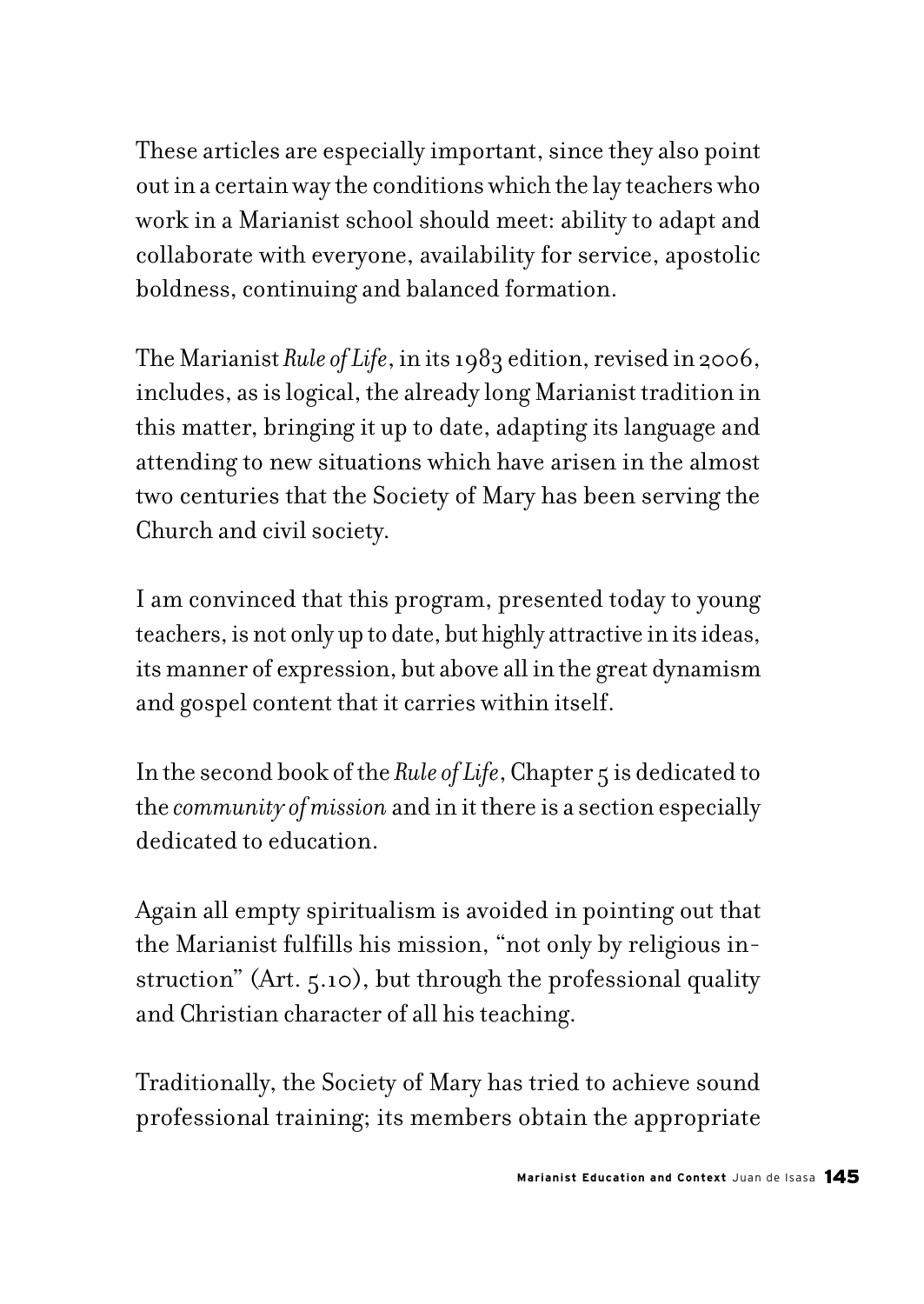academic degrees, expand studies beyond the country of origin, share experiences, attend meetings, symposia and other events related to education.

Certainly, at times the practices employed in the Marianist schools have not been understood or accepted by everyone. To some they might seem too risky or perhaps too advanced. Remember the experiments of the *Sillon* in France or the "instructional analysis" in Spain, which brought about a great deal of suffering, inflicted especially by the massive incomprehension and fanaticism with which these initiatives were attacked.

Nevertheless, besides the good will that was at the root of these and other experiments, at bottom they were responding to another appeal of the *Rule of Life*, which notes that we must continually seek an appropriate presentation of the faith, which "requires constant adaptation."

The *Rule of Life* insists that we must try to make every Marianist school a true community in which all--students, teachers, parents, co-workers, religious-- help one another in their personal growth. This is the path towards being able to give "the testimony of a life rich in [Christian and human] values," which is indeed the only way to achieve the "integral development of the person."

*Marianists, who teach, witness to a life enriched with both human and Christian values. They contribute in a special way to our common mission by their professional com-*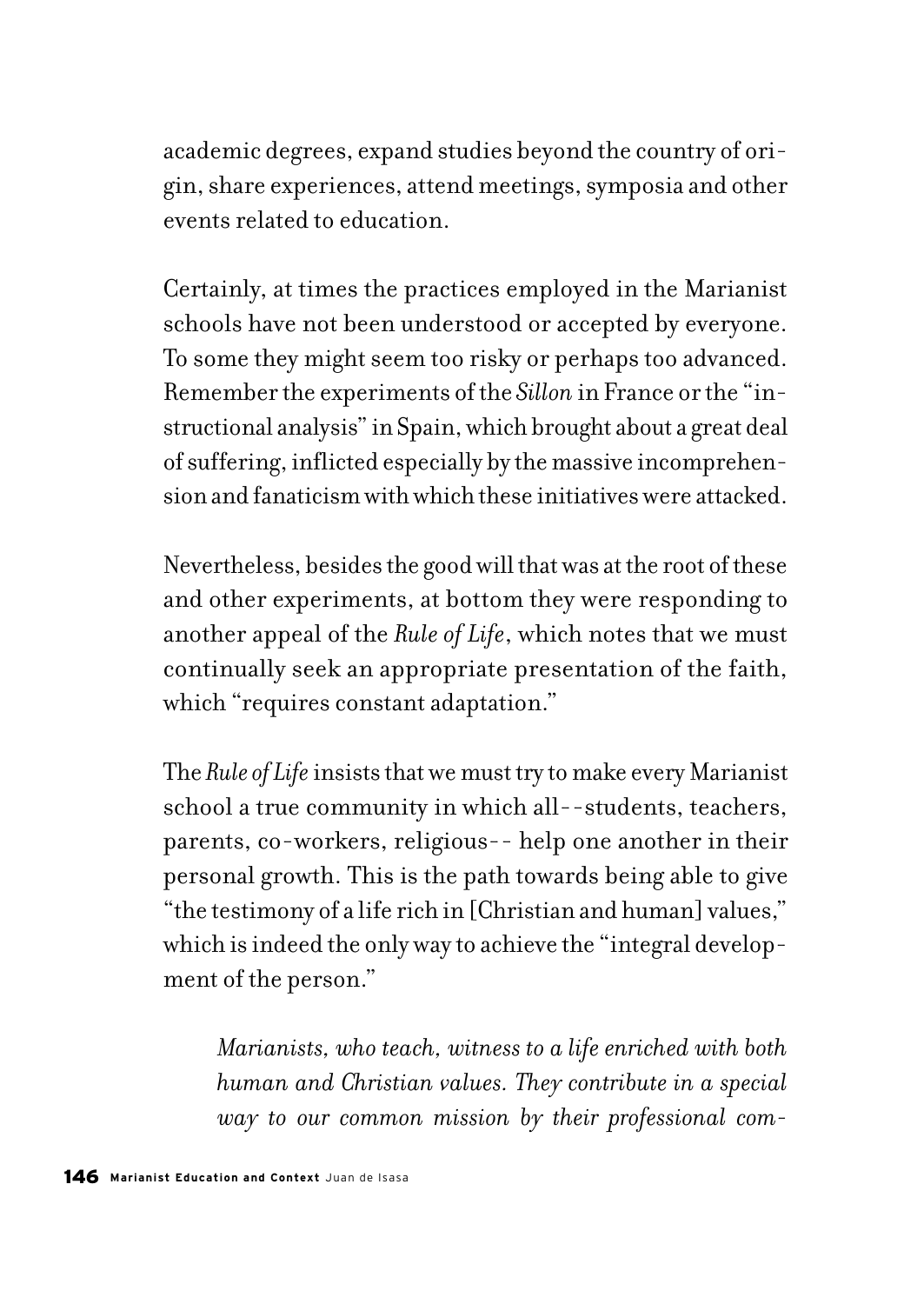*petence and their sensitivity to the human and spiritual growth of all members of the school community (*Art. 5.12*).*

The complete man and woman whom we aspire to form must have a critical mind and the desire to find the truth, both in theory and in action; they have a compelling call to work for justice and peace in order to try to build a more just society, where people respect and help each other.

In this context offered by the *Rule of Life* are to be found the loom necessary for being able to weave true Marianist education, regardless of particular theories or ideas. Here is the summary of the work to be done now and in the future, just as it was done in the past. The language is clear, concise and leaves no doubt about the main priorities for all of us.

It also calls attention to the fact that it deals with ideas that are absolutely current and which cannot be considered outmoded, obsolete, or lacking in freshness.

We could say, I sincerely believe, that Marianist education is really open to a future that without a doubt will be difficult, but possible and visionary.

# 6.2. THE CONTEXT OF THE MARIANIST SCHOOLS THROUGHOUT THEIR HISTORY.

The origins and backgrounds of the first Marianists were quite diverse: aspirants to the priesthood, teachers, businessmen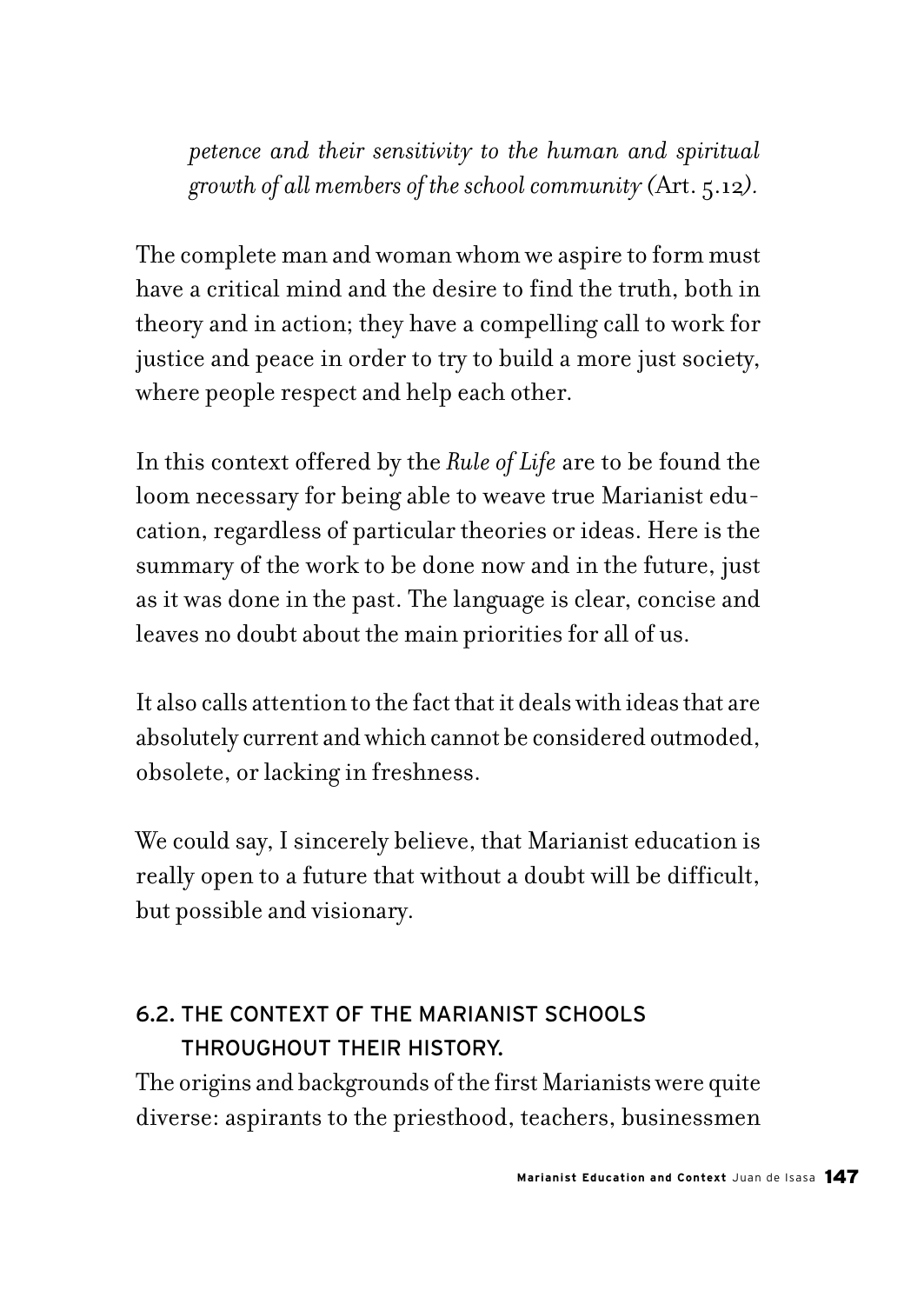and workingmen. What they had in common, besides being Bordelais, was an enormous concern for the future of the faith in France after the tidal waves of the Revolution and the imperial adventures. It was a mission country. Practically all the ecclesial structures had to be rebuilt.

In those circumstances the earliest Marianists were convinced that it was necessary and urgent to begin with the education of children and youth. In the young was the true future of the French Church. They were the ones who were really going to make the nation Christian, to renew France in many aspects that the Revolution had changed. They were the ones who would have to move forward in a nation in which there could be no going backwards.

With a broad vision, that first group of religious launched out upon the adventure of education, opening the first Marianist teaching institution. From the beginning they were successful in their work. Their style was pleasing. They had a malleability that other congregations lacked. As a result they enjoyed great success. From the outset they sought the places in the educational panorama of their time in which the new Congregation could locate itself: secondary schools, rural schools, normal schools, orphanages, professional schools…. Nor were the times in France sufficiently quiet to help them to focus their initial objective.

For years, the school was the maternal womb of the Marianists, the place of their origin and the place where they felt useful.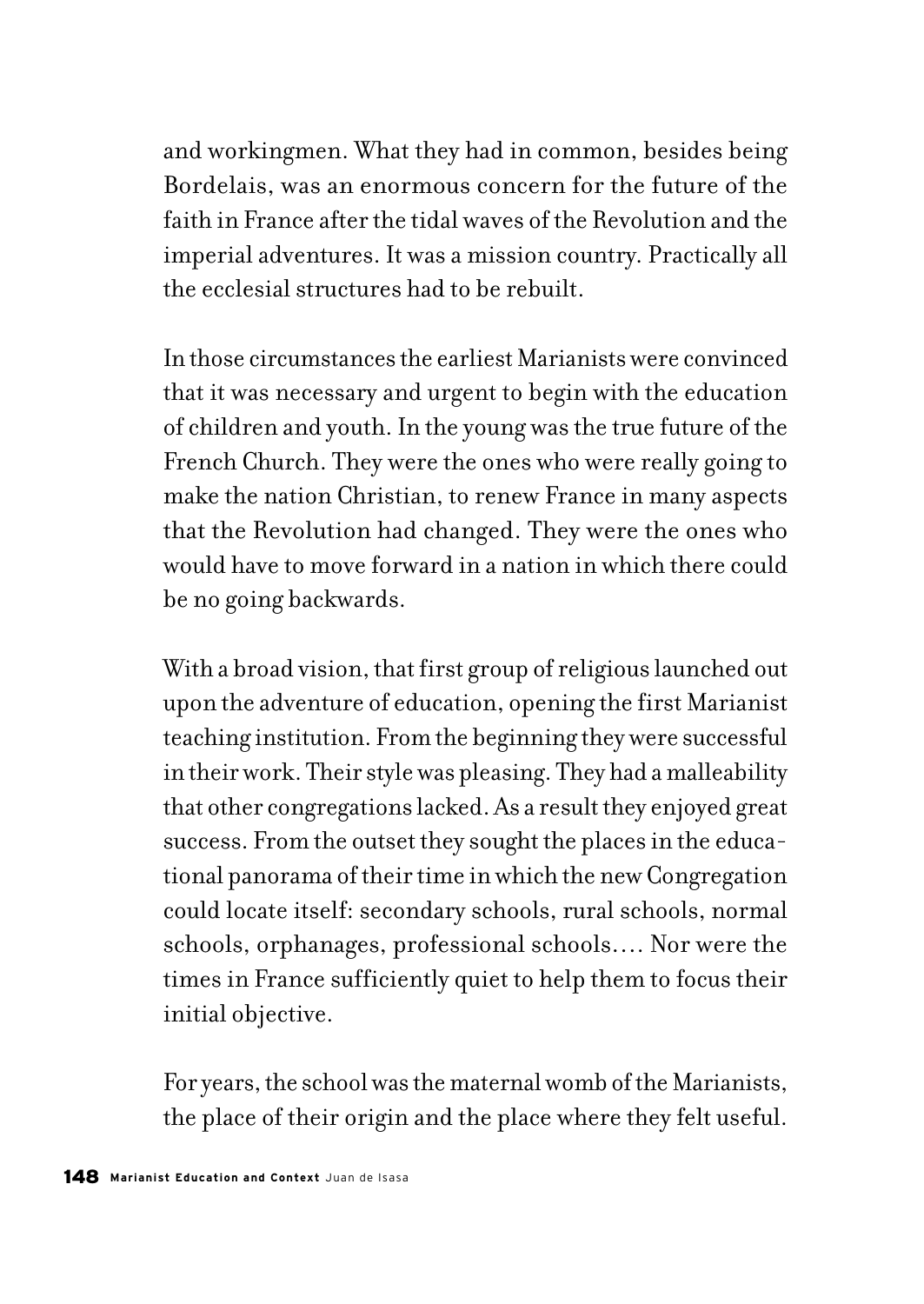Here they made their most valuable contributions to civil society and to the Church. Even the *working brothers* were prepared to complement the work of the teachers in the schools, while the priests served as school chaplains who focused their ministry within the setting of the school.

The Society for many years dedicated the best of its human resources and its material goods to the schools. Whether it built a new plant or adapted already existing structures, the activity developed in them represented a wholehearted commitment of effort.

In the old *Constitutions* it even said that "the religious go to the parish church only when it is necessary to take the students there." The parish was a different institution, where it was difficult to fit in. Some good friendly relationships, collaboration and closeness were enough. The parish was another world.

The Marianist school became the center of the intellectual and Christian life of the students. Catechesis was done there, as were First Communion and if possible Confirmation; on many occasions there was also place for celebration of the Sacrament of Matrimony and on not a few occasions a funeral. The Founder wanted to accompany young people from the cradle to the grave, and that was precisely what the Marianist school tried to do.

For many religious the school was in their very DNA. They lived *in and for* the school. They prepared to be good teach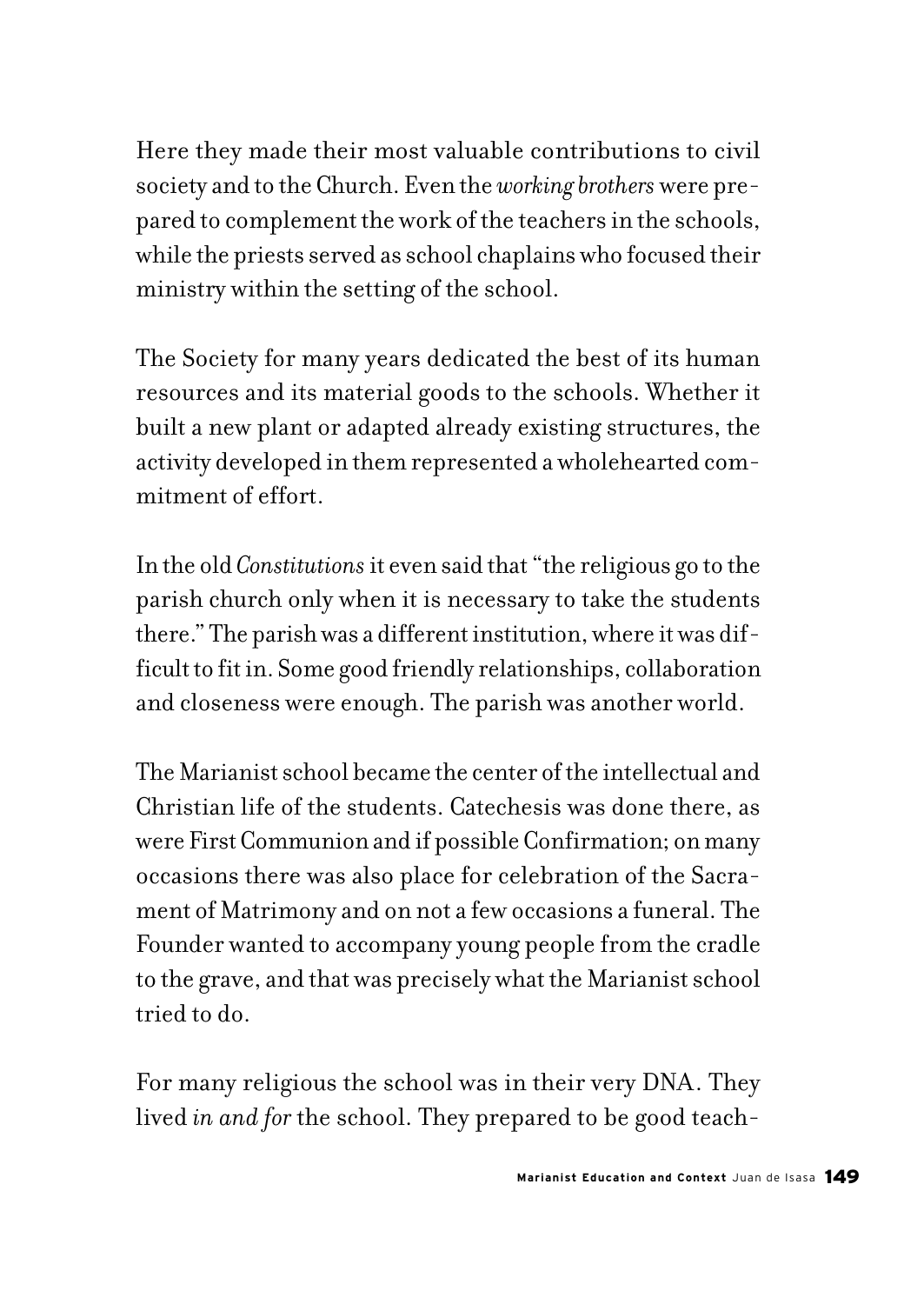ers, and they did it in the house and out of the house. The Office of *Instruction* supervised the good operation of "the school establishments." As might be expected as part of this overarching effort, the parents, the alumni and all those who might have any relationship with the school, were attended to spiritually as best as possible. There arose the Affiliates, the alumni sodalities, alumni associations, the work of St. Joseph and many other initiatives that had their center in the school.

Given all that, any religious who had difficulties as a teacher suffered a serious crisis, that included a vocational one. It was not only his profession as a teacher that was at stake, but his very identity as a religious itself. There were cases of lost vocations because some did not think they were inclined to classroom work and regarded that activity as indissolubly linked to the Marianist vocation.

Analyzing the activities of the religious from today's perspective, their huge work load, their austerity in resources and their generosity in care for their students is amazing. At the risk of exaggerating, there were those who said they wanted to die teaching in the classroom, that is, at their post, in the place where they were most really themselves. The good Marianist missed his students during vacations, time he certainly used to prepare himself better to do his work well.

So it is not at all strange that there was a plethora of initiatives related to the work of the teacher: exchange of notes, collaboration in class preparation, textbooks in various subjects,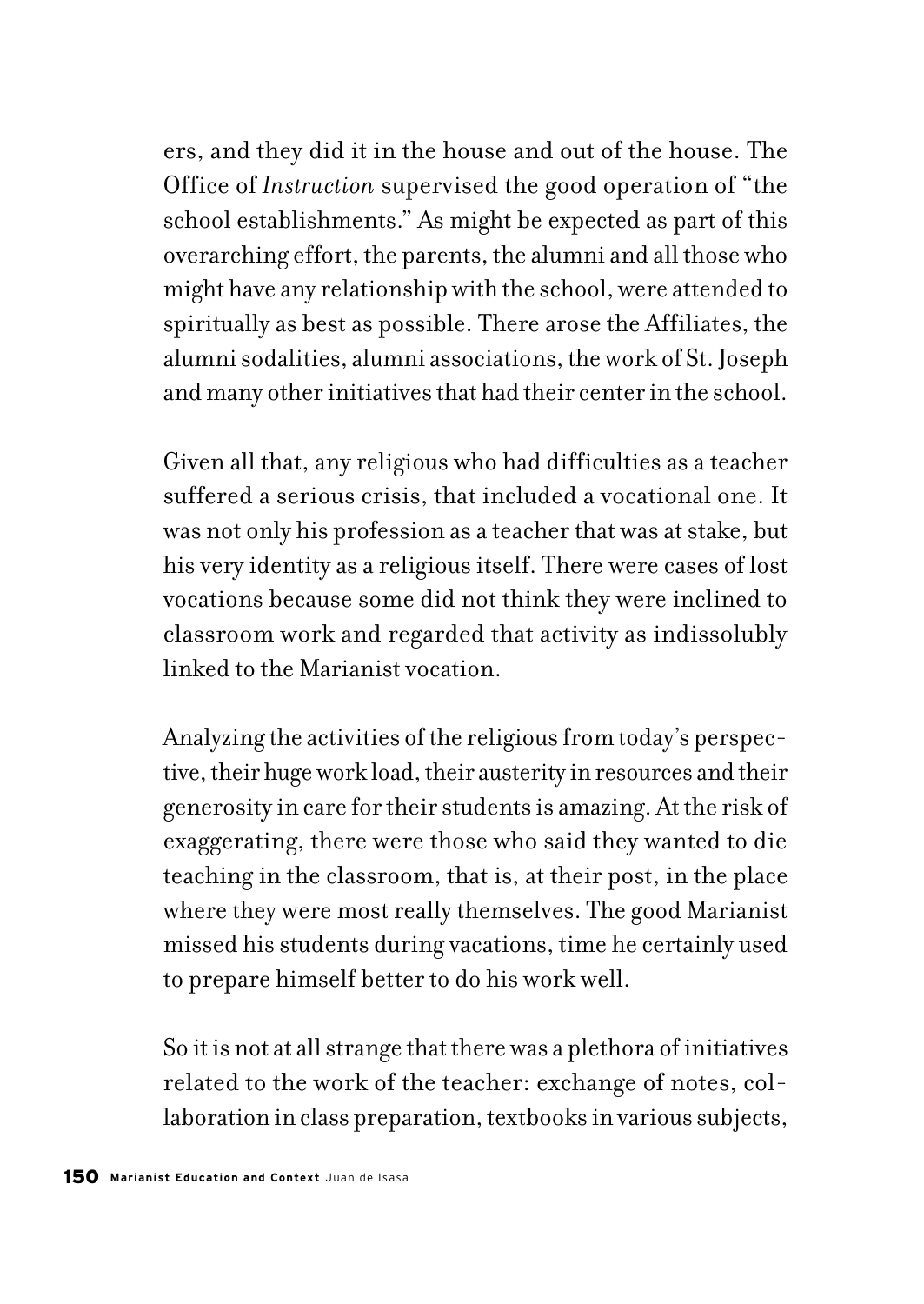new methods, etc. The Marianist school was a nursery of new proposals, of continuous innovations.

The superiors saw to it that this situation became ever more enriching. There were constant circulars from provincials and superiors general which addressed the educational enterprise. The book *Pédagogie marianiste* by Father Paul Joseph Hoffer certainly marked the culminating point of this trend.

This book was published in 1956 and its Spanish edition in 1961. In it Hoffer begins with the history of Marianist education and then highlights its characteristics and its various facets: physical, intellectual, moral, social and religious education. In the third part he describes what ought to be the personality of the Marianist educator.

Those were years of expansion and grand projects. Vatican Council II was in full swing. It appeared that the Church had finally caught the rhythm that civil society was asking of it. For a long time *Pédagogie marianiste* was studied, appreciated and sought after by many people, even those outside the Society of Mary, who knew and admired its educational work.

Casting a look back, and gathering the memories of the experience of many former students, including my own, the general feeling remains very positive. It is also shared by innumerable parents of the students, friends, lay teachers, etc., with whom discussions on this topic often recur. In general those religious who were our teachers were not especially brilliant in their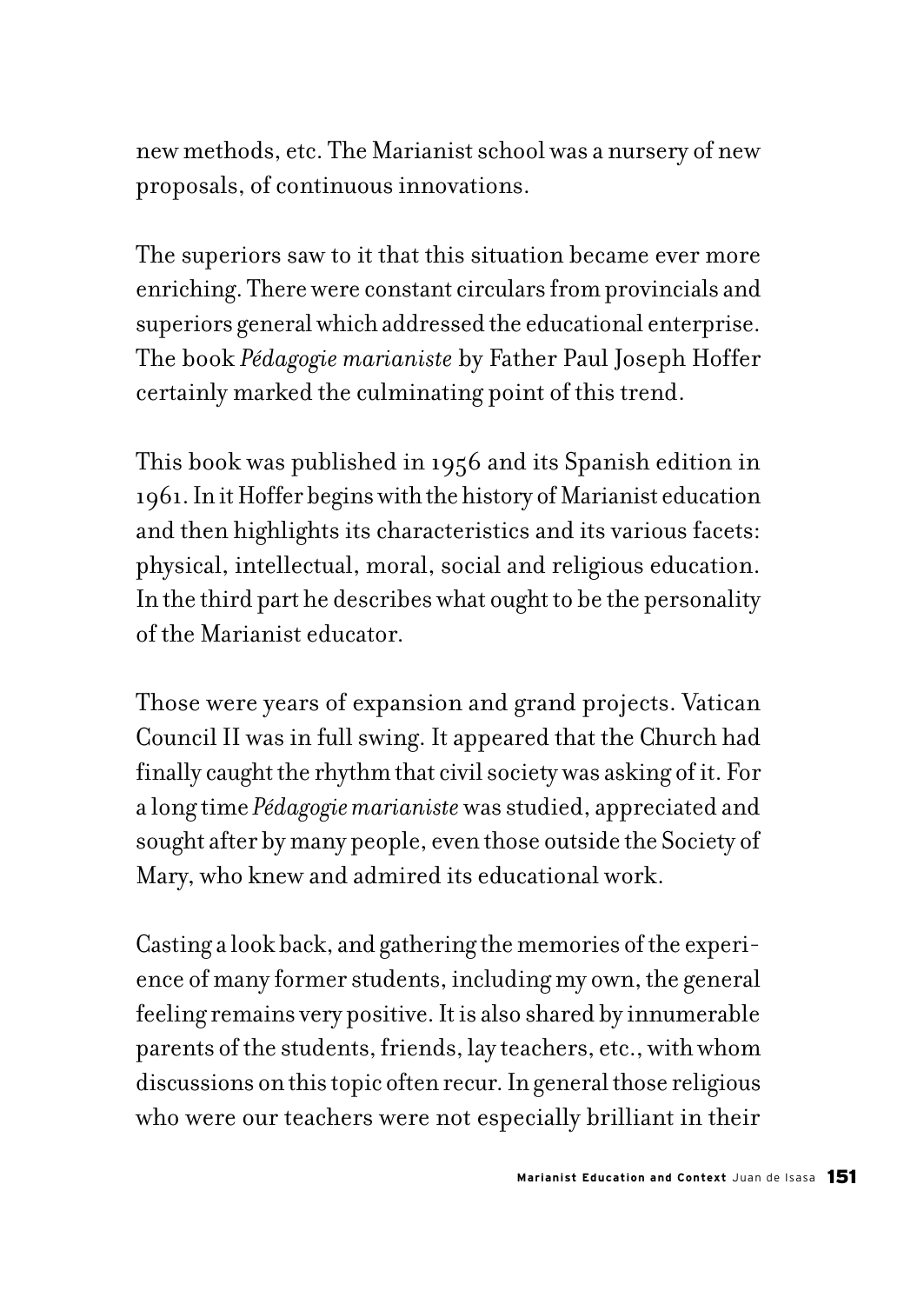work. Rather most were average and even in good situations, some were under-prepared for that work, for example, those who taught language classes. Nevertheless the general feeling remains very positive.

There was always a united body of teachers and a common plan, that made itself felt and overcame individual limitations.

Daniel Pennac had a similar experience in his school, which he recounts in one of his books:

*The teachers who saved me and who made me a teacher were not trained for it. They did not worry about the origins of my weakness in school. They lost no time in seeking the causes and even less in preaching at me. They were adults confronting adolescents in danger. They thought it was urgent. They tried time after time, day after day, until they could get me out of that danger. They literally picked us up again. We owe them our life…. It is difficult to explain, but occasionally a single word is enough to save an adolescent. The glance of an adult, supposedly someone secure and stable, can give the stability that the adolescent needs. To teach is to start all over again. If we fail to set our students in the present indicative, if what we know and the taste for it don't catch on with the students, their existence will be forever empty. Certainly we will not be the only ones to blame for their failure in life, but we will have participated in it. A year of failure at that age is an eternity.*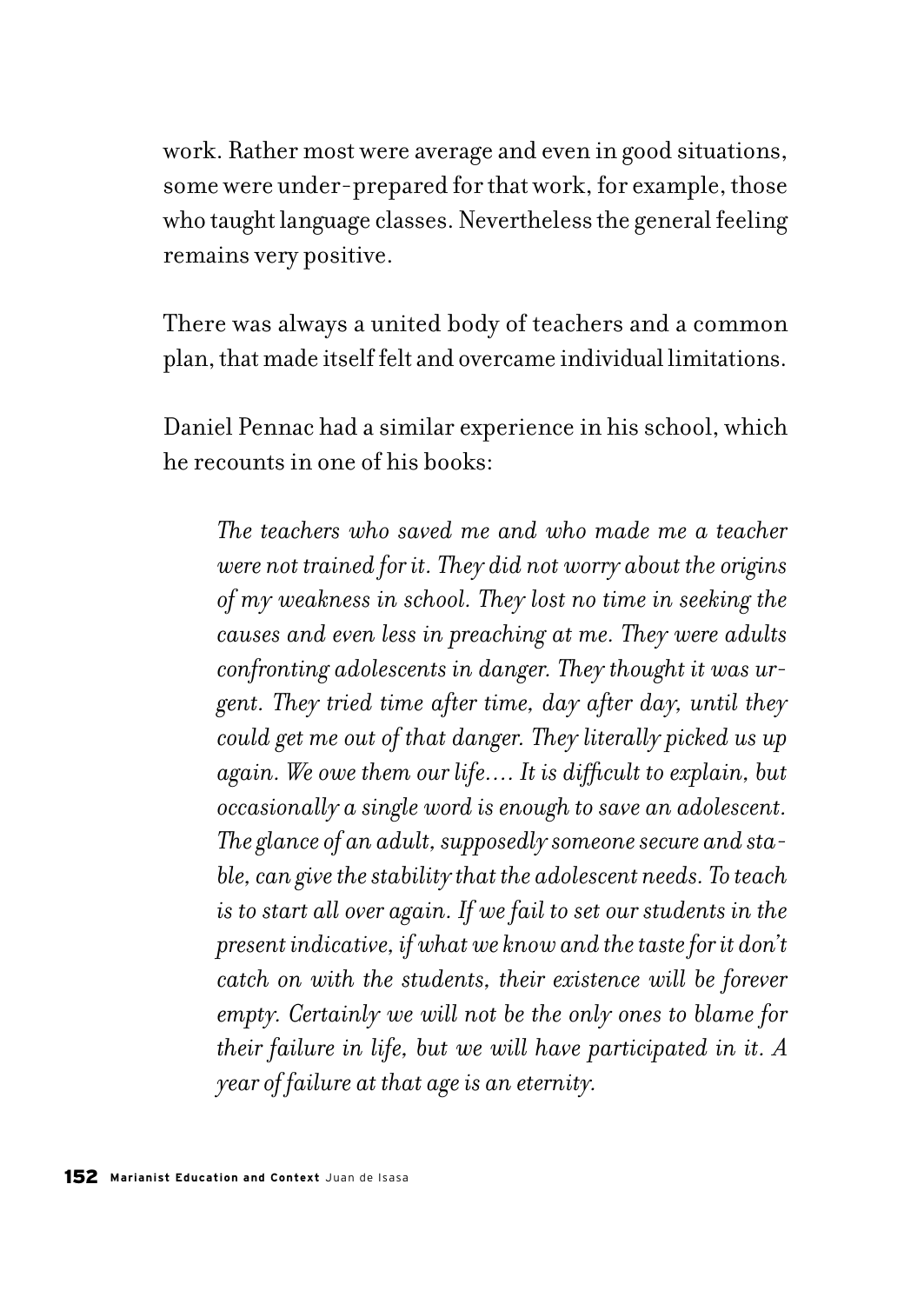These are confessions of the author, in which he narrates his own history as a difficult student who had the good luck to find in his teachers a lifeline. He indicates clearly that it was not any special preparation nor the fact that they were extraordinary persons, but the attention to the student, the interest in his situation, and definitely the affection in the act of educating that made of that poor student an extraordinary teacher. This anecdote reinforces what we are saying about Marianist education.

What is left behind as the positive residue of those school years is, I think, the consistency. There was a plan that everyone followed, and each one according to his own position, including those who did not work directly in teaching, applied himself to carry out the plan to the end.

 So it did not matter if such and such a teacher was still completing his studies or that another one could not keep a rein on the class. The education in the Marianist school was something over and above the individual person, the personal faults or the limitations of each one.

It is very possible that the secret was in the affection. Those teachers loved their students. That was evident and it produced a feeling of respect for the person, even from the littlest on up. The boy was the center of things. The teenager was the center. The youth was the center. Ultimately, the person was the center.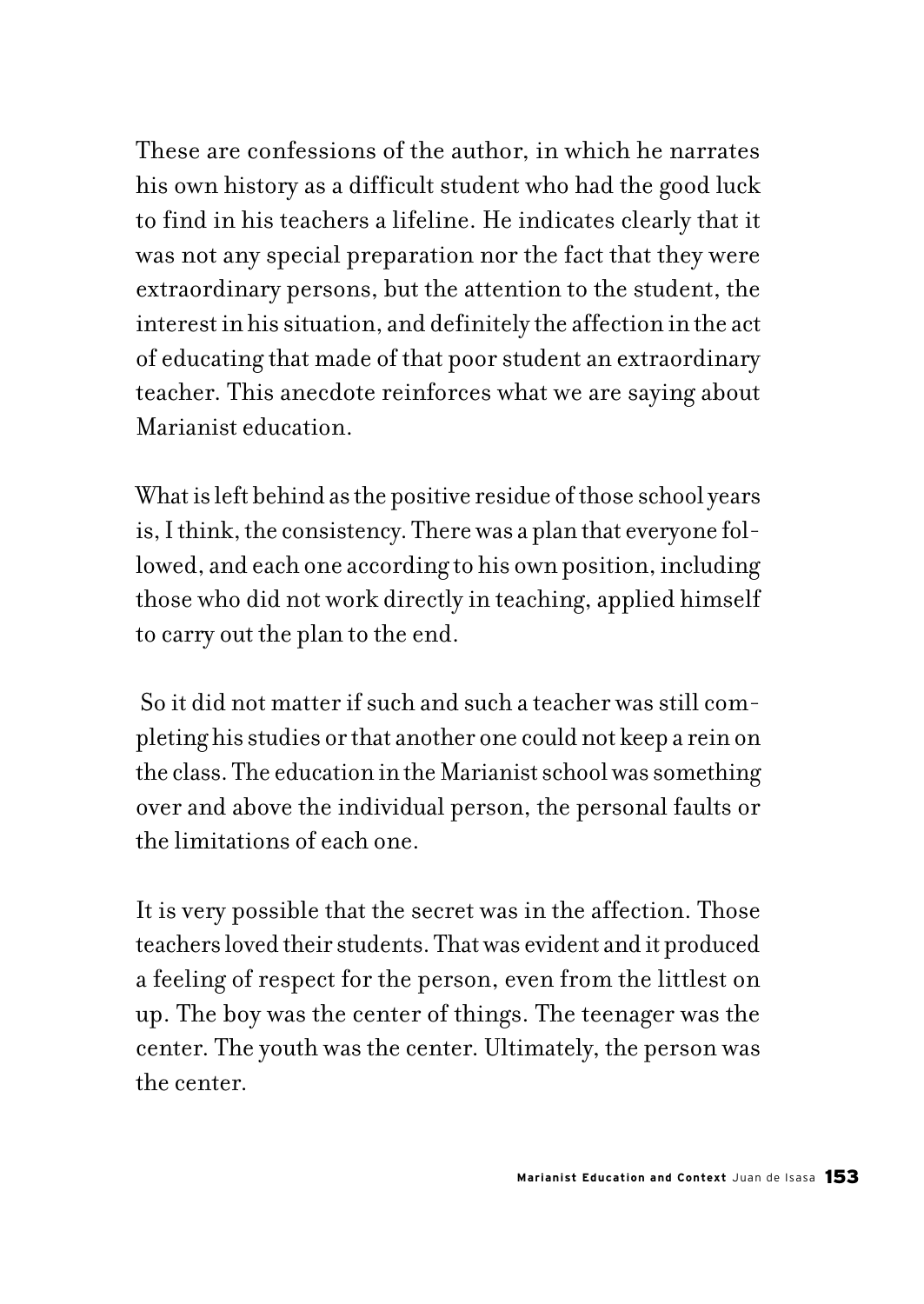In addition, there was no pressure that could damage the personality of the student. In *Jesuits: a Multibiography,* a magnificent book about the outstanding moments of the Society of Jesus, Jean Lacouture quotes a philosophy teacher who, in the 1940's and 1950's taught classes in the Jesuit school in Bordeaux and in the Marianist school in the same city: Lycée St Joseph de Tivoli and École Sainte Marie Grand Lebrun. In analyzing the style of both institutions, he points out that in the Jesuit school the discipline was enforced very visibly on the exterior, but was not really internalized by the students. On the other hand, in the Marianist school the discipline, which appeared more relaxed on the outside, was better accepted and lived by the boys. Probably unintentionally, it was nonetheless applying the Marianist style of education, which ultimately produces personal benefits at a deeper level.

The model of the Marianist school was always the Collège Stanislas in Paris. That institution, founded by three priests linked to the University of Paris, tried above all to establish dialogue between the faith and the culture of their time. The Marianists who directed the Collège Stanislas (Lalanne, Lagarde and Ninfey) took advantage of this setting, which was so well suited to their style of teaching, in order to put into practice the Marianist model of education. It was a style that had already produced magnificent results for the young Society of Mary and that now that it was in Paris could be showcased to the entire country.

At Stanislas emulation was the key to the system. The student had to be, not first in class, but the best he himself could be.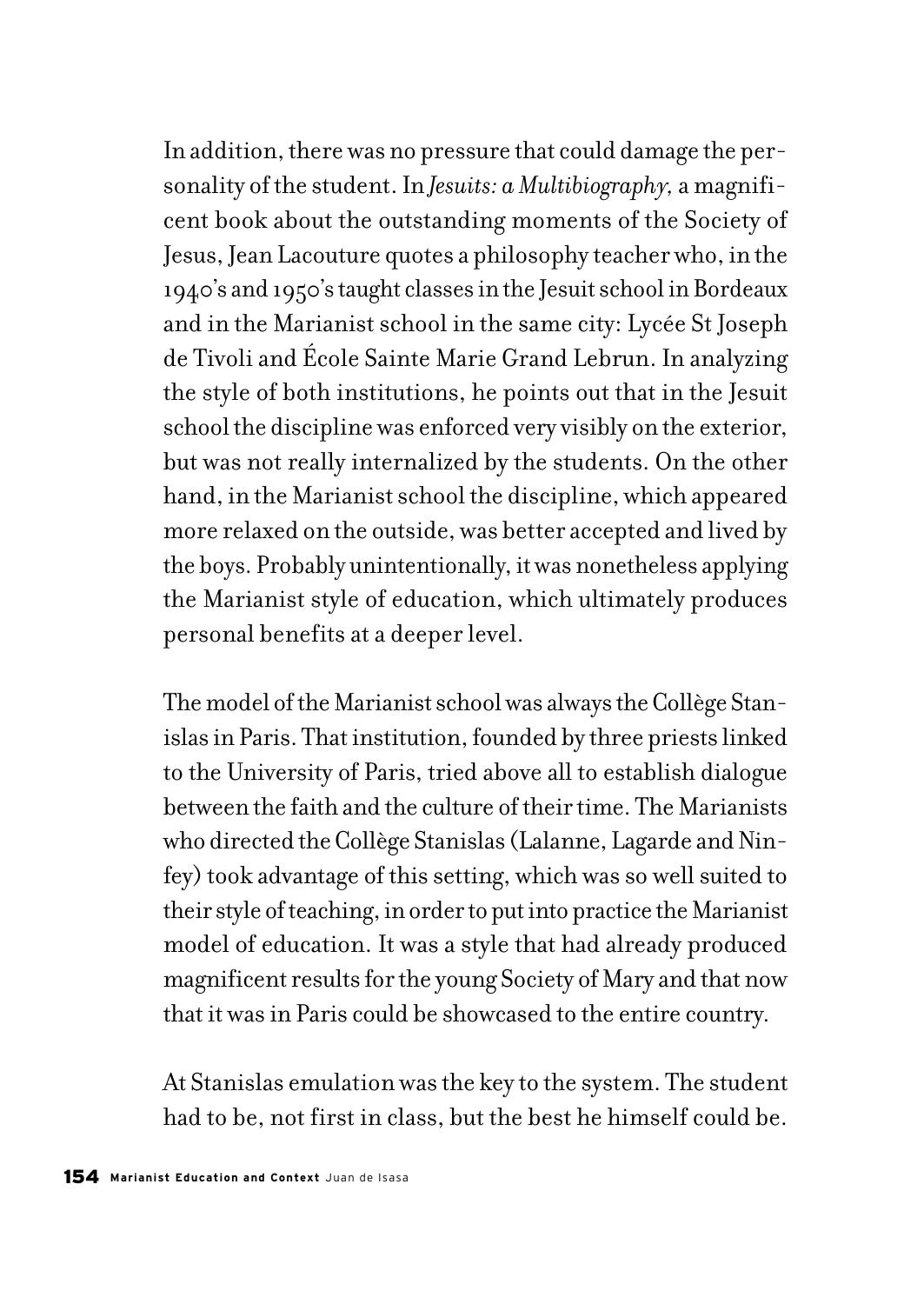Each one should strive to reach his top level performance and try to help others to achieve it as well.

During the days of the Commune in Paris, from March 18 to 28, 1871, Stanislas was transformed into a First Aid station under the direction of Fr. Lagarde. The behavior of the director, the teachers and the students earned for the school an increased prestige and an almost heroic aura.

Stanislas was the Marianist school *par excellence.* Others had to match it according to the best of their abilities.

It is well known that Alfonso XII de Borbón attended this school while living in exile with his mother, Queen Isabel II. Less known is the anecdote that, when as King of Spain, he negotiated with the Order of St. Augustine to take charge of the Monastery of San Lorenzo del Escorial, he placed as a condition that they open a school, which still exists today, bearing the name of Alfonso XII. He wanted it as similar as possible to the Collège Stanislas where he himself had studied. To make that a reality, he made available laboratory materials and other pedagogical tools that could give the Alfonso XII school the air of Stanislas.

Among the characteristics proper to Marianist schools, no less important is a profound respect for individual liberty, which is not incompatible with discipline and order. This respect means that there is never coercion of the person, that religious activities have always been balanced and without exaggerations.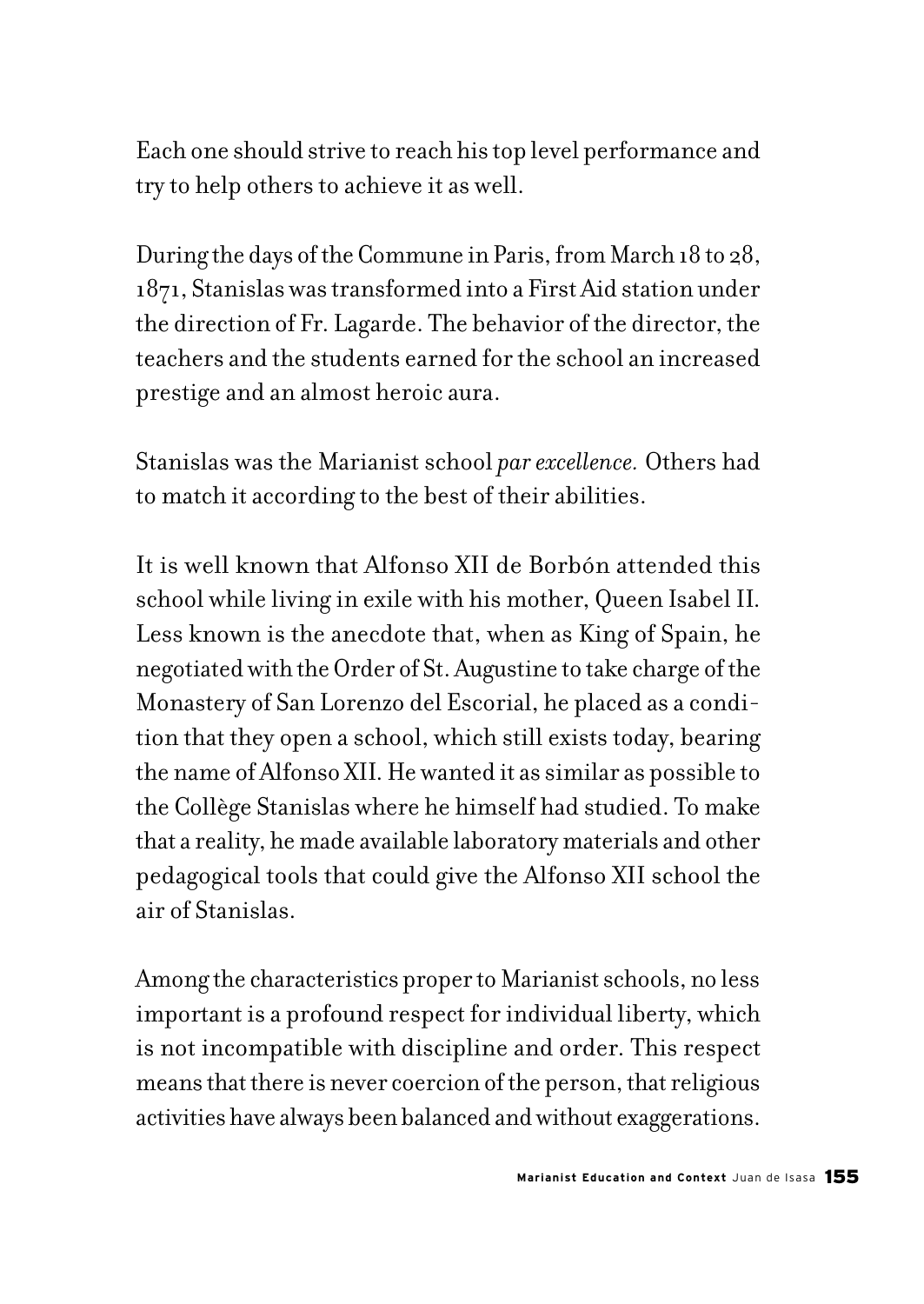Ultimately the climate has always been demanding, yet without neglecting the necessary respect for the student.

Always, long before the liturgical reform encouraged by Vatican Council II, in the Marianist schools Masses were celebrated with congregational participation. A good example is the prayerbook used by the students which in many respects was in advance of the Council in its effort to make the liturgical celebrations truly participatory.

The mixed composition of the Society has traditionally been one characteristic difference between Marianist institutions and other Catholic schools. Normally they belong to congregations of brothers with chaplains comng in from outside, or to congregations founded fundamentally by priests. The schools of the Society of Mary have always been more unique. In these the religious, whether priests or brothers, have been integrated into the teaching and pastoral functions of the school; this has made the educational community into an integrated whole in which the lay religious, priests and seculars share a level of equality.

### 6.3. THE PRESENT.

Over time, the situation in the Church and even more in civil society began to change. The Marianists opened other works, among them parishes, taking on new roles and responsibilities that had nothing to do with the school, and they needed preparation for those.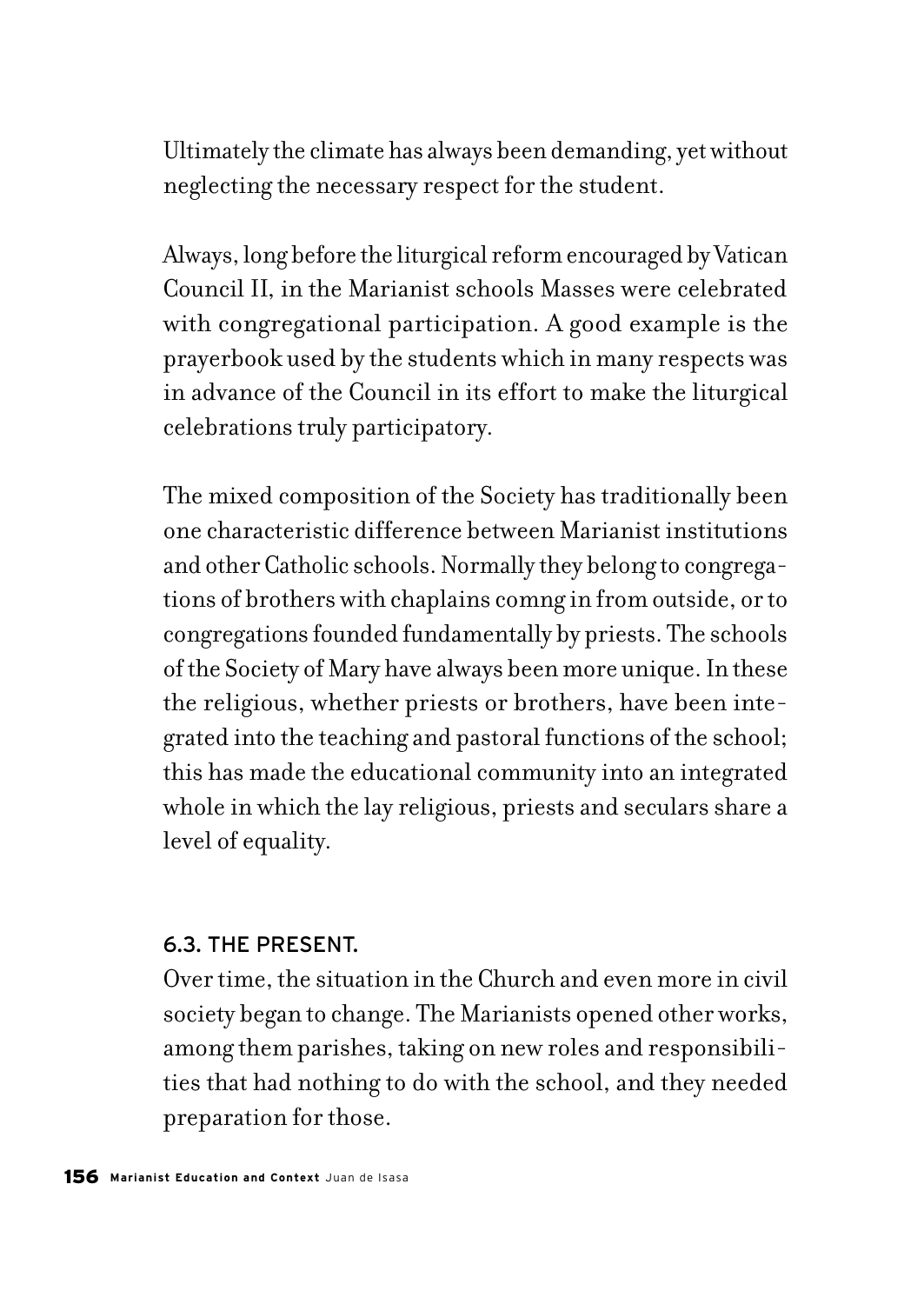One can justly say that they always did it with a great ecclesial sense, a great generosity, and no little effort. They put their works and their resources at the disposition of the Church and civil society, and sought new formulas of engagement and detachment, more in accord with the times they were living through, trying to be faithful to the gospel and to their own time.

New works were opened in places where school work was either not necessary, or not possible, or was not considered a priority, so that several new foundations began without any school activity. Some continue on today without it. The thinking was that our mixed structure offered strong possibilities for a new form of parish apostolate.

Many Marianists certainly thought that the Council was going to be the moment when the Church would abandon excessive clericalism. It seemed that the hour had come for a congregation that had always boasted about not making distinctions between priests and lay members. Unfortunately, looking back at the Church over the years, it did not happen that way. The cleric, although it is never said explicitly, occupies a rung above the layman. The latter, among whom we include women, with rare exception, have few important places in the Church structure.

In several countries new ways of handling ownership and management had to be found. Local laws indicated for each locality the guidelines for action. It was certainly necessary to choose models and to negotiate with the educational authorities.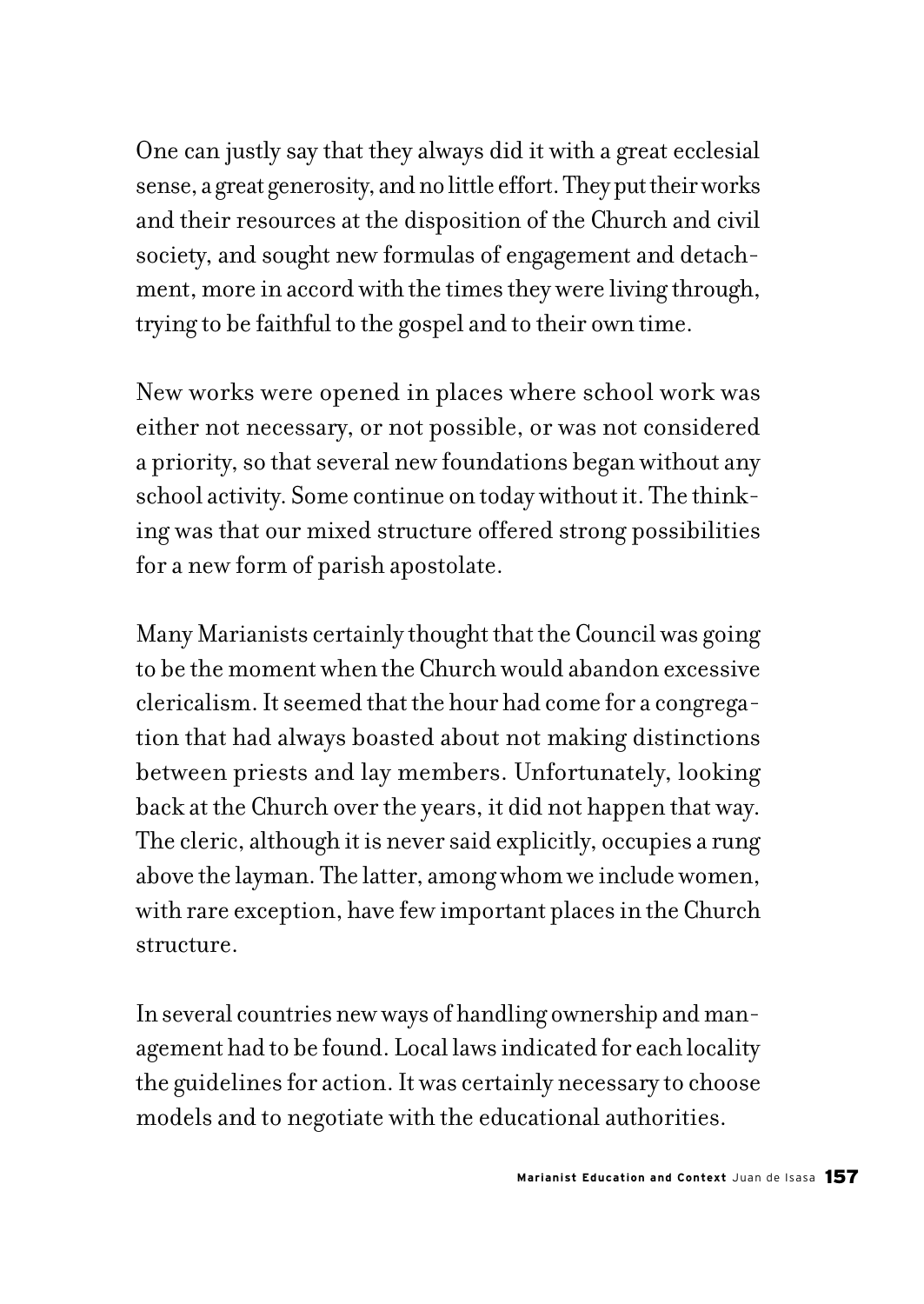More recently, in large part because of the dearth of vocations and the aging of the religious, the Society has been obliged in countries with a long Marianist tradition take a new stance in the work of the schools, even to the point of closing some of them.

At the same time, a huge effort has been made to prepare and integrate lay persons into positions of responsibility. Those who were once called "auxiliaries" are now those who are bearing in large part the burden of our educational works.

What then is the place of the Marianist religious in the school, in the university, in the work of education? Merely to be the "Owner" of the work? Can a work be Marianist without Marianist religious? These are the questions that make us reflect today.

We need to continue, when possible, the direct work of the religious in the educational endeavors, especially in countries with less tradition. It is there that one really learns the meaning of "Marianist pedagogy." In addition, we will have to rethink in some places modes of presence in the school, living there, but with hardly any brother working in it, or perhaps without even living in it. No doubt there are many ways to contribute, especially offering our experience. But above all it behooves us to offer receptiveness and mercy, sympathy and a positive vision, companionship and closeness. These are fundamental elements in the educational process.

*My mother ... had a wonderful sense of humor, and I learned from her that the highest forms of understanding we can*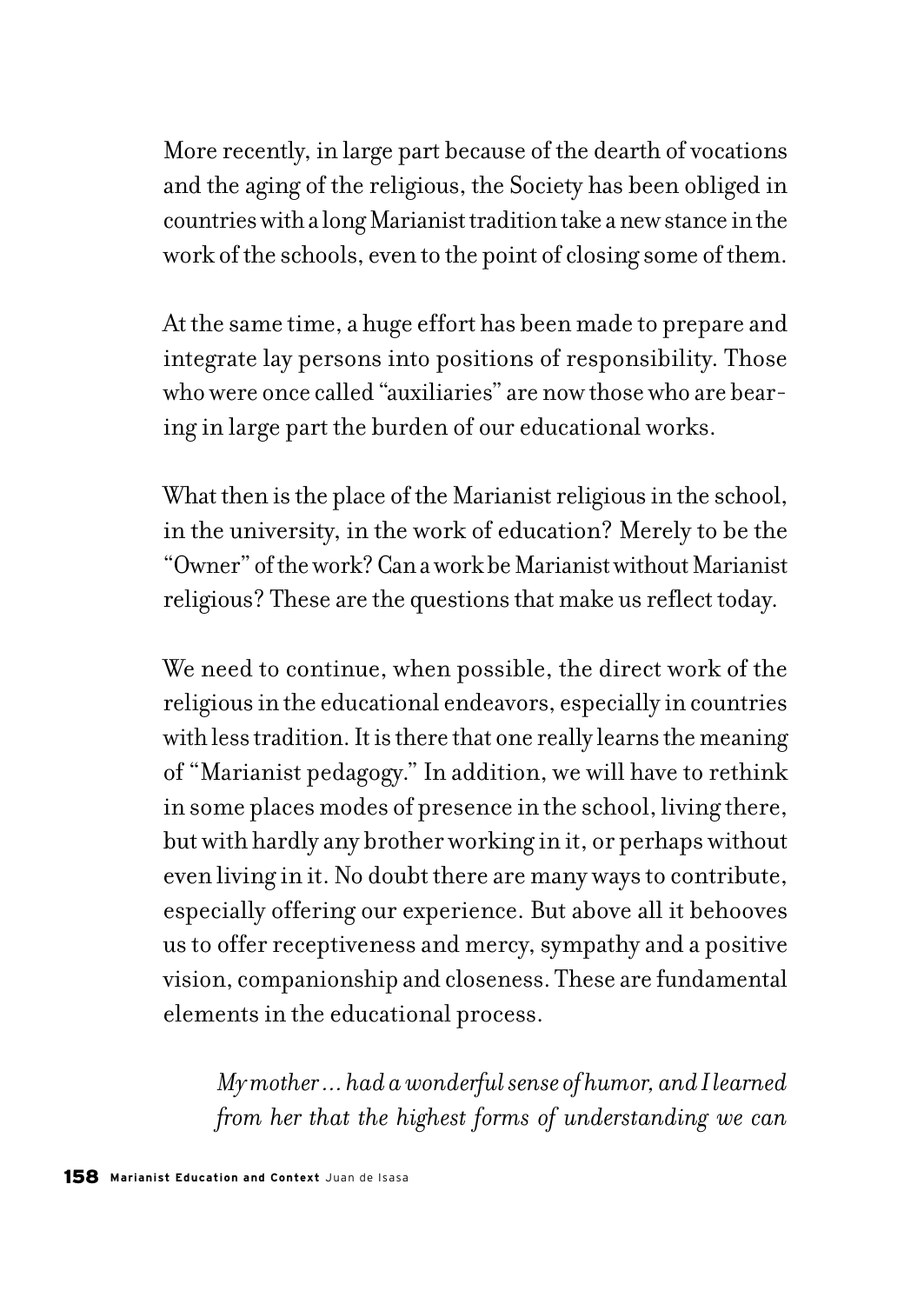*achieve arelaughter and human compassion. (The Making of a Scientist,* page 19*)*

Those are the words of Richard Feynmann, Nobel Laureate in Physics in 1965.

In addition, we can transmit the Marianist model of educating. If we visit the Burger King in Tienanmen Square in Beijing and the one in Times Square in the center of Manhattan, we will see that they are exactly alike in all details. If the multinational Burger King has succeeded in transmitting its establishment model, why isn't it possible to do so with a school?

The concern is to get the most possible out of the resources we have available, which though diminished over the years, remain huge. For example, we have not taken advantage of our international character. At a time when languages are absolutely necessary and exchanges more frequent, we should have specific programs of exchange not only involving students but also teachers.

We could create a large pool of data from educational experiments, offering teaching resources that can be used all over the world. We could likewise create networks of exchanges among the students, chats about various topics, etc.

In short, it is not about catching up, but staying where we are today. In the end we shall say that we are useless servants and have done only what we had to do.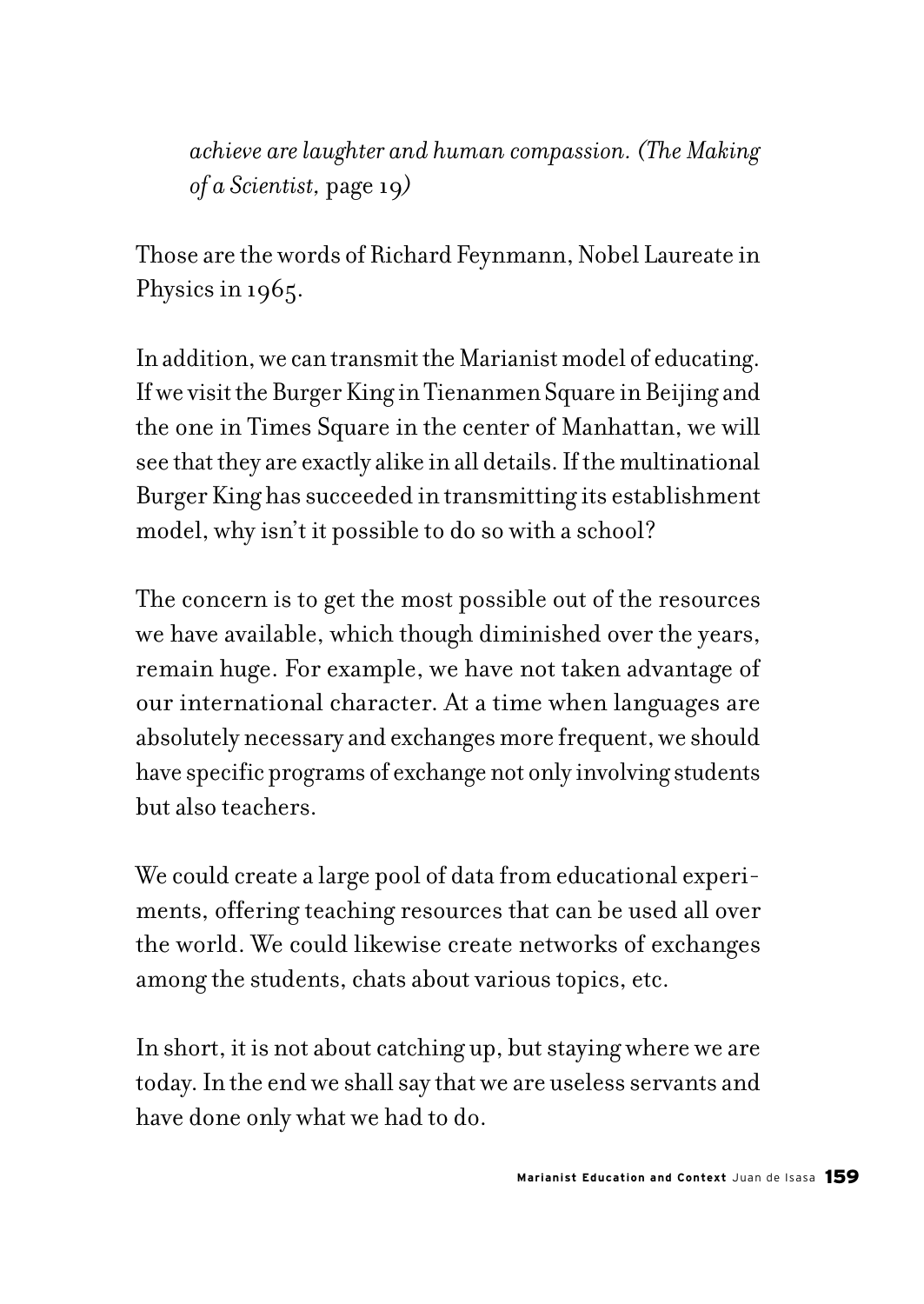### **EPILOGUE**

Throughout these pages, we have tried to develop the "context" in which our educational work is done. They have been written from a very specific perspective. I know only very superficially the American contexts. Moreover, I am unacquainted, unfortunately, with the African and Asian contexts, in which the religious environment of the Marianist educational work has to be considered very carefully and specifically for each place.

It would be impossible, however, to try to cover all these worlds and cultures. So that these reflections might have some usefulness, it is necessary to consider, with them as one's starting point, the nature of one's own situation and what the concrete contexts are within which we develop our educational work.

To help this process of refining and specifying, we propose further on some paths for analysis by way of questions for reflection and discussion. They are presented as suggestions, to which others can be added, for personal consideration or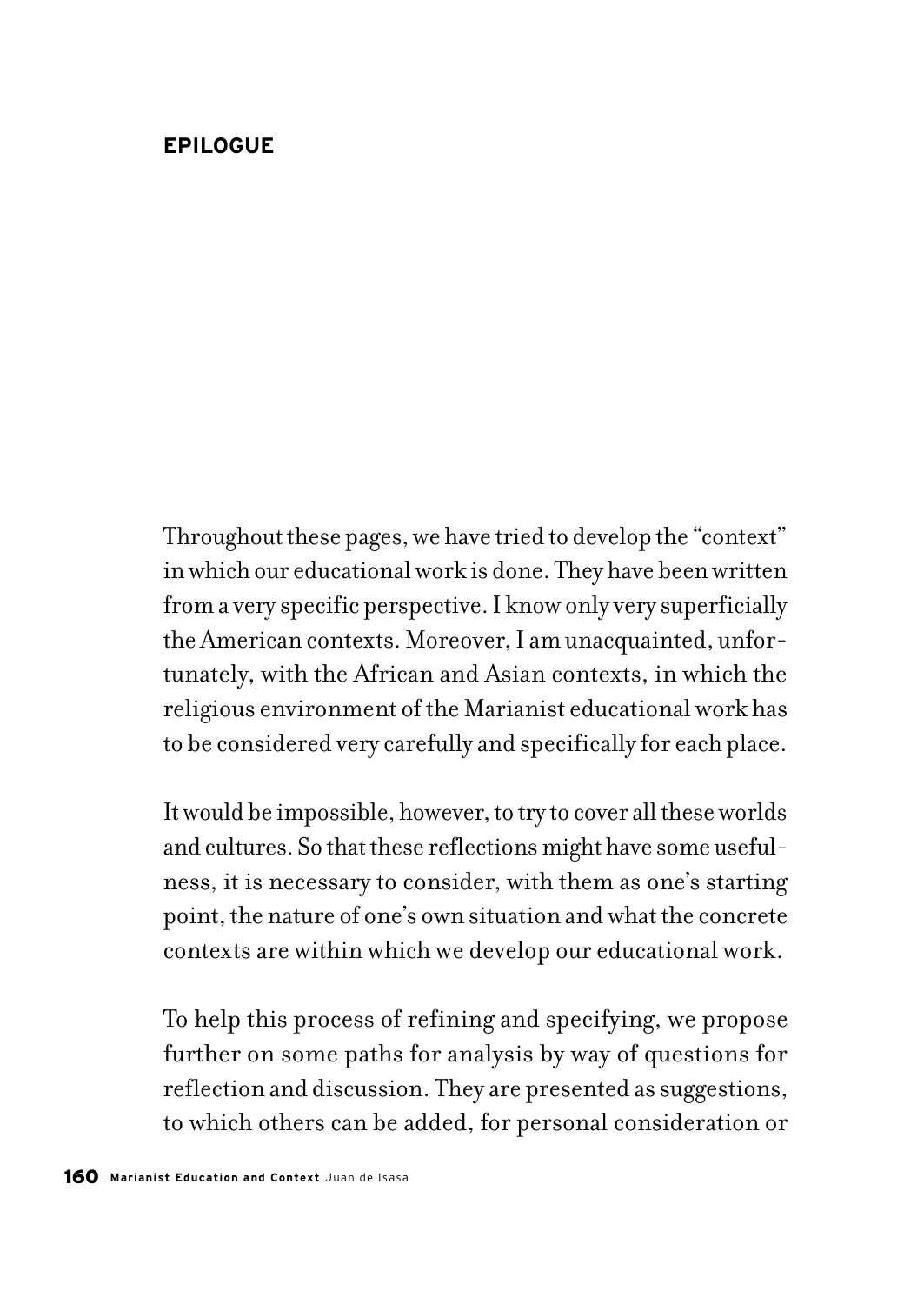for possible group dialogues, so that the contents of the text can be gone into in depth and applied to the concrete situation of each educational center – be it a high school or elementary school, a university or a non-formal work of education.

Educating is such a complicated work that it eludes any attempt at systematization. Perhaps it is the poets who best describe what it is to educate. A Spanish poet, former student of the Colegio Marianista of San Sebastián, Gabriel Celaya, says it in these words:

To educate is the same as putting a motor on a boat… you need to measure, weigh, balance… and start it all. So, One needs to raise up in the soul A bit of a sailor… A bit of a pirate… A bit of the poet… And a kilo and a half of concentrated patience.

But it is consoling to dream While one works, That that boat, that child Will go a long way on the water. To dream that this ship Will carry our cargo of words To distant ports, To far-off islands.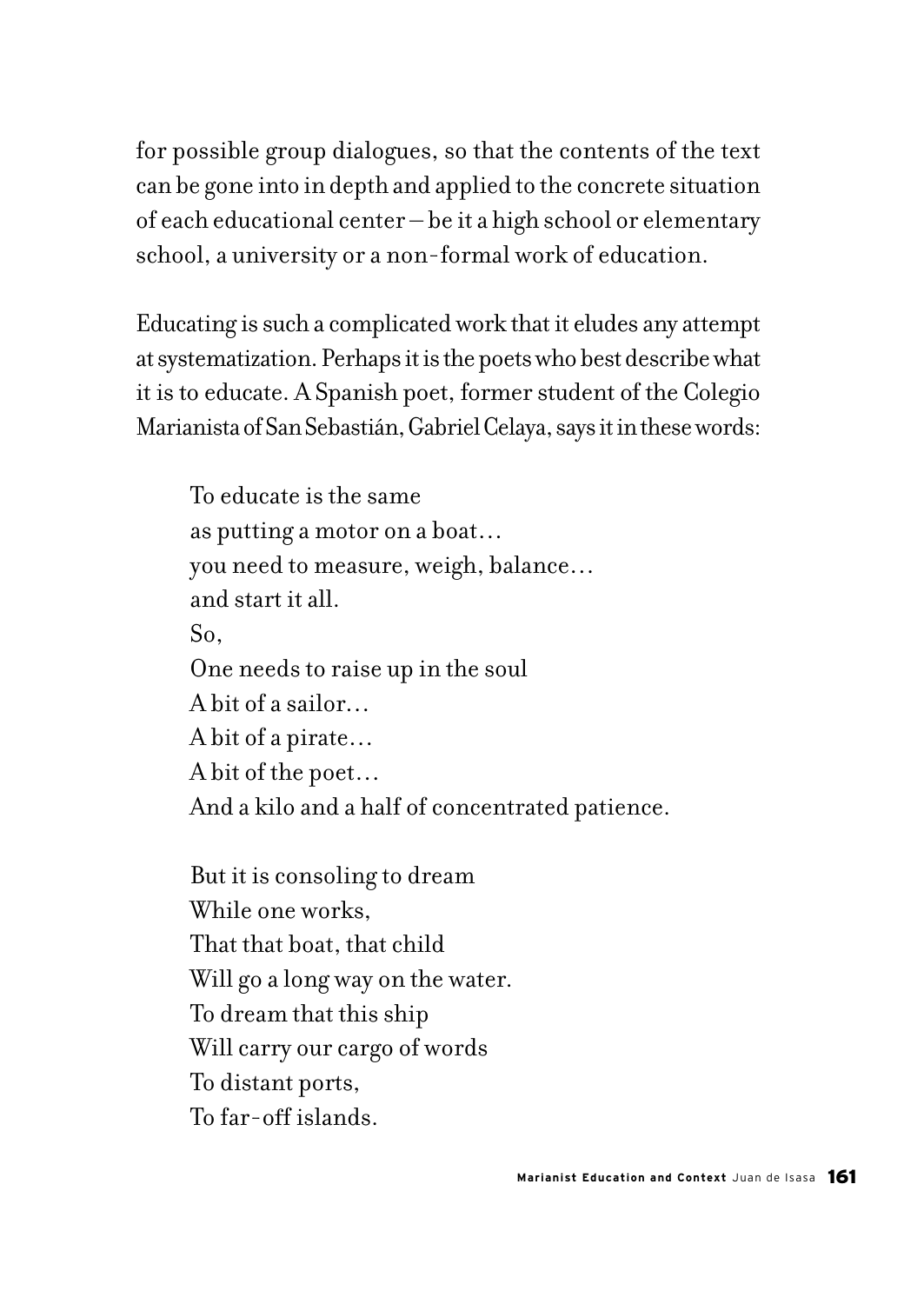To dream that one day when Our own boat is sleeping, Our flag Will journey on hoisted on new boats.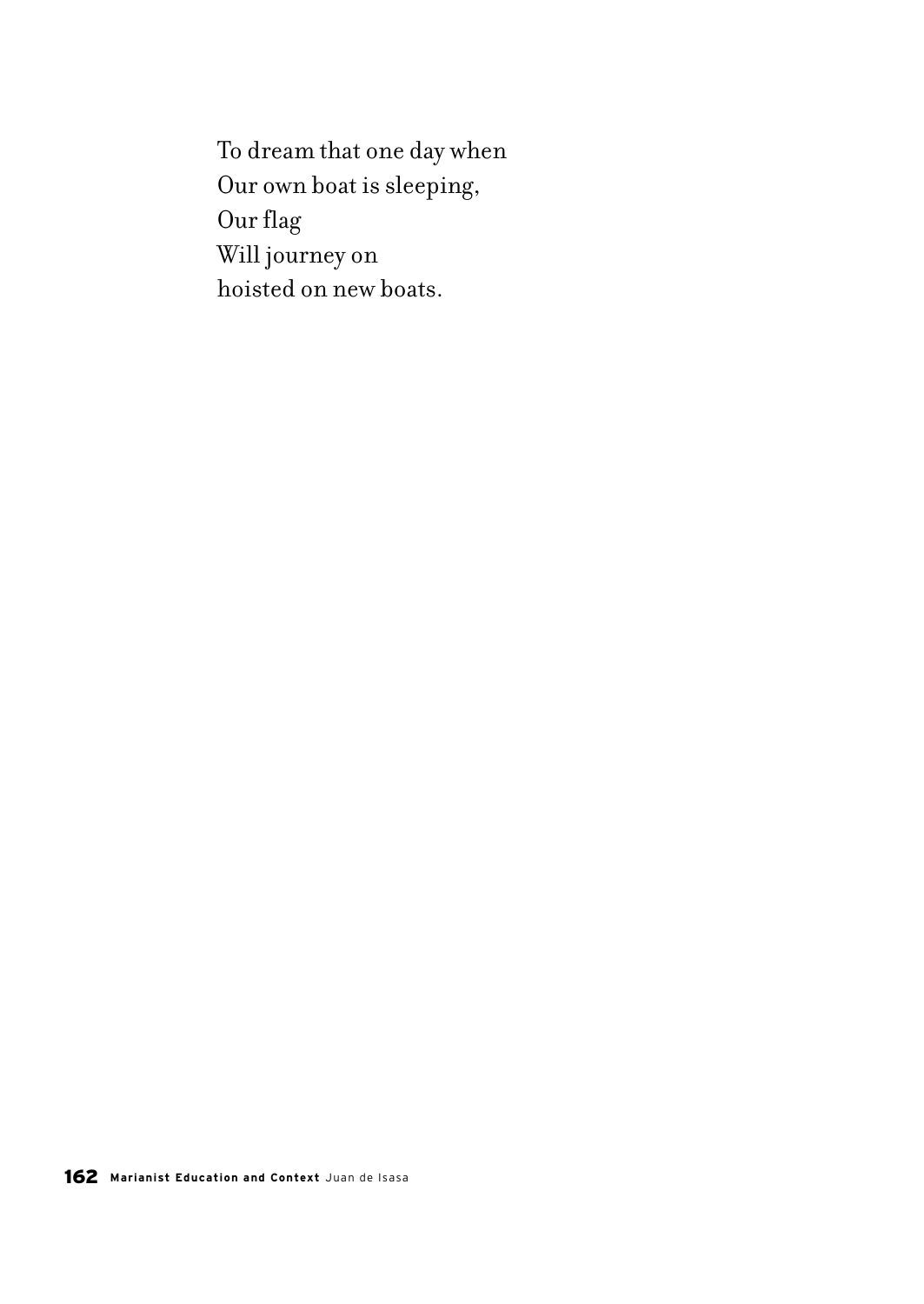# **QUESTIONS FOR REFLECTION AND DISCUSSION**

### **INTRODUCTION**

- 0.1. How would you define the educational paradigm that we experience today?
- 0.2. What have been the most significant changes in it over recent years?
- 0.3. In which aspects have we progressed and where are we stuck?

### **1. SOCIAL CONTEXT**

- 1.1. What are the most obvious social imbalances in our civil society?
- 1.2. What values drive the society in which we live?
- 1.3. What values does our society seem to ignore?

## **2. POLITICAL CONTEXT**

- 2.1. What is the involvement of politics in the world of education in our society?
- 2.2. Is there an interest in public education? And for private Catholic education? What is the situation of each of them?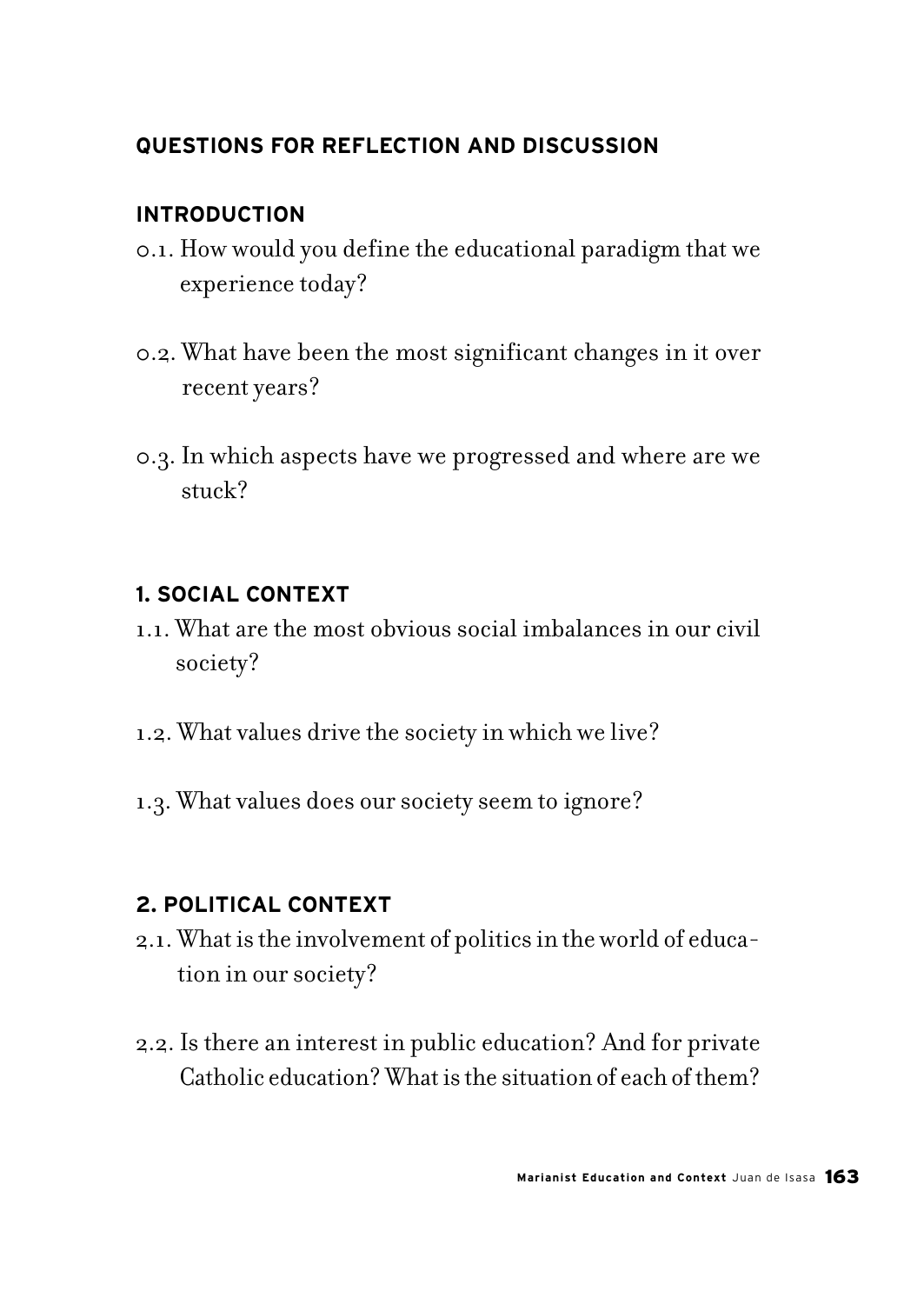2.3. What are the most striking differences between the one and the other?

### **3. ECCLESIASTICAL CONTEXT**

- 3.1. What is the religious context of the milieu in which our educational activity is developed?
- 3.2. Is the local Church truly interested and involved in the problems of education?
- 3.3. What kind of help might the local Church bring to education?
- 3.4. Analyzing realistically the education which we are practicing, what would be lacking and thereby preventing us from saying that we are evangelizing?

### **4. PEDAGOGICAL CONTEXT**

- 4.1. Do we have the time, the desire and the possibilities for being trained in pedagogy? What is our current level?
- 4.2. If we analyze our style of educating, how would it be classified?
- 4.3. In what sense can we say that we are educating globally and for the future?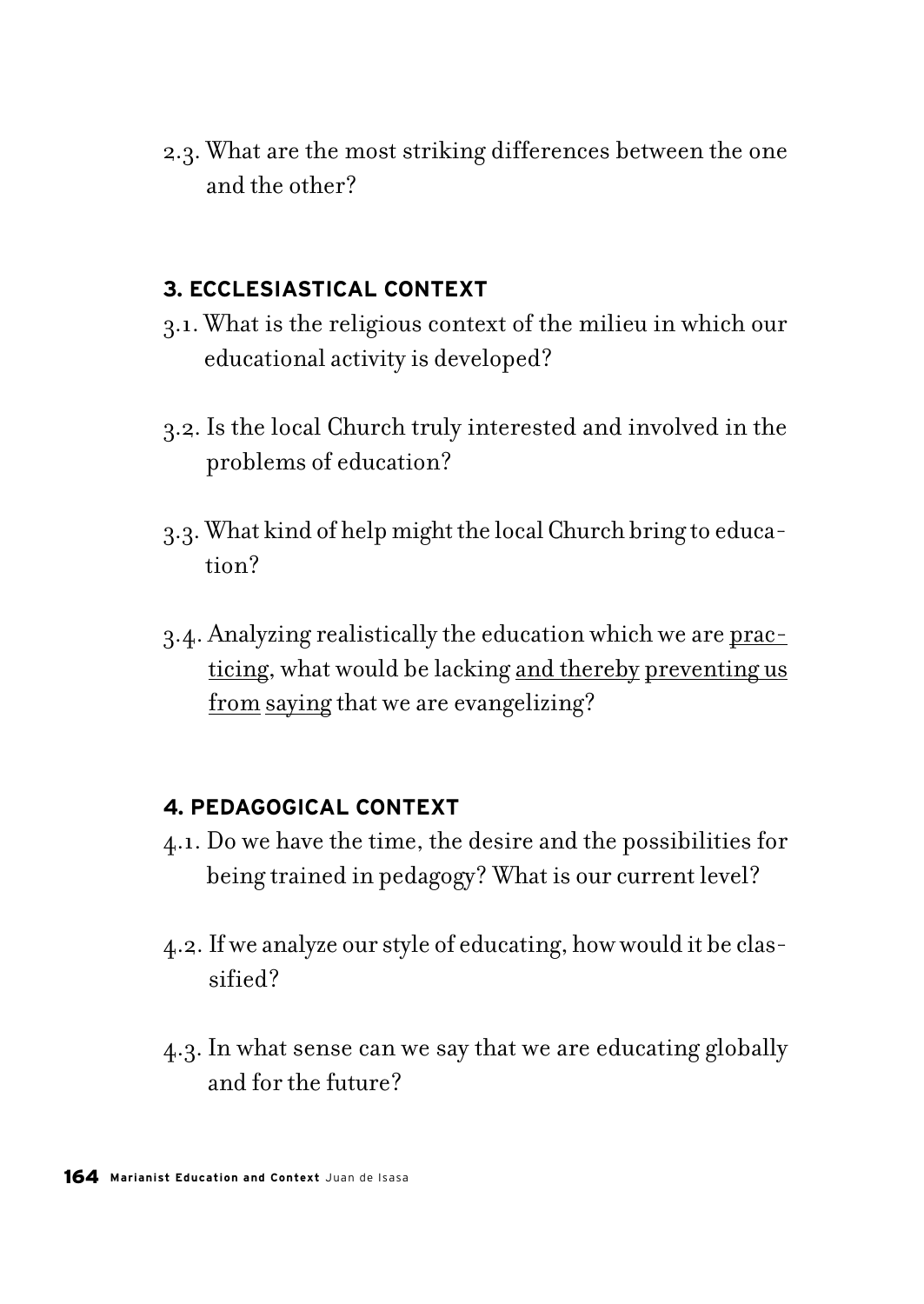# **5. CONTEXT OF THE NEW TECHNOLOGIES**

- 5.1. How could we describe our knowledge of the new technologies and their educational implications?
- 5.2. What's missing in applying them in our classrooms?
- 5.3. What advantages and disadvantages do we see in using the new technologies?

### **6. MARIANIST CONTEXT**

- 6.1. How can we describe current Marianist education as we actually practice it and what are its strong and weak points?
- 6.2. Do we know the Marianist history and tradition and let them influence us? What could we do to improve this aspect?
- 6.3. In educating, do we take into account the key elements of the Society of Mary, such as its mixed composition, its worldwide extension, its Marian character,…?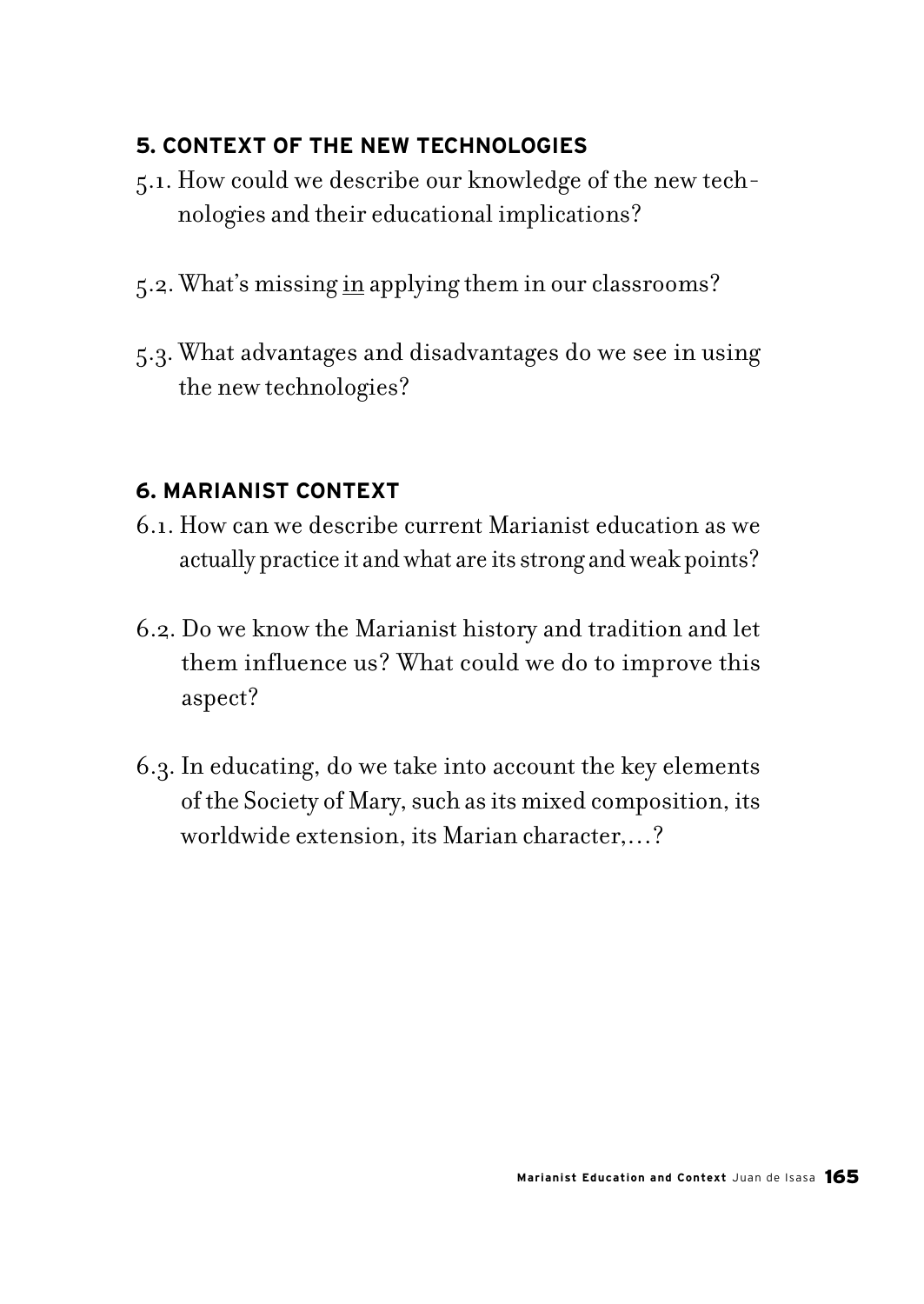#### **BIBLIOGRAPHY**

#### **INTRODUCTION**

-*Diccionario "CLAVE".* Ed SM.

- -*El Muchacho bien educado.* Antonio Martínez. Ed SM
- -*The Structure of Scientific Revolutions.* Thomas Kuhn.
- -*Christianity: Essence, History and Future*. Hans Küng.
- -*La Socièté de Marie en Japon*. J. Vernier. Chaminade Gaku-en Tokyo. 1933
- -*The Global Village*. Marshall McLuhan. Oxford University Press. 1989
- -*Understanding Media: The Extensions of Man.* Marshall McLuhan. MIT, 1994.
- -*The Medium is the Message.* Marshall Mc Luhan.
- -*Educar para evangelizar.* Javier Cortés. Foro SM nº 5. Provincia de España. 2012.
- -*El occidente globalizado*. Gilles Lipovetsky. Anagrama. 2011
- -*La cultura-mundo. Respuesta a una sociedad desorientada.* Gilles Lipovetsky. Anagrama. 2010
- *-Antropología de la vida cotidiana.* Ll Duch. Publicaciones de la Abadía de Montserrat. 2003
- -*El silencio de los adolescentes.* Javier Elzo. Temas de Hoy. 2000
- -*Jóvenes españoles 2005*. Javier Elzo. Fundación Santa María. 2005
- -*La ausencia: el sentir melancólico en un mundo de pérdidas*. V. Verdú. La esfera de los libros. 2011.

#### **1. SOCIAL CONTEXT**

- *Émile.* J.J. Rousseau.
- -*Summerhill: A Radical Approach to Child Rearing***.** Alexander Sutherland Neill and Erich Fromm (1960) Spanish edition 2004.
- United Nations. *Universal Declaration of Human Rights.* 1948. http://www.un.org/en/ documents/udhr/
- -*Rule of Life of the Society of Mary (Marianists)*. 2007.
- -*Chagrin d´ecole.* Daniel Pennac. Gallimard. 2007

#### **2. POLITICAL CONTEXT**

-*Historia general de la SM.* A. Gascón. Servicio de Publicaciones Marianistas. 2007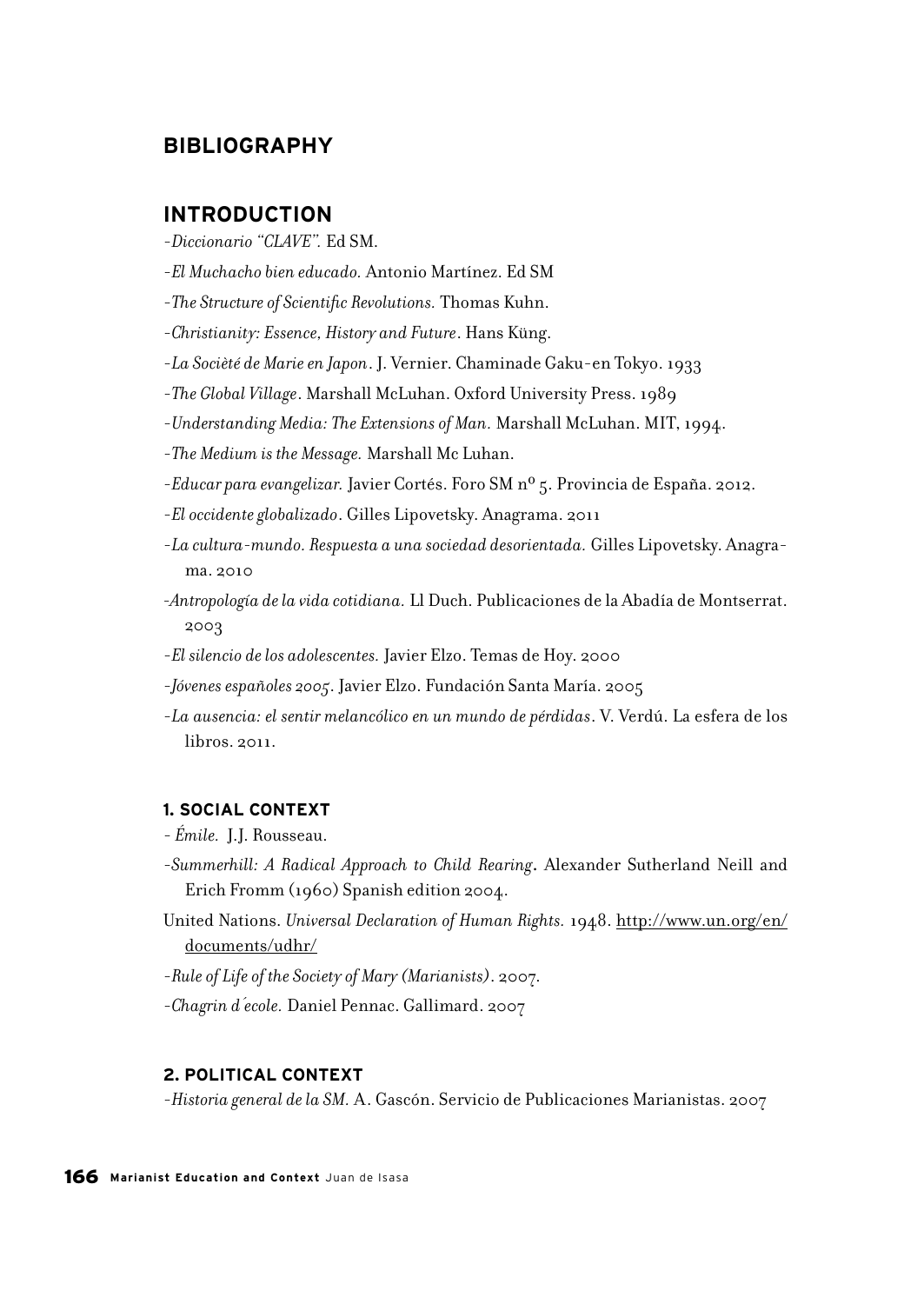#### **3. ECCLESIASTICAL CONTEXT**

- Pontifical documents can be found easily at www.vatican.va or http://www.vatican. va/archive/index.htm
- CELAM documents can be found in Spanish at http://www.celam.org/
- -*The Documents of Vatican II.* Ed. Walter M. Abbott, S.J.
- -*The History of Vatican II*. G. Alberigo.

#### **4. PEDAGOGICAL CONTEXT**

- -*Educación para el siglo XXI.* Marta López Jurado. Ed. Desclée. 2011
- -*Historia de la educación II. La educación contemporánea.* Agustín Escolano Benito. Anaya. 1985
- -*Educar en positivo para un mundo en cambio*. Mercedes Muñoz Repiso. Ed PPC 2000
- -*Diccionario de ciencias de la educación*. Prellezo. Ed CCS 2009
- -*Reglamento General de las Escuelas Marianistas.* (Nuevo Método) Archivos de la A.G. 1824
- -*Método d Enseñanza de la Compañía de María.* M. Monier y Langeay. Archivos de la A.G. 1830
- -*Método de Enseñanza Mixto*. Archivos de la A.G. 1842
- -*Democracy and Education: an Introduction to the Philosophy of Education.* John Dewey. Macmillan, 1916.
- -*Freedom and Culture*. John Dewey. Prometheus Books 1989

#### **5. CONTEXT OF THE NEW TECHNOLOGIES.**

*Interview with Tim O´Reilly*. ABC Madrid 23-XI-2011

- Howard Hughes Medical Institute. Maya Pines
- -*El papel de las TIC en la educación.* A Ibañez. FSM 2011
- -*The Shallows*. Nicholas Carr W. W. Norton & Company; Reprint edition (June 6, 2011)
- -Interview with Emilio Calatayud. ABC Madrid 30-X-2011
- -*El País* Evgeny Morozov Madrid 30-X-2012
- -*Ser cristiano en el siglo XXI.* Timothy Radcliffe. Ed Sal Terrae 2011
- -ABC Madrid 24-XI-2012
- -"Presente y futuro de la reforma educativa en España." A Marchesi. *Revista Iberoamericana de educación*. Nº 27. 2011
- -*Tecnologías aplicadas a la educación y procesos de aprendizaje en el aula*. F Vilchez. Fundación Encuentro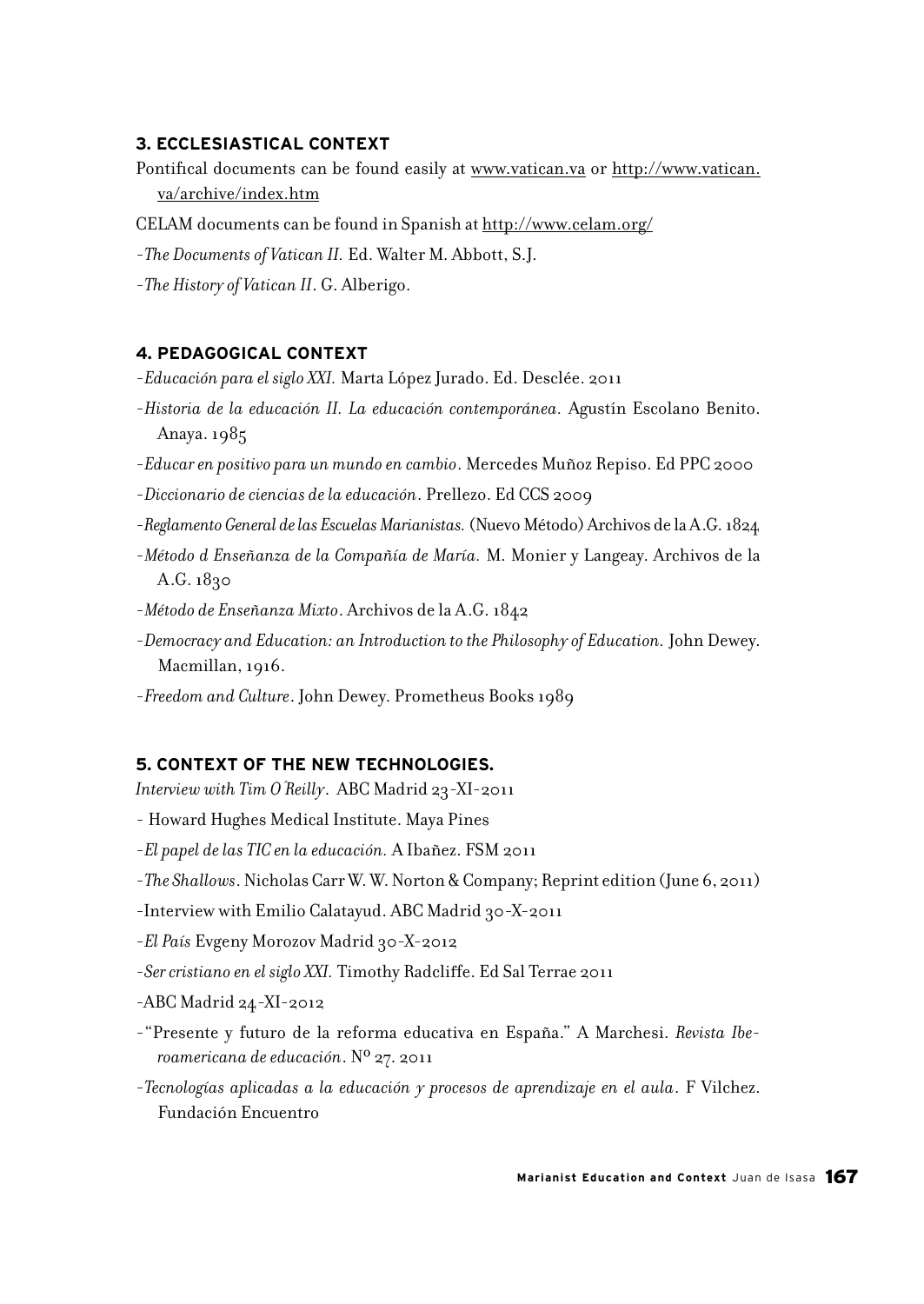-Sonia Mª Santoveña, "Tecnología y medios en educación," en *Educación para el siglo XXI*, Desclée 2011.

#### **6. MARIANIST CONTEXT**

- -*Pédagogie marianiste.* P.J.Hoffer. Centre de Documentation Scolaire (1957)
- -*Jesuits : A Multibiography*. J. Lacouture. Washington, DC: Counterpoint, 1995.
- -*Surely You're Joking, Mr. Feynman! (Adventures of a Curious Character)* R. Feynman. W. W. Norton & Company; Reprint edition (April 17, 1997)
- -*"What Do You Care What Other People Think?": Further Adventures of a Curious Character*  by Richard P. Feynman and Ralph Leighton (Jan 17, 2001)
- -*Educar. Rasgos de la pedagogía marianista*. L.M. Lizarraga SPM. (Servicio de Publicaciones Marianistas) 1997
- -*La educación marianista*. L. M.Lizarraga. SPM 1995

*-Enseñar para educar.* I. Otaño. SPM 1998